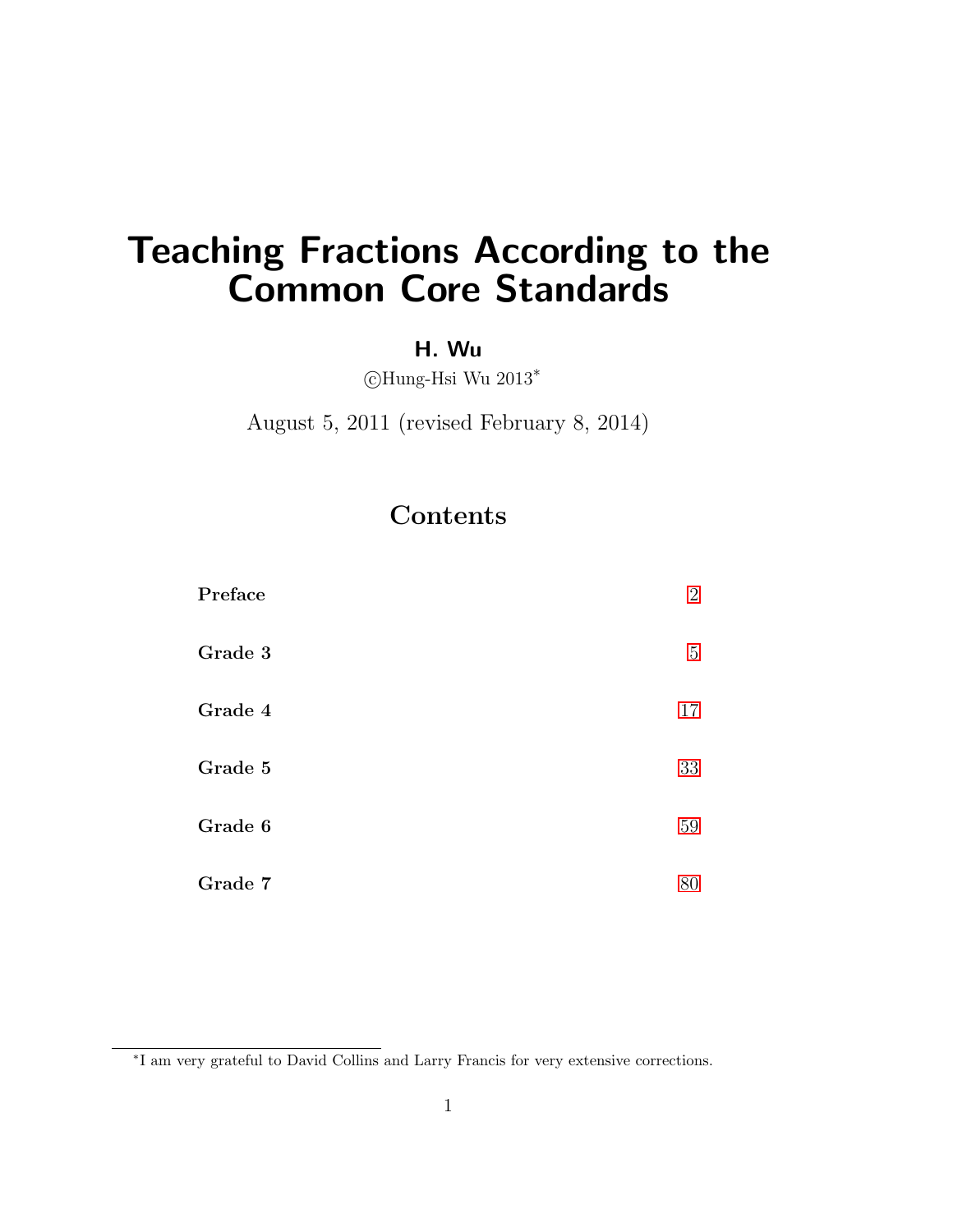## Preface

Le juge: Accusé, vous tâcherez d'être bref. L'accusé: Je tâcherai d'être clair.

 $-G.$  Courteline<sup>[1](#page-1-0)</sup>

This document gives an expanded view of how the Common Core Standards on fractions in grades 3-7 may be taught. As of 2014, it may be unique in that it is written for the classroom teachers by someone who has been teaching fractions to elementary and middle school teachers since year 2000 in a way that is in almost complete agreement with the Common Core Standards. The specific standards that are addressed in this article are listed at the beginning of each grade in san serif front.

Students' learning of fractions may be divided roughly into two stages. In the initial stage — that would be grade 3 and part of grade 4 in the Common Core Standards — students are exposed to the various ways fractions are used and how simple computations can be made on the basis of simple analogies and intuitive reasoning. They learn to represent fractions with fraction strips (made of paper or just drawings), fraction bars, rectangles, number lines, and other manipulatives. Even in the exploratory and experiential stage, however, one can help students form good habits, such as always paying attention to a fixed unit (the whole) throughout a discussion and always being as precise as practicable. Regarding the latter issue of precision, we want students to know at the outset that the *shape* of the rectangle is not the "whole"; its area is. (This is one reason that a pizza is not a good model for the whole, because there is very little flexibility in dividing the area of a circle into equal parts except by using circular sectors. The other reason is that, unlike rectangles, it cannot be used to model fraction multiplication.)

The second stage is where the formal mathematical development of fractions begins, somewhere in grade 4 according to these Common Core Standards. In grade 4,

<span id="page-1-0"></span><sup>&</sup>lt;sup>1</sup>Quoted in the classic, *Commutative Algebra*, of Zariski-Samuel. Literal translation: The judge: "The defendant, you will try to be brief." The defendant replies, "I will try to be clear."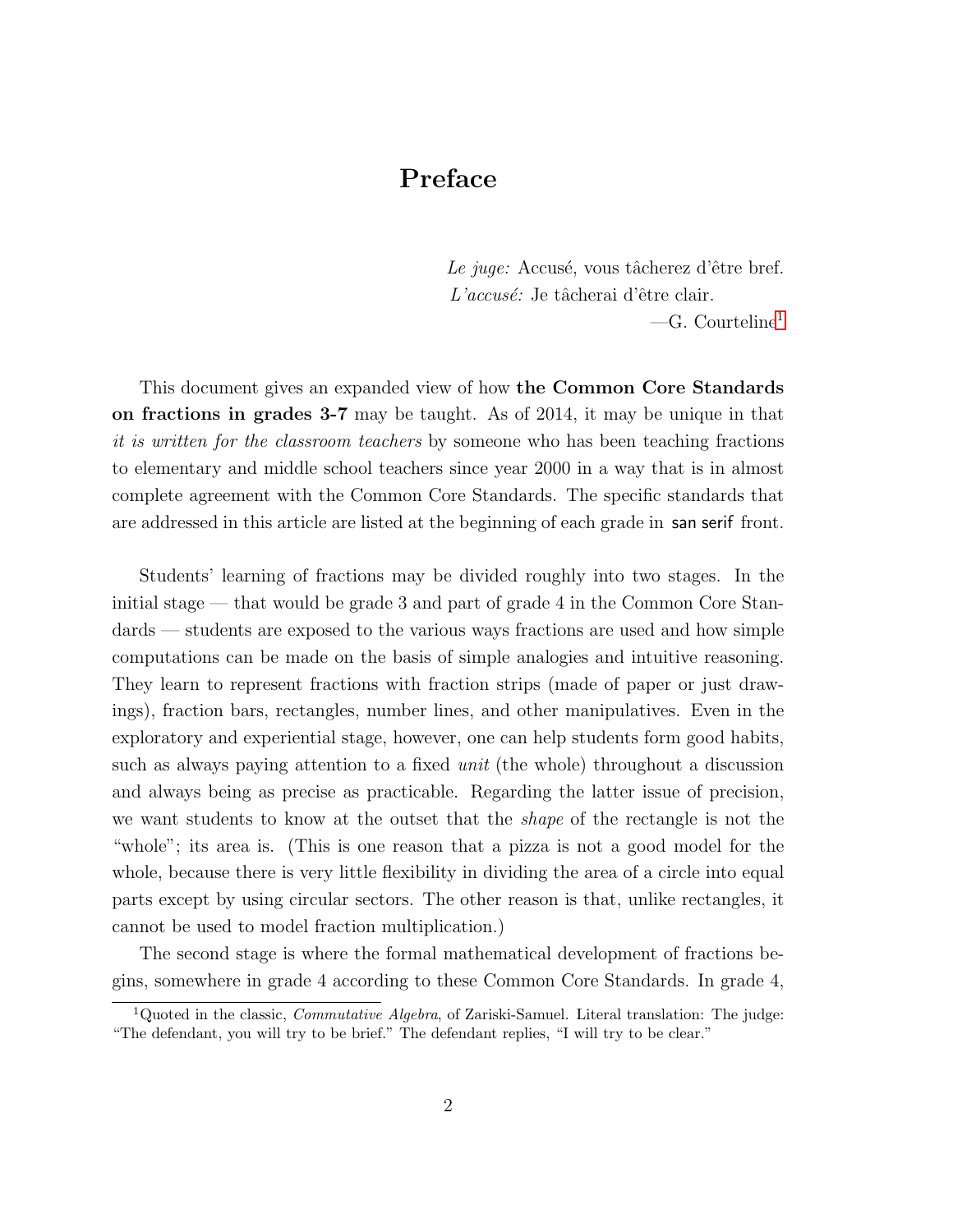the fact that a fraction is a number begins to assume overriding importance on account of the extensive computations students must make with fractions at that point of the school curriculum. They have to learn to add, subtract, multiply, and divide fractions and use these operations to solve problems. Students need a clear-cut model of a fraction (or as one says in mathematics, a definition of a fraction) in order to come to grips with all the arithmetic operations. The shift of emphasis from multiple models of a fraction in the initial stage to an almost exclusive model of a fraction as a point on the number line can be done gradually and gracefully beginning somewhere in grade 4. This shift is implicit in the Common Core Standards. Once a fraction is firmly established as a number, then more sophisticated interpretations of a fraction (which, in a mathematical context, simply mean "theorems") begin to emerge. Foremost among them is the division interpretation: we must explain, *logically*, to students in grade 5 and grade 6 that  $\frac{m}{n}$ , in addition to being the totality of m parts when the whole is partitioned into  $n$  equal parts, is also the number obtained when "m is divided by  $n$ ", where the last phrase must be carefully explained with the help of the number line. If we can make students realize that this is a subtle theorem that requires delicate reasoning, they will be relieved to know that they need not feel bad about not having such a "conceptual understanding" of a fraction as they are usually led to believe. Maybe they will then begin to feel that the subject of fractions is one they can learn after all. That, by itself, would already be a minor triumph in school math education.

The most sophisticated part of the study of fractions occurs naturally in grades 6 and 7, where the concept of fraction division is fully explained. Division is the foundation on which the concepts of percent, ratio, and rate are built. Needless to say, it is the latter concepts that play a dominant role in applications. The discussion given here of these concepts is, I hope, at once simple and comprehensive. I would like to call attention to the fact that all three concepts—percent, ratio, and rate—are defined simply as numbers and that, when they are so defined, problems involving them suddenly become transparent. See page [67](#page-64-0) to page [74.](#page-64-0) In particular, one should be aware that the only kind of rate that can be meaningfully discussed in K-12 is *constant rate*. A great deal of effort therefore goes into the explanation of the meaning of constant rate because the misunderstanding surrounding this concept is monumental as of 2011. In Grade 7, the difficult topic of converting a fraction to a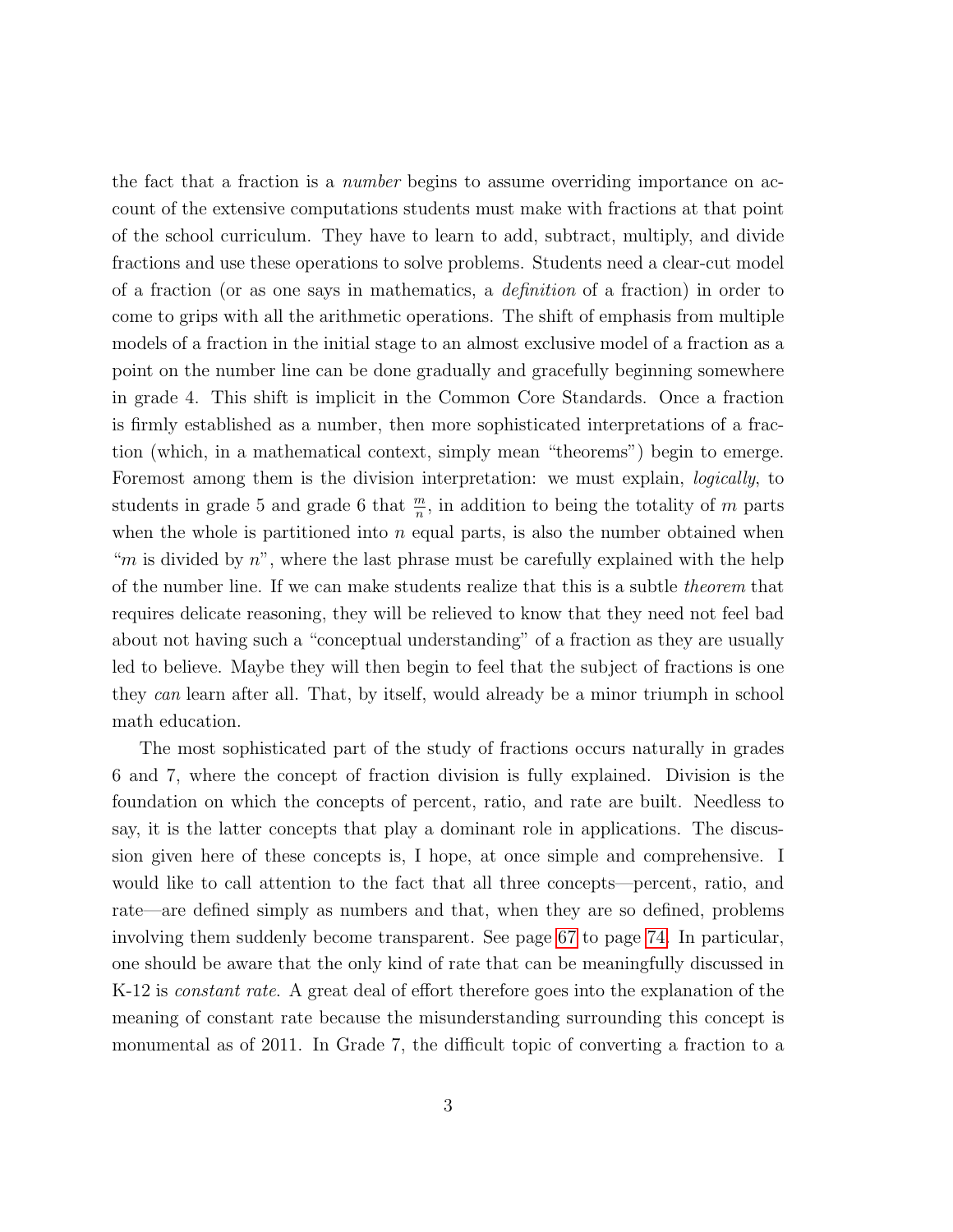decimal is taken up. This is really a topic in college mathematics, but its elementary aspect can be explained. Due to the absence of such an explanation in the literature, the discussion here is more detailed and more complete than is found elsewhere.

In spite of the apparent length of this article, I would like to be explicit about the fact that this document is not a textbook. I have tried to give enough of an indication of the most basic facts about fractions and, in the process, had to give up on mentioning the fine points of instruction that must accompany any teacher's actual lessons in the classroom. For example, nowhere in this document did I mention the overriding importance of the unit (on the number line). Another example is the discussion of the addition of mixed numbers on page 33, which only mentions the method of converting mixed numbers to improper fractions. Needless to say, students should also know how to add mixed numbers by adding the whole numbers and the proper fractions separately. The same for the subtraction of mixed numbers. For such details, I will have to refer the reader to the following volume by the author:

H. Wu, Understanding Numbers in Elementary School Mathematics, American Mathematical Society, 2011. <http://www.ams.org/bookstore-getitem/item=mbk-79>

Specifically, see Sections 8.2 and 12.4 for a discussion of the importance of the unit, and Sections 14.3 and 16.1 for the addition and subtraction of mixed numbers. In general, this reference—though written before the Common Core Standards—provides a development of fractions that is essentially in total agreement with the Common Core Standards.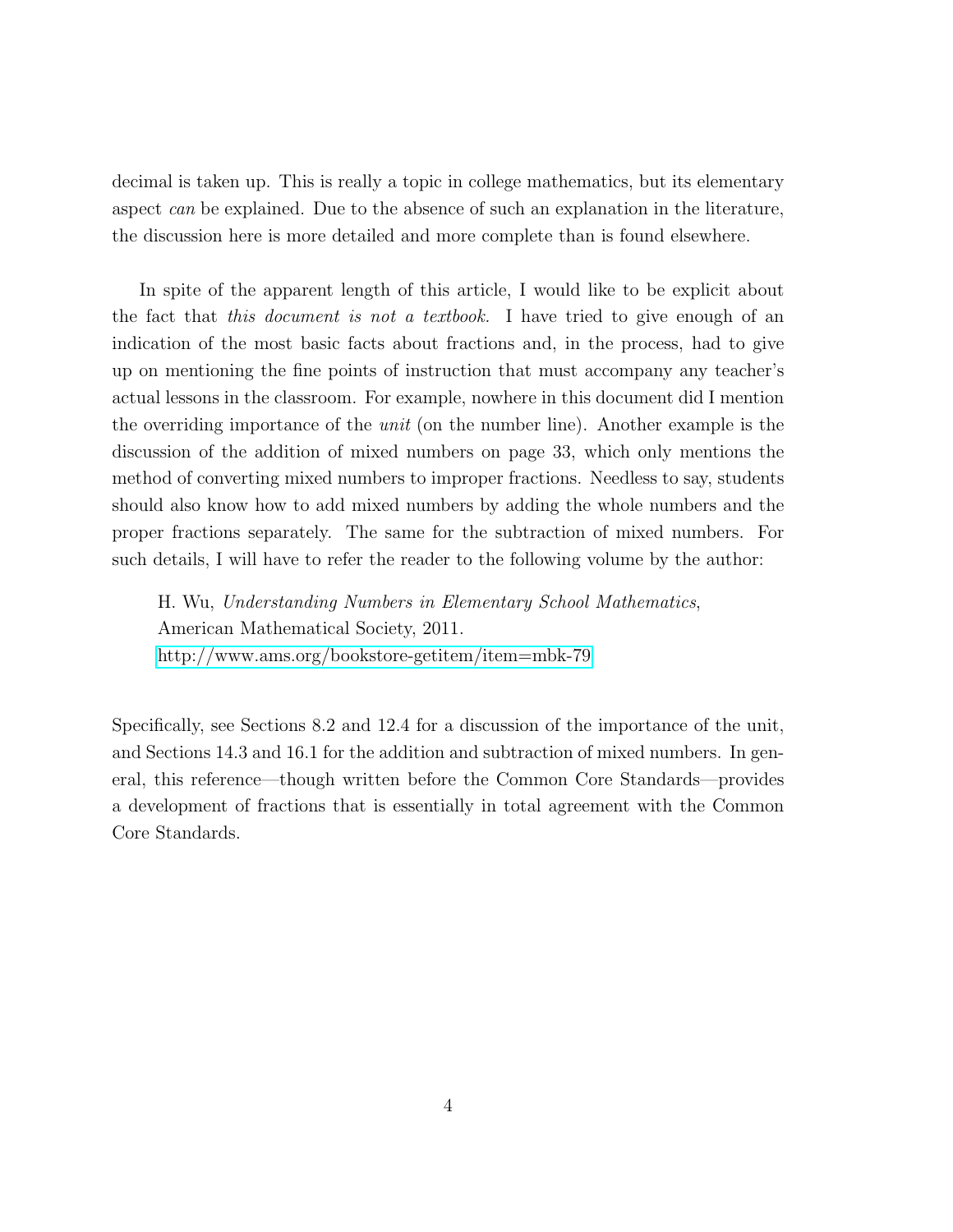## THIRD GRADE

## Number and Operation — Fractions 3.NF

### Develop understanding of fractions as numbers.

1. Understand a fraction  $1/b$  as the quantity formed by 1 part when a whole is partitioned into b equal parts; understand a fraction  $a/b$  as the quantity formed by a parts of size  $1/b$ .

2. Understand a fraction as a number on the number line; represent fractions on a number line diagram.

a. Represent a fraction  $1/b$  on a number line diagram by defining the interval from 0 to 1 as the whole and partitioning it into b equal parts. Recognize that each part has size  $1/b$  and that the endpoint of the part based at 0 locates the number  $1/b$  on the number line.

b. Represent a fraction  $a/b$  on a number line diagram by marking off a lengths  $1/b$ from 0. Recognize that the resulting interval has size  $a/b$  and that its endpoint locates the number  $a/b$  on the number line.

3. Explain equivalence of fractions in special cases, and compare fractions by reasoning about their size.

a. Understand two fractions as equivalent (equal) if they are the same size, or the same point on a number line.

b. Recognize and generate simple equivalent fractions, e.g.,  $1/2 = 2/4$ ,  $4/6 = 2/3$ . Explain why the fractions are equivalent, e.g., by using a visual fraction model.

c. Express whole numbers as fractions, and recognize fractions that are equivalent to whole numbers. Examples: Express 3 in the form  $3 = 3/1$ ; recognize that  $6/1 = 6$ ; locate  $4/4$  and 1 at the same point of a number line diagram.

d. Compare two fractions with the same numerator or the same denominator by reasoning about their size. Recognize that comparisons are valid only when the two fractions refer to the same whole. Record the results of comparisons with the symbols  $>$ ,  $=$ , or  $\lt$ , and justify the conclusions, e.g., by using a visual fraction model.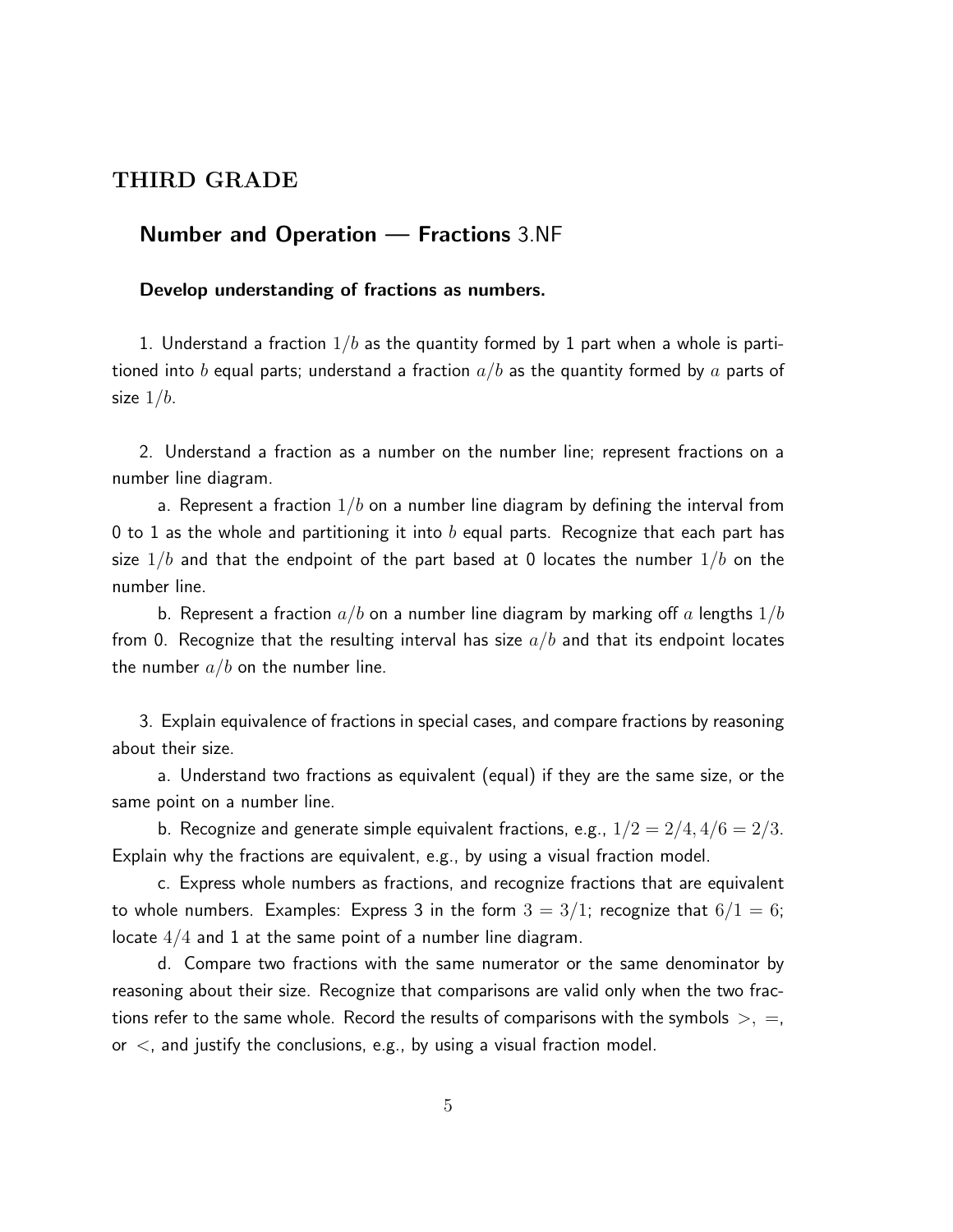✉

In grade 3, students are introduced for the first time to the (part-whole) concept of a fraction and the language associated with its use. Among the many ways to model a fraction, those involving a rectangle and the number line are singled out for discussion; these are not models of "shape" — a rectangle and a line segment — but models of *area* and *length*. In other words, even in an intuitive discussion of fractions for beginning students, we should instill the right way to think about them: these are numbers. One advantage of the number line model is that it allows an unambiguous formulation of the basic concepts of "equal", "smaller" and "bigger" among fractions. Simple experimentations on the number line will expose students to the phenomenon of equivalent fractions.

#### The meaning of fractions

Students can be introduced to fractions informally by the use of *discrete objects*, such as pencils, pies, chairs, etc. If the whole is a collection of 4 pencils, then one pencil is  $\frac{1}{4}$  of the whole. If the whole is 5 chairs, then one chair is  $\frac{1}{5}$  of the whole, etc. This is an appropriate way to introduce students to the so-called **unit fractions**,  $\frac{1}{2}$  $\frac{1}{2}$ , 1  $\frac{1}{3}, \frac{1}{4}$  $\frac{1}{4}$ , ...

The pros and cons of using discrete objects to model fractions are clear. It has the virtue of simplicity, but it limits students to thinking only about "how many" but not "how much". Thus if the whole is 4 pencils, we can introduce the fractions  $\frac{2}{4}$  and  $\frac{3}{4}$ by counting the number of pencils, but it would be unnatural to introduce, using this whole, the fractions  $\frac{1}{3}$  or  $\frac{1}{5}$ , much less  $\frac{1}{11}$ . At some point, students will have to learn about *continuous models* involving length, area, or volume. This is a territory fraught with pitfalls, so teachers have to get to know the terrain and to tread carefully.

Let us start with the easiest example (pedagogically) in this regard: let the whole be the area of a square with each side having length 1, to be called the **unit square**, it being understood that the area of the unit square is (by definition) the number 1. One can introduce the concept of area to third graders through the idea of congruence,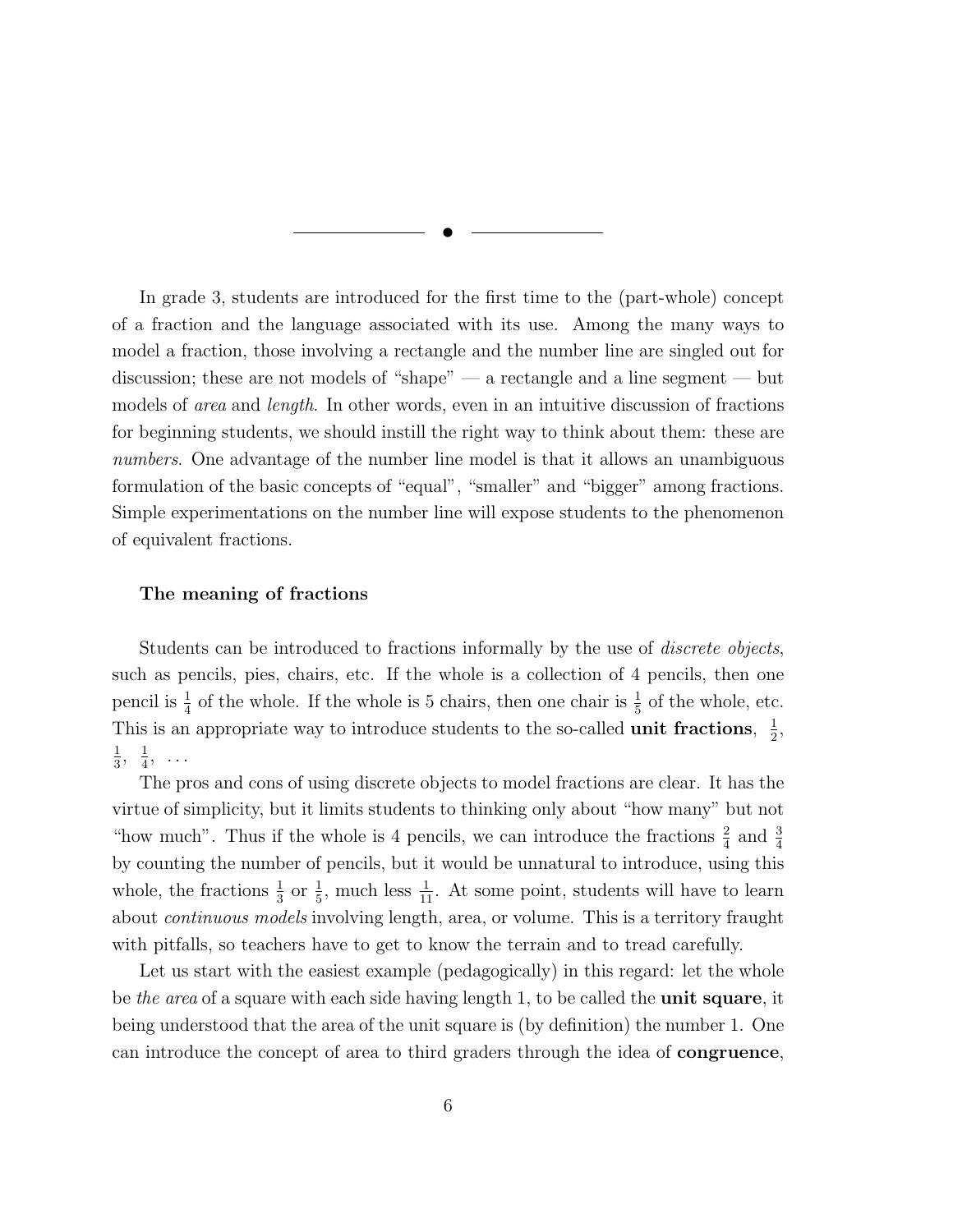i.e., "same size and same shape." It is easy to convince them (and it is even correct to boot) that

congruent figures have the same area.

Remember that we are doing things informally at this stage, so it is perfectly fine to simply use many hands-on activities to illustrate what "same size and same shape" means: one figure can be put exactly on top of another. Now suppose in the following drawings of the square, it is always understood that each division of a side is an **equi**division, in the sense that the segments are all of the same length. Then it is equally easy to convince third graders that either of the following shaded regions represents the fraction  $\frac{1}{4}$ :



Take the left picture, for example. There are 4 thin congruent rectangles and the unit square is divided into four congruent parts. Since the rectangles are congruent, they each have the same area. So the whole (i.e., the area of the unit square, which is 1) has been divided into 4 equal parts (i.e., into 4 parts of equal area). By definition, the area of the shaded region is  $\frac{1}{4}$ , because it is one part when the whole is divided into 4 equal parts. It is in this sense that each rectangle represents  $\frac{1}{4}$ . The same discussion can be given to the right picture.

We can now easily draw an accurate model of  $\frac{1}{7}$  in a third grade classroom. Starting with a short segment AB, we reproduce the segment 6 more times to get a long segment  $AC$ , as shown. Declare the length  $AC$  to be 1, and using  $AC$  as a side, draw a square as shown. Then the thickened rectangle represents  $\frac{1}{7}$  in the above sense.

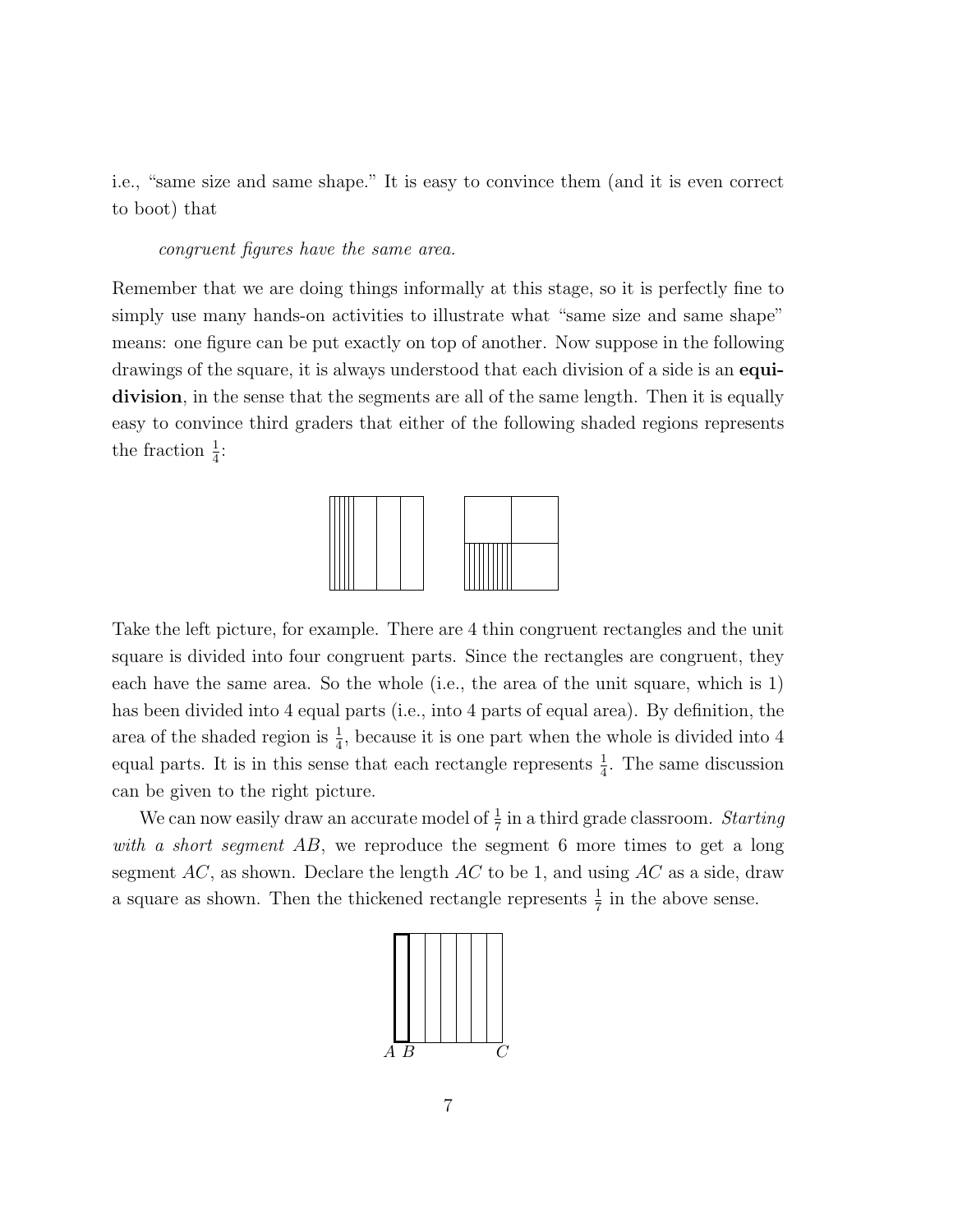Of course, we can do the same with  $\frac{1}{11}$ , or  $\frac{1}{17}$ , or in fact any unit fraction. In general, many such drawings or activities with other manipulatives will strengthen students' grasp of the concept of a unit fraction: if we divide the whole into  $k$  equal parts for a whole number  $k \neq 0$ , then one part is the fraction  $\frac{1}{k}$ <sup>[2](#page-7-0)</sup>

It is very tempting to follow the common practice to let a unit square itself, rather than the area of the unit square, to be the whole. It seems to be so much simpler! There is a mathematical reason that one should not do that: a fraction, like a whole number, is a number that one does calculations with, but a square is a geometric figure and cannot be a number. There is also a pedagogical reason not to do this, and we explain why not with a picture. By misleading students into thinking that a fraction is a geometric figure and is therefore a shape, we lure them into believing that "equal parts" must mean "same size and same shape". Now consider the following pictures. Each large square is assumed to be the unit square. It is not difficult to verify, by reasoning with area the way we have done thus far, that the area of each of the following shaded regions in the respective large squares is  $\frac{1}{4}$ :



If students begin to buy into the idea that "division into equal parts" must mean "division into congruent parts", then it would be difficult to convince them that any of the shaded regions above represents  $\frac{1}{4}$ .

Another pitfall one should avoid at the initial stage of teaching fractions is the failure to emphasize that in a discussion of fractions, every fraction must be understood to be a fraction with respect to an unambiguous whole. One should never give students the impression that one can deal with fractions referring to different wholes in a given discussion without clearly specifying what these wholes are. In this light, it would not do to give third graders a problem such as the following:

What fraction is represented by the following shaded area?

<span id="page-7-0"></span><sup>2</sup>This document occasionally uses symbolic notation in order to correctly convey a mathematical idea. It does not imply that the symbolic notation should be used in all third grade classrooms.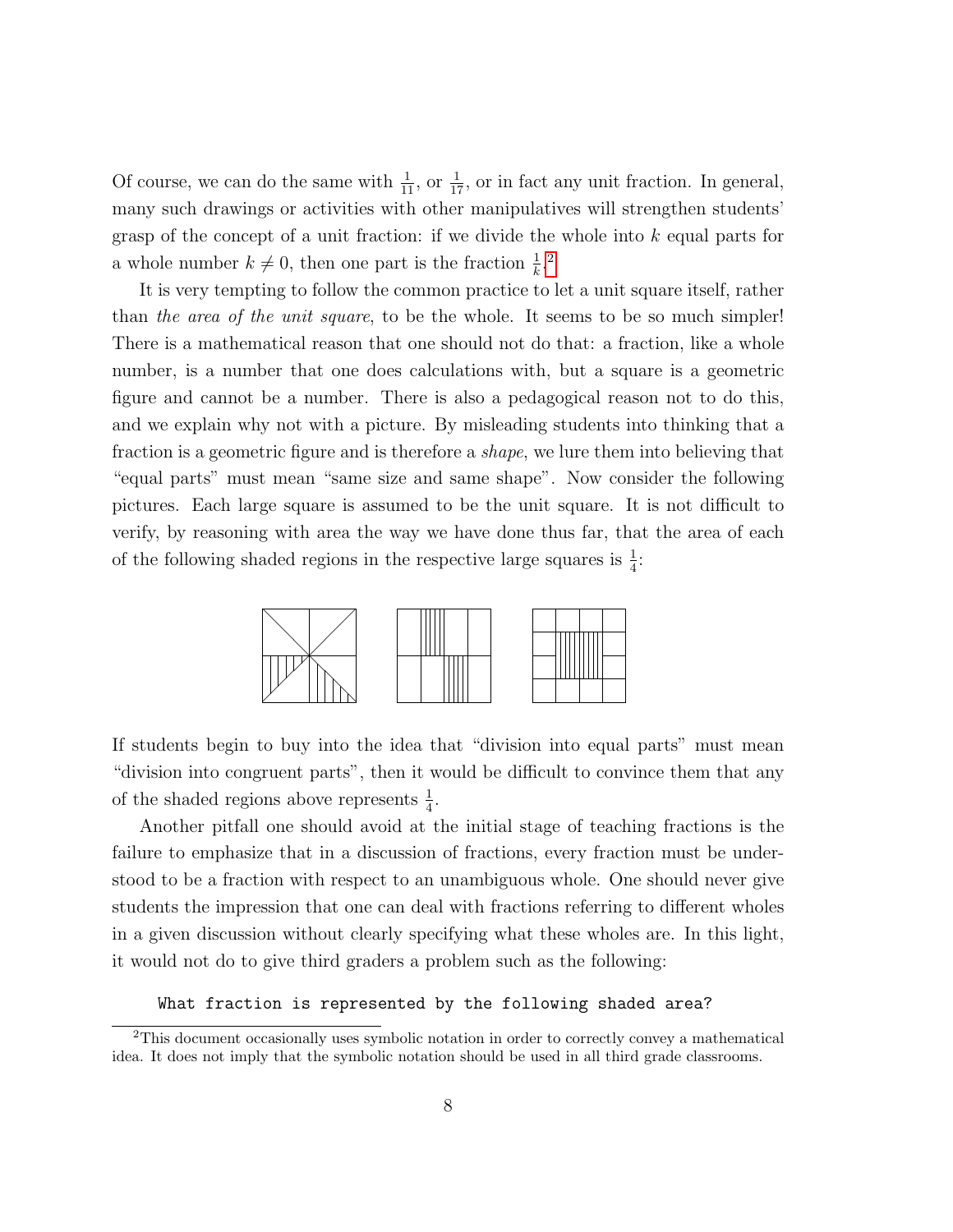

In this problem, it is assumed that students can guess that the area of the left square is the whole (in which case, the shaded area represents the fraction  $\frac{3}{2}$ . This assumption is unjustified because students could equally well assume that the area of the big rectangle (consisting of two squares) is the whole, in which case the shaded area would represent the fraction  $\frac{3}{4}$ .

Now that we have unit fractions, we can introduce the general concept of a fraction such as  $\frac{3}{4}$ . With a fixed whole understood, we have the unit fraction  $\frac{1}{4}$ . The **numerator** 3 of  $\frac{3}{4}$  tells us that  $\frac{3}{4}$  is what you get by combining 3 of the  $\frac{1}{4}$ 's together. In other words,  $\frac{3}{4}$  is what you get by putting 3 parts together when the whole is divided into 4 equal parts. In general, an arbitrary fraction such as  $\frac{5}{3}$  is what one gets by combining 5 parts together when the whole is divided into 3 equal parts. Likewise, 7  $\frac{7}{2}$  is what one gets by combining 7 parts together when the whole is divided into 2 equal parts.

There is no need to introduce the concepts of "proper fraction" and "improper fraction" at the beginning. Doing so may confuse students.

#### The number line

Unit fractions are the basic building blocks of fractions, in the same sense that the number 1 is the basic building block of the whole numbers, i.e., to the extent that every whole number is obtained by combining a sufficient number of 1's, we now explain how we can obtain any fraction by combining a sufficient number of unit fractions. To this end, it will be most advantageous to use the number line model for fractions. Its advantages over the area models (such as pizza and rectangles) are that it is much easier to divide the whole into equal parts because only length is involved, and that addition and subtraction of fractions are much more easily modeled on the number line. It may be that it will take children in third grade longer to get used to the number line than the rectangular area model. One should therefore make allowance for the extra instruction time.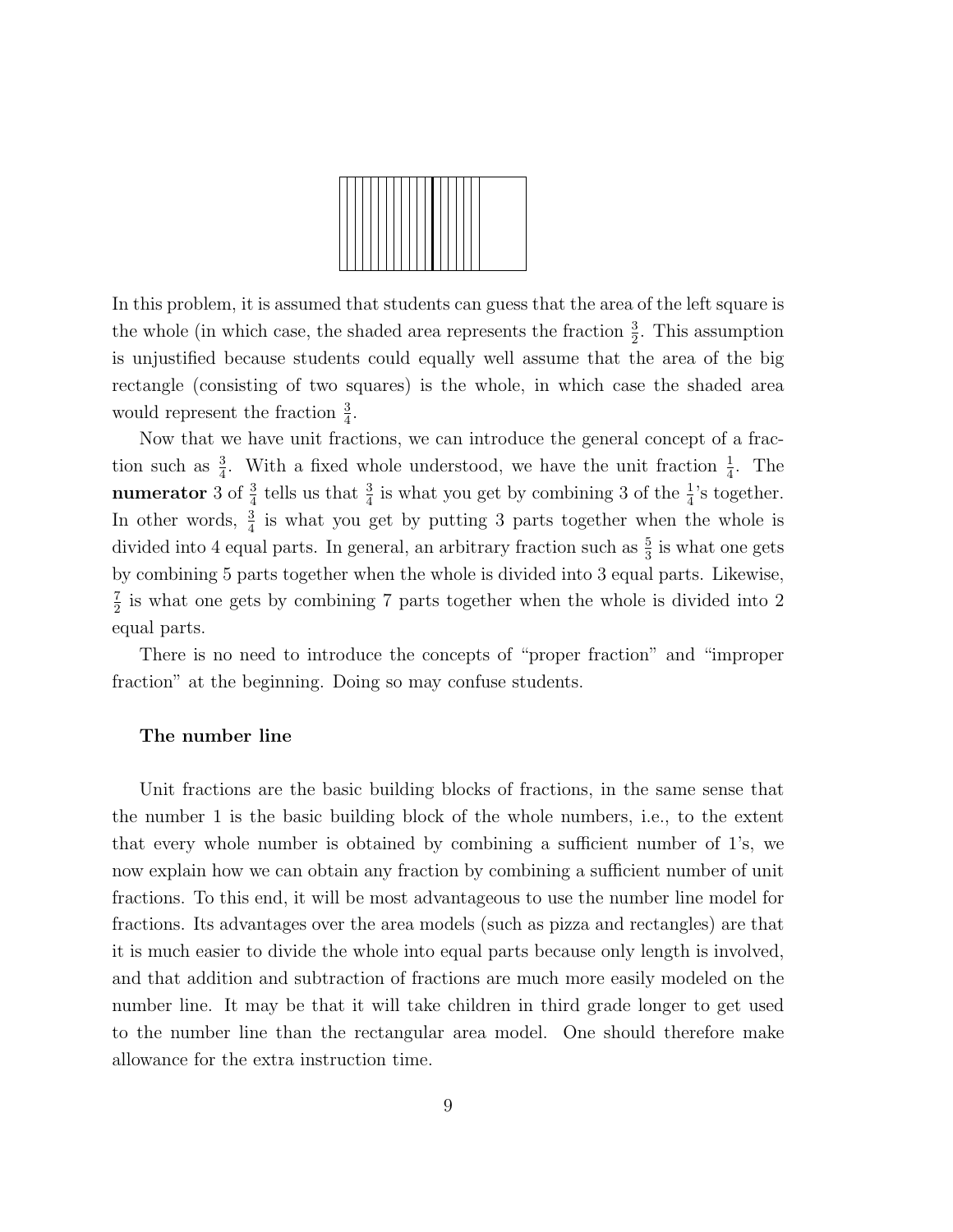On the number line, the number 1 is the **unit** and the segment from 0 to 1 is the unit segment  $[0, 1]$ . The other whole numbers then march to the right so that the segments between consecutive whole numbers, from 0 to 1, 1 to 2, 2 to 3, etc., are of the same length, as shown.

$$
\begin{array}{cccccccc}\n0 & 1 & 2 & 3 & 4 & 5 & \text{etc.} \\
\hline\n-\end{array}
$$

The whole is the length of the unit segment  $[0, 1]$  (and not the unit segment itself). One can teach students to think of the number line as an infinite ruler.

Now, consider a typical fraction  $\frac{5}{3}$ . Relative to the whole which is the length of the unit segment [0, 1], then  $\frac{5}{3}$  is the symbol that denotes the combined length of 5 segments where each segment is a part when  $[0, 1]$  is divided into 3 parts of equal length. In other words, if we think of the thickened segment as "the unit segment", then  $\frac{5}{3}$  would just be "the number 5" in the usual way we count up to 5 in the context of whole numbers.



Once we agree to the convention that each time we divide the unit segment into 3 equal parts (i.e., segments of equal lengths) we use the segment that has 0 as an endpoint as the reference segment, then we may as well forget the thickened segment itself and use its right endpoint as the reference. We will further agree to call this endpoint  $\frac{1}{3}$ . Then for obvious reasons such as those given in the preceding paragraph, the endpoint of the preceding bracketed segment will be denoted by  $\frac{5}{3}$ . The "5" signifies that is the length of 5 of the reference segments.



The "3" in  $\frac{5}{3}$  is called the **denominator** of  $\frac{5}{3}$ . In this way, every fraction with denominator equal to 3 is now regarded as a certain point on the number line, as shown. (The labeling of 0 as  $\frac{0}{3}$  is a CONVENTION.)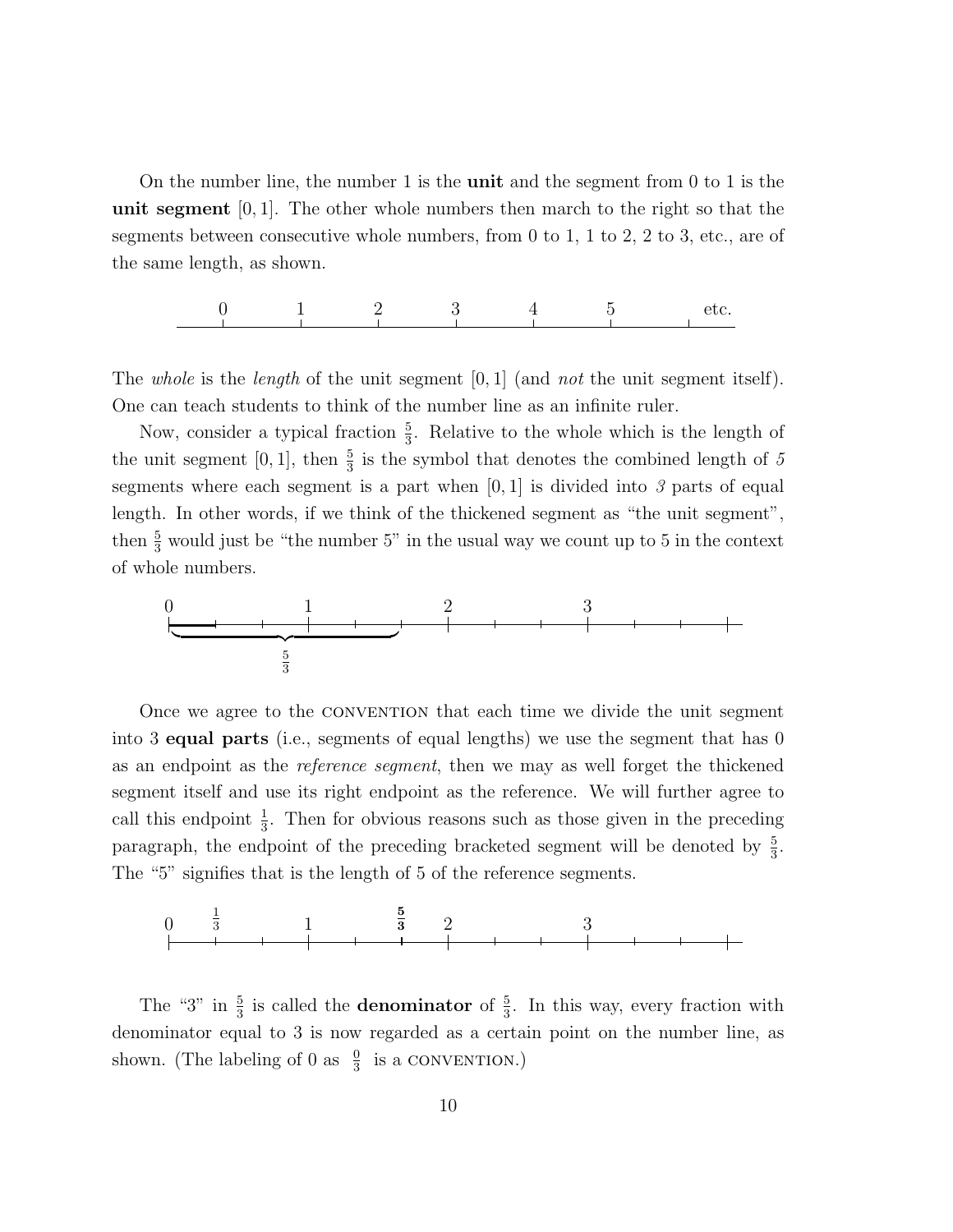

Notice that, from the point of view of the number line, fractions are not different from whole numbers: If we start with 1 as the reference point, going to the right 5 times the length of [0, 1 gets us to the number 5, and if we start with  $\frac{1}{3}$  as the reference point, going to the right 5 times the length of  $[0, \frac{1}{3}]$  $\frac{1}{3}$ ] gets us to the number  $\frac{5}{3}$ .

If a fraction has a denominator different from 3, we can identify it with another point on the number line in exactly the same way. For example, the point which is the fraction  $\frac{8}{5}$  can be located as follows: the denominator indicates that the unit segment [0, 1] is divided into 5 segments of equal length, and the **numerator** 8 indicates that  $\frac{8}{5}$ is the length of the segment when 8 of the above-mentioned segments are put together end-to-end, as shown:



Recalling that the number 1 is actually the length of the unit segment (i.e., the whole), we see that the meaning of the unit 1 determines how each fraction should be interpreted. For example, if 1 is the volume in a glass (let us say in pints), then  $\frac{1}{3}$  is a third of a glass of water in pints. If on the other hand, 1 is the width of the classroom (let us say in feet), then  $\frac{1}{3}$  is a third of the width of the classroom in feet. And so on. The flexibility in the interpretation of fractions as points on the number line, according to the meaning of the unit, is a main attraction of the number line for the discussion of fractions. It would be a good idea to give plenty of practice problems on different interpretations of fractions (as points on the number line) according to meaning of the unit.

We make two immediate observations about the number line representation of fractions that are germane to our purpose. One is that each whole numbers (as a point on the line) is now labeled by other symbols. For example,

the point on the number line designated by 2 is now also designated by  $\frac{2}{1}, \frac{4}{2}$  $\frac{4}{2}, \frac{6}{3}$  $\frac{6}{3}$ ,  $\frac{8}{4}$  $\frac{8}{4}$ , and in general, by  $\frac{2n}{n}$ , for any whole number  $n \neq 0$ .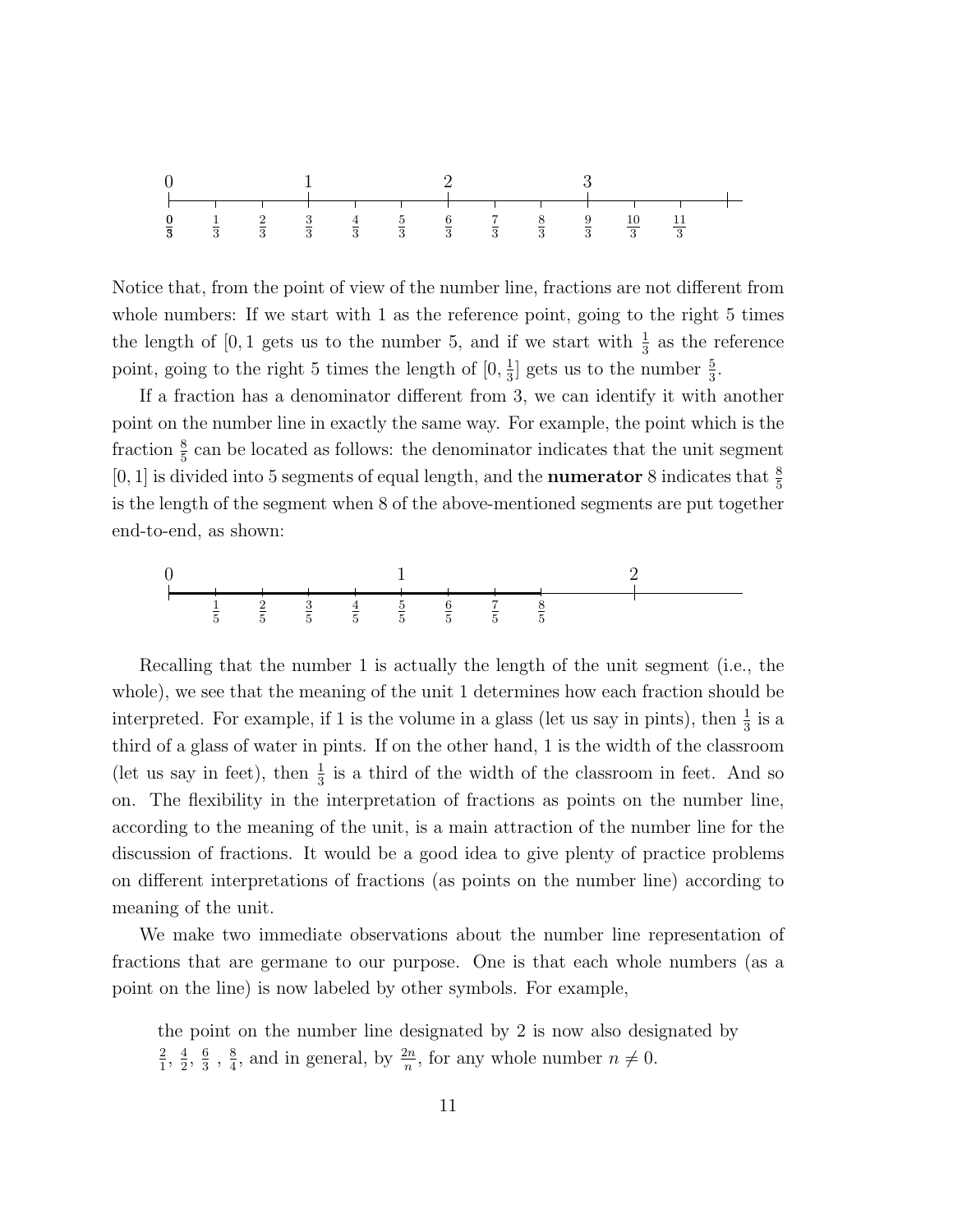We now introduce a concept and a notation that make it possible to express the preceding statement more simply. We say two fractions (as points on the number line) are equal if they are the same point on the line. The symbol to use in this case is the usual one,  $=$ . Thus we can say,

$$
2 = \frac{2}{1} = \frac{4}{2} = \frac{6}{3} = \frac{8}{4} = \cdots = \frac{2n}{n} = \cdots
$$
, for any whole number  $n \neq 0$ .

Similarly,

 $3 =$ 3 1 = 6 2 = 9 3 = 12 4  $= \cdots = \frac{3n}{n}$ n  $= \cdots$ , for any whole number  $n \neq 0$ , 4 = 4 1 = 8 2 = 12 3 = 16 4  $= \cdots = \frac{4n}{n}$  $\overline{n}$  $= \cdots$ , for any whole number  $n \neq 0$ ,

and so on. In this notation, it should be pointed out explicitly to students that

$$
1 = \frac{2}{2} = \frac{3}{3} = \frac{4}{4} = \frac{5}{5} = \cdots
$$

For reasons having to do with tradition, equal fractions are usually called **equiva**lent fractions. We hasten to add that this precise concept of equality is far from a routine matter. It is only with the fractions as points on the number line that we can say, precisely, what it means for two fractions to be "equal". The usual statement in school textbooks that "two fractions are equal if they name the same amount" is not one that can be used as a basis for mathematical reasoning, because it begs the question: what does it mean to "name" the "same amount"? In view of recent concerns in the education research literature about students' abuse of the equal sign, we want to focus on the root cause of this so-called problem: we should teach students the precise meaning of the equality of any two concepts, carefully, at each stage. Obviously, the subject of fractions is a good starting point.

The equalities  $2 = \frac{2}{1} = \frac{4}{2} =$  etc., is the simplest manifestation of the concept of equivalent fractions, to be taken up later in this grade.

A second observation is the need to reinforce the idea that every fraction is the "piecing together of unit fractions". To explain this more precisely, take, for example, 3  $\frac{3}{5}$ . It is the length of the segment when 3 segments, each being a copy of the one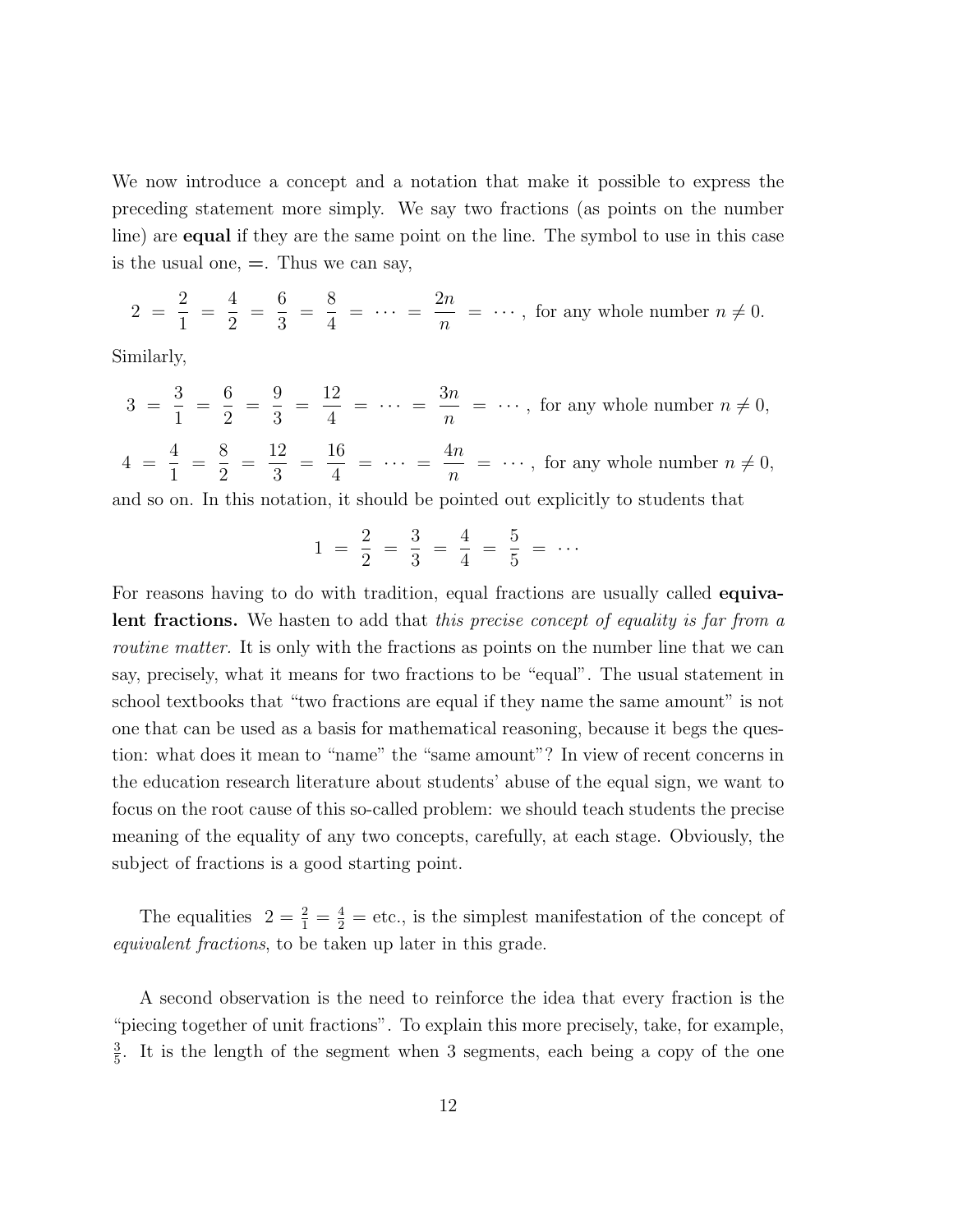from 0 to  $\frac{1}{5}$ , are put together end-to-end. To simplify matters, we express this more simply by saying  $\frac{3}{5}$  is **3 copies of the unit fraction**  $\frac{1}{5}$ . Similarly,  $\frac{8}{5}$  is 8 copies of the unit fraction  $\frac{1}{5}$ .

## Equivalent fractions

Students can experiment on the number line and discover that, even among "simple" fractions, many are equal. For example, the fraction  $\frac{1}{2}$  is equal to  $\frac{2}{4}$ .



They would also discover, as we did in the preceding section, that

$$
2 = \frac{2n}{n}
$$
 for any whole number  $n \neq 0$ ,  

$$
3 = \frac{3n}{n}
$$
 for any whole number  $n \neq 0$ .

In fact, if they take any whole number such as 17, then the same thing prevails:

$$
17 = \frac{17n}{n}
$$
 for any whole number  $n \neq 0$ .

Suppose they choose to subdivide the two segments from 0 to  $\frac{1}{2}$ , and from  $\frac{1}{2}$  to 1 into 3 parts of equal length, then the unit segment will be divided into 6 parts of equal length. They will get  $\frac{1}{2} = \frac{3}{6}$  $\frac{3}{6}$ .



In general, given any fraction such as  $\frac{2}{3}$ , if we subdivide each of the segments of length  $\frac{1}{3}$  into (let us say) 4 parts of equal length, then we will get  $\frac{2}{3} = \frac{4 \times 2}{4 \times 3}$  $\frac{4\times2}{4\times3}$ .

0 
$$
\frac{1}{3}
$$
  $\frac{2}{3}$   $\frac{3}{3} = 1$   
\n $\frac{1}{12}$   $\frac{2}{12}$   $\frac{3}{12}$   $\frac{4}{12}$   $\frac{5}{12}$   $\frac{6}{12}$   $\frac{7}{12}$   $\frac{8}{12}$   $\frac{9}{12}$   $\frac{10}{12}$   $\frac{11}{12}$   $\frac{12}{12} = 1$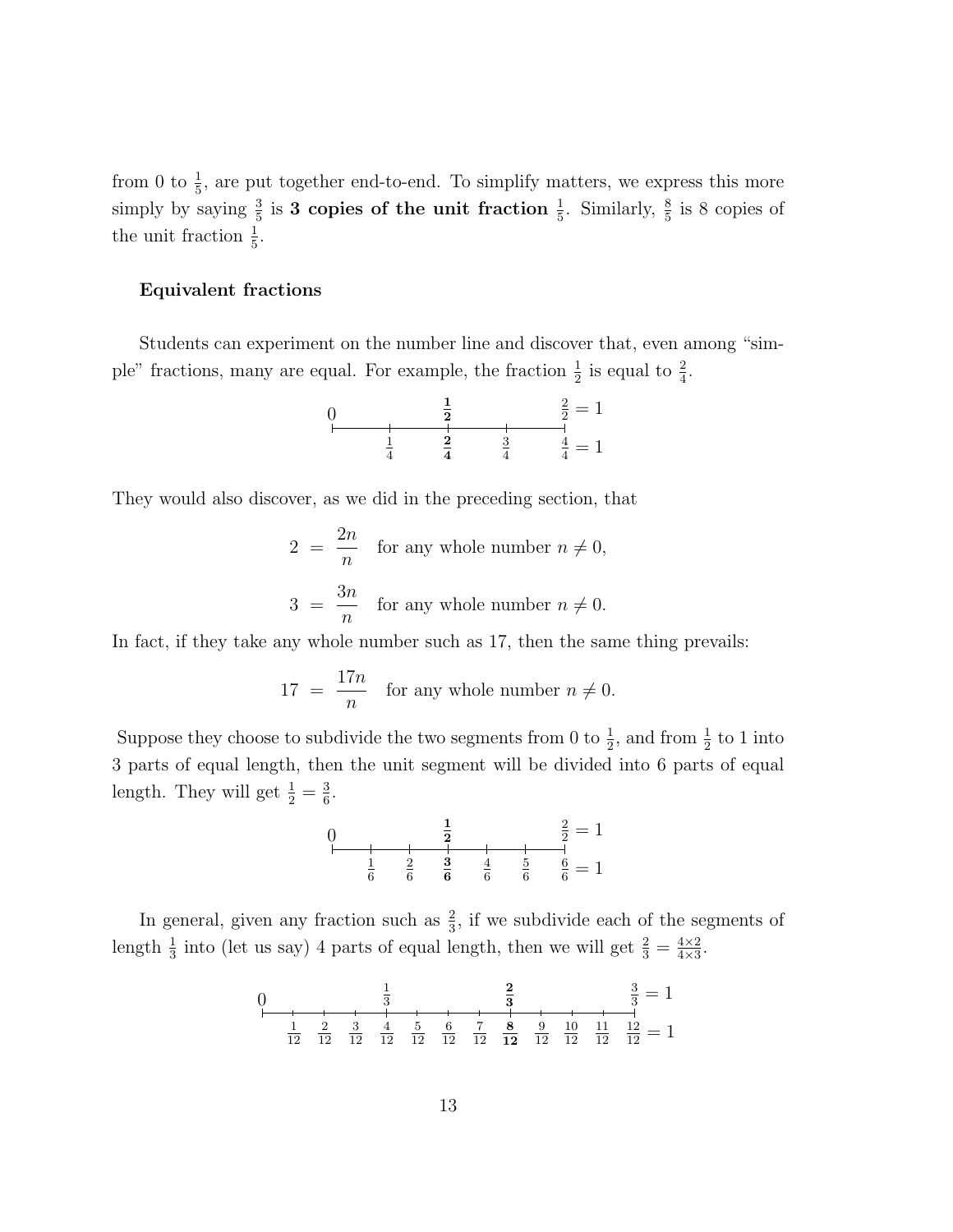If students get plenty of practice of this type, viz., showing  $\frac{3}{4} = \frac{6}{8}$  $\frac{6}{8}$ , or  $\frac{2}{5} = \frac{6}{15}$ , they will be ready for the general discussion of equivalent fractions in the next grade.

#### Comparing fractions

Given two fractions — thus two points on the number line — the one to the left of the other is said to be smaller than the other and of course the one on the right is said to bigger than the other. The symbols to use are  $\langle$  and  $\rangle$ , respectively. Thus,

$$
\frac{1}{4} < \frac{3}{4}, \quad \text{and} \quad 2 > \frac{3}{2}
$$

.

These concepts of "smaller than" and "bigger than" should be carefully explained to students because in the usual way fractions are taught, it is never made clear what these concepts mean. This meaning of "smaller than" (or "bigger than") makes perfect sense, intuitively, because if one fraction, say  $\frac{3}{4}$ , is to the left of  $\frac{5}{4}$ , then the segment from 0 to  $\frac{3}{4}$  is of course shorter than the segment from 0 to  $\frac{5}{4}$ . Therefore the above meaning of  $\frac{3}{4} < \frac{5}{4}$  $\frac{5}{4}$  respects this intuition.

0 1 2 1 4 2 4 3 4 4 4 5 4 6 4 7 4 8 4 9 4 10 4 z }| {

We should point out that one cannot **compare** two fractions, i.e., determine which is bigger, unless they both refer to the same unit (i.e., same whole). Of course by the very meaning of comparing fractions that we have just given, two fractions are already on the same number line before we can say which is to the left of the other, and being on the same number line implies that the fractions refer to the same unit. Nevertheless this is something students can easily forget. We can illustrate the danger of comparing fractions that refer to different wholes in a given discussion with the following classic example. A student can claim that  $\frac{1}{4} > \frac{1}{2}$  $\frac{1}{2}$ , because a fourth of the pizza on the right is bigger than a half of the pizza on the left, as shown: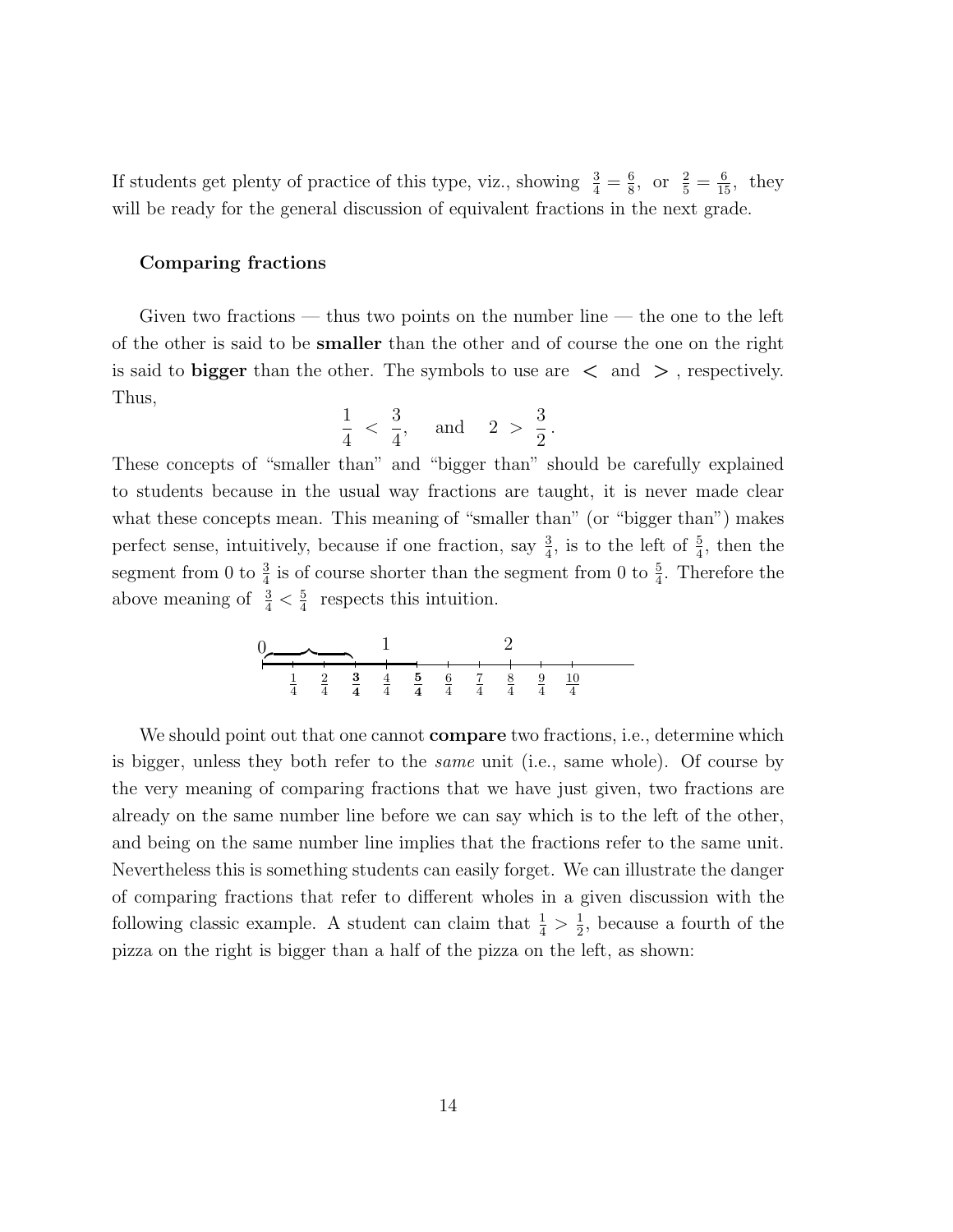

There are some simple comparisons that are accessible to third graders. One is that if two fractions have the same denominator, then the one with larger numerator is the larger fraction (in other words, bigger). This comes from the way fractions with the same denominator are placed on the number line, e.g.,



A second accessible fact about comparison is that, for unit fractions, the greater the denominator, the smaller the fraction. This is usually explained by saying "in order for more (identical) pieces to make the same whole, the pieces must be smaller." This has great intuitive appeal after students have inspected, for example, how half a pizza is larger than a third of a pizza and a few similar examples involving small numbers, but the extrapolation of this fact to large numbers is not backed by logical reasoning. It is however possible to introduce third graders to some standard reasoning in order to make the conclusion a little bit more convincing. For example, let us show why  $\frac{1}{6} < \frac{1}{5}$  $\frac{1}{5}$ . We reason as follows. We combine 5 copies of each fraction to itself. As we have seen,

5 copies of 
$$
\frac{1}{5} = \frac{5}{5} = 1
$$

while

5 copies of 
$$
\frac{1}{6} = \frac{5}{6} < 1
$$

It is then reasonable to conclude that  $\frac{1}{6} < \frac{1}{5}$  $\frac{1}{5}$ .

Next, students can compare any two fractions with the same numerator and conclude that the one with the smaller denominator is bigger. For example, why is  $\frac{11}{5}$ bigger than  $\frac{11}{6}$ ? This is because we already know  $\frac{1}{6} < \frac{1}{5}$  $\frac{1}{5}$ . Therefore if we combine 11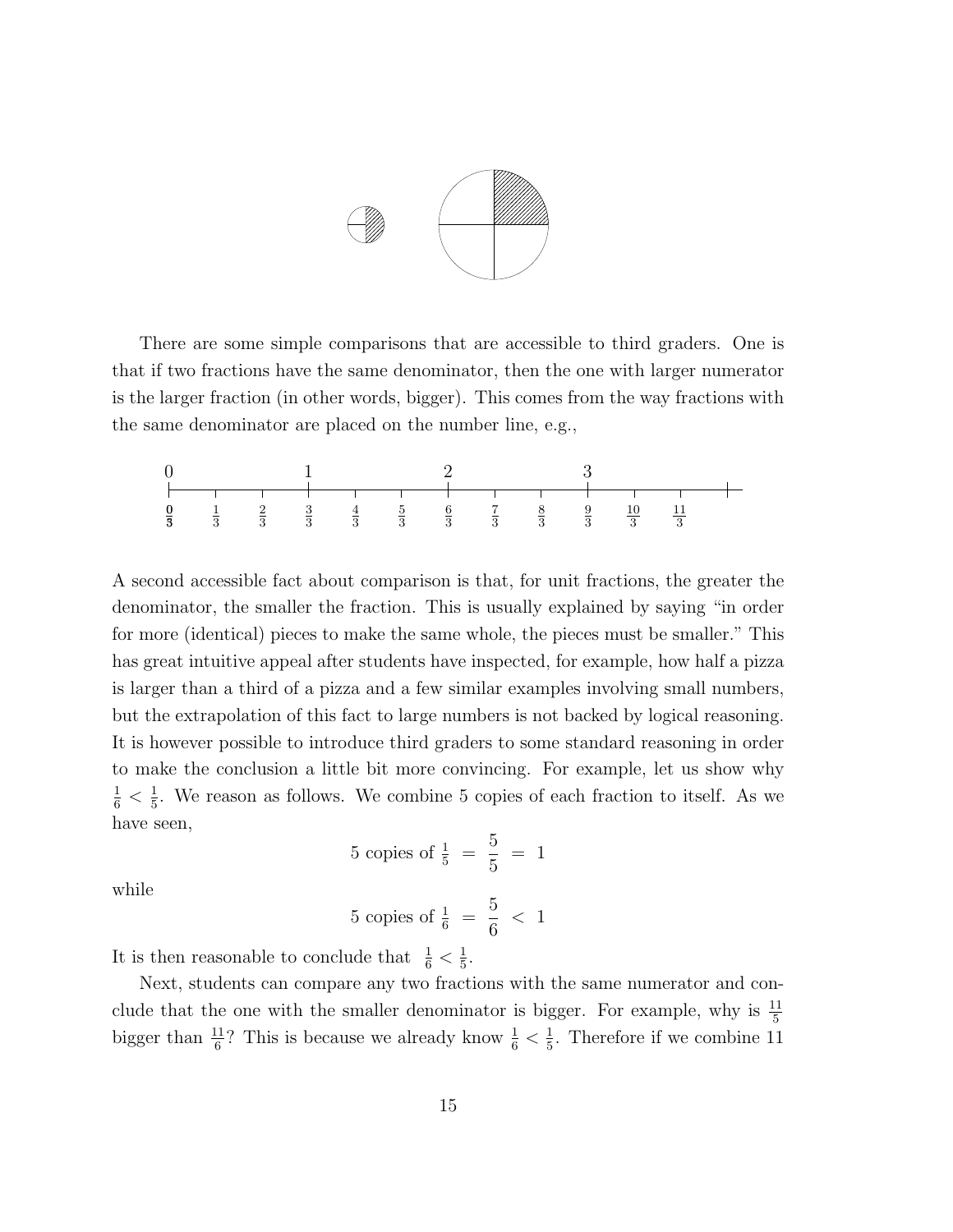copies of each fraction to itself, we get:

$$
\frac{11}{6} = 11 \text{ copies of } \frac{1}{6} < 11 \text{ copies of } \frac{1}{5} = \frac{11}{5}.
$$

In some cases, students may be able to compare fractions by reasoning about how the fractions are related to benchmarks such as  $\frac{1}{2}$  and 1. For example, students could reason that  $\frac{7}{8} < \frac{13}{12}$  because  $\frac{7}{8}$  is less than 1 (and is therefore to the left of 1) but  $\frac{13}{12}$  is greater than 1 (and is therefore to the right of 1). Conclusion:  $\frac{7}{8}$  is to the left of  $\frac{13}{12}$ and therefore  $\frac{7}{8} < \frac{13}{12}$ .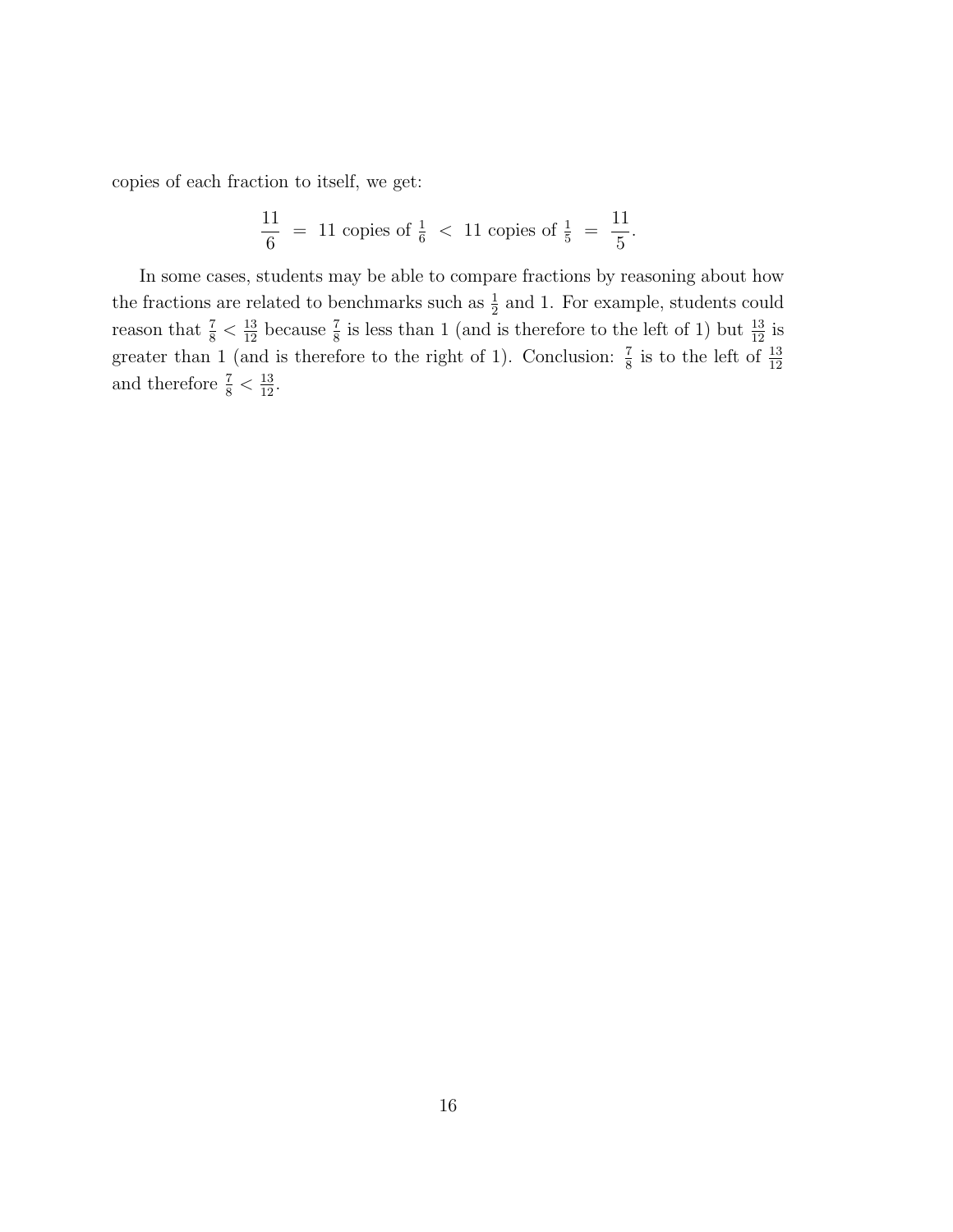## FOURTH GRADE

## Number and Operations  $-$  Fractions 4.NF<sup>[3](#page-16-0)</sup>

#### Extend understanding of fraction equivalence and ordering.

1. Explain why a fraction  $a/b$  is equivalent to a fraction  $(n \times a)/(n \times b)$  by using visual fraction models, with attention to how the number and size of the parts differ even though the two fractions themselves are the same size. Use this principle to recognize and generate equivalent fractions.

2. Compare two fractions with different numerators and different denominators, e.g., by creating common denominators or numerators, or by comparing to a benchmark fraction such as 1/2. Recognize that comparisons are valid only when the two fractions refer to the same whole. Record the results of comparisons with symbols  $>$ ,  $=$ , or  $\lt$ , and justify the conclusions, e.g., by using a visual fraction model.

## Build fractions from unit fractions by applying and extending previous understandings of operations on whole numbers.

3. Understand a fraction  $a/b$  with  $a>1$  as a sum of fractions  $1/b$ .

a. Understand addition and subtraction of fractions as joining and separating parts referring to the same whole.

b. Decompose a fraction into a sum of fractions with the same denominator in more than one way, recording each decomposition by an equation. Justify decompositions, e.g., by using a visual fraction model. Examples:  $3/8 = 1/8 + 1/8 + 1/8$ ;  $3/8 = 1/8 + 2/8$ ;  $2\frac{1}{8} = 1 + 1 + 1/8 = 8/8 + 8/8 + 1/8.$ 

c. Add and subtract mixed numbers with like denominators, e.g., by replacing each mixed number with an equivalent fraction, and/or by using properties of operations and the relationship between addition and subtraction.

d. Solve word problems involving addition and subtraction of fractions referring to

<span id="page-16-0"></span><sup>3</sup>Grade 4 expectations in this domain are limited to fractions with denominators 2, 3, 4, 5, 6, 8, 10, 12, and 100.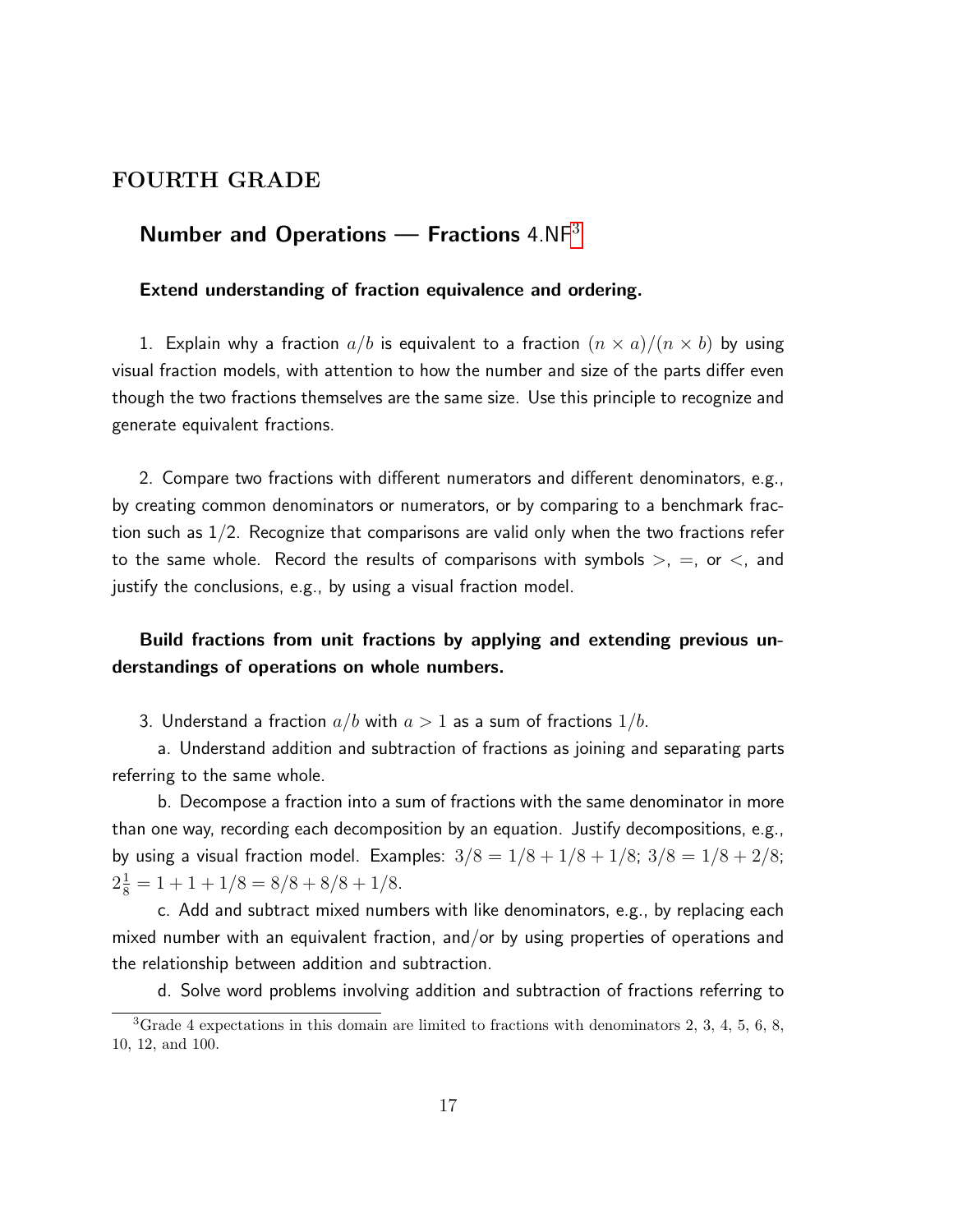the same whole and having like denominators, e.g., by using visual fraction models and equations to represent the problem.

4. Apply and extend previous understandings of multiplication to multiply a fraction by a whole number.

a. Understand a fraction  $a/b$  as a multiple of  $1/b$ . For example, use a visual fraction model to represent  $5/4$  as the product  $5 \times (1/4)$ , recording the conclusion by the equation  $5/4 = 5 \times (1/4)$ .

b. Understand a multiple of  $a/b$  as a multiple of  $1/b$ , and use this understanding to multiply a fraction by a whole number. For example, use a visual fraction model to express  $3\times(2/5)$  as  $6\times(1/5)$ , recognizing this product as  $6/5$ . (In general,  $n\times(a/b) = (n\times a)/b$ .)

c. Solve word problems involving multiplication of a fraction by a whole number, e.g., by using visual fraction models and equations to represent the problem. For example, if each person at a party will eat  $3/8$  of a pound of roast beef, and there will be 5 people at the party, how many pounds of roast beef will be needed? Between what two whole numbers does your answer lie?

### Understand decimal notation for fractions, and compare decimal fractions.

5. Express a fraction with denominator 10 as an equivalent fraction with denominator 100, and use this technique to add two fractions with respective denominators 10 and 100.<sup>[4](#page-17-0)</sup> For example, express  $3/10$  as  $30/100$ , and add  $3/10 + 4/100 = 34/100$ .

6. Use decimal notation for fractions with denominators 10 or 100. For example, rewrite  $0.62$  as  $62/100$ ; describe a length as  $0.62$  meters; locate  $0.62$  on a number line diagram.

7. Compare two decimals to hundredths by reasoning about their size. Recognize that comparisons are valid only when the two decimals refer to the same whole. Record the results of comparisons with the symbols  $\geq, =,$  or  $\lt$ , and justify the conclusions, e.g., by

<span id="page-17-0"></span><sup>4</sup>Students who can generate equivalent fractions can develop strategies for adding fractions with unlike denominators in general. But addition and subtraction with un-like denominators in general is not a requirement at this grade.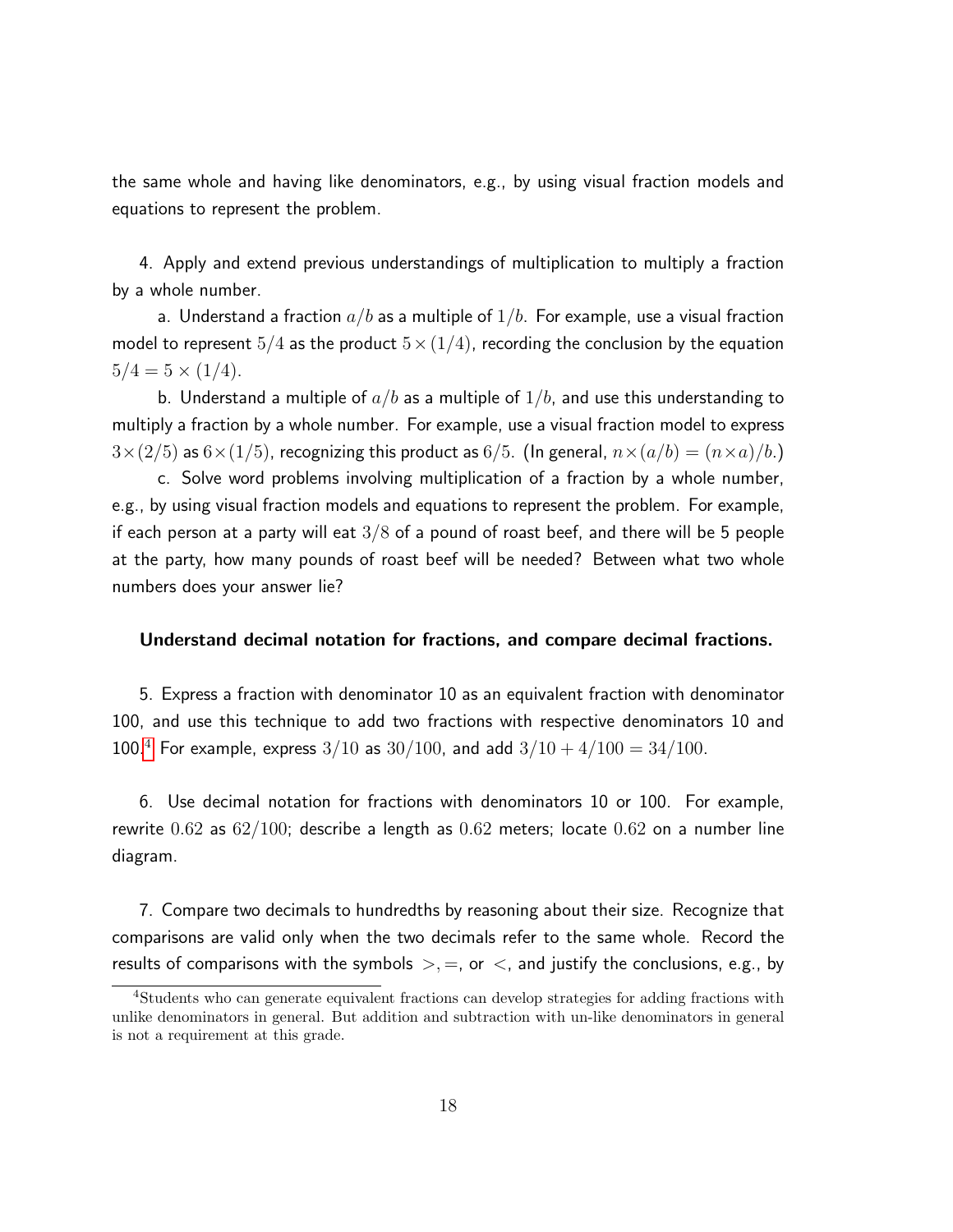using a visual model.

The main topics of grade 4 are the fundamental fact about equivalent fractions (a fraction is not changed when its numerator and denominator are multiplied by the same nonzero whole number), its application to the comparison, addition, and subtraction of fractions, the meaning of multiplying a fraction by a whole number, and the introduction of (finite) decimals.

✉

The above-mentioned fundamental fact about equivalent fractions is the one theme that ties the various strands within fractions together. This fact will be made abundantly clear in the following discussion, but it should also be brought out more explicitly in classroom instructions than has been done so far.

#### Equivalent fractions

The *fundamental fact* states that a fraction is not changed (i.e., its position on the number line is not changed) when its numerator and its denominator are both multiplied by the same nonzero whole number. Thus if the fraction is  $\frac{9}{5}$ , then

$$
\frac{9}{5} = \frac{18}{10} = \frac{27}{15} = \frac{36}{20} = \frac{90}{50} = \frac{108}{60}, \text{ etc.}
$$

In some 4th grade classrooms, it may be appropriate to state it in the usual symbolic form:

For any fraction  $\frac{a}{b}$  where a and b are whole numbers and  $b \neq 0$ , and for any nonzero whole number  $n, \frac{a}{b} = \frac{na}{nb}$ .

This will of course necessitate the explanation about na means  $n \times a$ , etc. For the benefit of students' mathematics learning, especially the learning of algebra in middle school, some symbolic notation has to be gently introduced starting with grades 3–5. Students cannot afford to wait until they come to algebra before they are exposed to abstract symbols.

Students can use fraction strips or the area model to try to understand this fact. For example, let us see why  $\frac{2}{3} = \frac{4 \times 2}{4 \times 3}$  $\frac{4\times2}{4\times3}$  using the area model. So the whole is the area of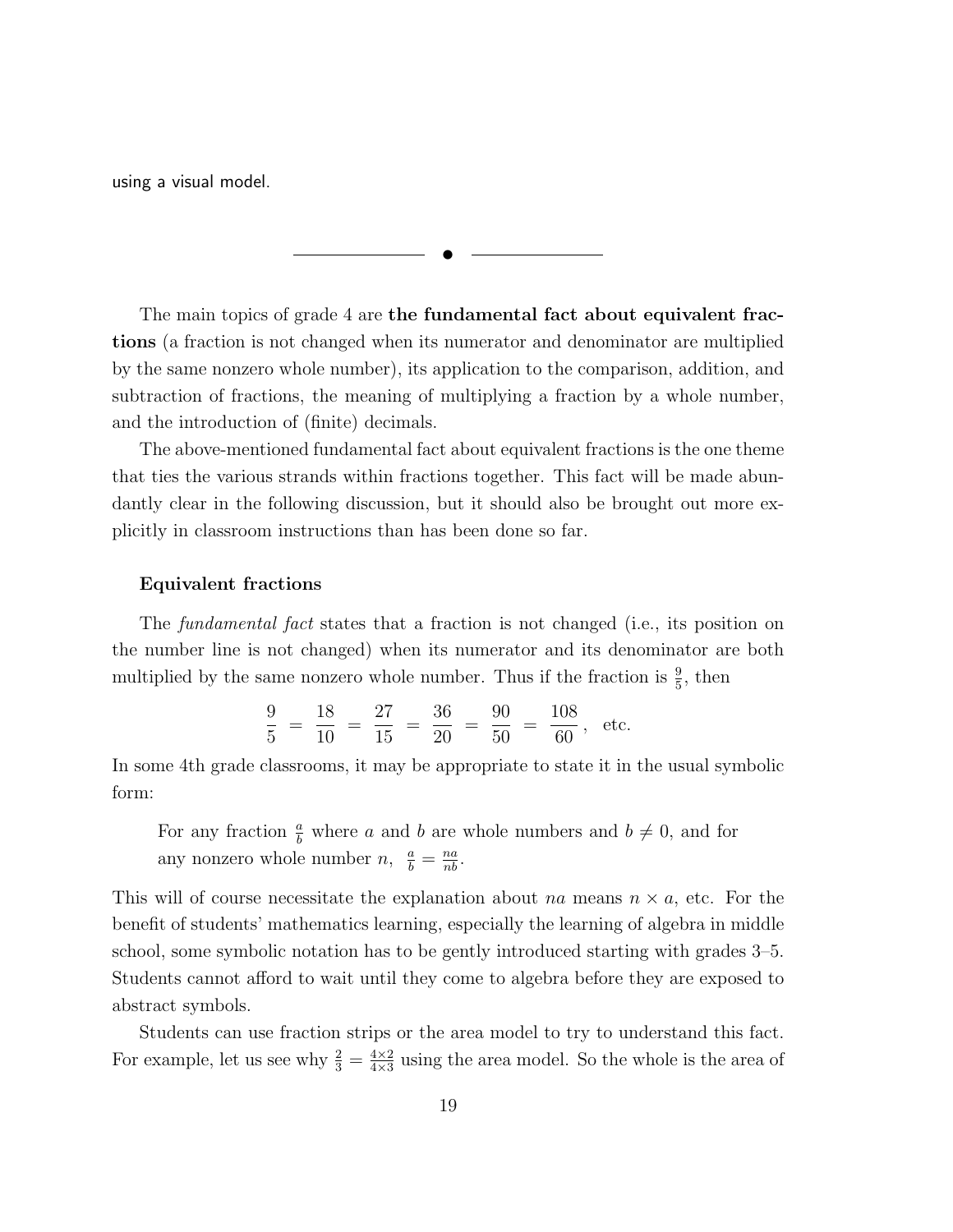the unit square, and if the square is vertically divided into three rectangles of equal area, then  $\frac{2}{3}$  is represented by the thickened rectangle:



Now divide the unit square into 4 horizontal rectangles of equal area, then the unit square is now divided into  $4 \times 3$  small rectangles of equal area, and the thickened rectangle is paved by  $4 \times 2$  of these small rectangles, as shown:

Therefore the thickened rectangle, which is  $\frac{2}{3}$ , is now also

$$
\frac{4\times 2}{4\times 3}
$$

because it is also the totality of  $4 \times 2$  parts when the whole is divided into  $4 \times 3$  parts of equal area.

When the fraction  $\frac{2}{3}$  is replaced by a more complicated one such as  $\frac{17}{4}$ , and the number 4 is replaced by a large number such as 12, it may be a bit difficult to visualize how this argument will be carried out. A more uniform approach to this fundamental fact that makes such reasoning almost routine may be one that uses the number line. We now repeat the preceding reasoning using the number line. Then we first have the fraction  $\frac{2}{3}$ ,



To show  $\frac{2}{3} = \frac{4 \times 2}{4 \times 3}$  $\frac{4\times2}{4\times3}$ , the number 4 suggests that we subdivide each segment of length 1  $\frac{1}{3}$  into 4 parts of equal length. Then  $\frac{2}{3}$  is seen to be exactly  $\frac{8}{12}$ , which is of course just  $4\times2$  $\frac{4\times2}{4\times3}$ .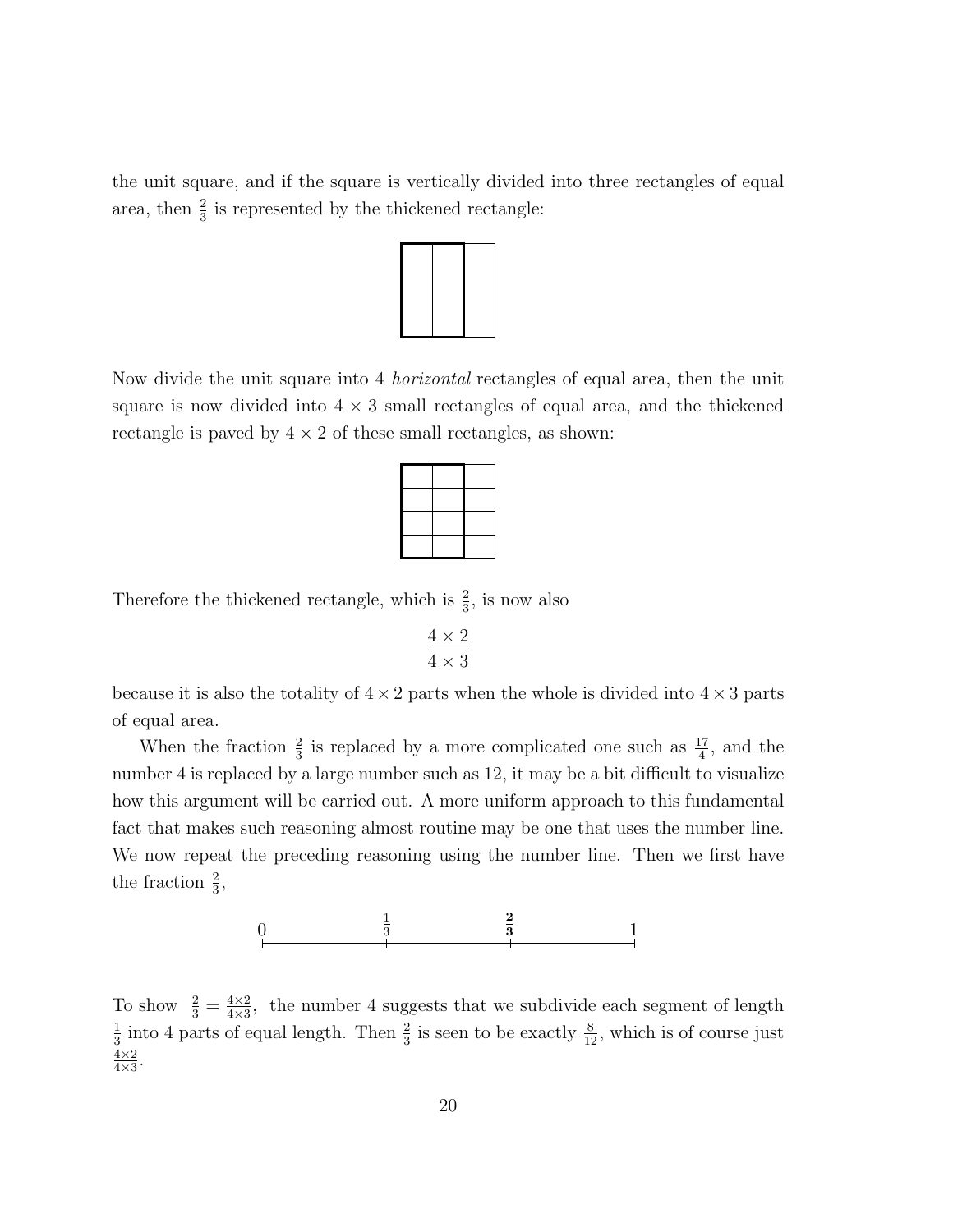| 0 | $\frac{1}{3}$  | $\frac{2}{3}$  | 1              |                |                |                |                |                |                |                 |                 |                 |
|---|----------------|----------------|----------------|----------------|----------------|----------------|----------------|----------------|----------------|-----------------|-----------------|-----------------|
| 0 | $\frac{1}{3}$  | $\frac{2}{3}$  | 1              |                |                |                |                |                |                |                 |                 |                 |
| 0 | $\frac{1}{12}$ | $\frac{2}{12}$ | $\frac{3}{12}$ | $\frac{4}{12}$ | $\frac{5}{12}$ | $\frac{6}{12}$ | $\frac{7}{12}$ | $\frac{8}{12}$ | $\frac{9}{12}$ | $\frac{10}{12}$ | $\frac{11}{12}$ | $\frac{12}{12}$ |

The number line representation makes it very clear how to demonstrate this fundamental fact for other fractions. Let us show, for example, why

$$
\frac{4}{3} = \frac{5 \times 4}{5 \times 3}.
$$

So  $\frac{4}{3}$  is 4 copies of  $\frac{1}{3}$ , and we want to know why it is also 20 copies of  $\frac{1}{15}$ . On the number line, we have that  $\frac{4}{3}$  is the 4th multiple of  $\frac{1}{3}$ .

$$
\begin{array}{c|cccc}\n0 & & & & 1 & & \frac{4}{3} \\
\hline\n\end{array}
$$

Now divide each of these segments of length  $\frac{1}{3}$  into 5 parts of equal length (the "5" is because we are looking at  $\frac{5\times4}{5\times3}$ ; call these parts *small segments*. All small segments have the same length. Here is a picture of these *small segments* with the vertical arrows indicating the thirds:



The small segments now give a division of the unit segment into  $5 \times 3$  parts of equal length, and the fraction  $\frac{4}{3}$  is  $5 \times 4$  copies of these small segments. Therefore  $\frac{4}{3}$  is  $\frac{5\times4}{5\times3} = \frac{20}{15}.$ 

For fourth grade, working out many such examples would be sufficient to give students the underlying reasoning behind the fundamental fact. A general proof using symbols would not be necessary.

The fundamental fact is usually presented in terms of division rather than multiplication, i.e., it is stated that

$$
\frac{20}{15} = \frac{20 \div 5}{15 \div 5},
$$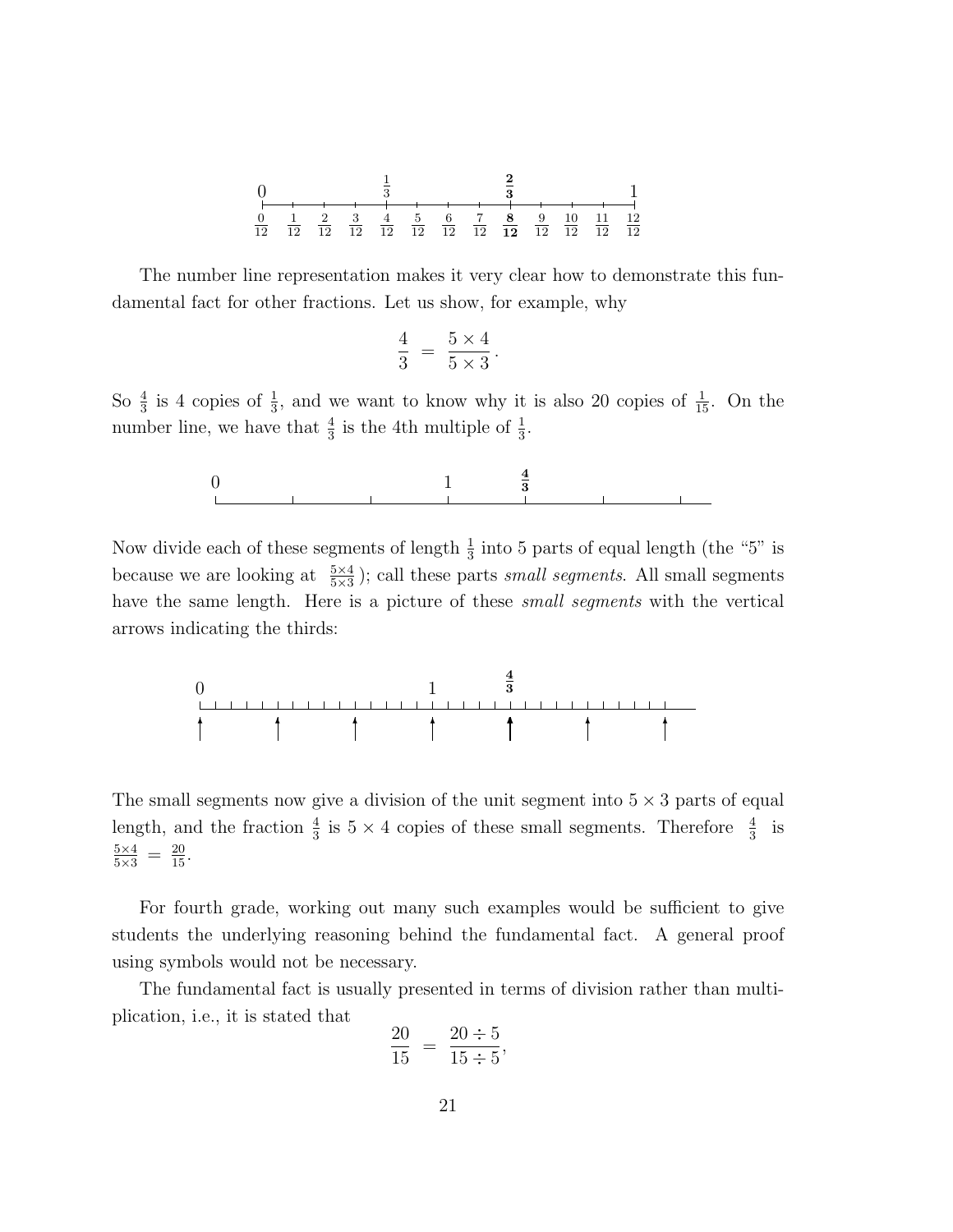$$
\frac{28}{36} = \frac{28 \div 4}{36 \div 4}
$$

To see why the latter is true, for example, we reason as follows. We know  $28 \div 4 = 7$ and  $36 \div 4 = 9$ . Therefore we have to show

$$
\frac{28}{36} = \frac{7}{9}
$$

Recognizing that  $28 = 4 \times 7$  and  $36 = 4 \times 9$ , we see that this is the statement that

$$
\frac{4 \times 7}{4 \times 9} = \frac{7}{9}.
$$

This immediately follows from the fundamental fact. Again, working out many such examples would be sufficient in the fourth grade.

The ability to see that fractions such as  $\frac{28}{36}$  can be simplified to  $\frac{7}{9}$  is a basic skill associated with the fundamental fact, but the importance of this skill is usually exaggerated out of proportion in textbooks and perhaps also by some teachers. In this connection, there is a tradition in elementary education that every fraction must be written in **reduced form**, i.e., the numerator and the denominator are both divisible only by 1 and by no other whole number. This is not a defensible tradition as far as mathematics is concerned because there is no theorem in mathematics that outlaws non-reduced fractions. A more restricted form of this tradition, to the effect that if the numerator and denominator of a fraction are single-digit numbers then the fraction should be written in reduced form, may be justifiable on non-mathematical grounds as a classroom convention.

Once students have learned fraction multiplication (in Grade 5), they will be able to verify to their own satisfaction that the fundamental fact can be more easily remembered as just multiplying the fraction by 1, in the sense that *if multiplication* of fractions is already understood, then, for example,

$$
\frac{28}{36} = \frac{7}{9}
$$

can also be obtained by

$$
\frac{7}{9} = \frac{7}{9} \times 1 = \frac{7}{9} \times \frac{4}{4} = \frac{28}{36}
$$

or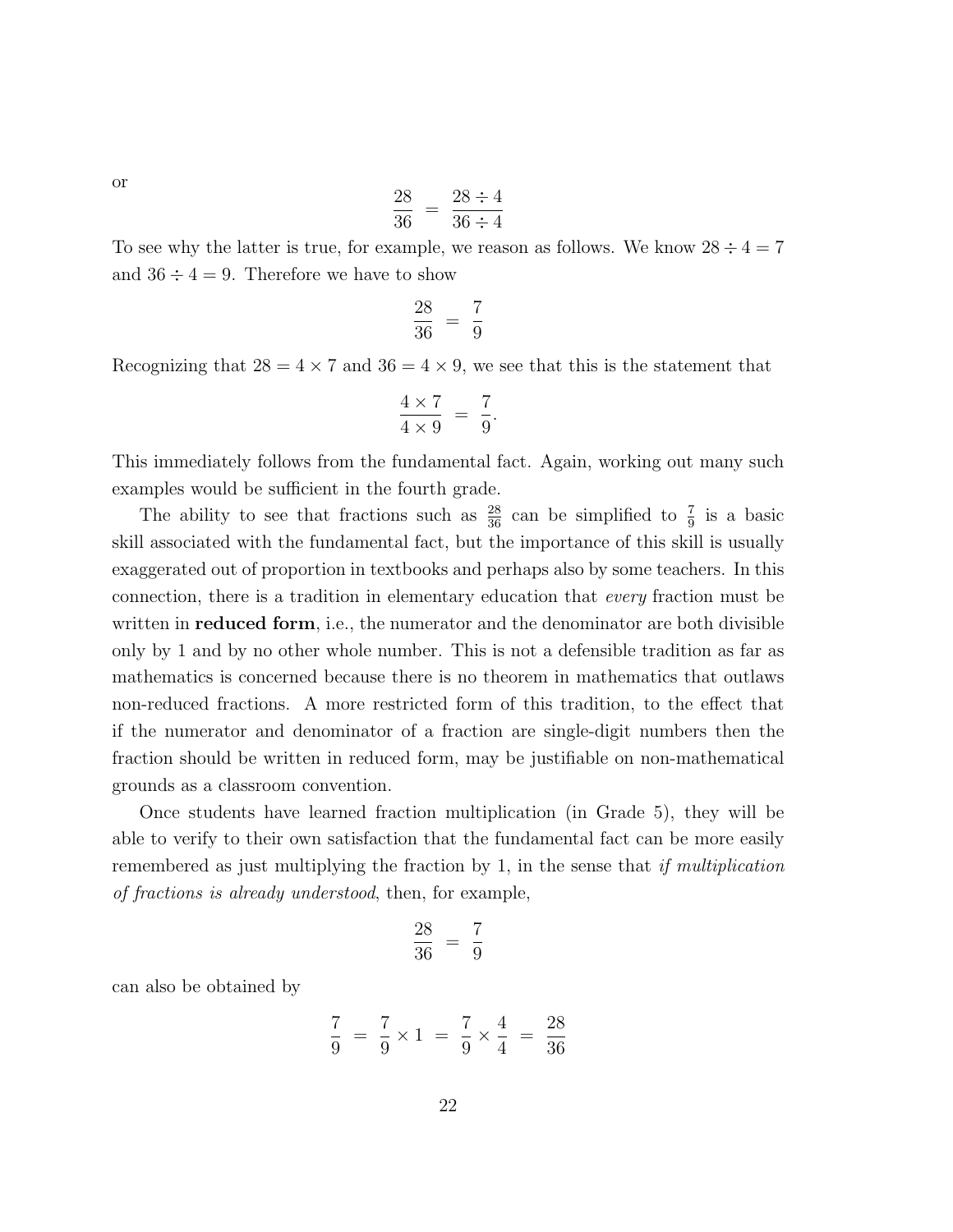However, students should be made aware that, while this is an excellent mnemonic device to remember what the fundamental fact says, it is not a valid *explanation* for it because they do not as yet know how to add two fractions, much less how to multiply them. A useful analogy to understand this situation is to ask yourself: if an ESL student comes to you and asks what "huge" means, would you answer with "gargantuan"?

#### An application

From the point of view of the conceptual understanding of fractions, the most important message of the fundamental fact about equivalent fractions may be that, any two fractions may be considered as fractions with the same denominator. For example, if the given fractions are  $\frac{2}{9}$  and  $\frac{3}{8}$ , then by the fundamental fact, they may be rewritten as two fractions with the same denominator 72:

$$
\frac{16}{72} \left( = \frac{8 \times 2}{8 \times 9} \right) \quad \text{and} \quad \frac{27}{72} \left( = \frac{9 \times 3}{9 \times 8} \right)
$$

This understanding simplifies many considerations in the study of fractions.

Let us apply this understanding right away. We will compare two fractions such as  $\frac{5}{8}$  and  $\frac{7}{12}$ , i.e., we ask which of the following is smaller:

5 copies of  $\frac{1}{8}$ , or 7 copies of  $\frac{1}{12}$ .

If we were comparing  $\frac{5}{12}$  and  $\frac{7}{12}$ , i.e.,

5 copies of  $\frac{1}{12}$  and 7 copies of  $\frac{1}{12}$ ,

we would be able to do it on the spot. The problem is therefore that the denominators 8 and 12 of the given fractions are different. Recalling our understanding above, we realize that this is no impediment at all because we can rewrite both fractions as

$$
\frac{60}{96} \left( = \frac{12 \times 5}{12 \times 8} \right) \quad \text{and} \quad \frac{56}{96} \left( \frac{8 \times 7}{8 \times 12} \right)
$$

Then clearly  $\frac{56}{96}$  is smaller, i.e.,  $\frac{7}{12}$  is smaller. Thus

$$
\frac{7}{12} < \frac{5}{8}
$$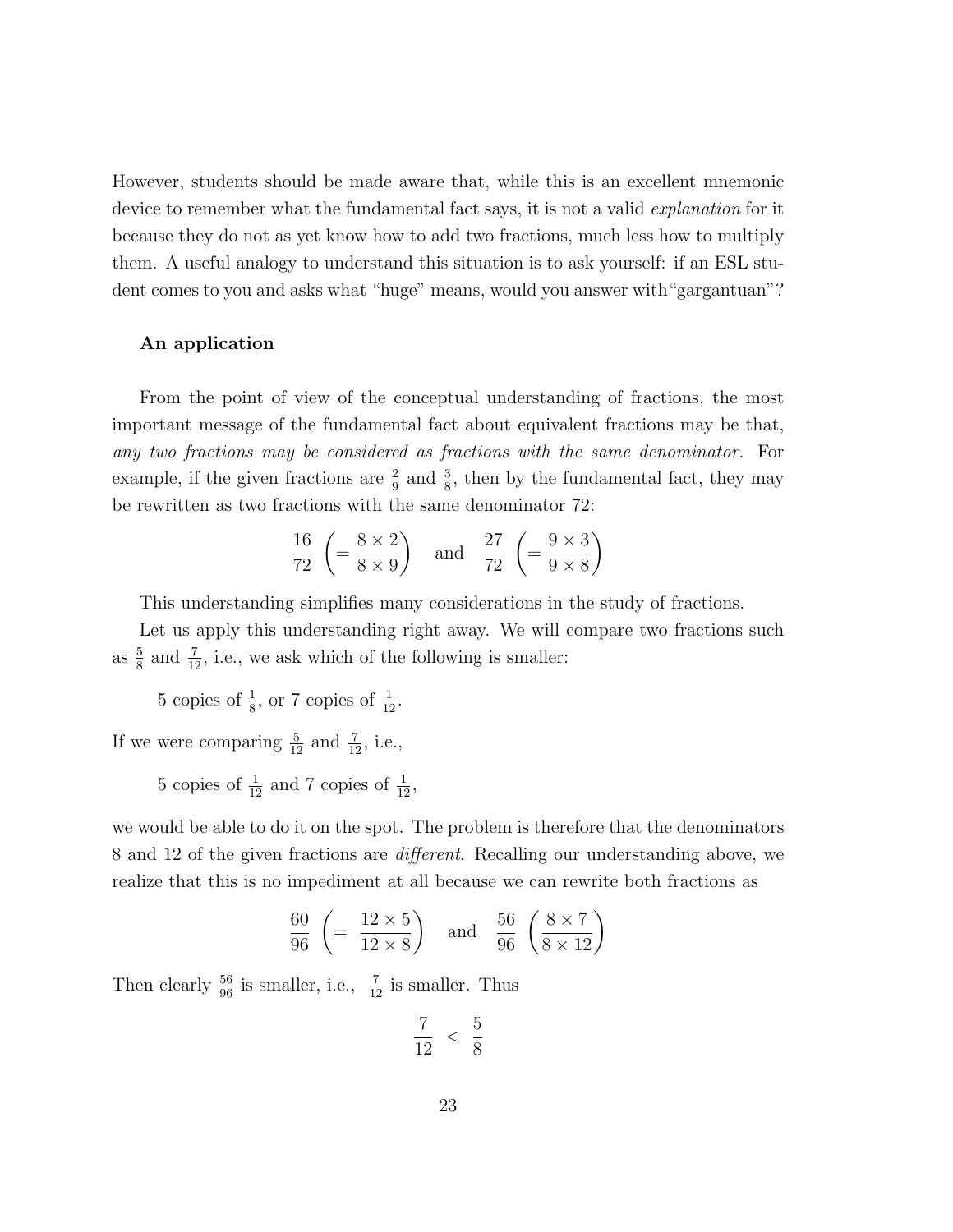Observe that this comparison was achieved by comparing the two "cross products"  $7 \times 8$  and  $12 \times 5$ .

The above method is clearly applicable to the comparison of any two fractions. In some fourth grade classes, it may be possible to use symbolic notation to put this method in the form of an algorithm, namely, to compare two fractions  $\frac{a}{b}$  and  $\frac{c}{d}$ , we only look at the "cross products" ad and bc. (Reminder: This is not a trick, but is rather the logical consequence of rewriting the two fractions  $\frac{a}{b}$  and  $\frac{c}{d}$  as two fractions with the same denominator and then examining their numerators.) If  $ad < bc$ , then  $\frac{a}{b} < \frac{c}{d}$  $\frac{c}{d}$ . Conversely, if  $\frac{a}{b} < \frac{c}{d}$  $\frac{c}{d}$ , then  $ad < bc$ . This is the **cross-multiplication** algorithm.

## Adding and subtracting fractions

We now give a second application of the fundamental fact about equivalent fractions to the addition and subtraction of fractions.

We want to emphasize at the outset that adding fractions is not essentially different from adding whole numbers. Observe that the addition of two whole numbers, such as 4 and 7, can be modeled by the length of the total segment obtained by joining together two segments of lengths 4 and 7, for the following reason. The usual meaning of the sum  $4 + 7$  is to start with 4 and count 7 more steps until we reach 11, and that is the sum. The corresponding geometric model is then to put a segment of length 4 and a segment of length 7 together, end-to-end, on the number line, and observe that the total length is 11.



Of course putting two segments together end-to-end on the number line expresses the intuitive feeling of the addition of two whole numbers, which is to "combine things". We now build on this concept, that "addition is combining things" by introducing the concept of fraction addition, e.g.,  $\frac{2}{3} + \frac{7}{5}$  $\frac{7}{5}$ , as the total length of the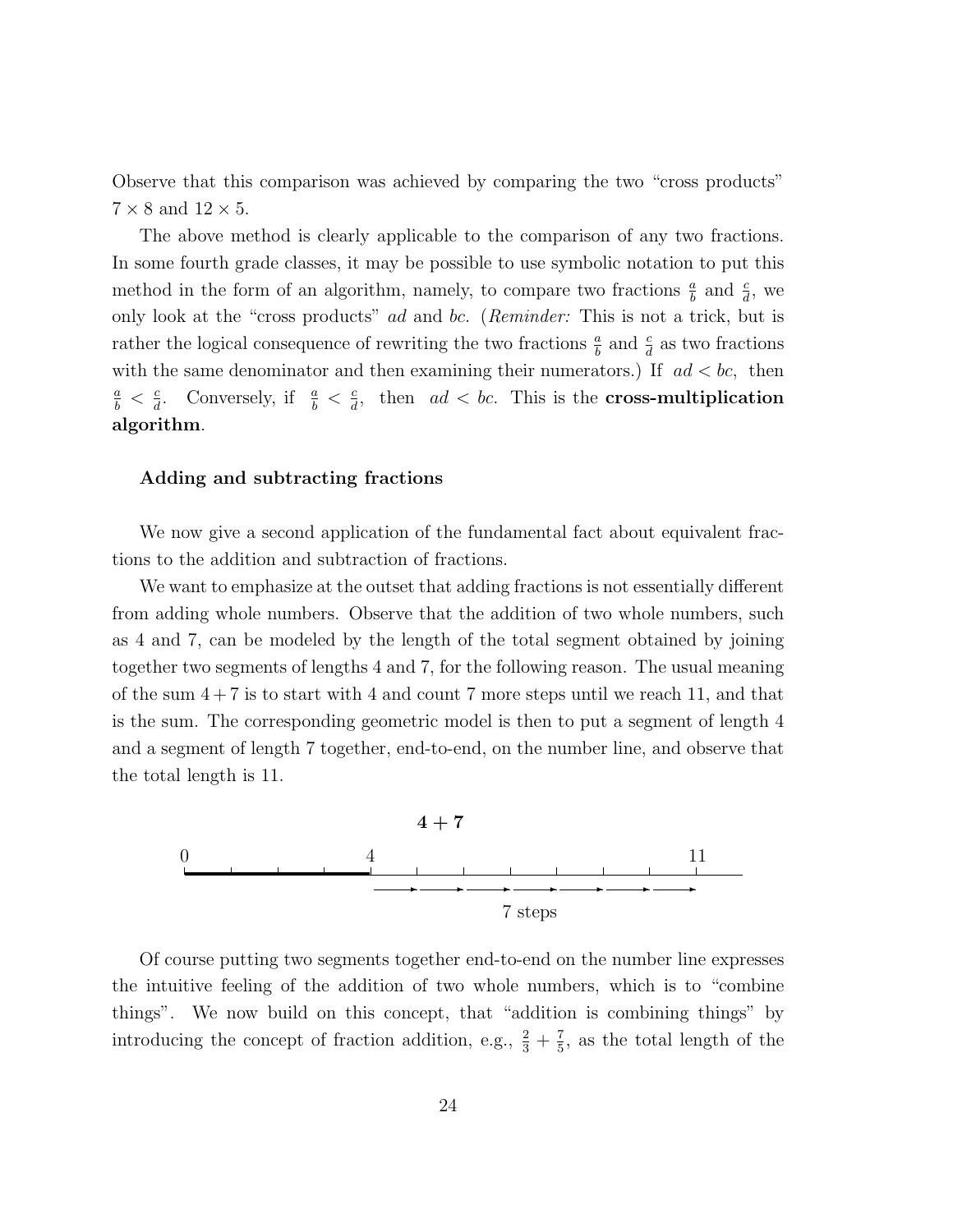segment obtained by putting together two segments end-to-end on a horizontal line, one of length  $\frac{2}{3}$  and another  $\frac{7}{5}$ .



There is no need to worry at this point about "how much is  $\frac{2}{3} + \frac{7}{5}$  $\frac{7}{5}$  exactly?". Just knowing what the sum means is enough. This is analogous to introducing students to the concept of whole number multiplication, e.g.,  $51 \times 78$ , is adding 78 to itself 51 times; the exact determination of  $51 \times 78$  can be dealt with when it is time to introduce the multiplication algorithm.

What is worth pointing out is the fact that students can now see adding fractions as a direct continuation of the concept of adding whole numbers. This kind of conceptual continuity in mathematics makes learning easier because it shows students that the new concept dovetails with what they already know.

With the availability of the concept of addition, we can clarify the role of unit fractions in the study of fractions. We observe that among whole numbers, every whole number is just the repeated addition of 1 to itself, e.g., 23 is just 1 added to itself 23 times. In the same way, every fraction is the repeated addition of a unit fraction. For example,

$$
\frac{3}{5} = \frac{1}{5} + \frac{1}{5} + \frac{1}{5}
$$

because  $\frac{3}{5}$  is the total length of 3 copies of  $\frac{1}{5}$ :

$$
\begin{array}{c|c}\n0 & \frac{3}{5} & 1 \\
\hline\n\frac{1}{5} & \frac{1}{5} & \frac{1}{5}\n\end{array}
$$

In like manner,

$$
\frac{4}{7} = \frac{1}{7} + \frac{1}{7} + \frac{1}{7} + \frac{1}{7}
$$
  
\n
$$
\frac{5}{8} = \frac{1}{8} + \frac{1}{8} + \frac{1}{8} + \frac{1}{8} + \frac{1}{8}, \text{ etc.}
$$

We now see that, in terms of addition, unit fractions are the basic building blocks of fractions.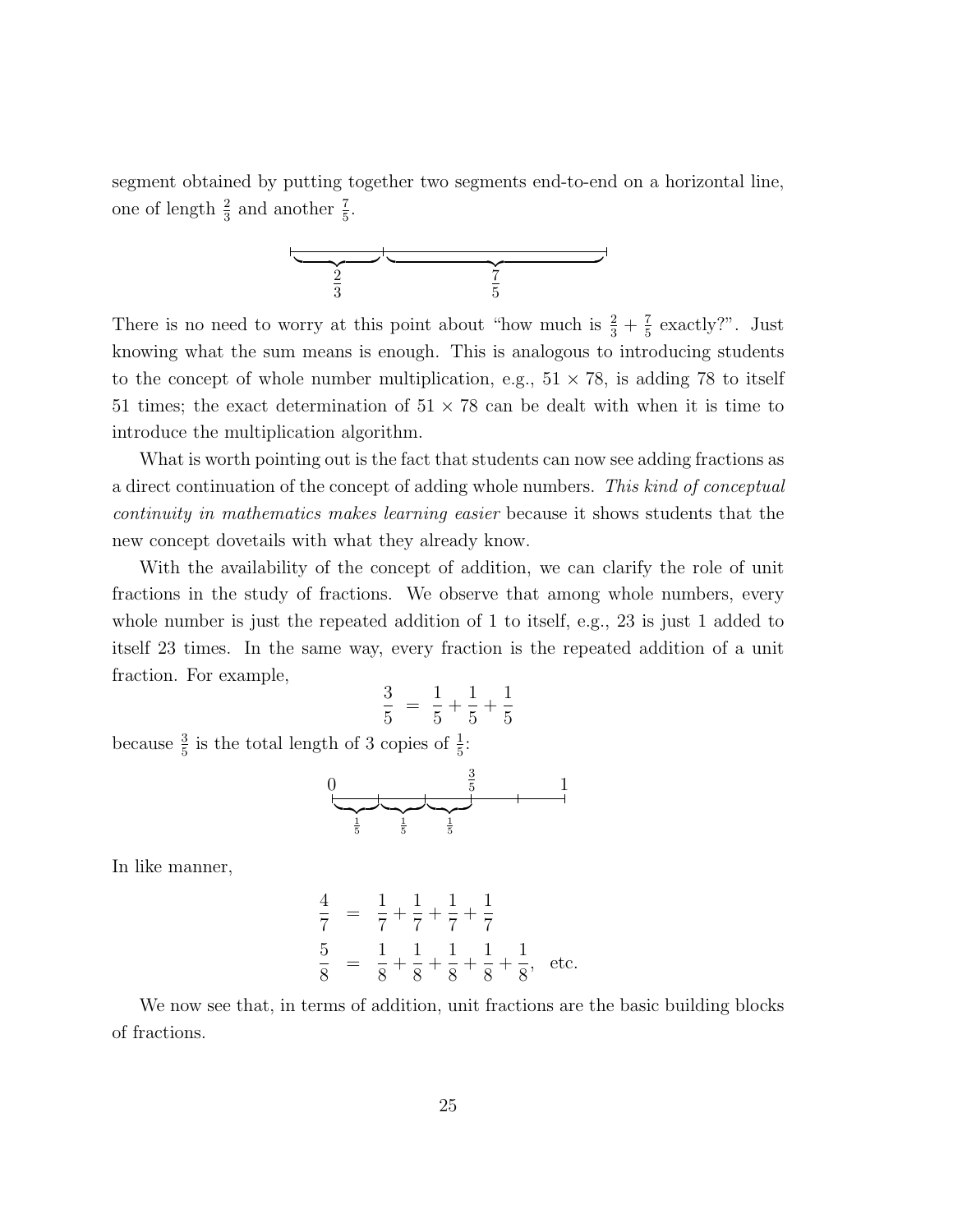We can push this kind of reasoning to its logical conclusion: we now see that, for example,

$$
\frac{7}{5} + \frac{4}{5} = \frac{7+4}{5}
$$

The reason is that, by what we did above,

$$
\frac{7}{5} + \frac{4}{5} = \frac{1}{5} + \dots + \frac{1}{5} + \frac{1}{5} + \dots + \frac{1}{5}
$$
\n
$$
= \frac{1 + 1 + \dots + 1}{5}
$$
\n
$$
= \frac{7 + 4}{5}
$$

The same reasoning shows that,

if we add fractions with the same denominator, we get a fraction with the same denominator whose numerator is the sum of the numerators.

There is another kind of addition we can perform at this point, namely, adding a whole number to a fraction, e.g.,  $5 + \frac{7}{6}$ . For this, we have to recall from Grade 3 that  $5 = \frac{6 \times 5}{6} = \frac{30}{6}$  $\frac{30}{6}$ . Of course the number 5 is also equal to  $\frac{15}{3}$  or  $\frac{20}{4}$ , but the reason for choosing  $\frac{30}{6}$  among all the possibilities is that we want to add 5 to  $\frac{7}{6}$ , and since the denominator of  $\frac{7}{6}$  is 6 and since we only know how to add two fractions with the same denominator at this point, the choice of  $\frac{30}{6}$  is the logical one. Such being the case,

$$
5 + \frac{7}{6} = \frac{30}{6} + \frac{7}{6} = \frac{37}{6}
$$

This then brings up one of the standard concepts, that of a **mixed number**: by definition, a mixed number is the sum of a whole number and a proper fraction (a fraction whose numerator is smaller than its denominator, or equivalently, a fraction  $\langle 1 \rangle$ . There is a **notational convention** associated with mixed numbers: the  $+$ sign is omitted. Thus we write  $5\frac{3}{4}$  in place of  $5 + \frac{3}{4}$  and  $7\frac{1}{5}$  in place of  $7 + \frac{1}{5}$ .

Two remarks are very pertinent to the teaching of mixed numbers. The first is that, in these Standards, the concept of a mixed number is defined only after fraction addition has been defined. Mixed numbers seem to be always introduced in school textbooks right after the introduction of fractions before the addition of fractions is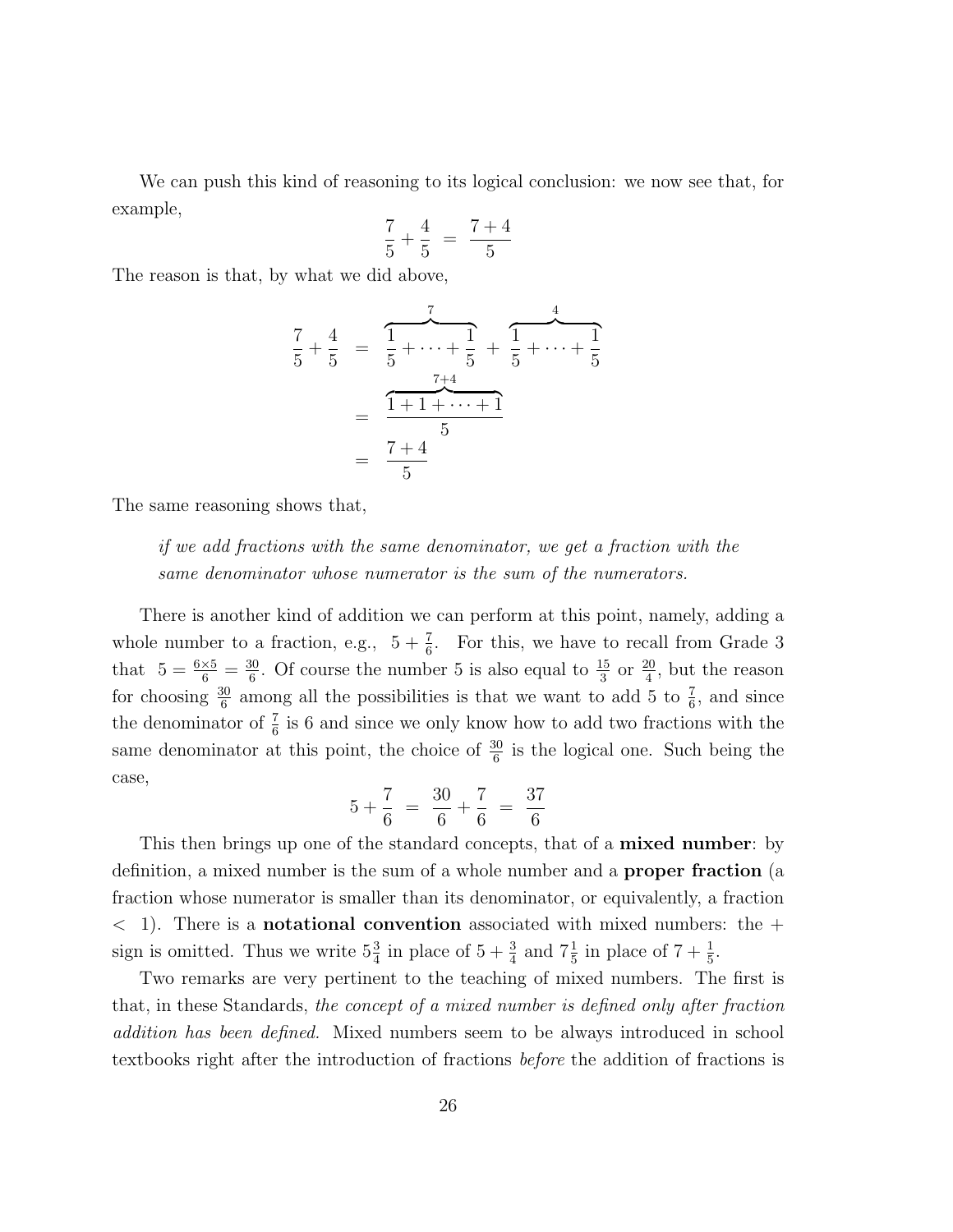even mentioned. A mixed number such as  $7\frac{1}{5}$  would be introduced as "7 and  $\frac{1}{5}$ " without making precise that "and" means "add". Such disregard of students' logical learning trajectory has contributed to the nonlearning of fractions. A second remark is that, as a consequence of this disregard, the conversion between a mixed number and an improper fraction (a fraction whose numerator is at least as big as its denominator, or equivalently, a fraction at least as big as 1) is usually given as a rote skill. From our point of view, converting a mixed number to a fraction is just fraction addition, e.g.,

$$
7\frac{1}{5} = 7 + \frac{1}{5} = \frac{35}{5} + \frac{1}{5} = \frac{36}{5}
$$

Conversely, given an improper fraction such as  $\frac{47}{6}$ , we convert it to a mixed number by using so-called division-with-remainder, i.e., if 47 is divided by 6, it has quotient 7 and remainder 5. The correct way to express this is  $47 = (7 \times 6) + 5$ . Therefore,

$$
\frac{47}{6} = \frac{(7 \times 6) + 5}{6} = \frac{7 \times 6}{6} + \frac{5}{6}
$$

where the last step makes use of our knowledge of adding fractions with the same denominator (6, in this case). From equivalent fractions, we know  $\frac{7\times6}{6} = 7$ . So

$$
\frac{47}{6} = 7 + \frac{5}{6} = 7\frac{5}{6},
$$

where the last step is by the definition of a mixed number. This method is applicable to all improper fractions.

Finally, we address the related concept of subtraction. Among whole numbers, subtraction is "taking away". Thus  $11 - 7$  is "take 7 away from  $11$ ". In terms of the number line  $11 - 7$  is the length of the segment when a segment of length 7 is taken away at one end from a segment of length 11:

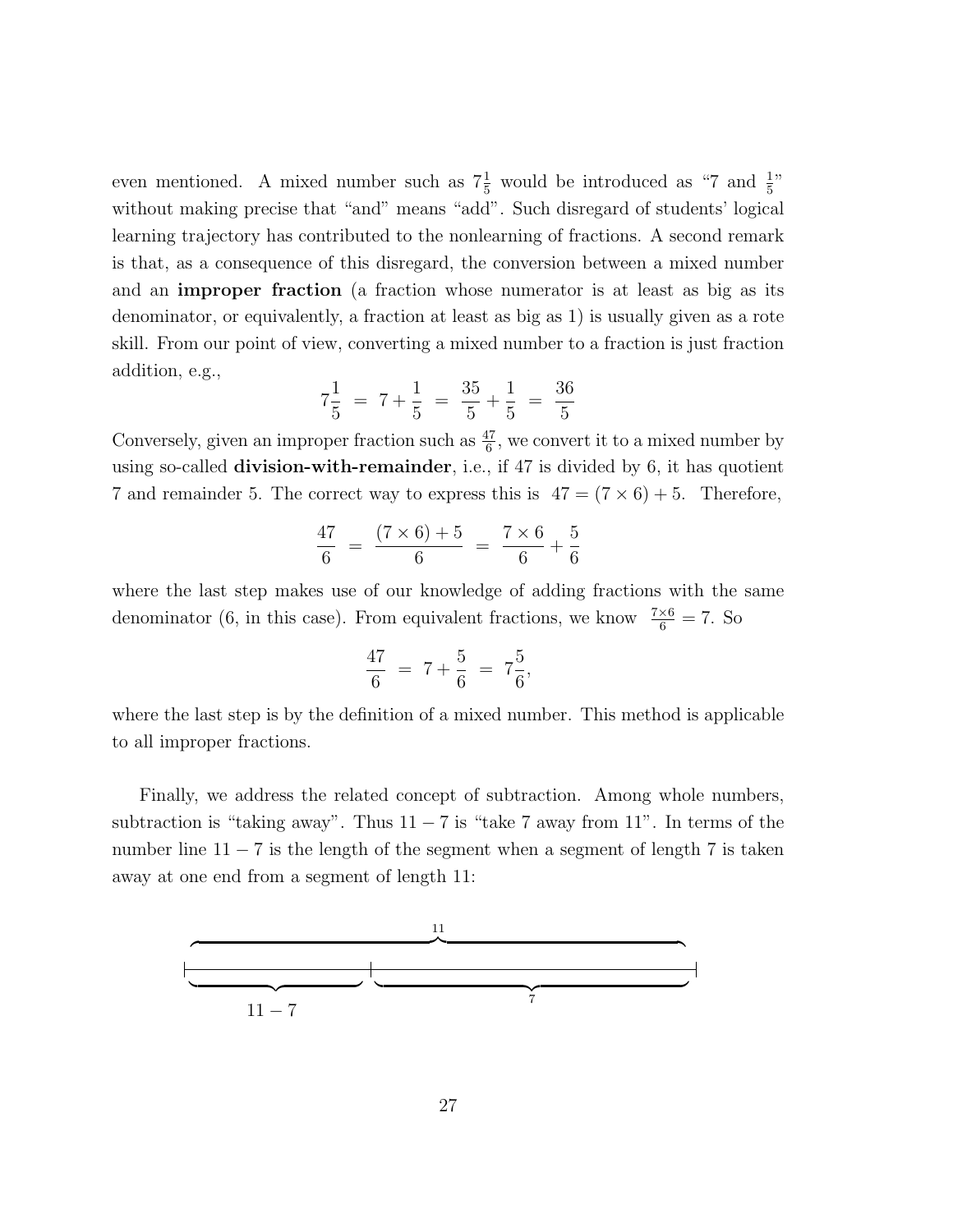Note that, because we are operating within whole numbers, we have to make sure that  $11 \ge 7$  before we can consider  $11 - 7$  (where the symbol " $\ge$ " means "> or =). In the same way, we define for fractions  $\frac{k}{\ell} \geq \frac{m}{n}$  $\frac{m}{n}$ ,

$$
\frac{k}{\ell} - \frac{m}{n} =
$$
 the length of the remaining segment when a  
segment of length  $\frac{m}{n}$  is removed from one  
end of a segment of length  $\frac{k}{\ell}$   

$$
\frac{\frac{k}{\ell}}{\frac{k}{\ell}} - \frac{m}{n}
$$

Again, we do not worry about computing the exact value of  $\frac{k}{\ell} - \frac{m}{n}$  $\frac{m}{n}$  at this point; such a computation is saved for the 5th grade. In one special case though, we can do the subtraction precisely, which is the case of equal denominators. For example,

$$
\frac{17}{6} - \frac{5}{6} = \frac{17 - 5}{6} = \frac{12}{6} = 2
$$

This is because, taking 5 copies of  $\frac{1}{6}$  away from 17 copies of  $\frac{1}{6}$  leaves 12 copies of  $\frac{1}{6}$ , and this is the precise meaning of  $\frac{17-5}{6}$ .

### Multiplication of a fraction by a whole number

Recall the meaning of multiplication among whole numbers:  $3 \times 7$  means  $7+7+7$ and the meaning of  $5 \times 4$  is  $4 + 4 + 4 + 4 + 4$ . Now what meaning should we give to  $3 \times \frac{2}{5}$  $\frac{2}{5}$ ? It would be reasonable to say:

$$
3 \times \frac{2}{5} \stackrel{\text{def}}{=} \frac{2}{5} + \frac{2}{5} + \frac{2}{5}
$$

and, similarly,

$$
11 \times \frac{5}{4} \stackrel{\text{def}}{=} \underbrace{\frac{5}{4} + \frac{5}{4} + \dots + \frac{5}{4}}_{11 \text{ times}}
$$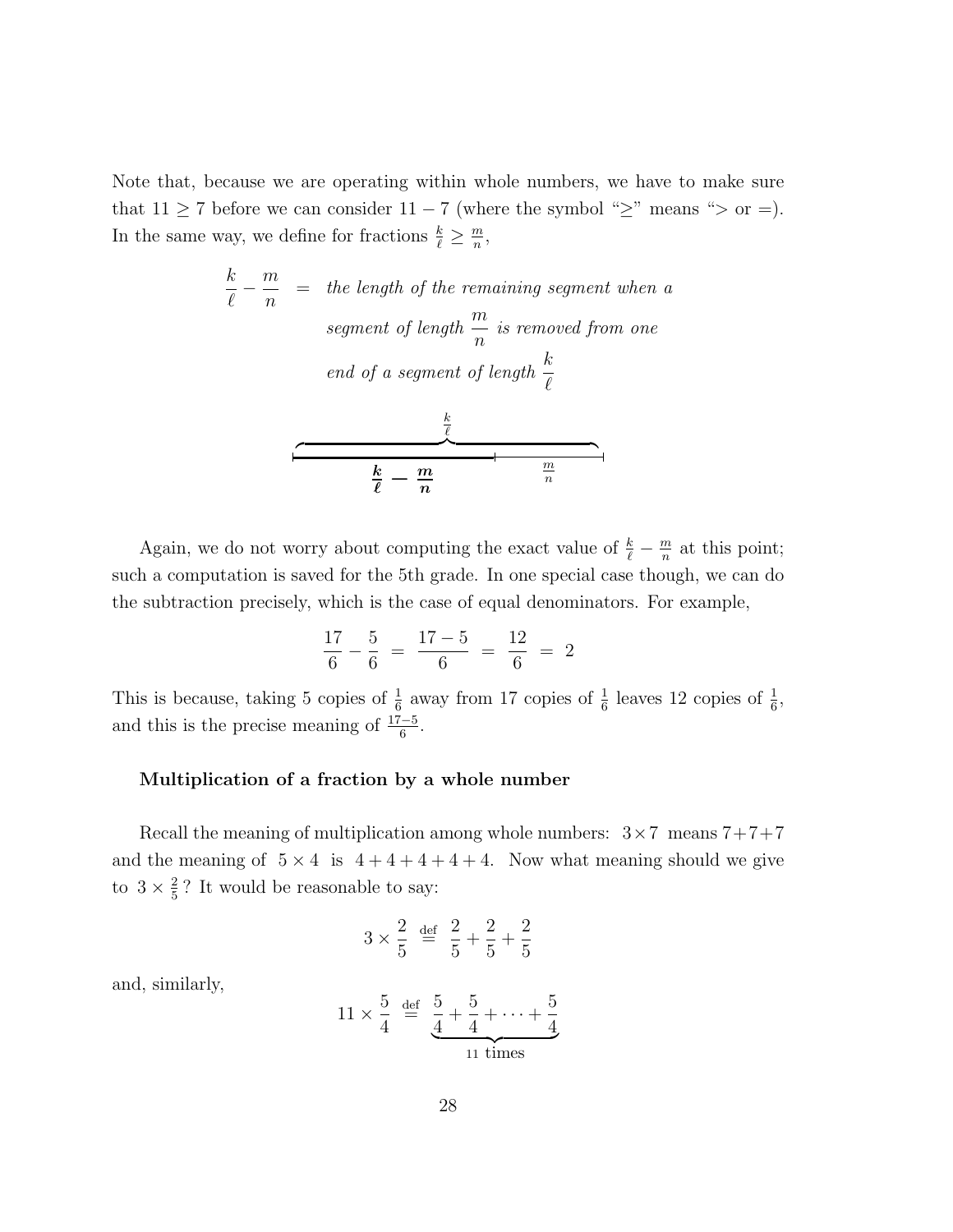where the symbol  $\mathcal{L}^{\text{def}}$  means we are giving a definition. In general, we will agree to say that a whole number n multiplying a given fraction such as  $\frac{5}{8}$  is n copies of 5  $\frac{5}{8}$ , in the sense that it is equal to

$$
\underbrace{\frac{5}{8} + \frac{5}{8} + \dots + \frac{5}{8} + \frac{5}{8}}_{n \text{ times}}
$$

Notice that in the above examples, because we know how to add fractions with the same denominator, we have:

$$
3 \times \frac{2}{5} = \frac{3 \times 2}{5} = \frac{6}{5}
$$

and similarly,

$$
11 \times \frac{5}{4} = \frac{11 \times 5}{4} = \frac{55}{4}
$$

We can now look at a fraction from a different perspective. For example,

$$
\frac{7}{5} = 7 \times \frac{1}{5}, \qquad \frac{11}{3} = 11 \times \frac{1}{3}
$$

We will express the above equalities by saying that  $\frac{7}{5}$  is the 7<sup>th</sup> multiple of  $\frac{1}{5}$  and 11  $\frac{11}{3}$  is the 11th multiple of  $\frac{1}{3}$ . In general, a fraction  $\frac{m}{n}$  is the *mth* multiple of  $\frac{1}{n}$ .

The concept of multiplication of a fraction by a whole number allows us to carry over certain ways of thinking about a problem from whole numbers to fractions. For example, the following problem is standard: if the capacity of a bucket is 2 gallons and if 43 buckets of water fill a tank, then the capacity of the tank is  $43 \times 2 = 86$ gallons of water. Now suppose the capacity of a bucket is  $2\frac{3}{4}$  gallons and, again, 43 buckets of water fill a tank, what is the capacity of the tank? The answer is  $43 \times 2\frac{3}{4}$ 4 gallons. This is because the capacity of the tank is

$$
2\frac{3}{4} + 2\frac{3}{4} + \dots + 2\frac{3}{4}
$$
 gallons

Since  $2\frac{3}{4}$  is a fraction, the above sum is  $43 \times 2\frac{3}{4}$  $\frac{3}{4}$ . So the answer is  $43 \times 2\frac{3}{4}$  $rac{3}{4}$  gallons, which is

$$
43 \times \left(2 + \frac{3}{4}\right) = 43 \times \frac{11}{4} = \frac{473}{4} = 118\frac{1}{4}
$$
 gallons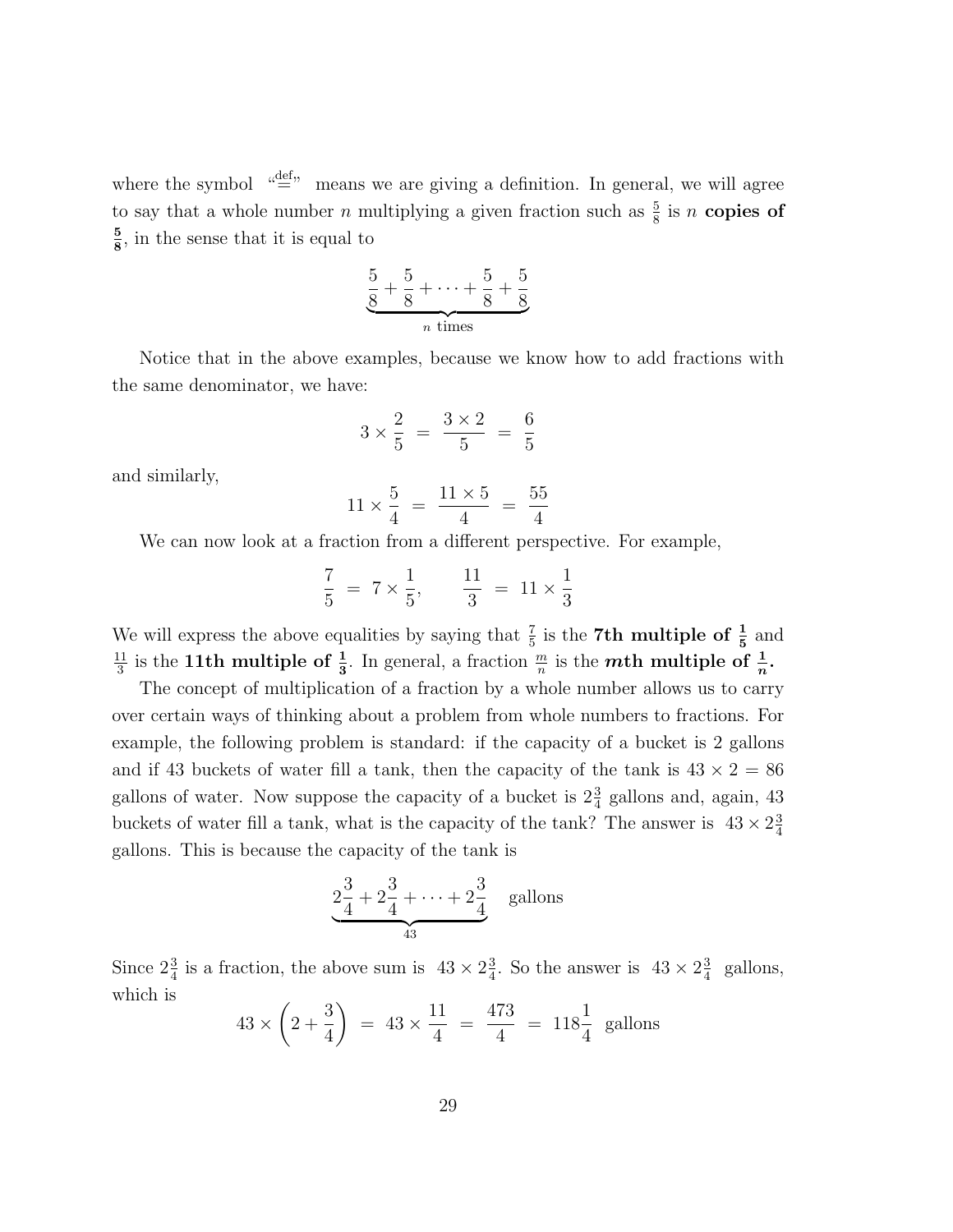#### (Finite) decimals

Some decimals are special, for one reason or another. For example, those fractions with denominator equal to 10, 100, 1000, etc. This is not a surprise because we are in a decimal system so that all numbers related to 10, 100, 1000, etc., are automatically special. There are deeper reasons related to the fact that the arithmetic of these fractions is essentially that of the whole numbers; see the discussion in grade 5. In any case, these fractions are called decimal fractions. The terminology is confusing, so it should be used sparingly.

The fundamental fact about equivalent fractions immediately tells us that a fraction with 10 as denominator may be considered a fraction with 100 as denominator. For example,

$$
\frac{7}{10} = \frac{10 \times 7}{10 \times 10} = \frac{70}{100}
$$

This may be the occasion in a 4th grade classroom to discuss why this statement means that 7 dimes is the same as 70 cents. Another application is that we can now add any fractions whose denominators are 10 or 100, e.g.,

$$
\frac{3}{10} + \frac{27}{100} = \frac{30}{100} + \frac{27}{100} = \frac{57}{100}
$$

One can interpret this as saying that 3 dimes together with 27 cents make 57 cents.

Because fractions with denominators equal to 10, 100, 1000, etc., come up so often, someone<sup>[5](#page-29-0)</sup> came up with the idea long ago that one could abbreviate the fractions

$$
\frac{27}{10}
$$
,  $\frac{27}{100}$ ,  $\frac{27}{1000}$ , etc.

by using a so-called decimal point to

$$
2.7, \quad 0.27, \quad 0.027,
$$

respectively. The latter are called decimals, or more precisely, finite decimals. In other words, one could simply indicate the number of zeros in the denominator of decimal fractions by counting the number of digits to the right of the decimal point. Note that a decimal such as 2.70 is considered to have two decimal digits, namely,

<span id="page-29-0"></span><sup>5</sup>Specifically, the German Jesuit priest C. Clavius introduced this notation in 1593.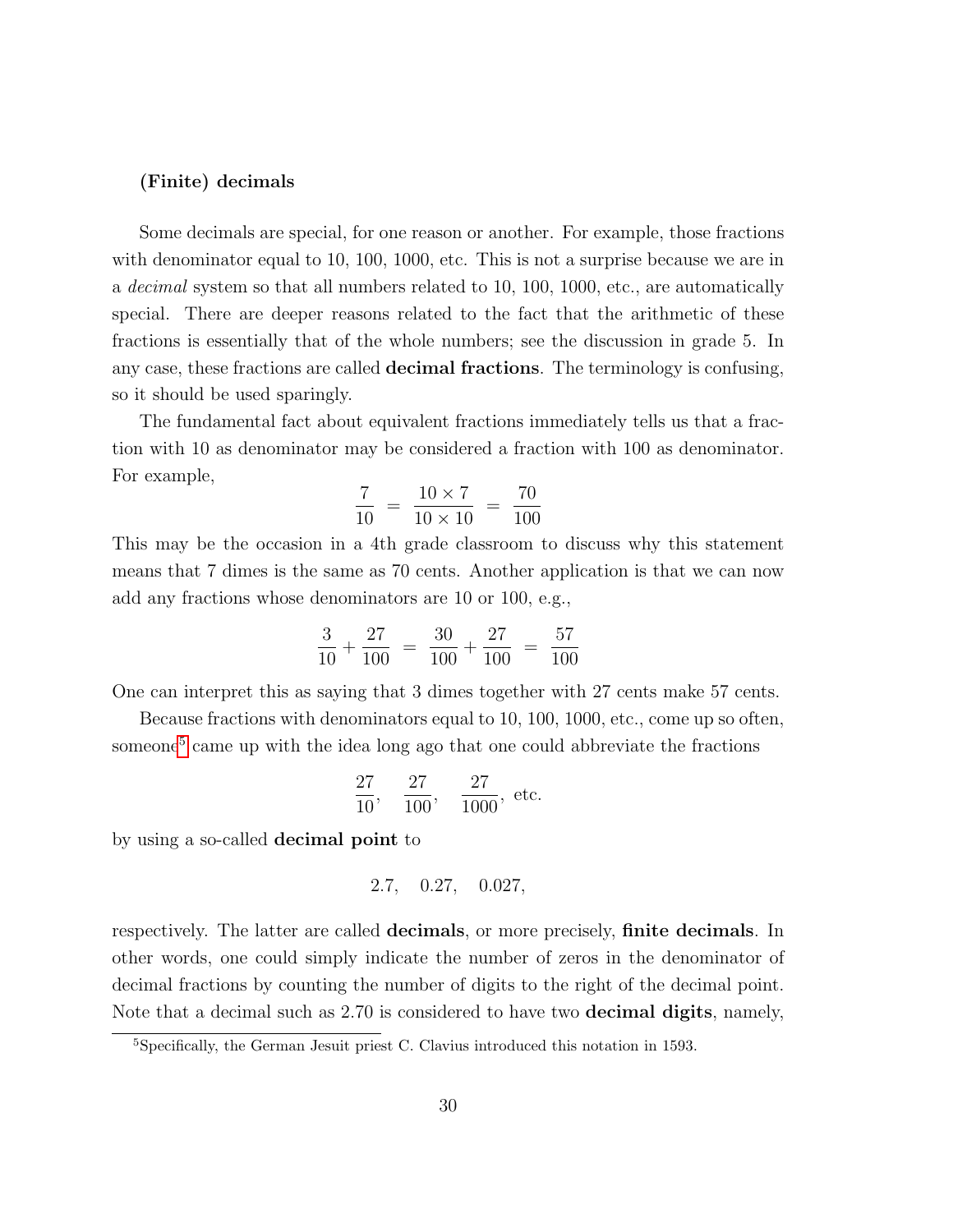7 and 0. However, if we use the fundamental fact about equivalent fractions, then we see that 2.70 = 2.7 because, by definition,  $2.70 = \frac{270}{100}$  so that

$$
2.70 = \frac{270}{100} = \frac{10 \times 27}{10 \times 10} = \frac{27}{10} = 2.7
$$

It is easy to compare decimals to see which is bigger provided one does not forget their meaning (i.e., they are decimal fractions) and how the fundamental fact about equivalent fractions allows us to consider any two fractions as fractions with the same denominator. For example, let us compare 0.2 and 0.09. By definition, we are comparing

$$
\frac{2}{10} \quad \text{and} \quad \frac{9}{100}.
$$

Since we already know that  $\frac{2}{10} = \frac{20}{100}$ , and since  $20 > 9$ . we know

$$
\frac{20}{100} > \frac{9}{100}
$$
 so that  $0.2 > 0.09$ .

We hasten to add two comments. The first comment is that, in this special case, indeed one can resort to picture-drawing to get a more intuitive understanding of why  $0.2 > 0.09$ . For example, if we let the unit be the area of the unit square, and we divide it into 100 parts of equal area, then  $0.2$  — being the totality of two parts when the unit is divided into 10 parts of equal area — may be represented as the following darkened area:

On the other hand, 0.09 — being the totality of 9 parts when the unit is divided into 100 parts of equal area — is represented by the following darkened area: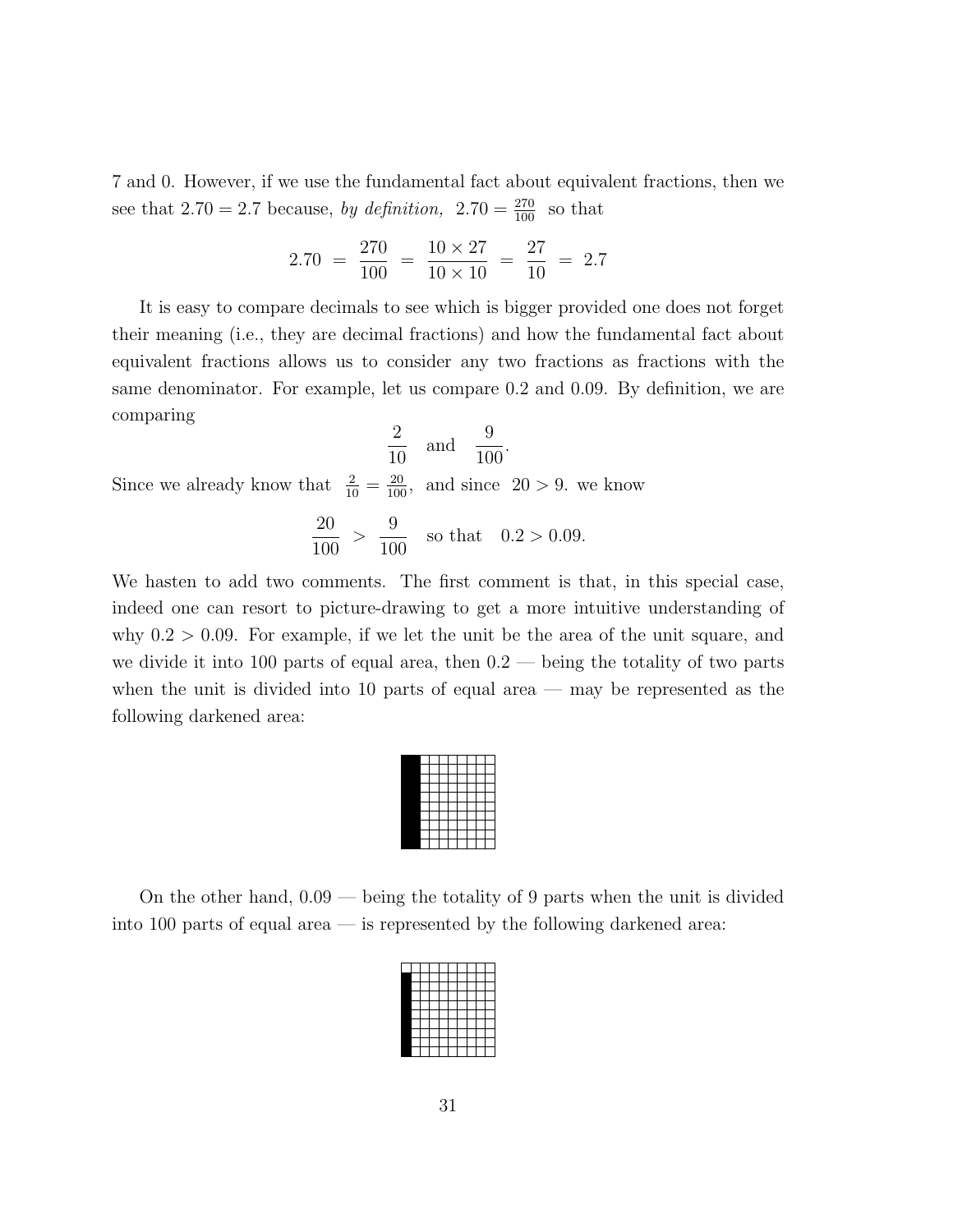So clearly,  $0.2 > 0.09$ . This is certainly useful knowledge. Our second comment is, however, that one cannot allow this picture-drawing activity to be all a 4th grader needs to know about the comparison of fractions. The previous argument using the meaning of a decimal (i.e., it is a decimal fraction) and the fundamental fact about equivalent fractions is by far the more important since it is universally applicable to all decimals whereas picture-drawing is not. So fourth graders' knowledge of decimals must include this argument.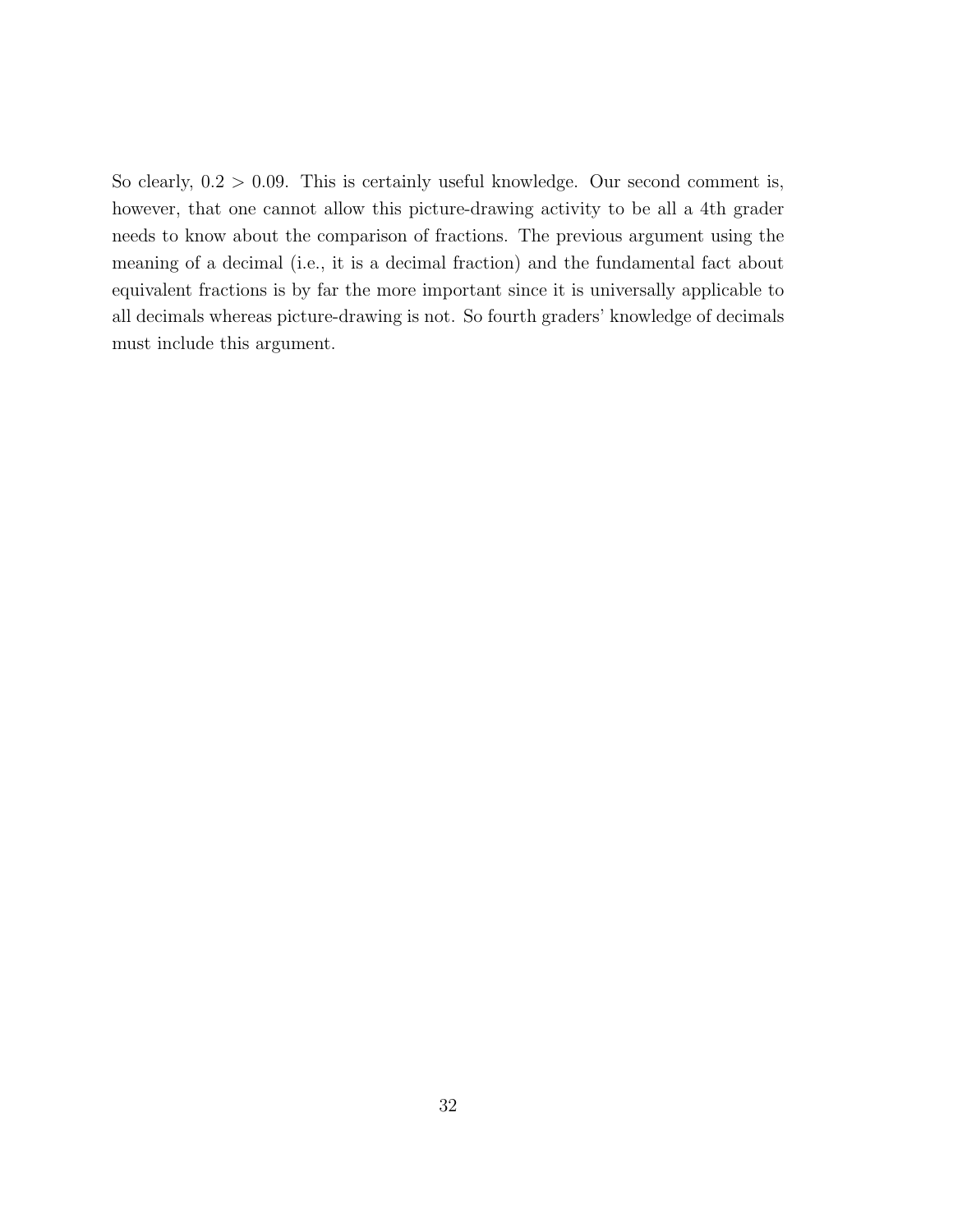## 5TH GRADE

## Number and Operations — Fractions 5.NF

#### Use equivalent fractions as a strategy to add and subtract fractions.

1. Add and subtract fractions with unlike denominators (including mixed numbers) by replacing given fractions with equivalent fractions in such a way as to produce an equivalent sum or difference of fractions with like denominators. For example,  $2/3 + 5/4 =$  $8/12 + 15/12 = 23/12$ . (In general,  $a/b + c/d = (ad + bc)/bd$ .)

2. Solve word problems involving addition and subtraction of fractions referring to the same whole, including cases of unlike denominators, e.g., by using visual fraction models or equations to represent the problem. Use benchmark fractions and number sense of fractions to estimate mentally and assess the reasonableness of answers. For example, recognize an incorrect result  $2/5 + 1/2 = 3/7$ , by observing that  $3/7 < 1/2$ .

## Perform operations with multi-digit whole numbers and with decimals to hundredths.

7. Add, subtract, multiply, and divide decimals to hundredths, using concrete models or drawings and strategies based on place value, properties of operations, and/or the relationship between addition and subtraction; relate the strategy to a written method and explain the reasoning used.

## Apply and extend previous understandings of multiplication and division to multiply and divide fractions.

3. Interpret a fraction as division of the numerator by the denominator  $(a/b = a \div b)$ . Solve word problems involving division of whole numbers leading to answers in the form of fractions or mixed numbers, e.g., by using visual fraction models or equations to represent the problem. For example, interpret  $3/4$  as the result of dividing 3 by 4, noting that  $3/4$ multiplied by 4 equals 3, and that when 3 wholes are shared equally among 4 people each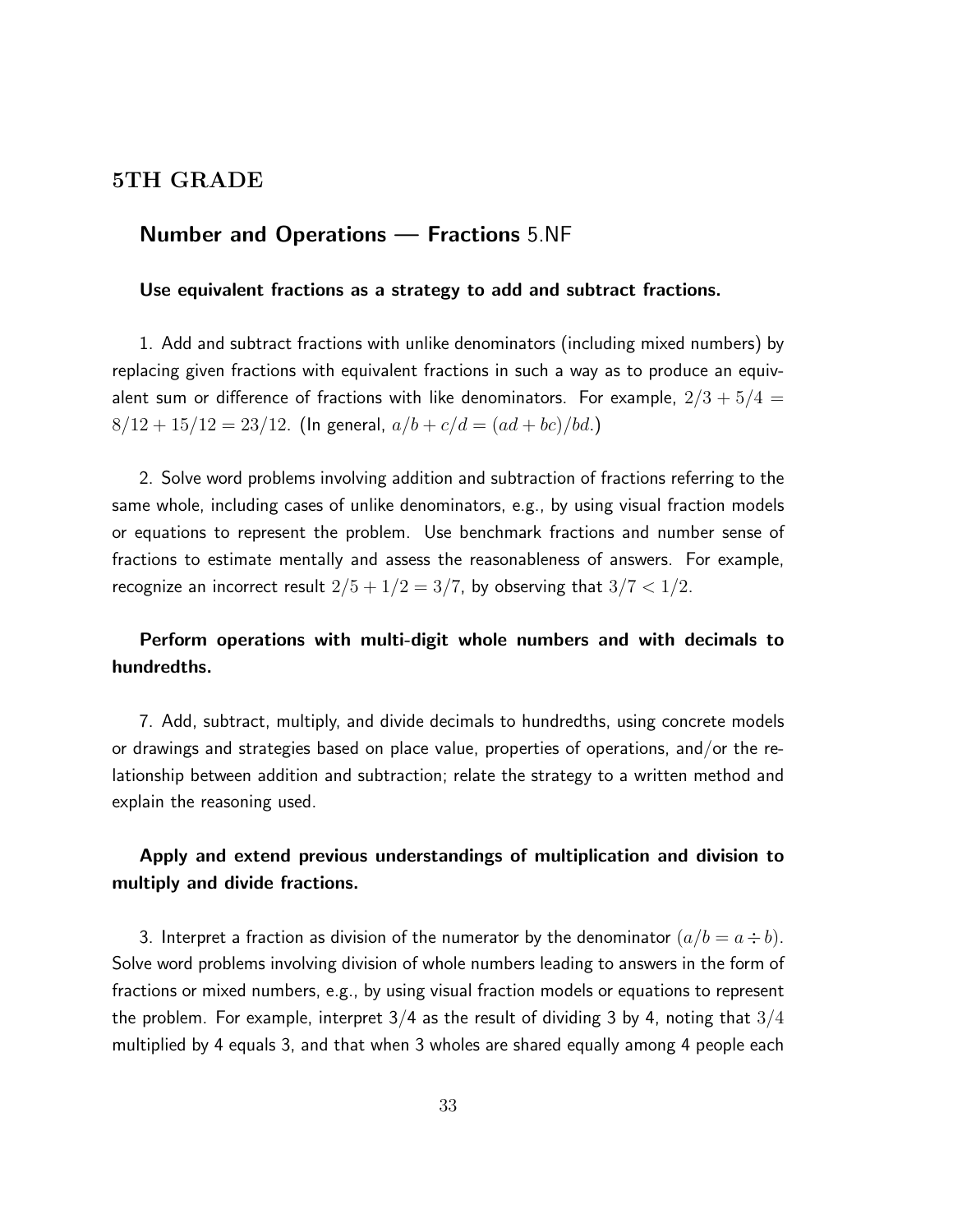person has a share of size  $3/4$ . If 9 people want to share a 50-pound sack of rice equally by weight, how many pounds of rice should each person get? Between what two whole numbers does your answer lie?

4. Apply and extend previous understandings of multiplication to multiply a fraction or whole number by a fraction.

a. Interpret the product  $(a/b) \times q$  as a parts of a partition of q into b equal parts; equivalently, as the result of a sequence of operations  $a \times q \div b$ . For example, use a visual fraction model to show  $(2/3) \times 4 = 8/3$ , and create a story context for this equation. Do the same with  $(2/3) \times (4/5) = 8/15$ . (In general,  $(a/b) \times (c/d) = ac/bd$ .)

b. Find the area of a rectangle with fractional side lengths by tiling it with unit rectangles $^6$  $^6$  of the appropriate unit fraction side lengths, and show that the area is the same as would be found by multiplying the side lengths. Multiply fractional side lengths to find areas of rectangles, and represent fraction products as rectangular areas.

5. Interpret multiplication as scaling (resizing), by:

a. Comparing the size of a product to the size of one factor on the basis of the size of the other factor, without performing the indicated multiplication.

b. Explaining why multiplying a given number by a fraction greater than 1 results in a product greater than the given number (recognizing multiplication by whole numbers greater than 1 as a familiar case); explaining why multiplying a given number by a fraction less than 1 results in a product smaller than the given number; and relating the principle of fraction equivalence  $a/b = (n \times a)/(n \times b)$  to the effect of multiplying  $a/b$  by 1.

6. Solve real world problems involving multiplication of fractions and mixed numbers, e.g., by using visual fraction models or equations to represent the problem.

7. Apply and extend previous understandings of division to divide unit fractions by whole numbers and whole numbers by unit fractions.<sup>[7](#page-33-1)</sup>

a. Interpret division of a unit fraction by a non-zero whole number, and compute

<span id="page-33-1"></span><span id="page-33-0"></span><sup>6</sup> In the original, it is incorrectly stated as "squares".

<sup>7</sup>Students able to multiply fractions in general can develop strategies to divide fractions in general, by reasoning about the relationship between multiplication and division. But division of a fraction by a fraction is not a requirement at this grade.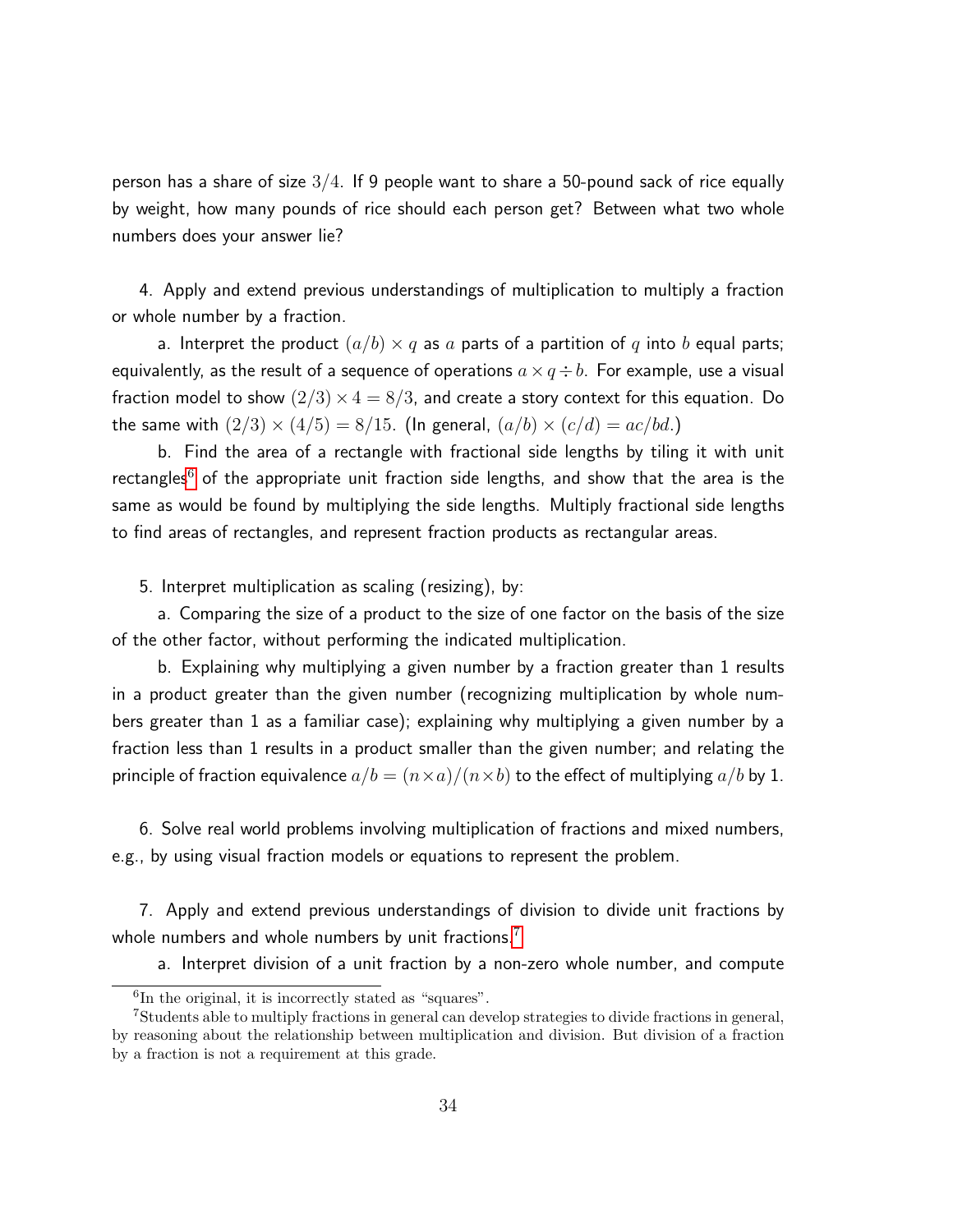such quotients. For example, create a story context for  $(1/3) \div 4$ , and use a visual fraction model to show the quotient. Use the relationship between multiplication and division to explain that  $(1/3) \div 4 = 1/12$  because  $(1/12) \times 4 = 1/3$ .

b. Interpret division of a whole number by a unit fraction, and compute such quotients. For example, create a story context for  $4 \div (1/5)$ , and use a visual fraction model to show the quotient. Use the relationship between multiplication and division to explain that  $4 \div (1/5) = 20$  because  $20 \times (1/5) = 4$ .

c. Solve real world problems involving division of unit fractions by non-zero whole numbers and division of whole numbers by unit fractions, e.g., by using visual fraction models and equations to represent the problem. For example, how much chocolate will each person get if 3 people share  $1/2$  lb of chocolate equally? How many  $1/3$ -cup servings are in 2 cups of raisins?

The study of fractions is the dominant theme of fifth grade mathematics and it requires a careful and detailed discussion. The main topics are:

✉

the addition and subtraction of any two fractions, the division interpretation of a fraction, the multiplication of any two fractions and applications, the arithmetic of decimals (to hundredths), simple cases of the division of fractions.

We will take them up in succession.

#### Adding and subtracting fractions

The first thing to note about the addition and subtraction of fractions is that, conceptually, there is no difference between these same operations on whole numbers and fractions: addition means putting things together and subtraction means taking one thing from another. This fact should be emphasized in instructions. For addition, we take up the previous example of  $\frac{2}{3} + \frac{8}{5}$  $\frac{8}{5}$  in grade 4 (page [24\)](#page-0-0). The meaning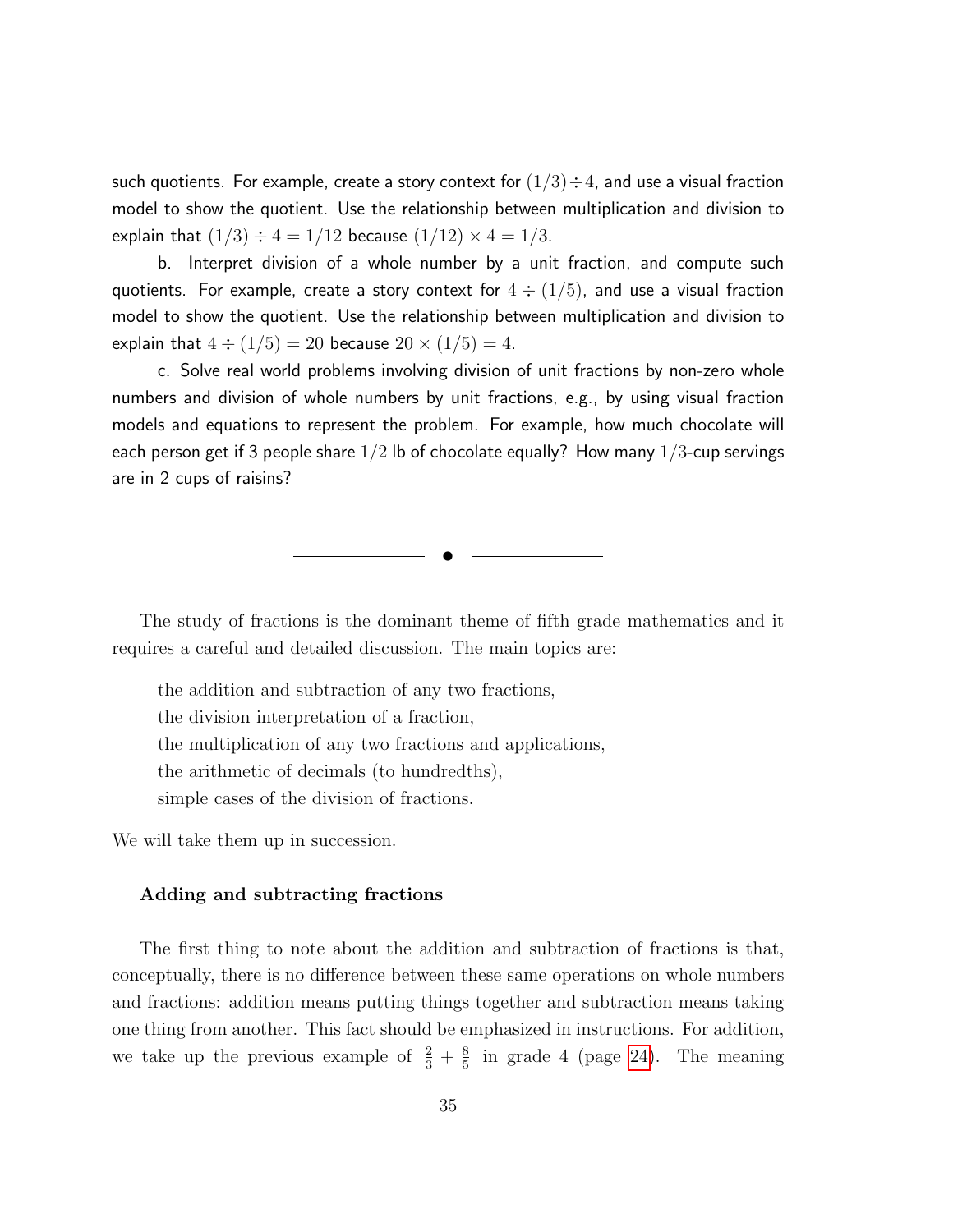(definition) of the sum is that it is the total length of the segment obtained by putting together these two segments end-to-end, one of length  $\frac{2}{3}$  and the other of length  $\frac{8}{5}$ .



We observe at once that the addition of fractions obeys the commutative and associative laws.

At first glance, it is hard to tell what the total length is, but if we know equivalent fractions and if we know how to add fractions with the same denominator,<sup>[8](#page-35-0)</sup> then we would immediately think of changing these two fraction  $\frac{2}{3}$  and  $\frac{8}{5}$  into two fractions with the same denominator by use of equivalent fractions. We recognize that  $\frac{2}{3}$  and 8  $\frac{8}{5}$  are equal, respectively, to  $\frac{10}{15}$  and  $\frac{24}{15}$ , because

$$
\frac{2}{3} = \frac{5 \times 2}{5 \times 3} = \frac{10}{15} \text{ and } \frac{8}{5} = \frac{3 \times 8}{3 \times 5} = \frac{24}{15}.
$$

Therefore, by definition, the sum  $\frac{2}{3} + \frac{8}{5}$  $\frac{8}{5}$  is the total length of

> 10 copies of  $\frac{1}{15}$ , and 24 copies of  $\frac{1}{15}$

So the total length is  $10 + 24$  copies of  $\frac{1}{15}$ . In symbolic expressions, this becomes

$$
\frac{2}{3} + \frac{8}{5} = \frac{10}{15} + \frac{24}{15} = \frac{10 + 24}{15} = \frac{34}{15}.
$$

Once again, we call attention to the fact that the fraction addition  $\frac{2}{3} + \frac{8}{5}$  $\frac{8}{5}$  becomes no different from the whole number addition of putting together 10 and 24 objects.

In general, if m, n, k,  $\ell$  are whole numbers, then the same reasoning yields

$$
\frac{k}{\ell} + \frac{m}{n} = \frac{kn}{\ell n} + \frac{\ell m}{\ell n} = \frac{kn + \ell m}{\ell n},
$$

(the fact that  $\ell \neq 0$  and  $n \neq 0$  being always understood.)

Observe that the reason for changing  $\frac{2}{3}$  and  $\frac{8}{5}$  into  $\frac{10}{15}$  and  $\frac{24}{15}$  is to put both fractions "on equal footing" in the sense of having the same denominator. In general, taking the product of the denominators 3 and 5 to be the new denominator is both

<span id="page-35-0"></span><sup>8</sup>Knowing facts is as important in mathematics as in anything else.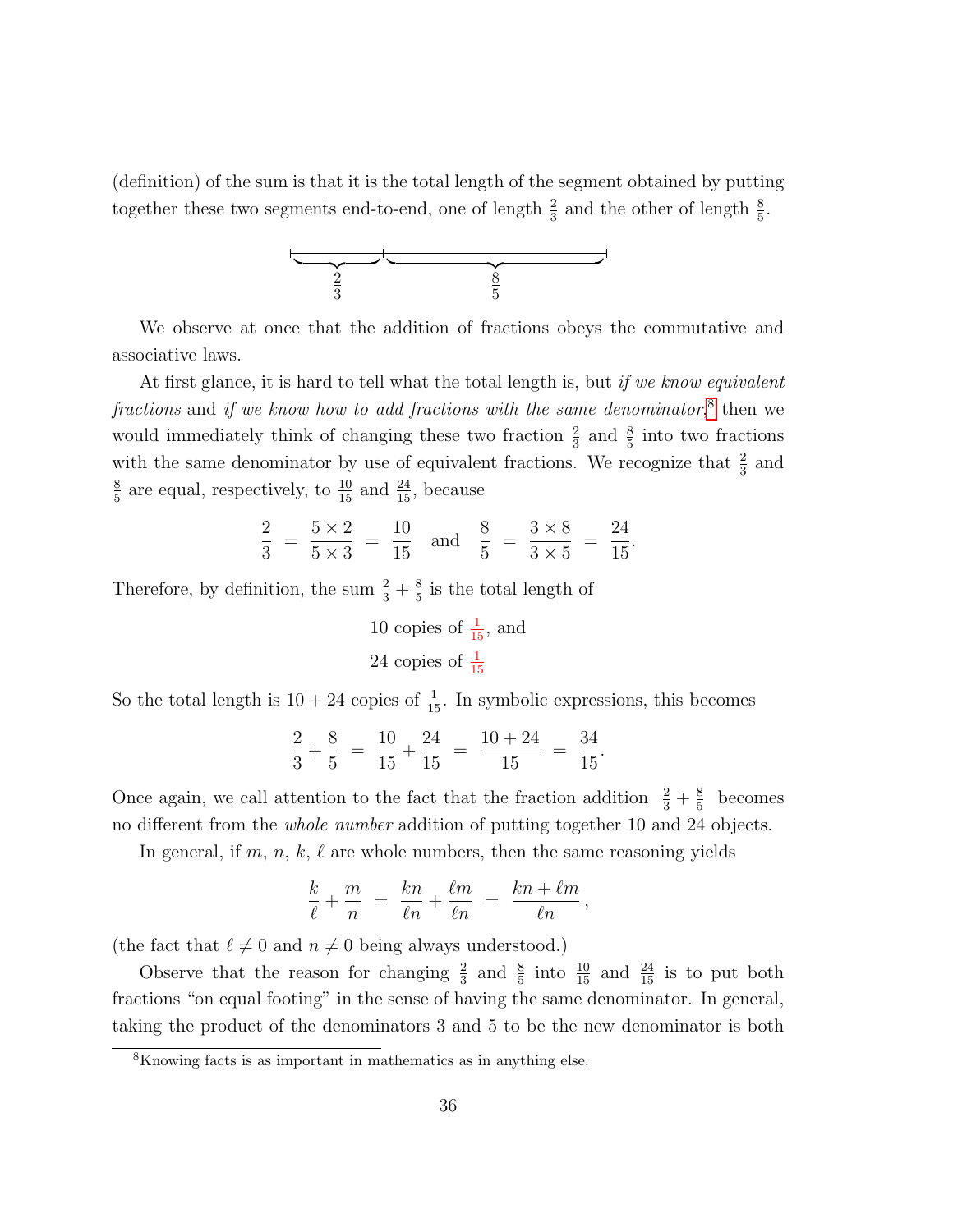efficient and simple. In special cases, however, there may be a more obvious choice of a common denominator. We give two examples. Consider  $\frac{2}{3} + \frac{23}{18}$ . Clearly we should use 18 as a common denominator in this case because 18 is already a multiple of 3, i.e.,

$$
\frac{2}{3} + \frac{23}{18} = \frac{6 \times 2}{6 \times 3} + \frac{23}{18} = \frac{12 + 23}{18} = \frac{35}{18}
$$

Had we taken  $3 \times 18$  as the common denominator, we would have gotten

$$
\frac{2}{3} + \frac{23}{18} = \frac{18 \times 2}{18 \times 3} + \frac{3 \times 23}{3 \times 18} = \frac{36 + 69}{54} = \frac{105}{54}
$$

.

But by the theorem on equivalent fractions, we have

$$
\frac{105}{54} = \frac{3 \times 35}{3 \times 18} = \frac{35}{18},
$$

so this is the same answer as before. Next, consider  $\frac{23}{18} + \frac{5}{27}$ . Now 27 is not a multiple of 18, but it is easily recognized that both are multiples of 9 so that, instead of taking  $18 \times 27$  as the common denominator, it suffices to take  $2 \times 3 \times 9$  (= 54) because

$$
54 = 3 \times 18
$$
 and  $54 = 2 \times 27$ ,

so that

$$
\frac{23}{18} + \frac{5}{27} = \frac{3 \times 23}{3 \times 18} + \frac{2 \times 5}{2 \times 27} = \frac{69 + 10}{54} = \frac{79}{54}.
$$

It can be checked that if  $18 \times 27$  (= 486) were used as the common denominator, then we would have gotten

$$
\frac{23}{18} + \frac{5}{27} = \frac{711}{486},
$$

which is exactly the same answer because

$$
\frac{711}{486} = \frac{9 \times 79}{9 \times 54} = \frac{79}{54}.
$$

The numbers 18 and 54 are the so-called lowest common denominators of the fractions in the first and second examples, respectively. What we wish to point out is that the use of the lowest common denominator, while achieving some computational simplification, is by no means mandatory for getting the right answer. The skill of making use of the lowest common denominator for adding fractions should be taught as an enrichment topic if time is available, but it is not a required skill for the purpose of adding fractions by these Common Core Standards.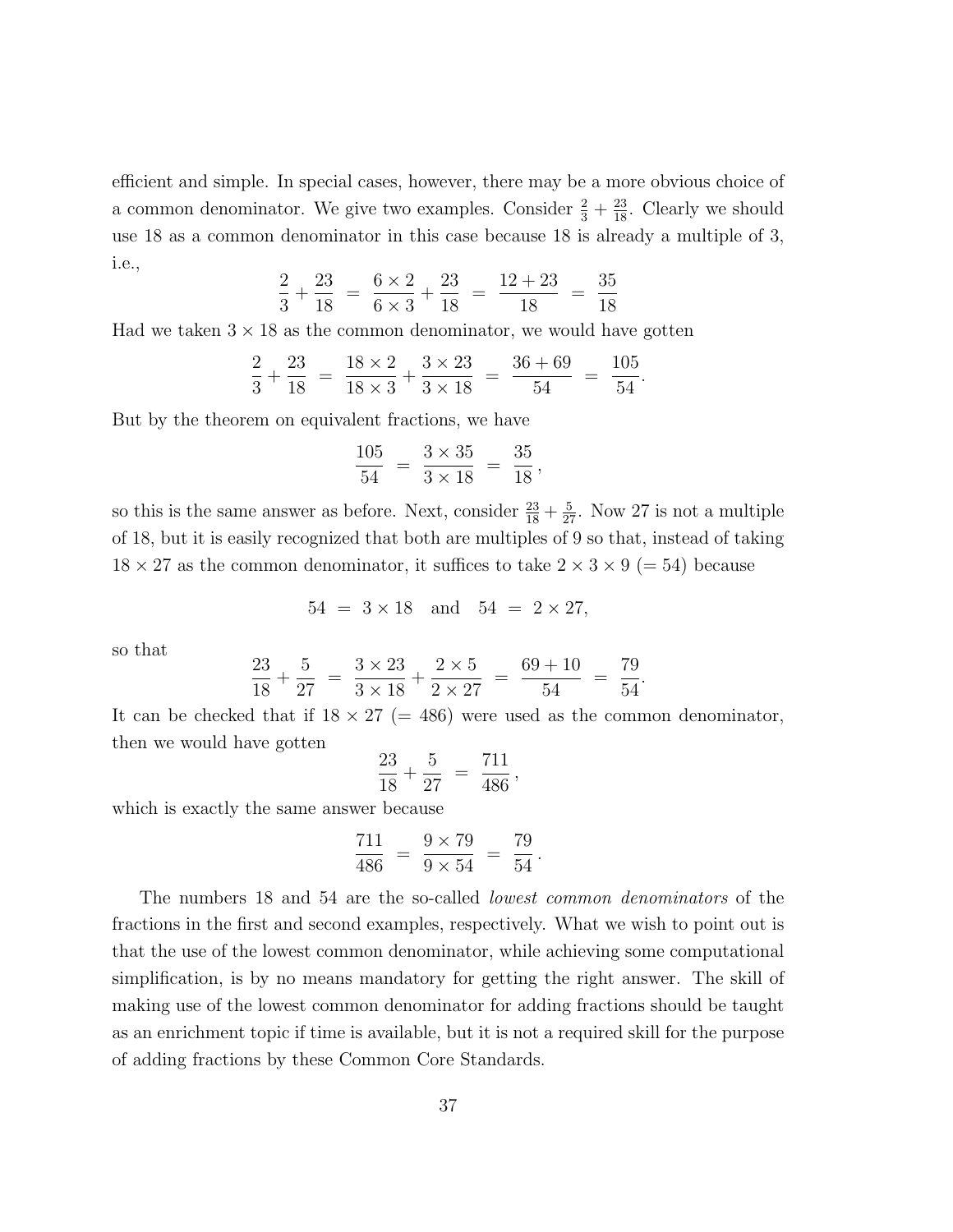The concept of fraction subtraction is so similar to fraction addition that we will be brief. Consider  $\frac{8}{5} - \frac{2}{3}$  $\frac{2}{3}$ . As in the case of subtracting whole numbers, we must first check that  $\frac{8}{5} \geq \frac{2}{3}$  $\frac{2}{3}$ . Knowing that  $\frac{8}{5} > 1$  while  $\frac{2}{3} < 1$ , we easily obtain  $\frac{8}{5} > 1 > \frac{2}{3}$  $\frac{2}{3}$ . (In general, one can use the cross-multiplication algorithm (page [24\)](#page-0-0).) Then by the definition of subtraction on page [28,](#page-0-1)  $\frac{8}{5} - \frac{2}{3}$  $\frac{2}{3}$  is the length of the thickened segment shown below after a segment of length  $\frac{2}{3}$  has been taken from the segment of length 8  $\frac{8}{5}$ .



As in the case of the addition  $\frac{2}{3} + \frac{8}{5}$  $\frac{8}{5}$ , the same reasoning yields:

$$
\frac{8}{5} - \frac{2}{3} = \frac{3 \times 8}{3 \times 5} - \frac{5 \times 2}{5 \times 3} = \frac{24 - 10}{15} = \frac{14}{15}
$$

In particular, the fraction subtraction  $\frac{2}{3} - \frac{8}{5}$  $\frac{8}{5}$  is now seen to be the same as the *whole* number subtraction of taking 10 from 24. The preceding comments about the use of the least common denominator in addition applies verbatim to subtraction.

# Adding and subtracting (finite) decimals

Next, consider the addition of two decimals (up to hundredths). To be specific, consider  $15.6 + 2.74$ . By definition, we are looking at nothing other than the *addition* of the fractions,

$$
\frac{156}{10} + \frac{274}{100}
$$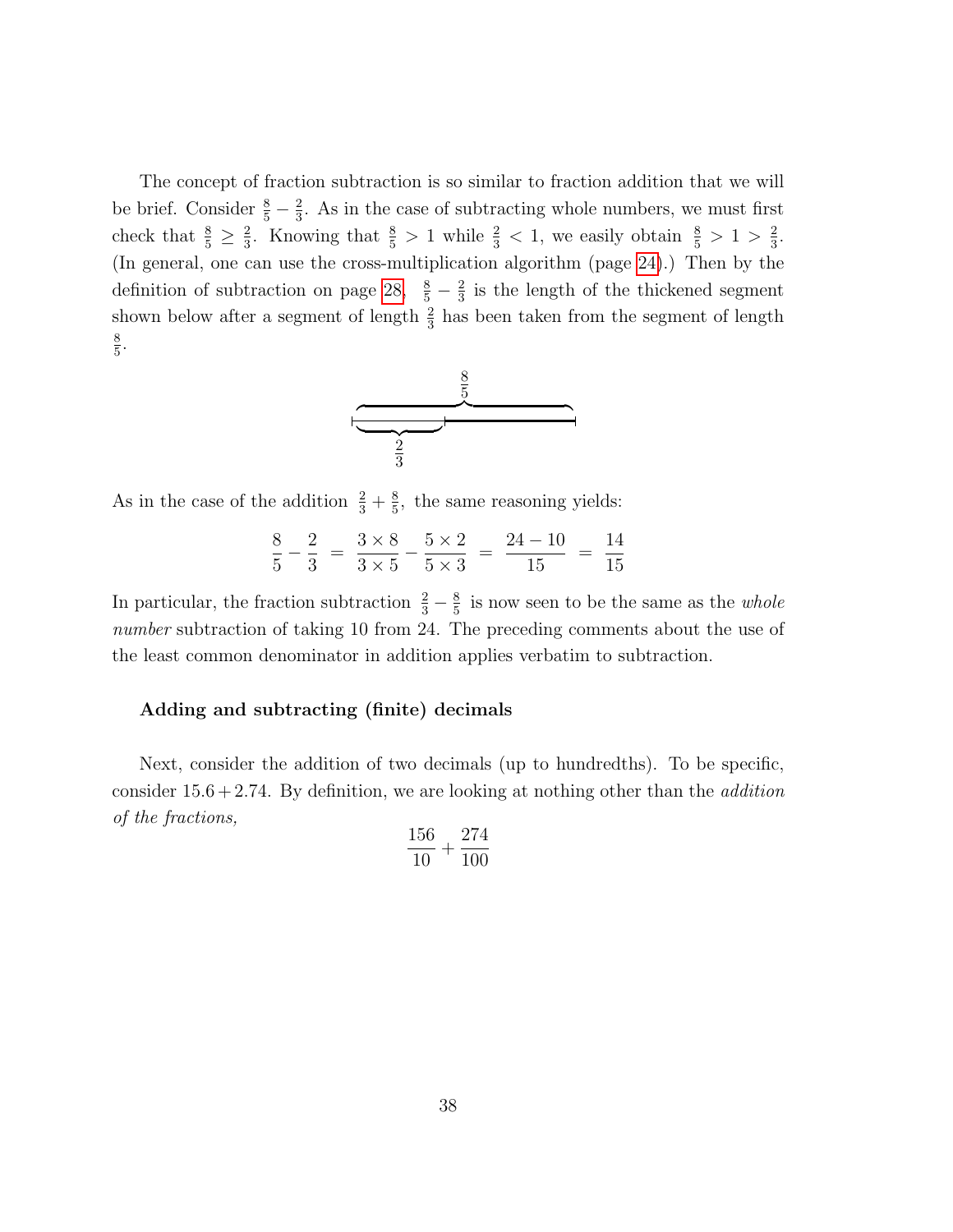This we can do:

<span id="page-38-0"></span>
$$
15.6 + 2.74 = \frac{156}{10} + \frac{274}{100}
$$
 (by definition of a decimal)  
\n
$$
= \frac{1560}{100} + \frac{274}{100}
$$
 (equivalent fractions) (1)  
\n
$$
= \frac{1560 + 274}{100}
$$
 (2)  
\n
$$
= \frac{1834}{100}
$$
 (3)

We can now use this computation to explain the usual algorithm for computing  $15.6+$ 2.74, which is the following.

(a) Line up the two decimals by the decimal point:

$$
\begin{array}{c|cccc}\n & 1 & 5 & .6 \\
+ & 2 & .7 & 4 \\
\hline\n\end{array}
$$

(b) Add the numbers as if they were whole numbers by ignoring the decimal points:

$$
\begin{array}{r|rrrr}\n & 1 & 5 & 6 & 0 \\
+ & & 2 & 7 & 4 \\
\hline\n & 1 & 8 & 3 & 4\n\end{array}
$$

(c) Put the decimal point in part (b) where it used to belong, and that is the answer:

$$
\begin{array}{r} 1 & 5 & .6 \\ + & 2 & .7 & 4 \\ \hline 1 & 8 & .3 & 4 \end{array}
$$

We now compare equalities  $(1)$ – $(3)$  with steps  $(a)$ – $(c)$ . Of the two decimals, 15.6 has only one decimal digit and 2.74 has two, so the procedure in (a) of lining up the two decimals by their decimal points corresponds to increasing the number of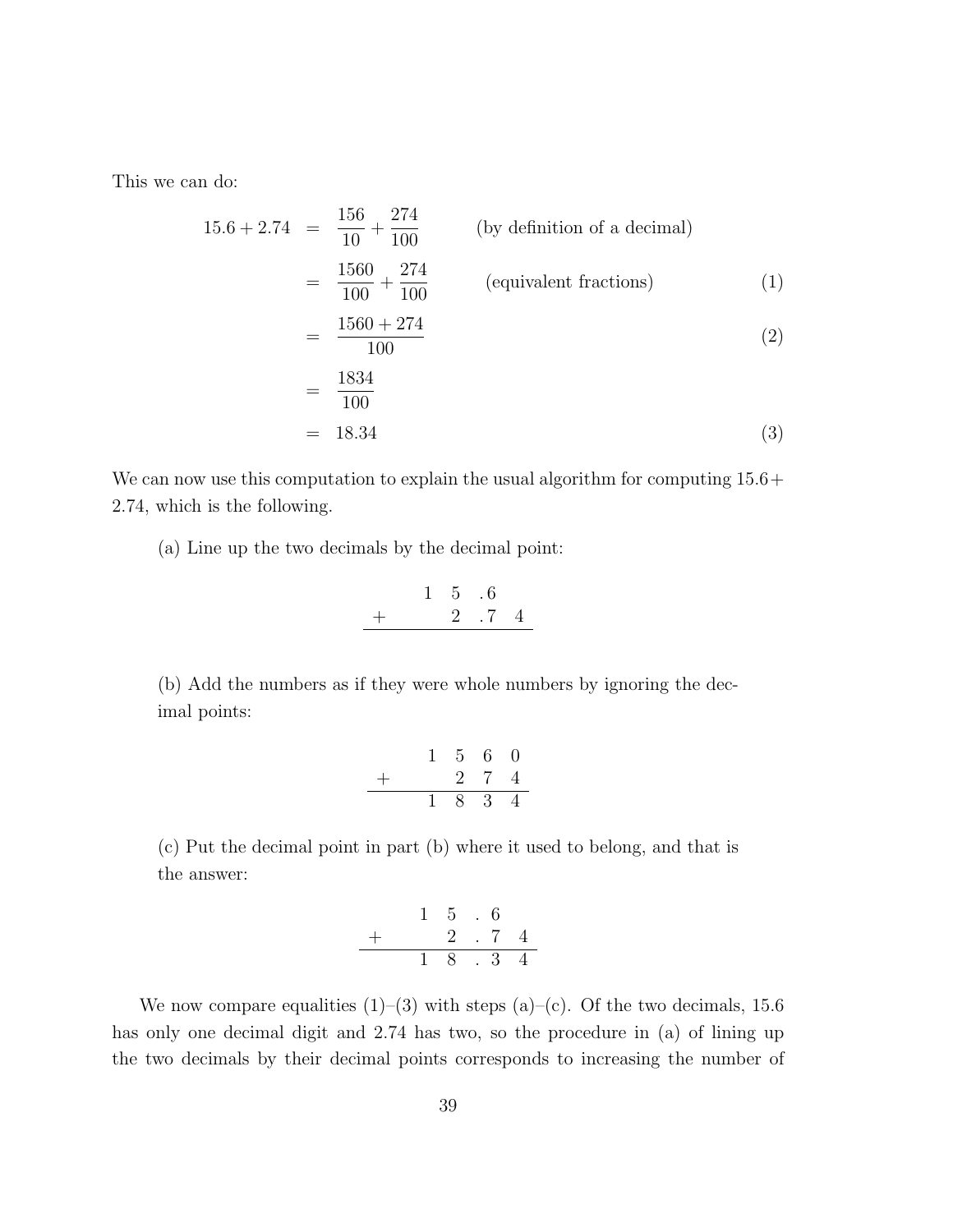decimal digits in 15.6 from one to two and writing it as 15.60, which is the same as changing  $\frac{156}{10}$  to  $\frac{1560}{100}$ , and which is exactly the content of equality (1). Next, by the definition of a finite decimal, the procedure in (b) of adding the decimals as if they are whole numbers is just another way of saying: "look at the numerators of the decimal fractions  $\frac{1560}{100}$  and  $\frac{274}{100}$  and ignore the denominator 100, and just add the numerators". However, this is exactly how the addition of the two fractions with the same denominator is carried out, as in equality (2). Changing the resulting whole number back to a decimal in (c) is now seen to be nothing more than remembering that the denominator is 100 and therefore, by the definition of a decimal, we get back 18.34 in equality (3).

A little reflection will show that the reasoning above, ostensibly dealing only with decimals up to hundredths, is in fact perfectly general and is applicable to the addition of any two decimals.

There is of course an analogous algorithm for subtracting decimals corresponding to (a)–(c) above, and the reasoning behind this algorithm is so similar to the case of addition that we can safely skip it.

### Division interpretation of a fraction

Next, we want to revisit the concept of a fraction.

We begin with a review of the concept of division between whole numbers. What does it mean to say  $36 \div 9 = 4$ ? One way to model the division is to consider a water container with a capacity of 36 gallons. If we want to fill it with 9 bucketfuls of water, what should the capacity of the bucket be? Then 4 is the answer because if we divide 36 into 9 equal parts then the size of each part is 4 because

$$
36 = \underbrace{4+4+\dots+4}_{9}
$$
  
= 9 \times 4 \t\t\t (by definition of multiplication)

This is the so-called **partitive interpretation of** (whole number) **division**.<sup>[9](#page-39-0)</sup> Notice that students have only encountered whole number division up to this point, and the number 36, a multiple of 9, is designed to ensure that the **quotient**  $4$  is a whole number. It would make no sense in this context to ask for  $37 \div 9$ .

<span id="page-39-0"></span><sup>&</sup>lt;sup>9</sup>We will deal with the *measurement interpretation* in the last section of grade 5 on division.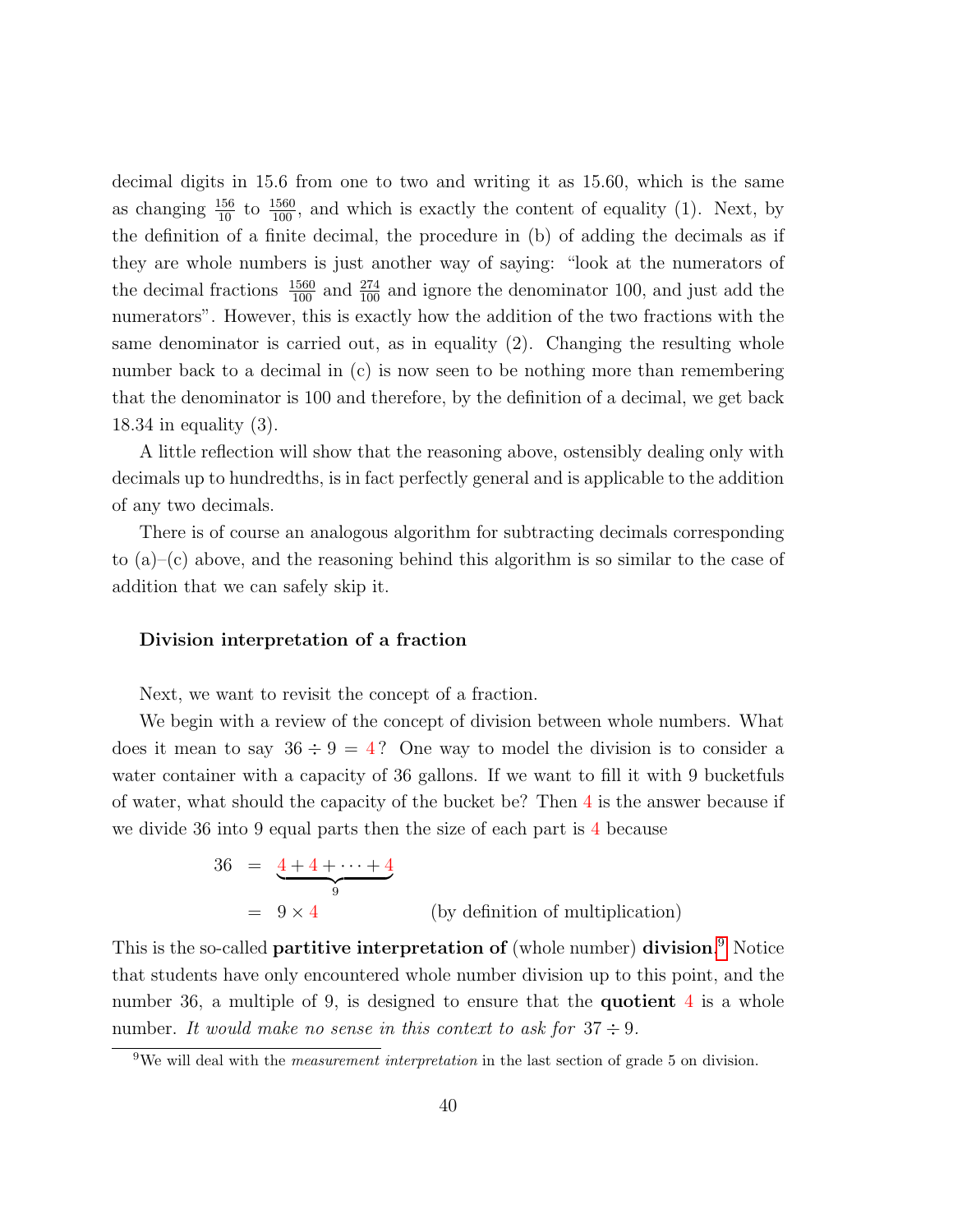In a more formal setting, we formulate the concept of division between any two whole numbers m and  $n (n \neq 0)$  as follows.

When m is a multiple of n, then  $m \div n = q$  (where q is a whole number, called the **quotient** of the division) means that  $q$  is the size of one part when  $m$  is partitioned into  $n$  equal parts, i.e.,

$$
m = \underbrace{q + \cdots + q}_{n} = n \cdot q
$$

(The dot between *n* and *q* in  $n \cdot q$  is for emphasis.)

With the availability of fractions, we are in a position to extend this meaning of  $m \div n$  to any two whole numbers m and  $n (n \neq 0)$  without regard to whether m is a multiple of n or not. To do this, we have to give up the requirement that  $q$  be a whole number in  $m \div n = q$  and allow it to be a fraction. Other than that, we can essentially repeat the whole definition:

Let m and n be any two whole numbers  $(n \neq 0)$ . Then  $m \div n = q$ (where q is a *fraction*, called the **quotient**) means that q is the size of one part when  $m$  is partitioned into  $n$  equal parts, i.e.,

$$
m = \underbrace{q + \cdots + q}_{n} = n \cdot q
$$

(The dot between n and q in  $n \cdot q$  is for emphasis.)

We will now show that

the quotient of  $m \div n$ , in this extended sense, is equal to the fraction  $\frac{m}{n}$ .

Thus we will need to explain why

the size of one part is  $\frac{m}{n}$  when m is partitioned into n equal parts, i.e.,

$$
m = \underbrace{\frac{m}{n} + \dots + \frac{m}{n}}_{n} = n \cdot \frac{m}{n}
$$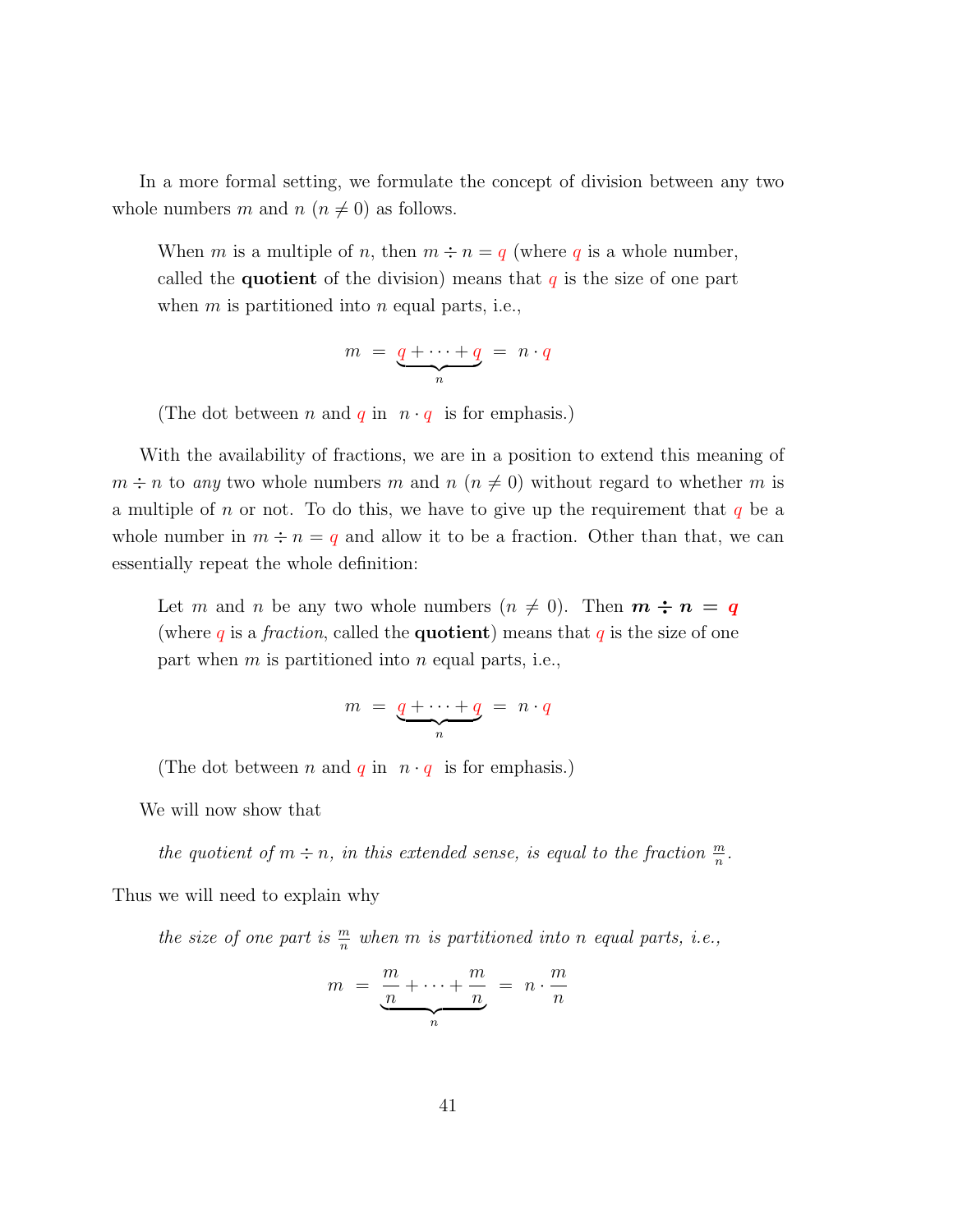The fact that

$$
\underbrace{\frac{m}{n} + \dots + \frac{m}{n}}_{n} = \frac{nm}{n} = m
$$

follows immediately from the addition of fractions (see page [26\)](#page-0-0). The fact that

<span id="page-41-0"></span>
$$
\underbrace{\frac{m}{n} + \dots + \frac{m}{n}}_{n} = n \cdot \frac{m}{n}
$$

is, however, a matter of definition (see page [28\)](#page-0-0). Therefore we have shown that  $m \div n = \frac{m}{n}$  $\frac{m}{n}$  is true in the sense described.

Let us show directly, without computations, that  $m \div n = \frac{m}{n}$  $\frac{m}{n}$  in the partitive sense, i.e., we will show that

$$
\frac{m}{n} = the size of one part when m is partitioned into n equal parts \qquad (4)
$$

without computations. The reasoning will go over better if we look at a specific case, e.g.,  $7 \div 5 = \frac{7}{5}$ . Thus we will show that  $\frac{7}{5}$  is the length of one part when a segment of length 7 is divided into 5 equal parts. To this end, we divide each segment between consecutive whole numbers on the number line into 5 equal parts (the number 5 being the denominator of the fraction  $\frac{7}{5}$ , then the segment from 0 to 7 is now divided into  $7 \times 5 = 35$  equal parts and each part has length  $\frac{1}{5}$ . If we take every 7 of these parts at a time (indicated by the red markings below), then the red markings give a division of the segment from 0 to 7 into 5 equal parts. So each part of course has length  $\frac{7}{5}$ .



A similar reasoning yields the fact that, for instance,  $\frac{2}{11}$  is the length of one part when (a segment of length) 2 is divided into 11 parts of the same length. The reasoning is perfectly general.

Equation [\(4\)](#page-41-0) for any whole numbers m and  $n \neq 0$  is the so-called **division in**terpretation of a fraction  $\frac{m}{n}$ . Some comments about this interpretation are in order. Let us first compare this meaning of the fraction  $\frac{m}{n}$  in equation [\(4\)](#page-41-0) with its original meaning:  $\frac{m}{n}$  is m copies of the unit fraction  $\frac{1}{n}$ . At the risk of belaboring the point, we observe that the original meaning of  $\frac{m}{n}$  requires only the consideration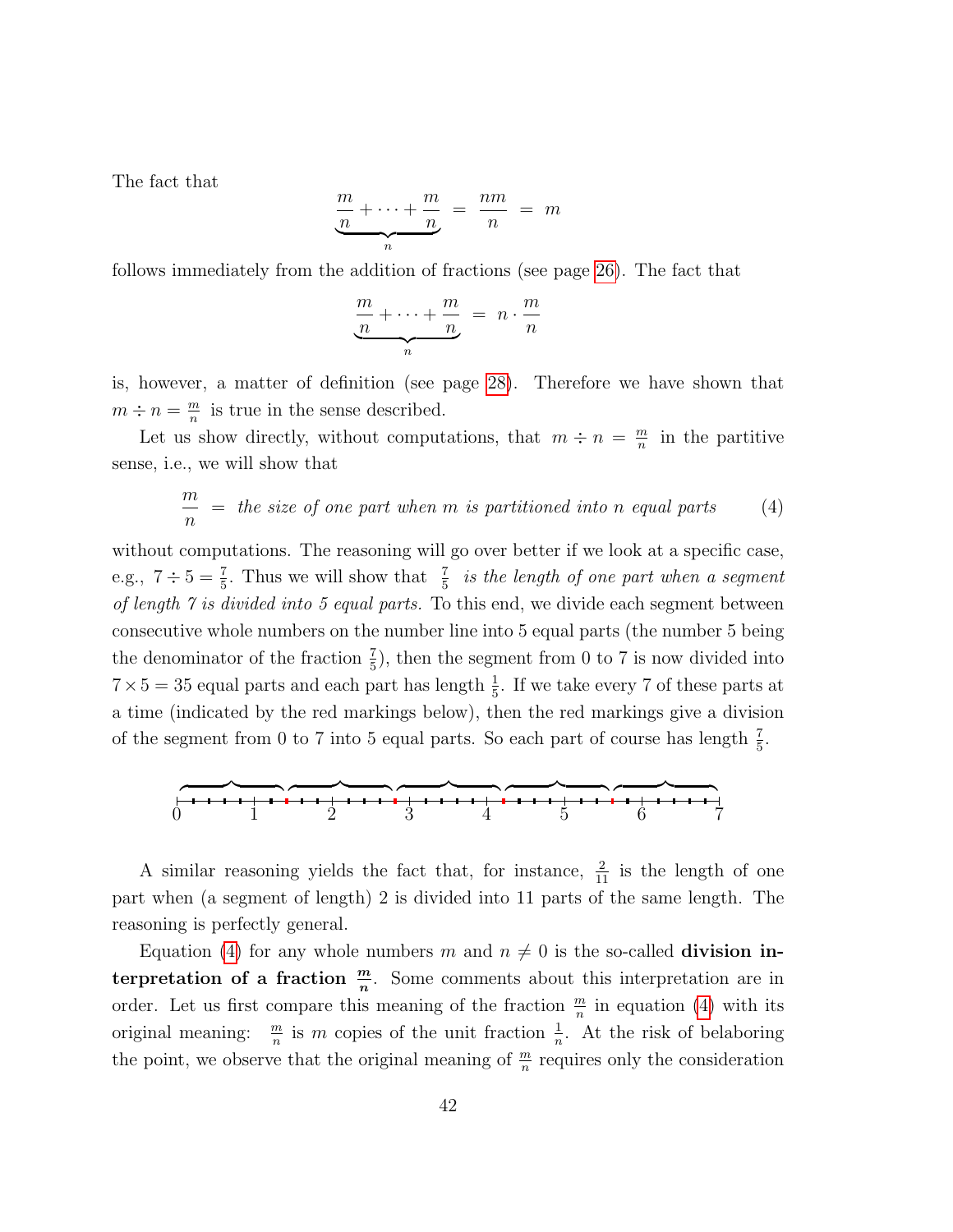a unit fraction  $\frac{1}{n}$  and taking m copies; just focus on  $\frac{1}{n}$  and there is no need to know how big m is. On the other hand, the meaning of  $\frac{m}{n}$  given by equation [\(4\)](#page-41-0) is that we *start* with a segment of length m and then divide it into n equal parts to find out how big one part is, and that turns out to be  $\frac{m}{n}$ . This is therefore a different view of a fraction. Moreover, it is common to express equation [\(4\)](#page-41-0) as  $\frac{m}{n}$  is also equal to m divided by  $n^{\prime\prime}$ , and no explanation is given. In addition to emphasizing that an explanation should be given, we wish to bring out the subtle point that the extended meaning of divisions such as "7 divided by 5" (where 7 is not a multiple of 5) should be carefully explained (as we did above) before any explanation of equation [\(4\)](#page-41-0) is attempted.

The meaning of a fraction given in equation [\(4\)](#page-41-0) helps us do problems of the following kind: If 9 people want to share a 50-pound sack of rice equally by weight, how many pounds of rice should each person get? Thus we are asked to divide the segment from 0 to 50 on the number line (whose unit is 1 pound) into 9 equal parts. This is where equation [\(4\)](#page-41-0) comes in: it states unequivocally that one part is  $\frac{50}{9}$  pounds, or  $5\frac{5}{9}$  $\frac{5}{9}$  pounds. No guessing. Just simple reasoning on the basis of what is known to be true.

### Multiplication of fractions

Having introduced the concept of multiplying a fraction by a whole number in grade 4 (page [28\)](#page-0-0), we now tackle multiplication of fractions in general.

If you drink 2 cups of milk, how much milk in terms of fluid ounces (fl oz.) did you drink? One cup being  $8 \text{ fl}$  oz., you have drunk  $2 \times 8 \text{ fl}$  oz., i.e., 16 fl oz.



With this example in mind, now suppose you drink two-thirds of a cup of milk, how much milk in terms of fl oz. did you drink? Notice that we are now asking for a precise (mathematical) answer about something expressed in colloquial English, and this calls for caution. Colloquial expressions are usually vague, and we must exercise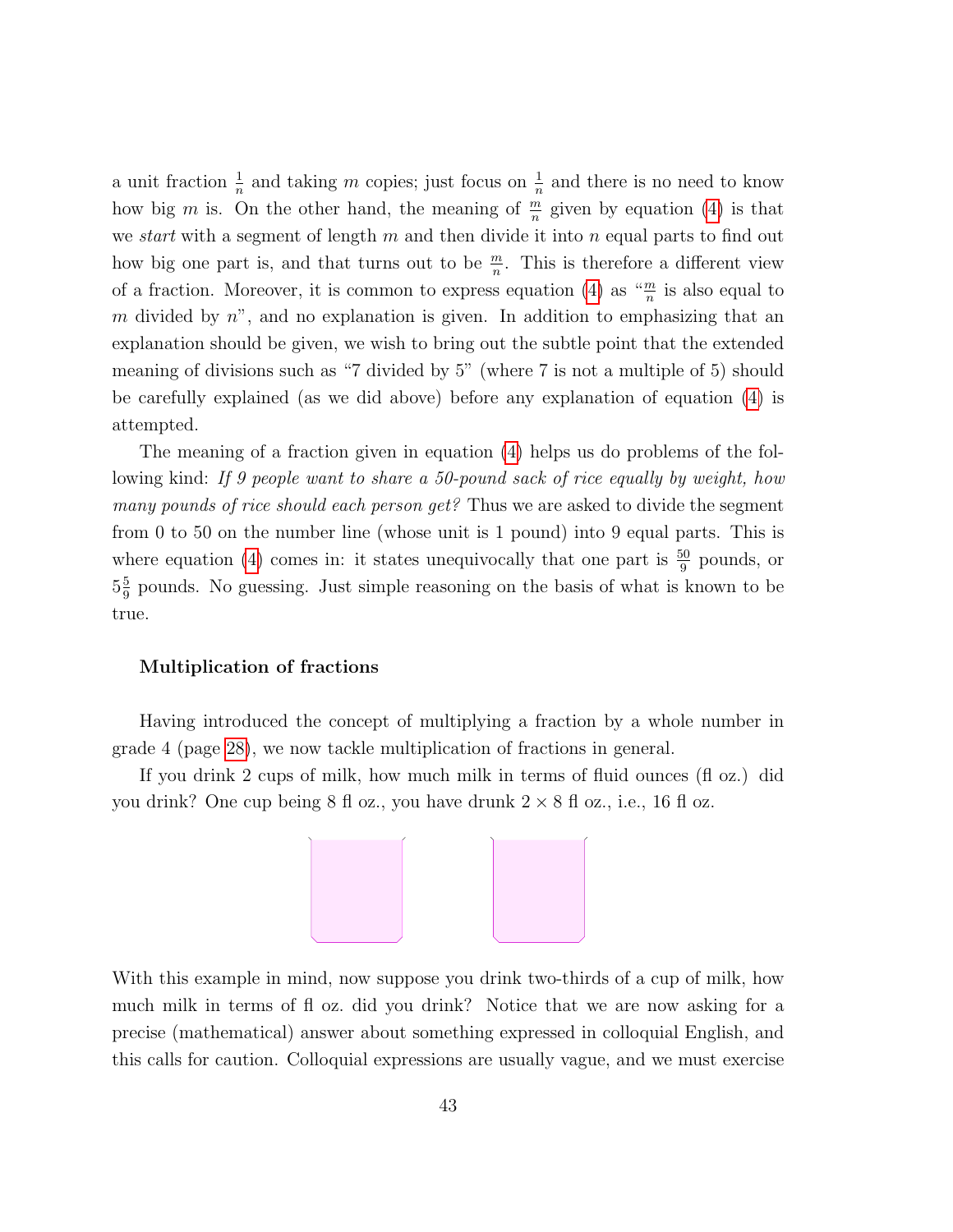care in rendering them into precise language. For students, the need to translate vague statements into precise language should gradually become instinctive, and the fifth grade would be a good place to start. "Two-thirds of a cup", when thought through carefully, really means: divide the 8 fl oz. of liquid into 3 equal parts and take 2 of those parts". Let this be our agreement once and for all. So how much is two-thirds of a cup in terms of fl oz.? By our agreement, it is the total amount in 2 parts when 8 is divided into 3 equal parts, or more precisely, when the segment of length 8 on the number line from 0 to 8 (where the unit is  $1 \text{ fl } \text{o}z$ .) is divided into 3 segments of equal length. By equation [\(4\)](#page-41-0), each of these 3 segments has length  $\frac{8}{3}$ , so two-thirds of a cup is  $\frac{2\times8}{3}$  fl oz.



In terms of the cup of milk directly, this is the total amount in the following two portions of a third of a cup.



The parallel with the preceding situation should be obvious. Recall that we expressed two cups as  $2 \times 8$  fl oz., so by analogy, we are tempted to say that

the amount of milk in two-thirds of a cup of milk ought to be expressed as  $\frac{2}{3} \times 8$  fl oz.

Because this thought is so reasonable, we accept it and move on. We see that multiplication by a fraction arises naturally. Summarizing our findings about  $\frac{2}{3} \times 8$  fl oz., we have

$$
\frac{2}{3} \times 8 = \frac{2 \times 8}{3}
$$

Suppose now we do not start with a cup full of milk but only  $5\frac{1}{3}$  fl oz.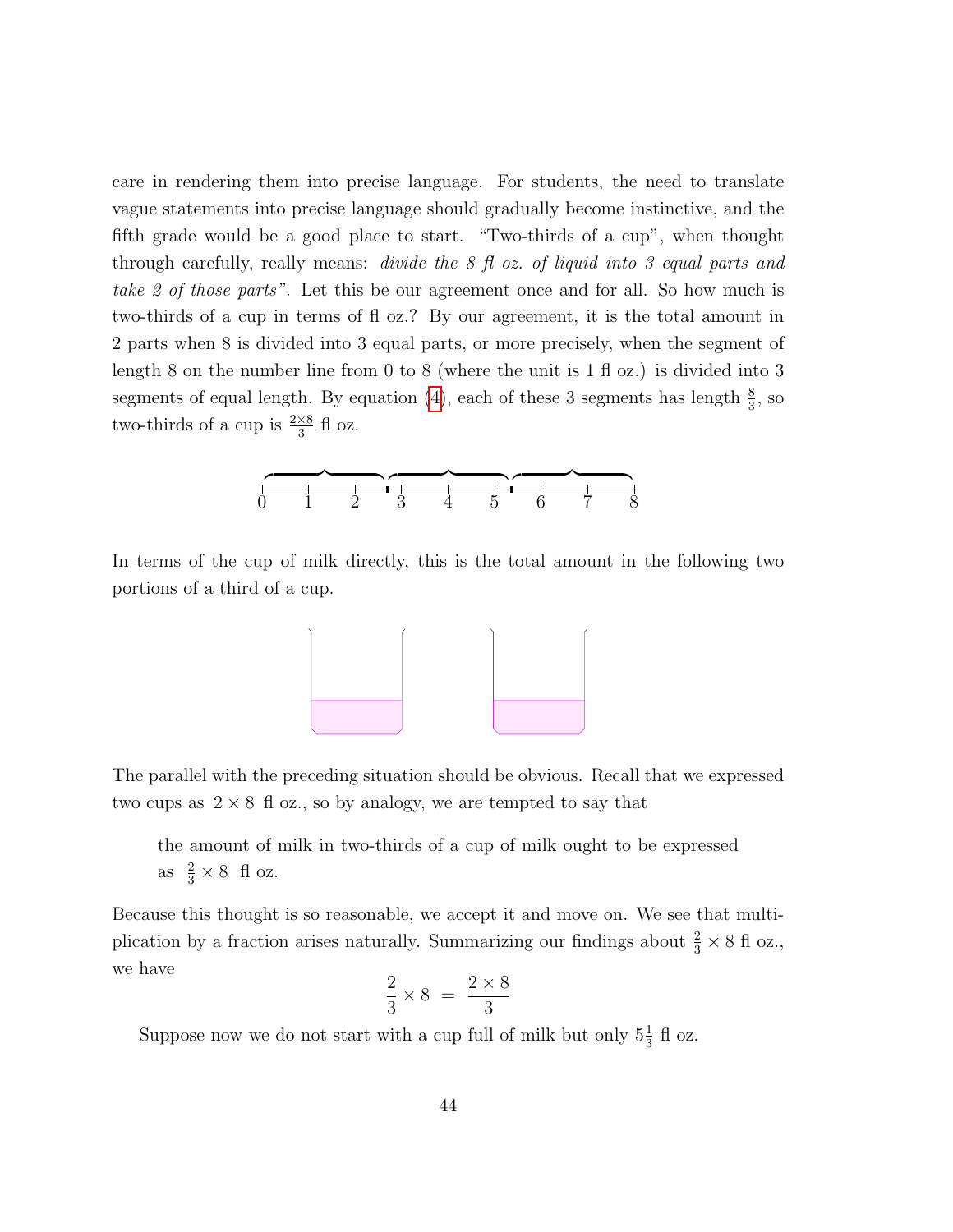

How much is three-quarters of this amount? By our agreement, this means we have to find out how much milk is in three parts when  $5\frac{1}{3}$  fl oz. is divided into 4 equal parts. Because

$$
5\frac{1}{3} = 5 + \frac{1}{3} = \frac{16}{3} = \frac{4}{3} + \frac{4}{3} + \frac{4}{3} + \frac{4}{3},
$$

we see that  $\frac{3}{4}$  of  $5\frac{1}{3}$  is  $\frac{4}{3} + \frac{4}{3} + \frac{4}{3} = \frac{3\times4}{3} = 4$  fl oz. Recalling the agreement about fraction multiplication, we can express this fact symbolically as:

$$
\frac{3}{4} \times \frac{16}{3} = 4
$$
 fl oz.

Pictorially, we can represent this multiplication as follows. We first divide the above  $5\frac{1}{3}$  $\frac{1}{3}$  fl oz. of milk into 4 parts of equal volume, thus:

Then the totality of 3 of these parts is the total amount in the following 3 parts when  $5\frac{1}{3}$  $\frac{1}{3}$  fl oz. is divided into 4 equal parts:



Finally, we formalize the concept of **fraction multiplication** in general as follows. Given any two fractions  $\frac{m}{n}$  and  $\frac{k}{\ell}$ , the meaning of their product is that

$$
\frac{m}{n} \times \frac{k}{\ell} =
$$
 the length of m parts when  $\frac{k}{\ell}$  is divided into n equal parts.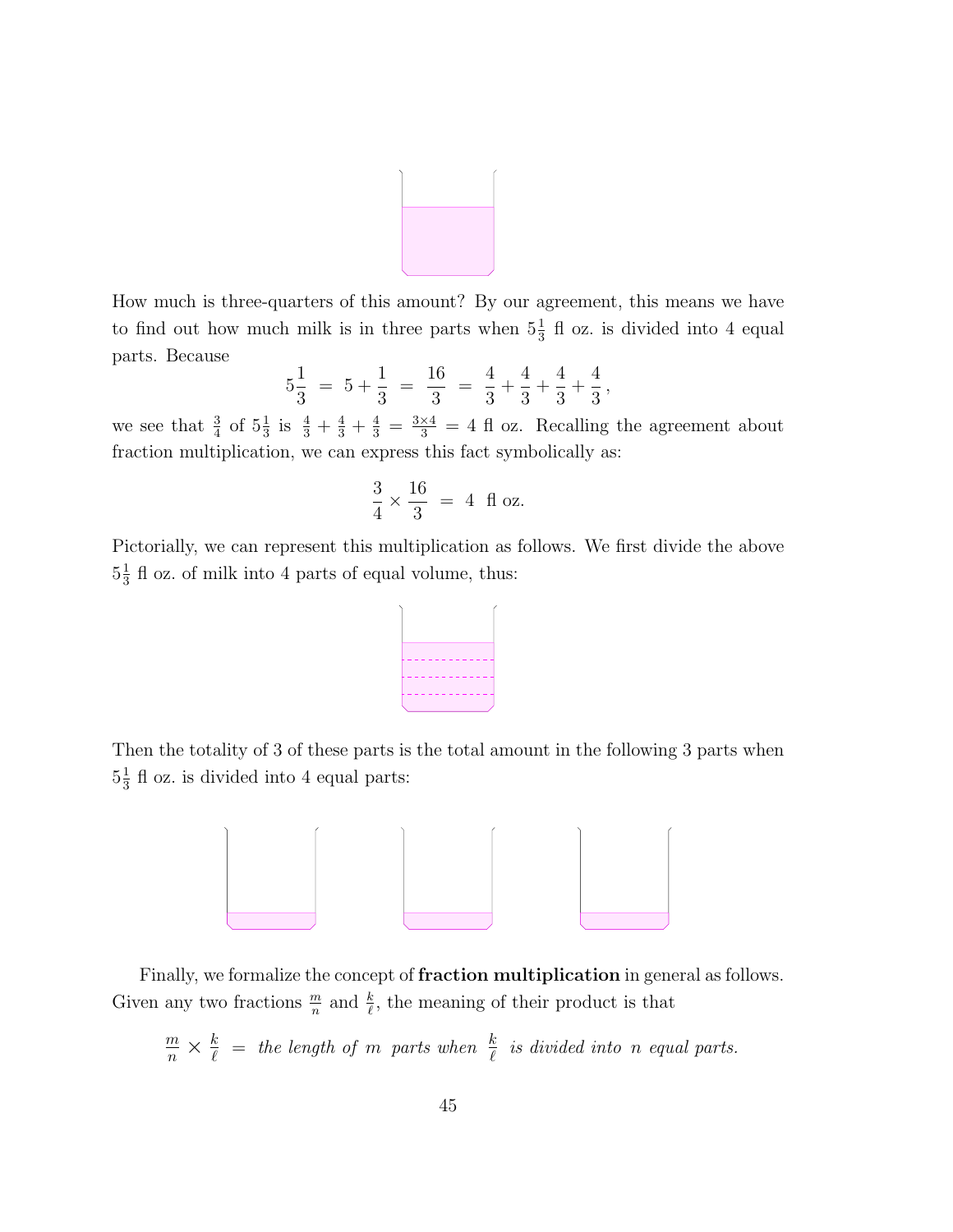We also agree to use the phrase  $\frac{m}{n}$  of  $\frac{k}{\ell}$  to abbreviate the statement on the right or, on occasions, we also express the right side as  $\frac{m}{n}$  copies of  $\frac{k}{\ell}$ . Thus, by definition,  $\frac{m}{n} \times \frac{k}{\ell}$  $\frac{k}{\ell}$  is  $\frac{m}{n}$  copies of  $\frac{k}{\ell}$ .

It is important at this point for us to confirm that this definition of fraction multiplication does not conflict with the earlier definition of a whole number multiplying a fraction (page [28\)](#page-0-0). Thus consider

$$
m \times \frac{k}{\ell} \ \left( = \ \frac{m}{1} \times \frac{k}{\ell} \right) \, .
$$

According to the preceding definition, this is equal to the length of m parts when  $\frac{k}{\ell}$ is divided into 1 equal part (which is of course just  $\frac{k}{\ell}$  itself), i.e., this is equal to

$$
\underbrace{\frac{k}{\ell} + \frac{k}{\ell} + \cdots + \frac{k}{\ell}}_{m}
$$

But this is exactly the meaning of  $m \times \frac{k}{\ell}$  $\frac{k}{\ell}$  as given on page [28.](#page-0-0) So we are on solid ground here.

We now clarify a special feature of fraction multiplication. The definition of multiplication implies, without any calculations, that

if  $\frac{m}{n} > 1$ , then  $\frac{m}{n} \times \frac{k}{\ell} > \frac{k}{\ell}$  $\frac{k}{\ell}$ , if  $\frac{m}{n} < 1$ , then  $\frac{m}{n} \times \frac{k}{\ell} < \frac{k}{\ell}$  $\frac{k}{\ell}$  .

Indeed, consider the first assertion (the second one is entirely similar). If  $\frac{m}{n} > 1$ , then  $m > n$ , and therefore  $m = n + c$  for a nonzero whole number c so that

$$
\frac{m}{n} = \frac{n+c}{n} = 1 + \frac{c}{n}.
$$

It follows that if we divided  $\frac{k}{\ell}$  into n equal parts, the totality of m such parts is the combination of  $\frac{k}{\ell}$  itself (which is the totality of n such parts) and an additional c such parts. By definition,  $\frac{m}{n} \times \frac{k}{\ell}$  $\frac{k}{\ell}$  is thus the totality of c such parts more than  $\frac{k}{\ell}$ . More generally, this explanation also gives the intuitive picture that, e.g.,  $\frac{4}{3} \times A$  for any fraction A increases the size of A by a third of A, whereas  $\frac{2}{5} \times A$  reduces the size of A by  $\frac{3}{5}$  of A. This is the naive concept of "scaling", a full understanding of which will have to await the study of similarity in high school geometry.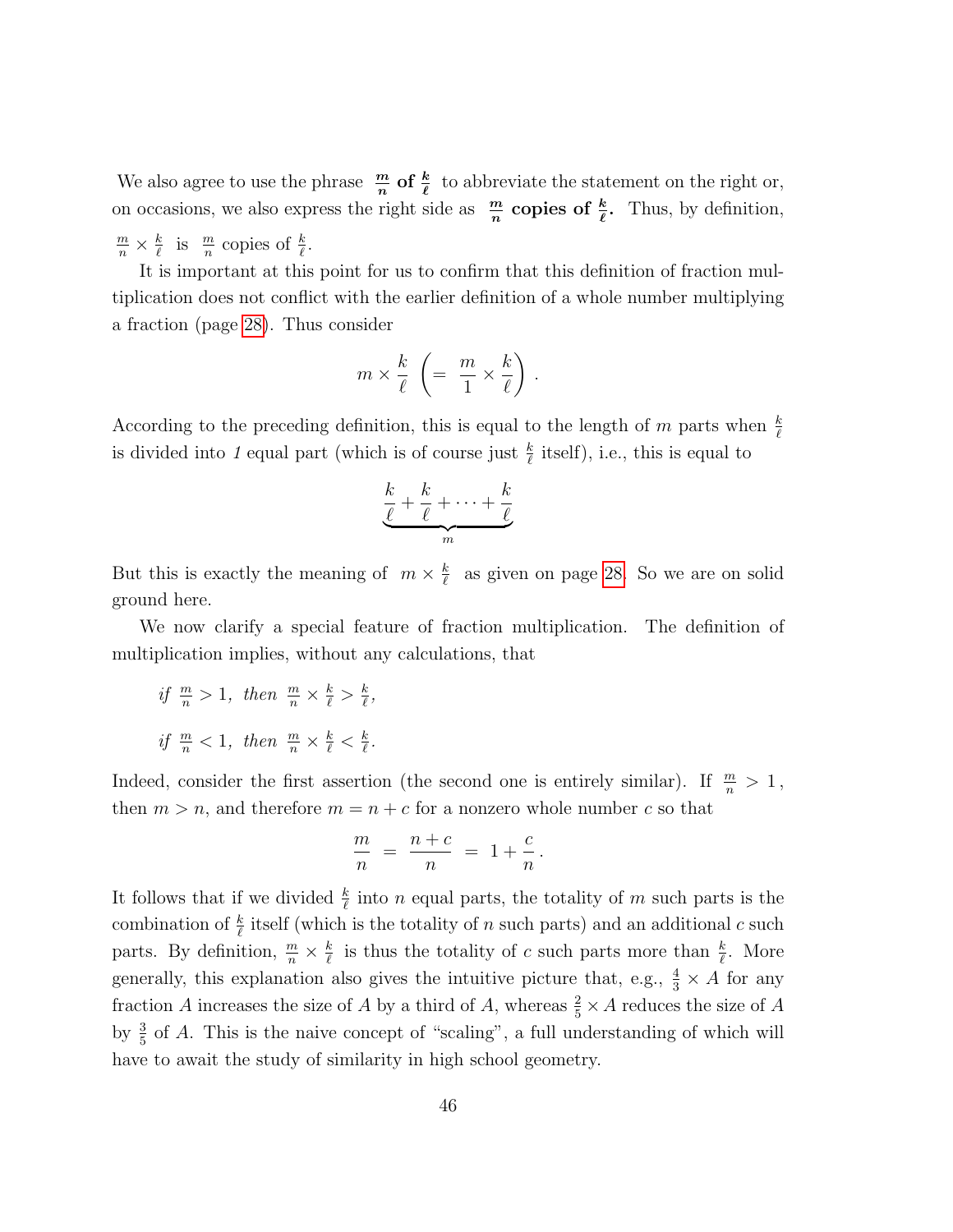We now prove the all-important **product formula**:

<span id="page-46-2"></span><span id="page-46-1"></span>
$$
\frac{m}{n} \times \frac{k}{\ell} = \frac{mk}{n\ell} \tag{5}
$$

It will be best if we begin by explaining a special case:

$$
\frac{4}{3} \times \frac{5}{2} = \frac{4 \times 5}{3 \times 2} \tag{6}
$$

("If the capacity of a bucket is  $2\frac{1}{2}$  gallons and  $1\frac{1}{3}$  buckets of water fill a container, what is the capacity of the container?") We have to first find out what one part is when  $\frac{5}{2}$  is divided into 3 equal parts. In the example above, we saw that when  $\frac{16}{3}$  is divided into 4 equal parts, one part is simply  $\frac{4}{3}$ , because 16 being a multiple of 4, a fourth of "16 copies of  $\frac{1}{3}$ " is of course 4 copies of the same, and therefore  $\frac{4}{3}$ . Now we are confronted with computing a third of "5 copies of  $\frac{1}{2}$ " but 5 is unfortunately not a multiple of 3. At this point, the fundamental fact about equivalent fractions saves the day.[10](#page-46-0) We know that

$$
\frac{5}{2} = \frac{3 \times 5}{3 \times 2}
$$

and the numerator  $3 \times 5$  of  $\frac{3 \times 5}{3 \times 2}$  is certainly a multiple of 3. This reasoning can be made more intuitive by drawing a picture that corresponds to how the equality  $\frac{5}{2} = \frac{3 \times 5}{3 \times 2}$  $\frac{3\times5}{3\times2}$  is proved in the first place. Thus we subdivide each of the 5 segments of length  $\frac{1}{2}$  in the picture below into 3 equal parts. This then results in the division of the segment from 0 to  $\frac{5}{2}$  into 15 (= 3 × 5) equal parts so that, by taking 5 of these parts at a time, we would get a division of the segment from 0 to  $\frac{5}{2}$  into 3 equal parts:



It follows that if  $\frac{5}{2}$  ( $=\frac{3\times5}{3\times2}$ ) is divided into 3 equal parts, one part is  $\frac{5}{3\times2}$ . Therefore 4 of these parts would be  $\frac{4 \times 5}{3 \times 2}$ , which is exactly equation [\(6\)](#page-46-1).

The reasoning behind the derivation of equation [\(6\)](#page-46-1) turns out to be entirely adequate for explaining equation [\(5\)](#page-46-2). However, in a fifth grade classroom, it will probably

<span id="page-46-0"></span> $10$ It is well to recall the assertion on page [19,](#page-0-0) to the effect that this fundamental fact ties the various strands within fractions together.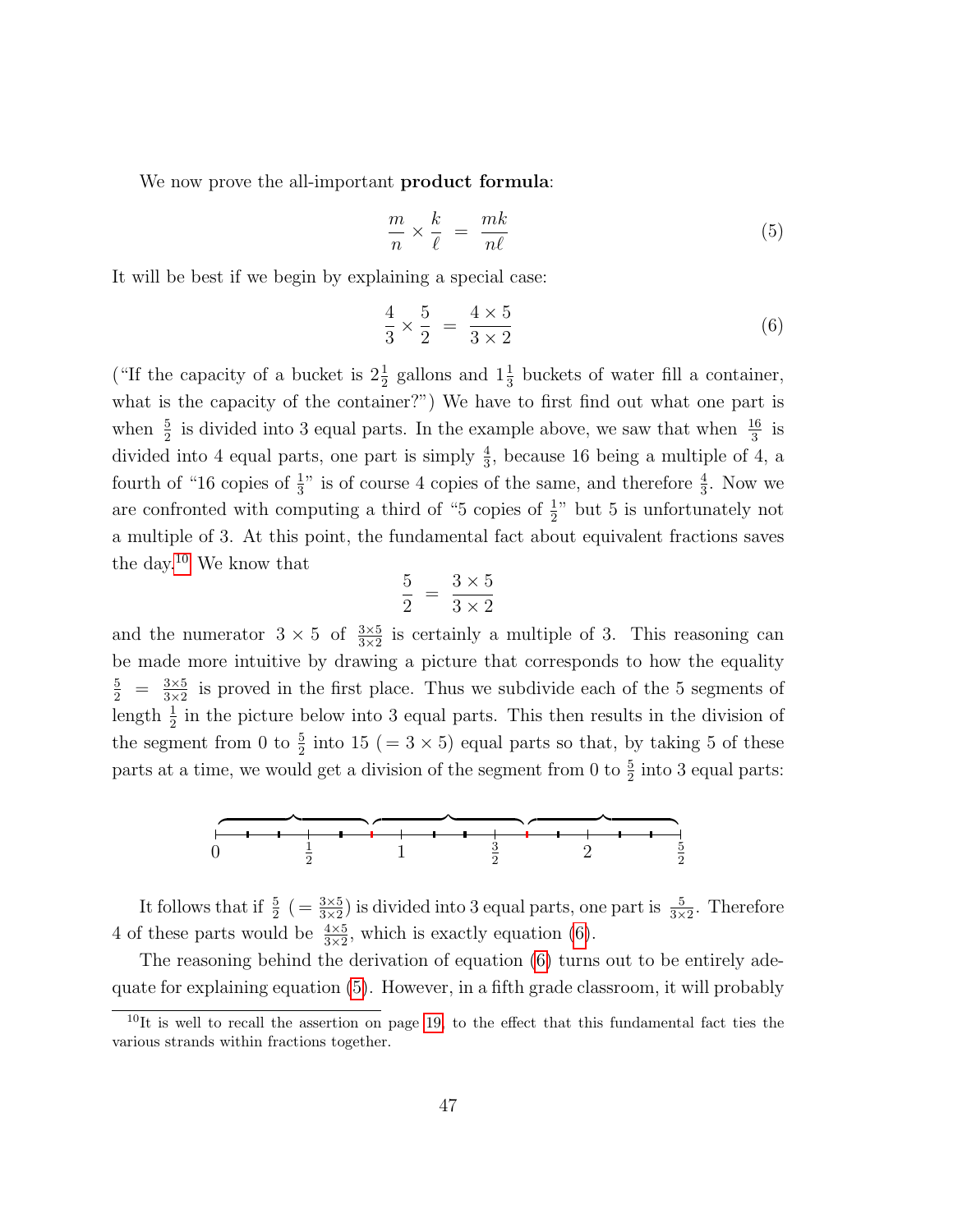be more productive not to engage in symbolic arguments (that are needed for explaining equation [\(5\)](#page-46-2)) but to continue with explanations of simple special cases of the type in equation [\(6\)](#page-46-1). For example,

$$
\frac{2}{5} \times \frac{4}{3} = \frac{2 \times 4}{5 \times 3}, \qquad \frac{5}{6} \times \frac{8}{7} = \frac{5 \times 8}{6 \times 7}, \text{ etc.}
$$

It would be appropriate to say a few words about the pictorial representation of the product of two fractions such as  $\frac{3}{4} \times \frac{2}{3}$  $\frac{2}{3}$  as the intersection of horizontal strips and vertical strips in the unit square:



This is usually taught with no explanation. Suffice it to say that the representation is indeed correct, but the explanation would be best given in the later section on Area of a rectangle.

# Immediate applications of the product formula

Because the multiplication of whole numbers satisfies the commutative, associative, and distributive laws, the product formula (equation [\(5\)](#page-46-2)) shows that the same is true of the multiplication of fractions. These laws are usually not held in high regard by students, but it so happens that the subsequent discussion will make strong use of these laws. To illustrate that these laws mean something, ask them:

Which is heavier,  $\frac{7}{9}$  of  $\frac{11}{4}$  kg of sand, or  $\frac{11}{4}$  of  $\frac{7}{9}$  kg of sand?

At first glance, it is not easy to decide. However, by the definition of fraction multiplication,  $\frac{7}{9}$  of  $\frac{11}{4}$  kg is

$$
\left(\frac{7}{9} \times \frac{11}{4}\right) \text{ kg}
$$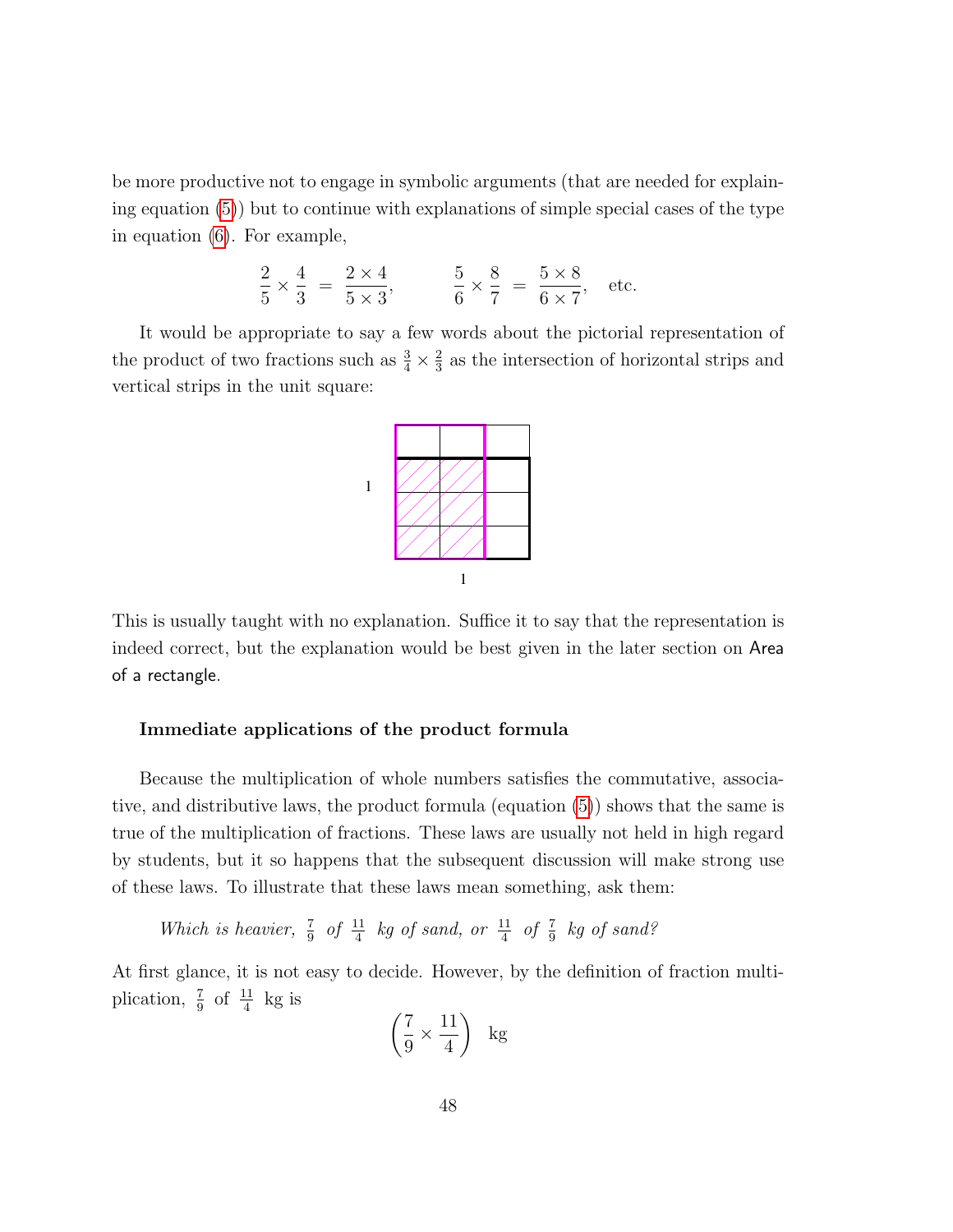whereas  $\frac{11}{4}$  of  $\frac{7}{9}$  kg is

$$
\left(\frac{11}{4} \times \frac{7}{9}\right) \text{ kg.}
$$

Because multiplication is commutative, the two numbers are the same.

For computations with fractions, the product formula leads to the important skill of **cancellation**. This may be generically described as follows. Let c be a nonzero whole number and let  $\frac{m}{n}$  and  $\frac{k}{\ell}$  be two given fractions. Then:

<span id="page-48-0"></span>
$$
\frac{cm}{n} \times \frac{k}{c\ell} = \frac{m}{n} \times \frac{k}{\ell} \tag{7}
$$

Thus we "cancel the two c's from top and bottom". The validity of equation [\(7\)](#page-48-0) is a direct consequence of the product formula and the fundamental fact about equivalent fractions:

$$
\frac{cm}{n} \times \frac{k}{c\ell} = \frac{cmk}{cn\ell} = \frac{mk}{n\ell} = \frac{m}{n} \times \frac{k}{\ell}.
$$

A particularly striking consequence of equation [\(7\)](#page-48-0) is the fact that given any nonzero fraction  $\frac{m}{n}$ , we can always find a fraction which, when multiplied by  $\frac{m}{n}$ , yields the number 1. Indeed, the **reciprocal fraction**  $\frac{n}{m}$  has the desired property, because applying equation [\(7\)](#page-48-0) twice, we get:

$$
\frac{n}{m} \times \frac{m}{n} = \frac{1}{1} \times \frac{1}{1} = 1
$$

Next, we explain the multiplication algorithm for (finite) decimals. Consider, for example,  $34.5 \times 4.78$ . The usual multiplication algorithm says:

(a) Multiply the two numbers as whole numbers by ignoring the decimal point (getting 164910).

(b) Convert the answer in (a) to a decimal by the following rule: it should have  $1 + 2(= 3)$  decimal digits because 35.4 has 1 decimal digit and 4.78 has 2 (getting 164.910).

The explanation of this algorithm is exceedingly simple provided we remember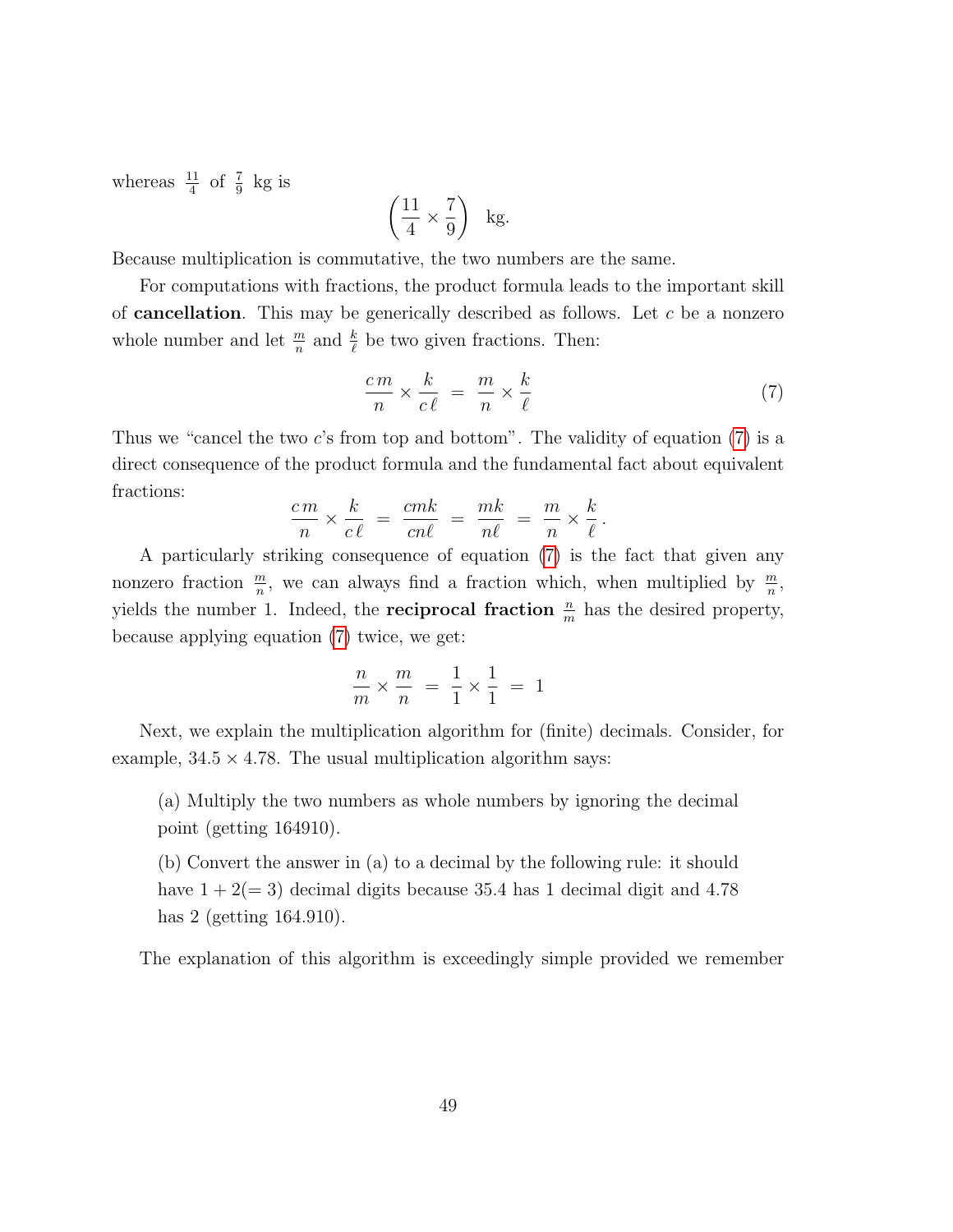the definition (meaning) of a (finite) decimal. So:

$$
34.5 \times 4.78 = \frac{345}{10} \times \frac{478}{100}
$$
 (definition of decimal)  
\n
$$
= \frac{345 \times 478}{10 \times 100}
$$
 (product formula) (8)  
\n
$$
= \frac{164910}{1000}
$$
 (definition of decimal) (9)

We see immediately that step (a) corresponds to equality (8) and step (b) corresponds to equality (9).

What is noteworthy about the preceding reasoning is that the correctness of the multiplication algorithm for finite decimals depends on the product formula for multiplying fractions.

There is no end of the applications of the product formula to word problems. Here is a typical one:

*I* was on a hiking trail, and after walking  $\frac{7}{12}$  of a mile, *I* was  $\frac{5}{9}$  of the way to the end. How long is the trail?

Let the trail be  $M$  miles long. There are at least two ways to find out what  $M$  is. The first is to draw a correct picture. On the number line where the unit stands for 1 mile, we divide the segment from  $0$  to  $M$  into  $9$  equal parts. It is given that after walking  $\frac{7}{12}$  of a mile, I came to the 5th division point to the right of 0. Thus the fifth division point is the number  $\frac{7}{12}$ , as shown.



Now the first division point to the right of 0 is  $\frac{1}{5}$  of the distance from 0 to  $\frac{7}{12}$ , so by the definition of fraction multiplication, the first division point is

$$
\frac{1}{5} \times \frac{7}{12} = \frac{7}{60},
$$

where we have used the product formula.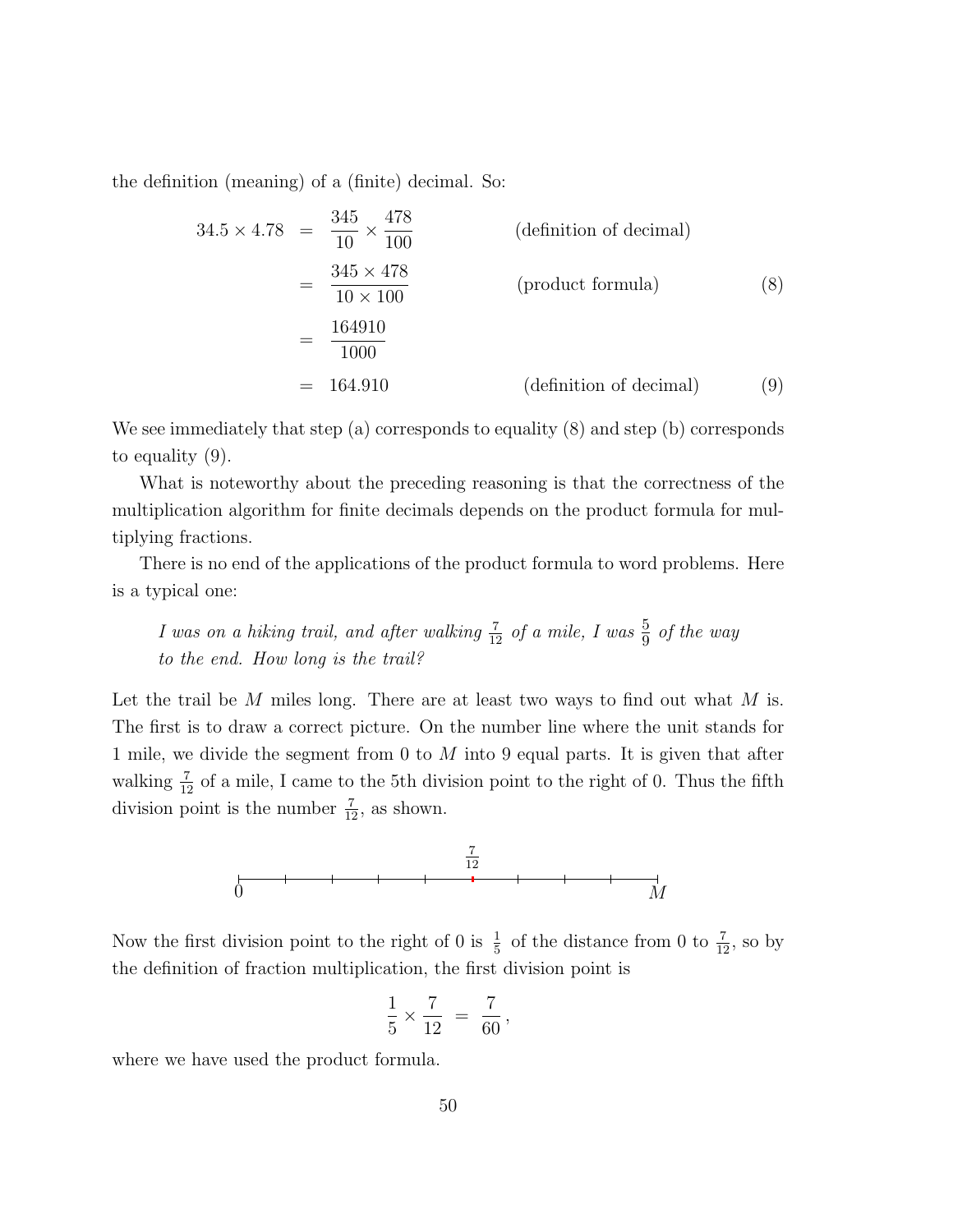$$
\begin{array}{c}\n\frac{7}{60} \\
\downarrow \\
0\n\end{array}
$$

Since M is the 9th division point to the right of 0, we see that M is equal to:

$$
9 \times \frac{7}{60} = \frac{9}{1} \times \frac{7}{60}
$$
  
=  $\frac{3}{1} \times \frac{7}{20}$  (equation (7))  
=  $\frac{21}{20} = 1\frac{1}{20}$  (equivalent fraction)

Recalling that the unit is 1 mile, we see that the trail is  $1\frac{1}{20}$  miles long.

A second solution makes use of the cancellation phenomenon (equation [\(7\)](#page-48-0)) above. This solution is slightly more sophisticated, but it will be important for the consideration of division below. According to the definition of fraction multiplication, we can express symbolically the given information in the problem as  $\frac{5}{9} \times M = \frac{7}{12}$  miles. Since the two numbers  $\frac{5}{9} \times M$  and  $\frac{7}{12}$  are the same number (i.e., same point on the number line), multiplying each by the same fraction would result in the same number again, according to the definition of fraction multiplication. Thus multiplying both sides of  $\frac{5}{9} \times M = \frac{7}{12}$  by  $\frac{9}{5}$ , we get

$$
\frac{9}{5} \times \left(\frac{5}{9} \times M\right) = \frac{9}{5} \times \frac{7}{12}.
$$

By the associative law of multiplication, the left side is equal to

$$
\left(\frac{9}{5} \times \frac{5}{9}\right) \times M = 1 \times M = M,
$$

and therefore

$$
M = \frac{63}{60} = 1\frac{1}{20},
$$

which is the same as before.

### Area of a rectangle

The area formula of a rectangle with fractional side lengths may be the most substantive application of the product formula. The result is not in doubt: it is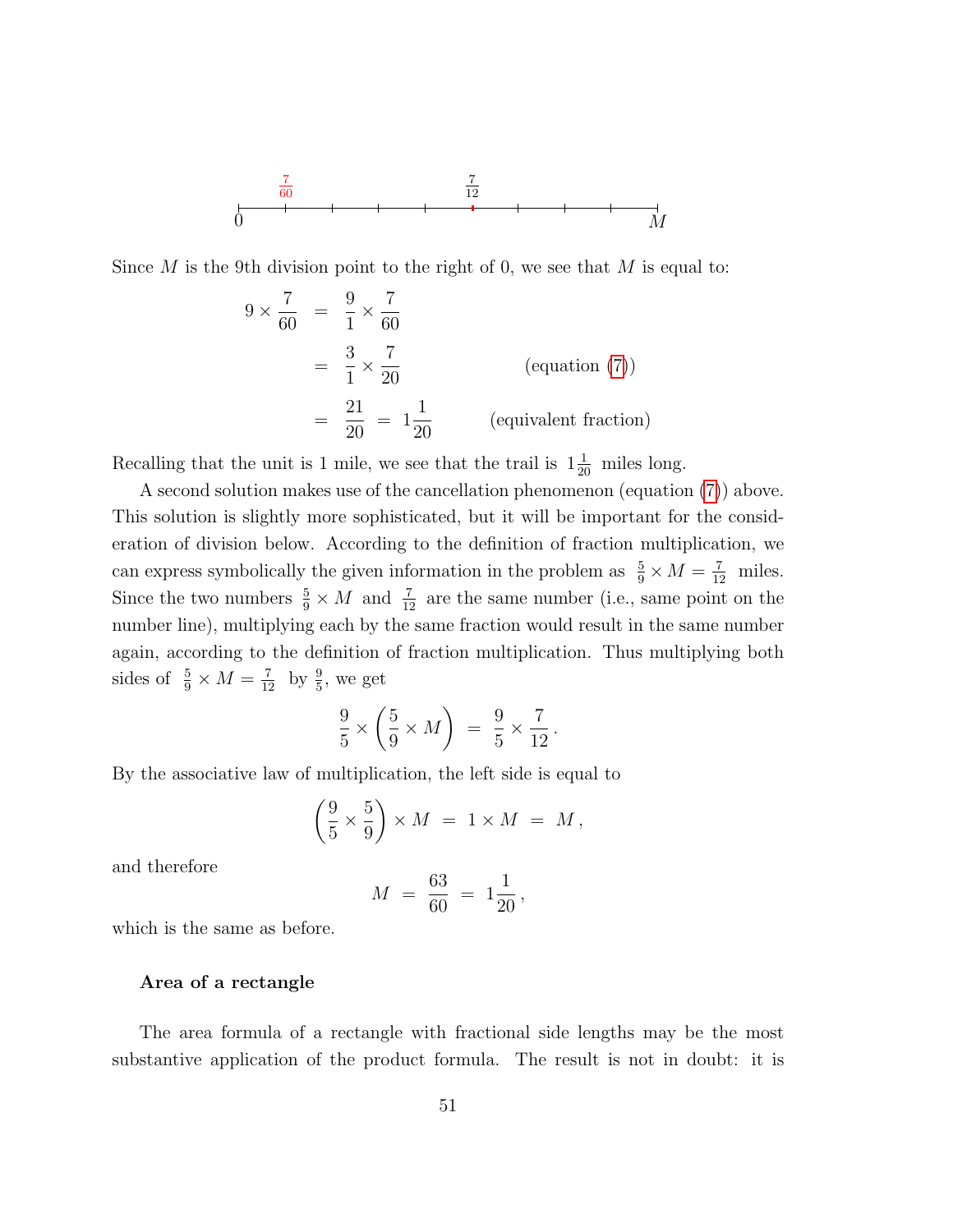length times width, as everybody knows. It is the reasoning that is important. We briefly recall the usual assumptions of how areas are assigned to planar regions:

(a) The area of a planar region is always a number  $\geq 0$ .

(b) The area of the unit square (the square whose sides have length 1) is by definition the number 1.

(c) If two regions are congruent, then their areas are equal.

(d) (Additivity) If two regions have at most (part of) their boundaries in common, then the area of the region obtained by combining the two is the sum of their individual areas.

The computation will be guided at every turn by these four assumptions. Regarding (c), we shall not define "congruent regions" precisely in fifth grade except to use the intuitive meaning that congruent regions have the "same shape and same size", or that one can check congruence by moving one region without altering its shape to see if it can be made to coincide completely with the other. More precisely, we only need the fact that rectangles with the same side lengths are "congruent" and therefore have the same area.

We will compute the area of a rectangle with sides  $\frac{3}{4}$  and  $\frac{2}{7}$ . It will be seen that the reasoning is equally applicable to the general case. We break up the computation into two steps.

- (*i*) The area of a rectangle with sides  $\frac{1}{4}$  and  $\frac{1}{7}$ .
- (*ii*) The area of a rectangle with sides  $\frac{3}{4}$  and  $\frac{2}{7}$ .

We begin with (*i*). To get a rectangle with sides  $\frac{1}{4}$  and  $\frac{1}{7}$ , divide the vertical sides of a unit square into 4 equal parts and the horizontal sides into 7 equal parts. Joining the corresponding division points, both horizontally and vertically, leads to a partition of the unit square into  $4 \times 7 (=28)$  congruent rectangles, and therefore 28 rectangles of equal areas, by (c). Observe that each small rectangle in this division has vertical side of length  $\frac{1}{4}$  and horizontal side of length  $\frac{1}{7}$ , and this is exactly the rectangle we want.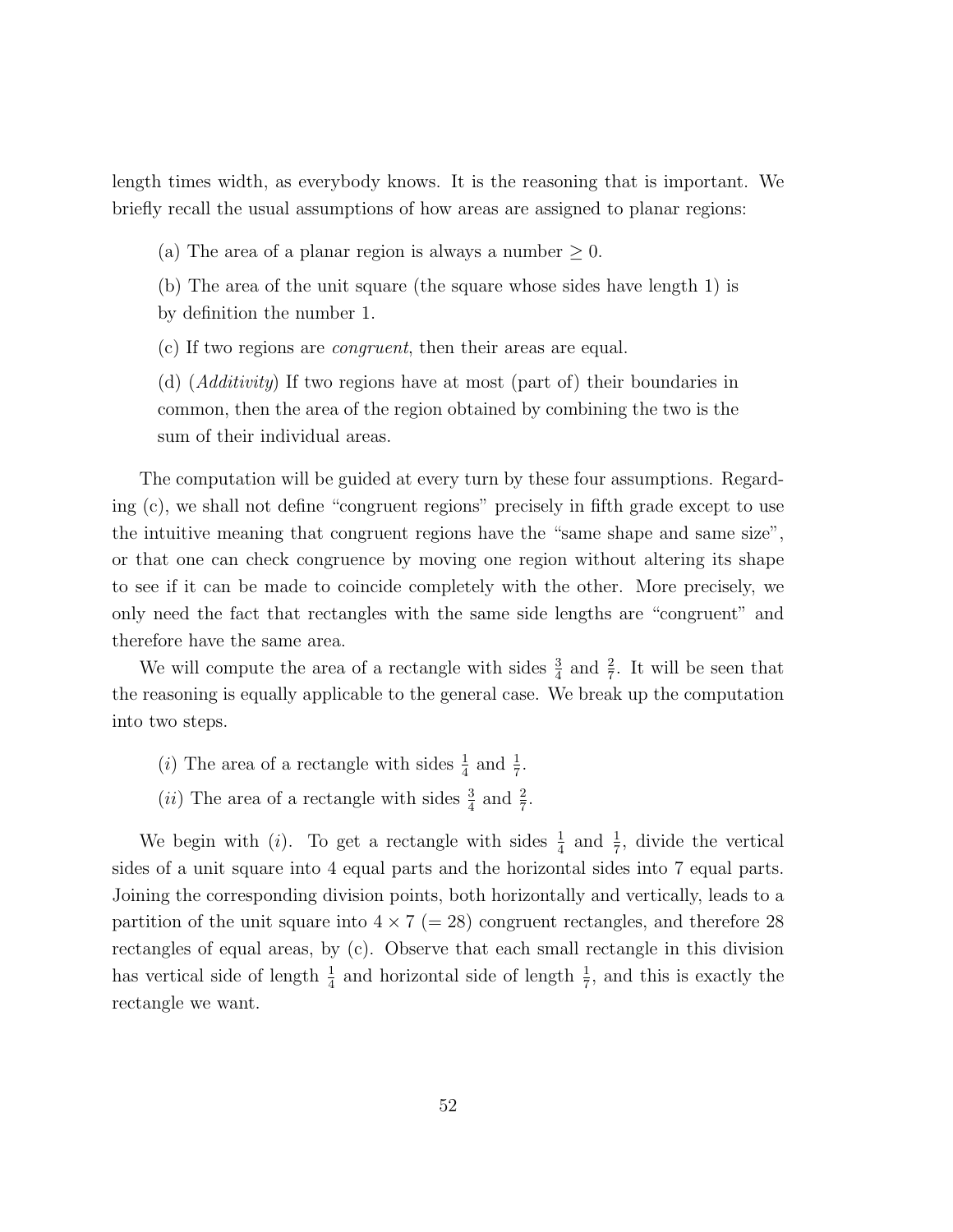

Now the total area of these 28 small rectangles is the area of the unit square, by (d), and the area of the unit square is  $1$  (by (b)). Look at this fact from another angle: we have divided the unit 1 (area of unit square) into 28 equal parts (28 equal areas), so by the definition of a fraction, each one of these 28 areas represent  $\frac{1}{28}$ , which is equal to  $\frac{1}{4\times7}$ . Therefore the conclusion of (*i*) is:

<span id="page-52-0"></span>Area of rectangle with sides 
$$
\frac{1}{4}
$$
 and  $\frac{1}{7}$  =  $\frac{1}{4 \times 7} = \frac{1}{4} \times \frac{1}{7}$  (10)

where, in the last step, we made use of the product formula.

To perform the computation in Step  $(ii)$ , we change strategy completely. Instead of partitioning the unit square, we use small rectangles of sides  $\frac{1}{4}$  and  $\frac{1}{7}$  to build a rectangle of sides  $\frac{3}{4}$  and  $\frac{2}{7}$ . By the definition of  $\frac{3}{4}$ , it is the combination of 3 segments each of length  $\frac{1}{4}$ . Similarly, the side of length  $\frac{2}{7}$  consists of 2 combined segments each of length  $\frac{1}{7}$ . Thus if we pile up 3 rows and 2 columns of small rectangles, each of which has sides of lengths  $\frac{1}{4}$  and  $\frac{1}{7}$ , we obtain a rectangle of sides  $\frac{3}{4}$  and  $\frac{2}{7}$ .



By equation [\(10\)](#page-52-0), each of the small rectangles has area  $\frac{1}{4\times7}$ . Since the big rectangle contains exactly  $3 \times 2$  such congruent rectangles, its area is (by (d) above):

$$
\frac{1}{4 \times 7} + \frac{1}{4 \times 7} + \dots + \frac{1}{4 \times 7} = \frac{3 \times 2}{4 \times 7} = \frac{3}{4} \times \frac{2}{7}
$$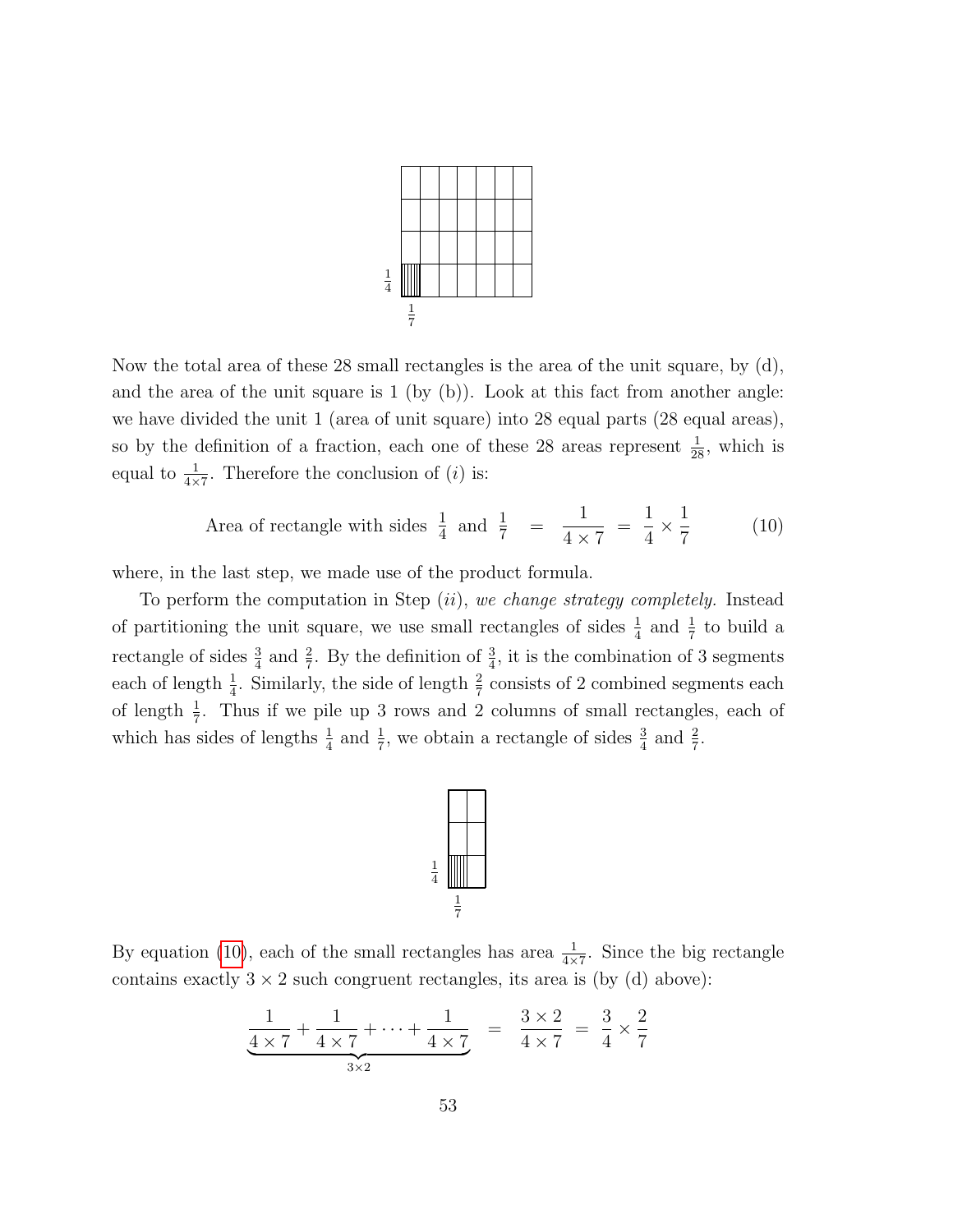where, in the last step, we again made use of the product formula. Therefore the conclusion of  $(ii)$  is:

Area of rectangle with sides 
$$
\frac{3}{4}
$$
 and  $\frac{2}{7}$  =  $\frac{3}{4} \times \frac{2}{7}$ 

In other words, the area of the rectangle is the product of the (lengths of) the sides.

The general case follows this reasoning word for word. In most fifth grade classrooms, it would be beneficial to *state* the general formula: if m, n, k,  $\ell$  are nonzero whole numbers, then

<span id="page-53-0"></span>Area of rectangle with sides 
$$
\frac{m}{n}
$$
 and  $\frac{k}{\ell} = \frac{m}{n} \times \frac{k}{\ell}$  (11)

Instead of giving an explanation of equation [\(11\)](#page-53-0) directly in terms of symbols, it would probably be more productive to compute the areas of several rectangles whose sides have lengths equal to reasonable fractions, e.g.,  $\frac{3}{2}$  and  $\frac{1}{5}$ ,  $\frac{7}{3}$  $\frac{7}{3}$  and  $\frac{5}{6}$ , etc.

Finally, we turn to the pictorial representation of fraction multiplication such as the following for  $\frac{3}{4} \times \frac{2}{3}$  $\frac{2}{3}$ , and explain why it is correct.



Precisely, let the unit 1 on the number line be the area of the unit square. Then what is done here is to divide the vertical sides of the unit square into 4 equal parts so that the black-thickened rectangle encompasses  $\frac{3}{4}$  of the square in terms of area. Similarly, divide the horizontal sides into 3 equal parts so that the magenta-thickened rectangle encompasses  $\frac{2}{3}$  of the unit square in terms of area. The intersection of these two rectangles—the magenta-shaded rectangle—is then a rectangle with side lengths 3  $\frac{3}{4}$  and  $\frac{2}{3}$ , which then has area  $\frac{3}{4} \times \frac{2}{3}$  $\frac{2}{3}$ , as we have just shown.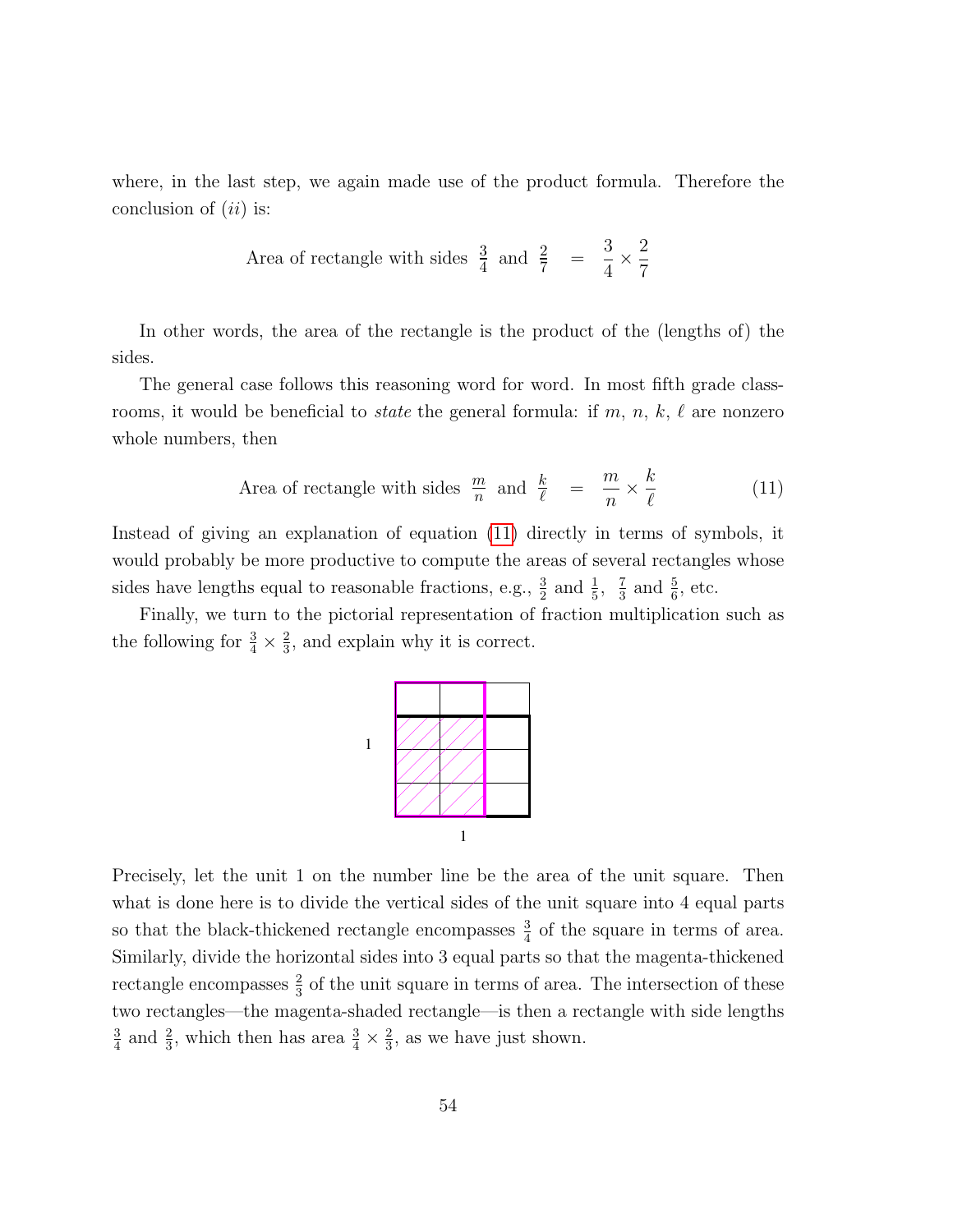To summarize: this pictorial representation of fraction multiplication is in terms of the unit being the area of the unit square, and it makes use of the fact that the area of a rectangle is the product of the side lengths.

## Division of fractions (beginning)

We first bring closure to the discussion on page [41](#page-38-0) of the extended meaning of the division of one whole number by another,  $m \div n$  ( $n \neq 0$ ). We defined  $36 \div 9 = 4$  to mean  $36 = 9 \times 4$ , and we modeled this equation by saying that if a container with a capacity of 36 gallons is filled by 9 bucketfuls of water, then the capacity of each bucket is 4 gallons. We can model the division  $36 \div 9 = 4$  another way, however. If 36 gallons of water are poured into containers each with a capacity of 9 gallons, how many containers are needed? The answer is 4 again, because

|  | $36 = 9 \times 4$ |                                 |
|--|-------------------|---------------------------------|
|  | $= 4 \times 9$    | (multiplication is commutative) |
|  | $= 9 + 9 + 9 + 9$ | (definition of multiplication)  |

This is called the measurement interpretation of (whole number) division, because it measures how many 9's there are in 36 in the division  $36 \div 9$ . We can rephrase this as follows: the quotient q of  $36 \div 9$  is the number so that there are q of 9 in 36. Symbolically, the quotient q is the number that satisfies  $36 = q \times 9$ . In view of the definition of fraction multiplication (page [46\)](#page-41-0), the equation  $36 = q \times 9$ continues to retain the same meaning that, even if quotient  $q$  is a fraction and not a whole number, 36 is still equal to q of 9. This then brings us the measurement interpretation of division for  $m \div n$  where m and n are arbitrary whole numbers  $(n \neq 0)$  and m is not necessarily a multiple of n.

Let m and n be any two whole numbers  $(n \neq 0)$ . Then  $m \div n = q$  (where q is a fraction, called the **quotient**) means that m is equal to q of n i.e.,

$$
m = q \cdot n
$$

The reason is simple: by definition,  $m \div n = q$  means  $m = n \cdot q$ . Since fraction multiplication is commutative,  $m = q \cdot n$ . By the definition of fraction multiplication (page [46\)](#page-41-0), this says m is q of n.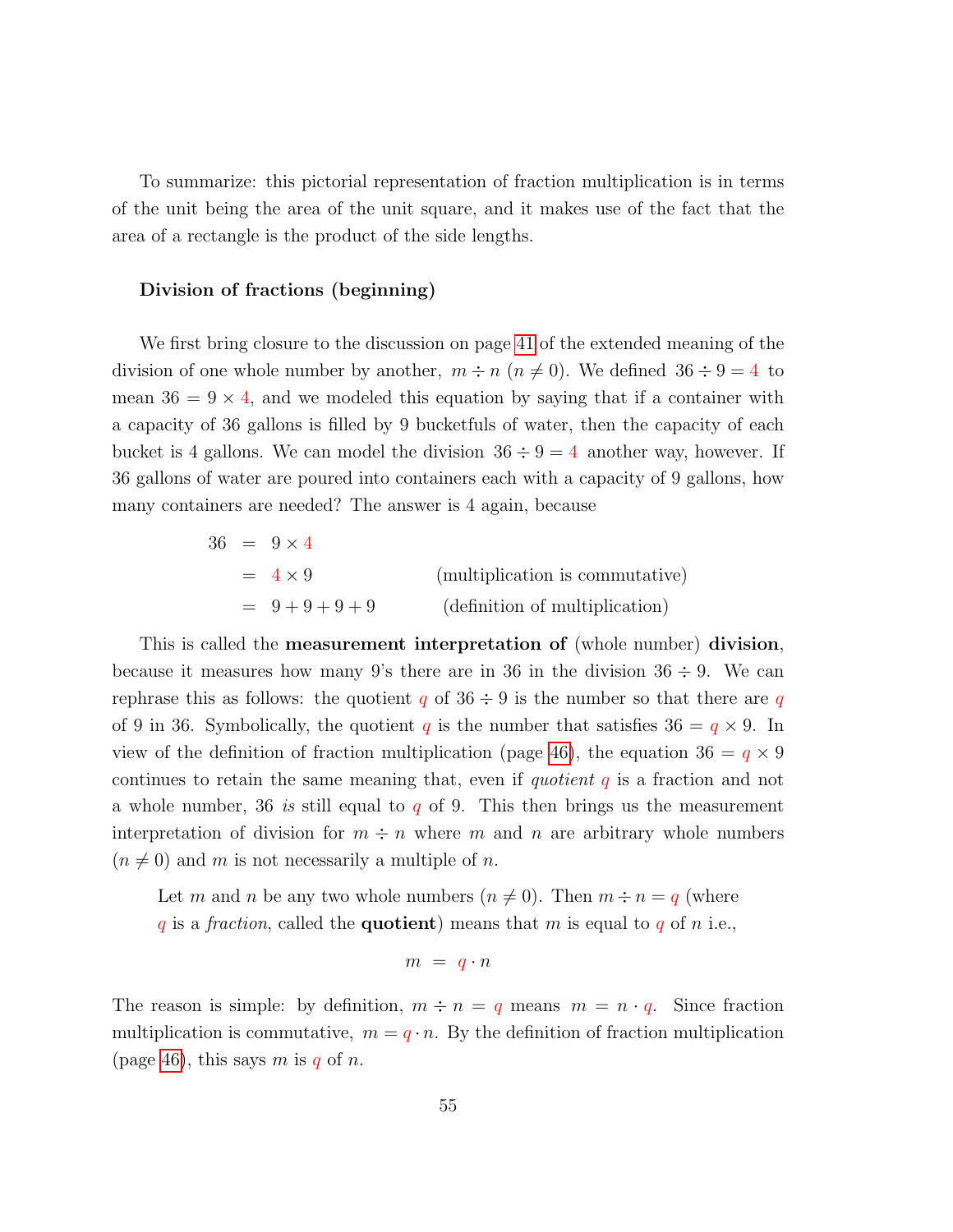We are now in a good position to introduce the division of fractions. Knowing ahead of time that the meaning of the arithmetic operations is basically the same for fractions as for whole numbers, we have the prior assurance that if in the preceding discussion, m, n, and q are fractions and not whole numbers, the meaning of  $m \div n = q$ would stay the same. Thus, formally, let A, B, C be fractions  $(C \neq 0)$ .

We say 
$$
A \div C = B
$$
 if  $A = B \cdot C$ .

In grade 5 and grade 6, we will unravel this definition slowly. For grade 5, it suffices to look at some simple cases.

Consider  $5 \div \frac{1}{3}$  $\frac{1}{3}$ . To say C is a fraction so that  $5 \div \frac{1}{3} = C$  is to say  $5 = C \cdot \frac{1}{3}$  $\frac{1}{3}$ . From the definition of fraction multiplication (page [46\)](#page-41-0), we see that C copies of  $\frac{1}{3}$  has to be equal to 5. We use common sense: 3 copies of  $\frac{1}{3}$  is 1, and 5 copies of 1 is 5. So  $3 \times 5$  copies of  $\frac{1}{3}$  is equal to 5, and  $C = 3 \times 5$ . Anticipating a little bit of what is to come, we write:

$$
5 \div \frac{1}{3} = 5 \times \frac{3}{1}
$$

Next, try  $2 \div \frac{1}{7}$  $\frac{1}{7}$ . To say C is a fraction so that  $2 \div \frac{1}{7} = C$  is to say  $2 = C \cdot \frac{1}{7}$  $\frac{1}{7}$ . From the definition of fraction multiplication (page [46\)](#page-41-0), we see that C copies of  $\frac{1}{7}$  has to be equal to 2. Again we appeal to common sense: 7 copies of  $\frac{1}{7}$  is 1, and 2 copies of 1 is 2. So  $2 \times 7$  copies of  $\frac{1}{7}$  is equal to 2, and  $C = 2 \times 7$ . Once more anticipating what is to come, we write:

$$
2 \div \frac{1}{7} = 2 \times \frac{7}{1}
$$

Doing a few more examples like these, one can see that if  $m$ ,  $n$  are any nonzero whole numbers, then

<span id="page-55-0"></span>
$$
m \div \frac{1}{n} = m \times \frac{n}{1} \tag{12}
$$

Recall that  $m \div \frac{1}{n} = C$  means C copies of  $\frac{1}{n}$  make up m. Thus if we ask roughly how many dinner guests we can serve with 8 pounds of beef steak if we anticipate that, on average, each guest consumes  $\frac{1}{3}$  of a pound of steak, then we are asking if C copies of  $\frac{1}{3}$  make up 8, what is C? The answer is:

$$
8 \div \frac{1}{3} = 8 \times 3 = 24
$$

guests, according to equation [\(12\)](#page-55-0).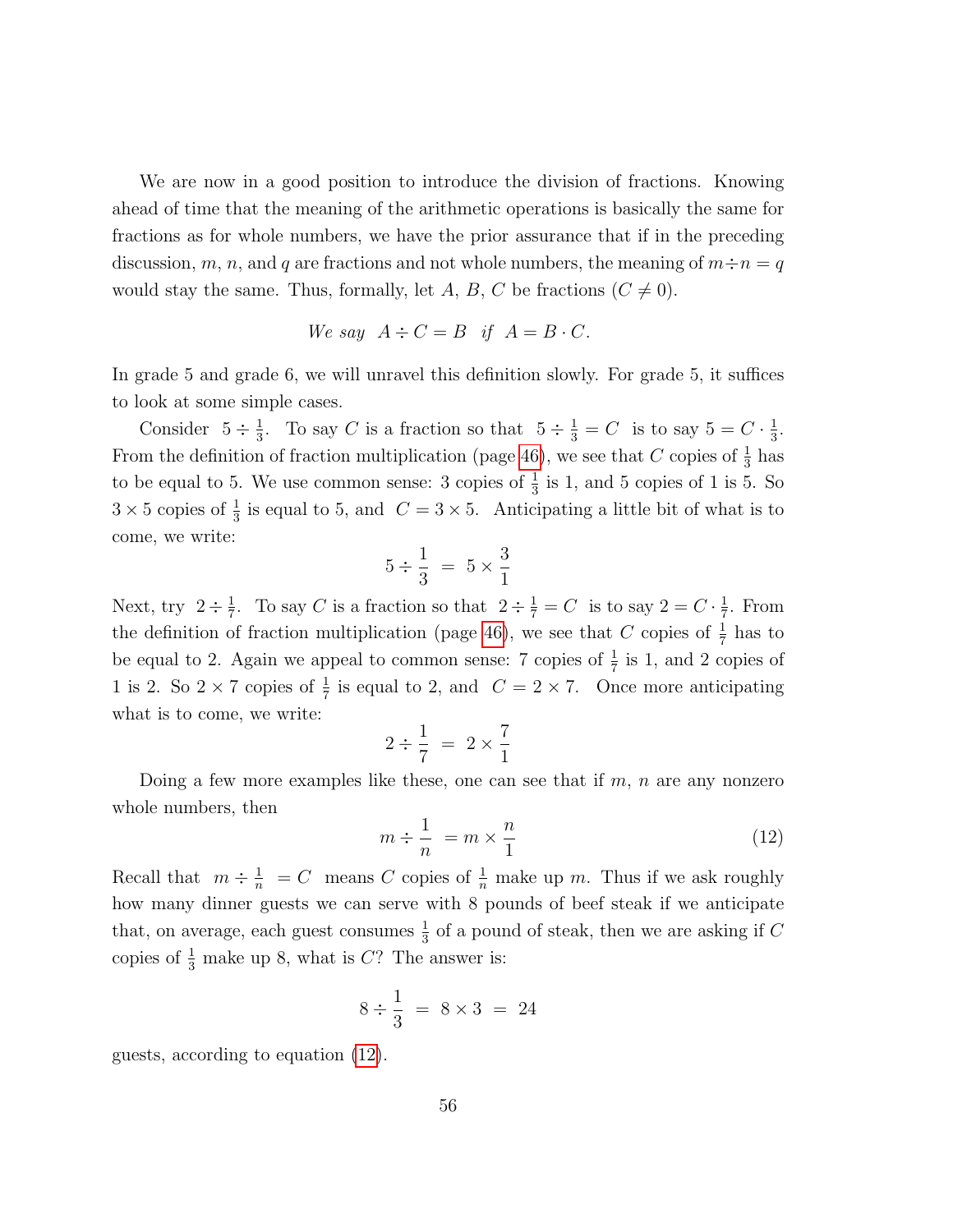Next, we try something a little different. What is  $\frac{1}{4} \div 5$ ? Now  $\frac{1}{4} \div 5 = C$  means  $\frac{1}{4} = C \times 5$ . Knowing that multiplication is commutative, we have

$$
\frac{1}{4} = 5 \times C.
$$

(The reason for using the commutative law is because of our prior experience with the explanation of the measurement interpretation of division on page [55.](#page-53-0)) This means 5 copies of the fraction C has to be equal to  $\frac{1}{4}$ . What could C be? Now we appeal to common sense again: 5 copies of  $\frac{1}{5}$  is 1, and clearly  $\frac{1}{4}$  copy of 1 is  $\frac{1}{4}$ . Altogether,

$$
5\times \frac{1}{5}~=~1
$$

so that

$$
\frac{1}{4} \times \left(5 \times \frac{1}{5}\right) = \frac{1}{4}.
$$

Using the associative law and commutative law to rewrite the left side of this equation, we get:

$$
5 \times \left(\frac{1}{5} \times \frac{1}{4}\right) = \frac{1}{4}
$$

Thus it is a good guess that C should be  $\frac{1}{5} \times \frac{1}{4}$  $\frac{1}{4}$ . It is easy to check that this is correct. So

$$
\frac{1}{4} \div 5 = \frac{1}{4} \times \frac{1}{5} = \frac{1}{5 \times 4}
$$

where the last step uses the product formula. So the upshot of dividing a unit fraction such as  $\frac{1}{4}$  by a whole number such as 5 is that we get the unit fraction whose denominator is the product  $5 \times 4$ .

Doing a few more examples of this type, we would also see the pattern that if  $m$ and  $n$  are any nonzero whole numbers, then

<span id="page-56-0"></span>
$$
\frac{1}{m} \div n = \frac{1}{n} \cdot \frac{1}{m} = \frac{1}{nm} \tag{13}
$$

,

We will explain equation [\(13\)](#page-56-0) completely. Recall that if  $\frac{1}{m} \div n = C$ , then  $\frac{1}{m} =$  $C \cdot n = n \cdot C$ . Therefore *n* copies of *C* is equal to  $\frac{1}{m}$  and *C* is the size of one part when  $\frac{1}{m}$  is partitioned into *n* equal parts. Therefore, on the one hand,

$$
\frac{1}{m} \div n
$$
 is the size of one part when  $\frac{1}{m}$  is partitioned into n equal parts.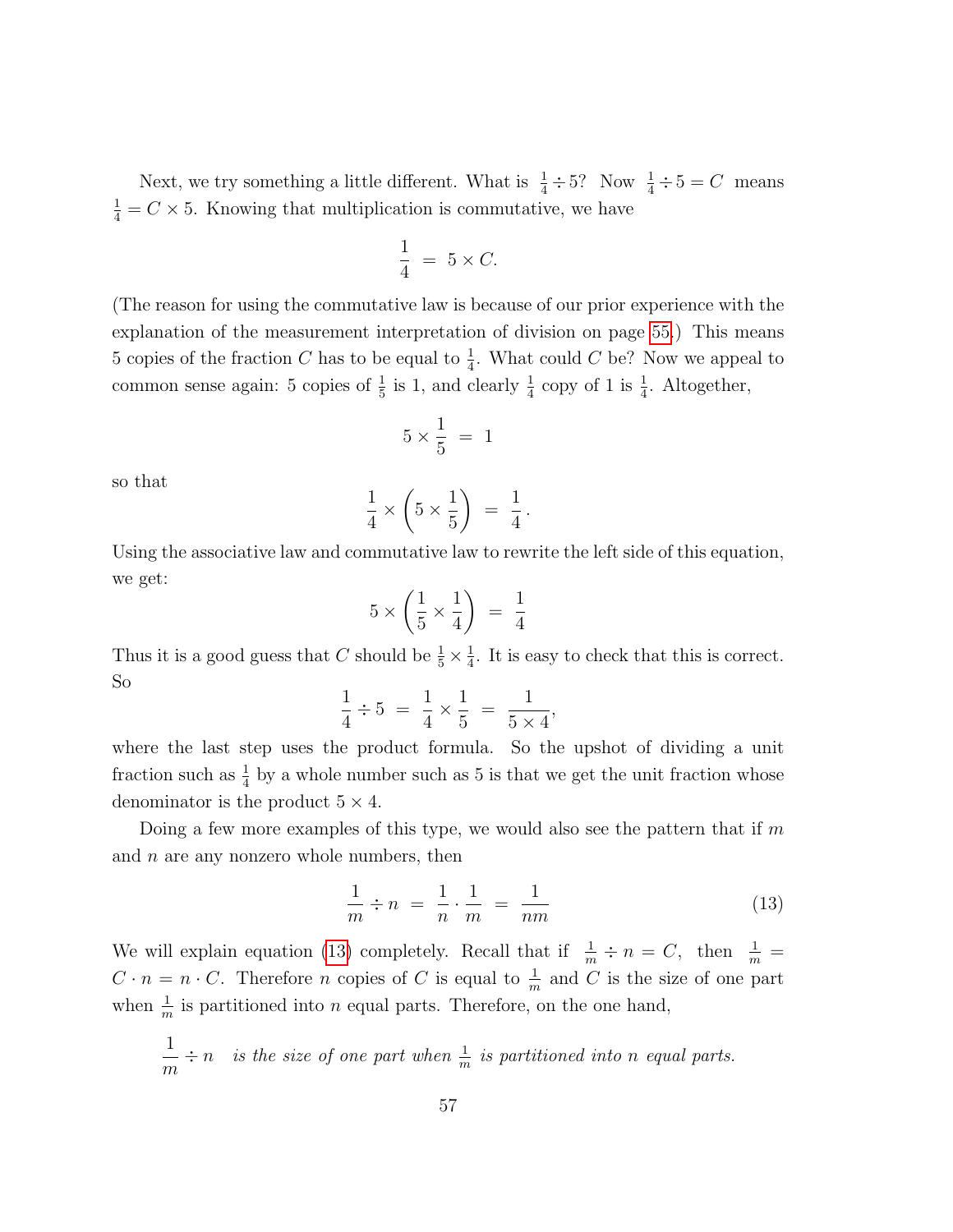On the other hand, by the definition of fraction multiplication (page [46\)](#page-41-0), the size of one part when  $\frac{1}{m}$  is partitioned into *n* equal parts is precisely  $\frac{1}{n} \cdot \frac{1}{m}$  $\frac{1}{m}$ . Putting these two facts together, we have:

$$
\frac{1}{m} \div n = \frac{1}{n} \cdot \frac{1}{m} = \frac{1}{nm}.
$$

In particular, this shows in general why equation [\(13\)](#page-56-0) is correct.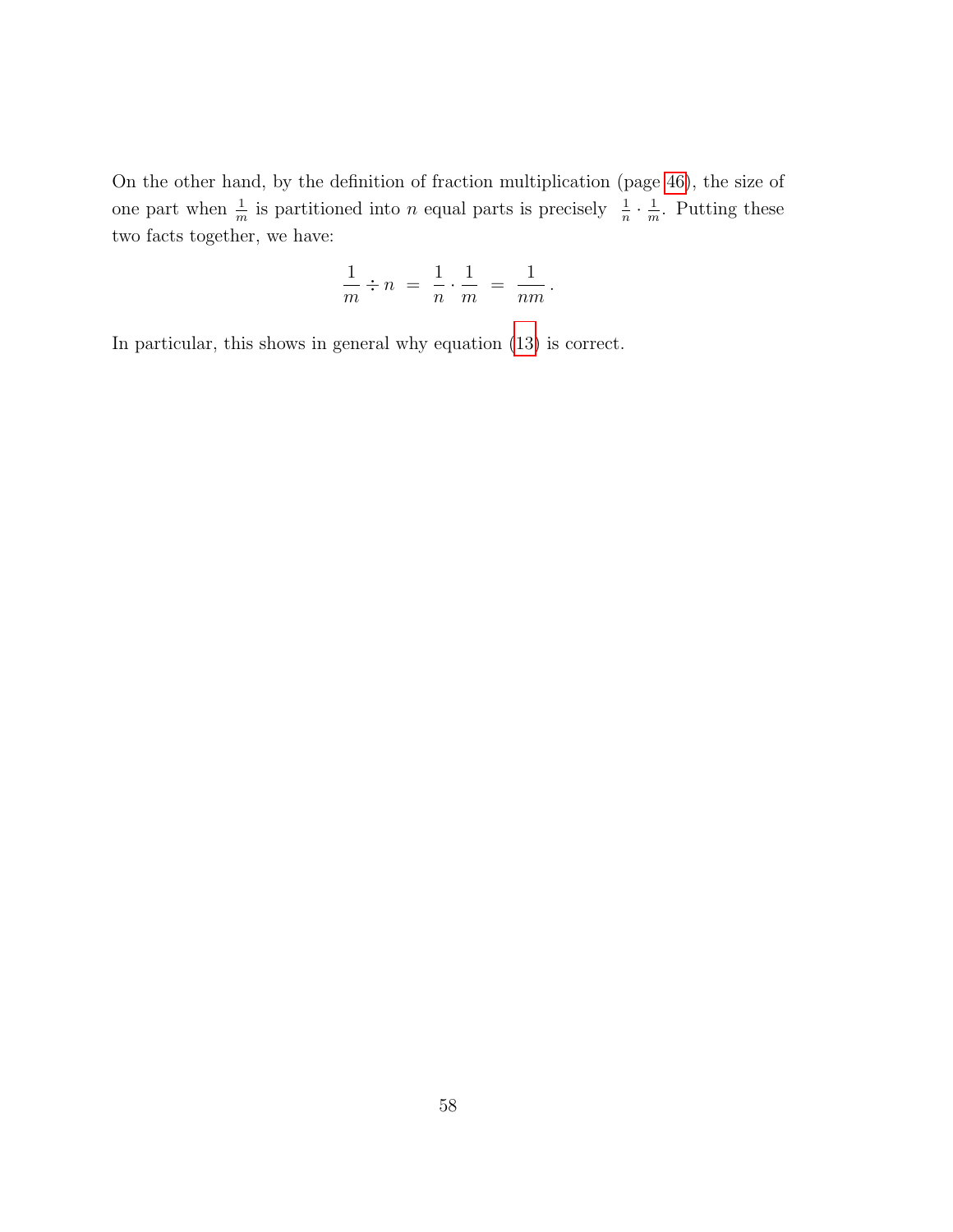# 6TH GRADE

# Ratios and Proportional relationships 6.RP

# Understand ratio concepts and use ratio reasoning to solve problems.

1. Understand the concept of a ratio and use ratio language to describe a ratio relationship between two quantities. For example, "The ratio of wings to beaks in the bird house at the zoo was 2 : 1, because for every 2 wings there was 1 beak. "For every vote candidate A received, candidate C received nearly three votes.

2. Understand the concept of a unit rate  $a/b$  associated with a ratio  $a:b$  with  $b \neq 0$ , and use rate language in the context of a ratio relationship. For example, "This recipe has a ratio of 3 cups of flour to 4 cups of sugar, so there is  $3/4$  cup of flour for each cup of sugar. "We paid \$75 for 15 hamburgers, which is a rate of \$5 per hamburger."  $11$ 

3. Use ratio and rate reasoning to solve real-world and mathematical problems, e.g., by reasoning about tables of equivalent ratios, tape diagrams, double number line diagrams, or equations.

b. Solve unit rate problems including those involving unit pricing and constant speed. For example, if it took 7 hours to mow 4 lawns, then at that rate, how many lawns could be mowed in 35 hours? At what rate were lawns being mowed?

c. Find a percent of a quantity as a rate per 100 (e.g., 30% of a quantity means 30/100 times the quantity); solve problems involving finding the whole, given a part and the percent.

# The Number System 6.NS

Apply and extend previous understandings of multiplication and division to divide fractions by fractions.

<span id="page-58-0"></span> $^{11}\rm{Expectations}$  for unit rates in this grade are limited to non-complex fractions.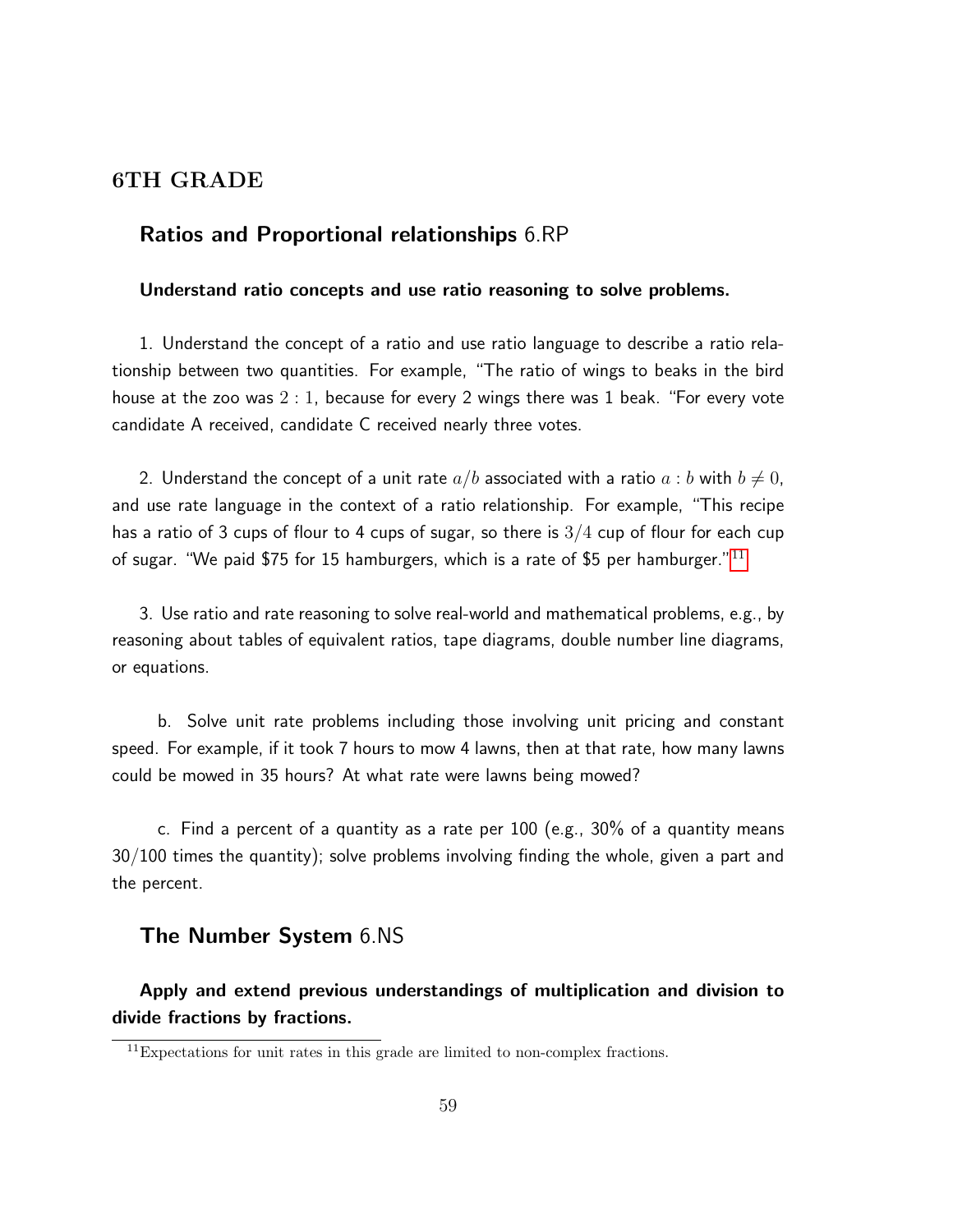1. Interpret and compute quotients of fractions, and solve word problems involving division of fractions by fractions, e.g., by using visual fraction models and equations to represent the problem. For example, create a story context for  $(2/3) \div (3/4)$  and use a visual fraction model to show the quotient; use the relationship between multiplication and division to explain that  $(2/3) \div (3/4) = 8/9$  because  $3/4$  of  $8/9$  is  $2/3$ . (In general,  $(a/b) \div (c/d) = ad/bc$ .) How much chocolate will each person get if 3 people share  $1/2$  lb of chocolate equally? How many  $3/4$ -cup servings are in  $2/3$  of a cup of yogurt? How wide is a rectangular strip of land with length  $3/4$  mi and area  $1/2$  square mi?

3. Fluently add, subtract, multiply, and divide multi-digit decimals using the standard algorithm for each operation.

✉

The concept of fraction division lies at the foundation of the whole discussion of fractions in this grade. We will use a clear understanding of this concept to explain ratio, rate, and percent.

#### Division of fractions (conclusion)

We first recall the meaning of **fraction division** given on page [56:](#page-53-0)

Let A, B, C be fractions with  $C \neq 0$ . We say  $A \div C = B$  if  $A = B \cdot C$ .

B is called the **quotient** of the division. Because  $B \cdot C$  means B copies of C, the division  $A \div C$  therefore measures how many copies of C there are in A. So this is literally the measurement interpretation of division.

Note that there is a subtle issue here. Given any two fractions A and  $C$  ( $C \neq 0$ ), we do not know a priori if there is such a quotient  $B$ . We have to establish the fact that there is always such a B. The standard way to do this is in fact the usual procedure for solving an equation (provided it is done correctly), so the subsequent reasoning may be considered a good introduction to this kind of algebraic thinking. It is the following. Suppose there is such a B. Then on the basis of this hypothesis,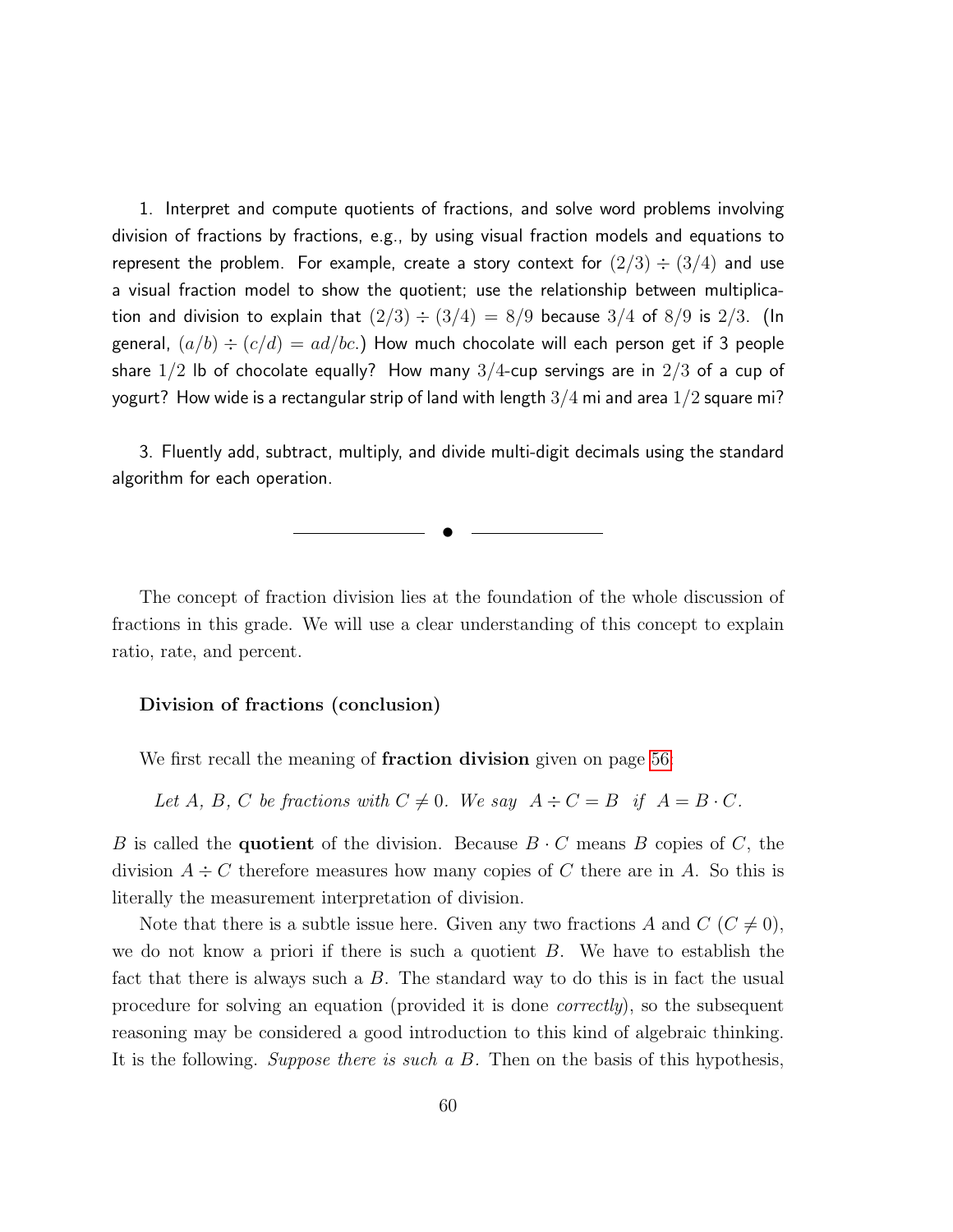we will get enough information about  $B$  to find out what  $B$  would be should it exist. Let us start with a simple example:  $A = \frac{3}{4}$  $\frac{3}{4}$ ,  $C = \frac{2}{3}$  $\frac{2}{3}$ . Suppose *B* is a fraction so that

$$
B = \frac{3}{4} \div \frac{2}{3}.
$$

By definition of fraction division, this means  $B$  satisfies

<span id="page-60-2"></span>
$$
\frac{3}{4} = B \times \frac{2}{3},\tag{14}
$$

so that there are B copies of  $\frac{2}{3}$  in  $\frac{3}{4}$ . It is difficult to directly compare  $\frac{2}{3}$  with  $\frac{3}{4}$  until we remember the fundamental fact about equivalent fractions.[12](#page-60-0) Thus we will compare instead,

$$
\frac{8}{12} \left( = \frac{2}{3} \right) \quad \text{and} \quad \frac{9}{12} \left( = \frac{3}{4} \right),
$$

and the task becomes one of finding a  $B$  that satisfies

$$
\frac{9}{12} = B \times \frac{8}{12} \,. \tag{15}
$$

So how many copies of  $\frac{8}{12}$  would equal  $\frac{9}{12}$ ? It should not be difficult to see that  $\frac{9}{8}$  is the answer:  $\frac{1}{8}$  of  $\frac{8}{12}$  is  $\frac{1}{12}$ , and 9 copies of the latter is then  $\frac{9}{12}$ . Or, more simply,

$$
\frac{9}{8} \times \frac{8}{12} = \frac{9}{12}
$$

,

where we have made use of the cancellation phenomenon, equation [\(7\)](#page-48-0) on page [49.](#page-48-0) Thus

<span id="page-60-1"></span>
$$
B = \frac{9}{8}.
$$

Observe that we can rewrite  $B$  as

$$
B = \frac{9}{8} = \frac{3 \times 3}{2 \times 4} = \frac{3}{2} \times \frac{3}{4}
$$
 (16)

To summarize: we have shown that if there is a fraction  $B$  which is the quotient of  $\frac{3}{4} \div \frac{2}{3}$  $\frac{2}{3}$ , then *B* is given by equation [\(16\)](#page-60-1). This does not say  $\frac{3}{2} \times \frac{3}{4}$  $\frac{3}{4}$  is the quotient, but only that if there is a quotient, this has to be  $it$ . It remains therefore to go through the motions of verifying that  $\frac{3}{2} \times \frac{3}{4}$  $\frac{3}{4}$  indeed satisfies equation [\(14\)](#page-60-2):

$$
\left(\frac{3}{2} \times \frac{3}{4}\right) \times \frac{2}{3} = \left(\frac{3}{2} \times \frac{2}{3}\right) \times \frac{3}{4} = 1 \times \frac{3}{4} = \frac{3}{4},
$$

<span id="page-60-0"></span><sup>&</sup>lt;sup>12</sup>Recall the assertion on page [19,](#page-0-0) to the effect that this fundamental fact ties the various strands within fractions together.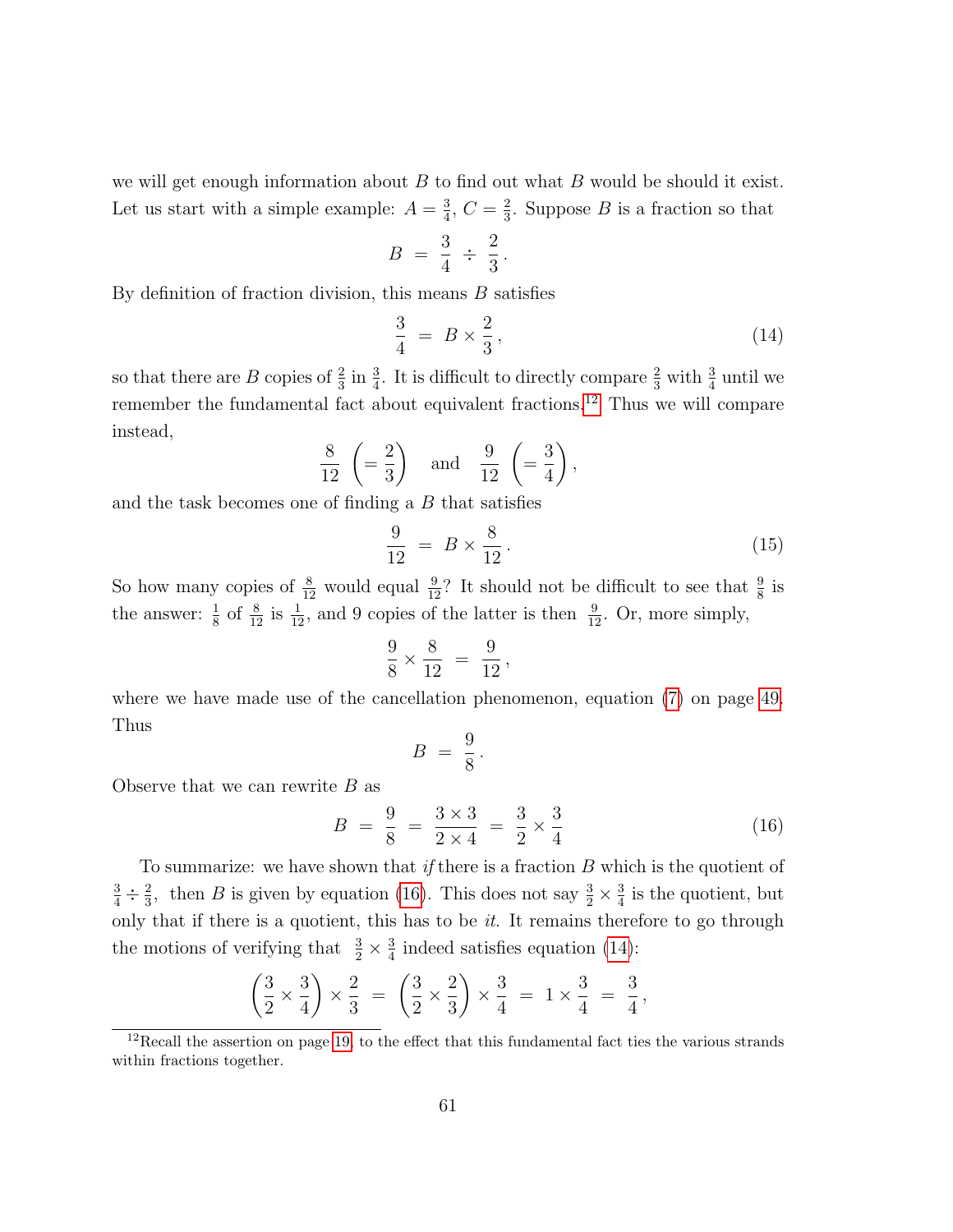where we made use of the associative law and commutative law of multiplication in the first step.

It may be clearer to carry out the reasoning in a more formal way. So again starting with

$$
B = \frac{3}{4} \div \frac{2}{3},
$$

we have, by definition, that  $B$  is the fraction that satisfies

$$
\frac{3}{4} ~=~ B\times\frac{2}{3}{\,},
$$

which can be equivalently expressed as

$$
\frac{3\times3}{3\times4} = B \times \frac{4\times2}{4\times3},
$$

so that

$$
\frac{3\times3}{12} = B \times \frac{4\times2}{12}.
$$

One can see by inspection and using the cancellation phenomenon of equation [\(7\)](#page-48-0) on page [49](#page-48-0) that if

$$
B = \frac{3 \times 3}{4 \times 2},
$$

it would get the job done. Therefore,

$$
\frac{3}{4} \div \frac{2}{3} = B = \frac{3 \times 3}{4 \times 2} = \frac{3}{4} \times \frac{3}{2}.
$$

In a classroom, several such examples should be worked out so that, for example,

$$
\frac{2}{5} \div \frac{7}{8} = \frac{2}{5} \times \frac{8}{7}
$$

The preceding reasoning is enough to establish the general fact about fraction division: Given fractions  $\frac{m}{n}$  and  $\frac{k}{\ell}$ , where  $\frac{k}{\ell} \neq 0$ . Then:

$$
\frac{m}{n} \div \frac{k}{\ell} = \frac{m}{n} \times \frac{\ell}{k}.
$$

This symbolic statement should be at least stated if not derived in such generality. As is well-known, this is the invert and multiply rule, a useful skill for computing fraction divisions.

The preceding reasoning is also important for another reason: embedded in it is the skill to solve all such standard word problems. For example: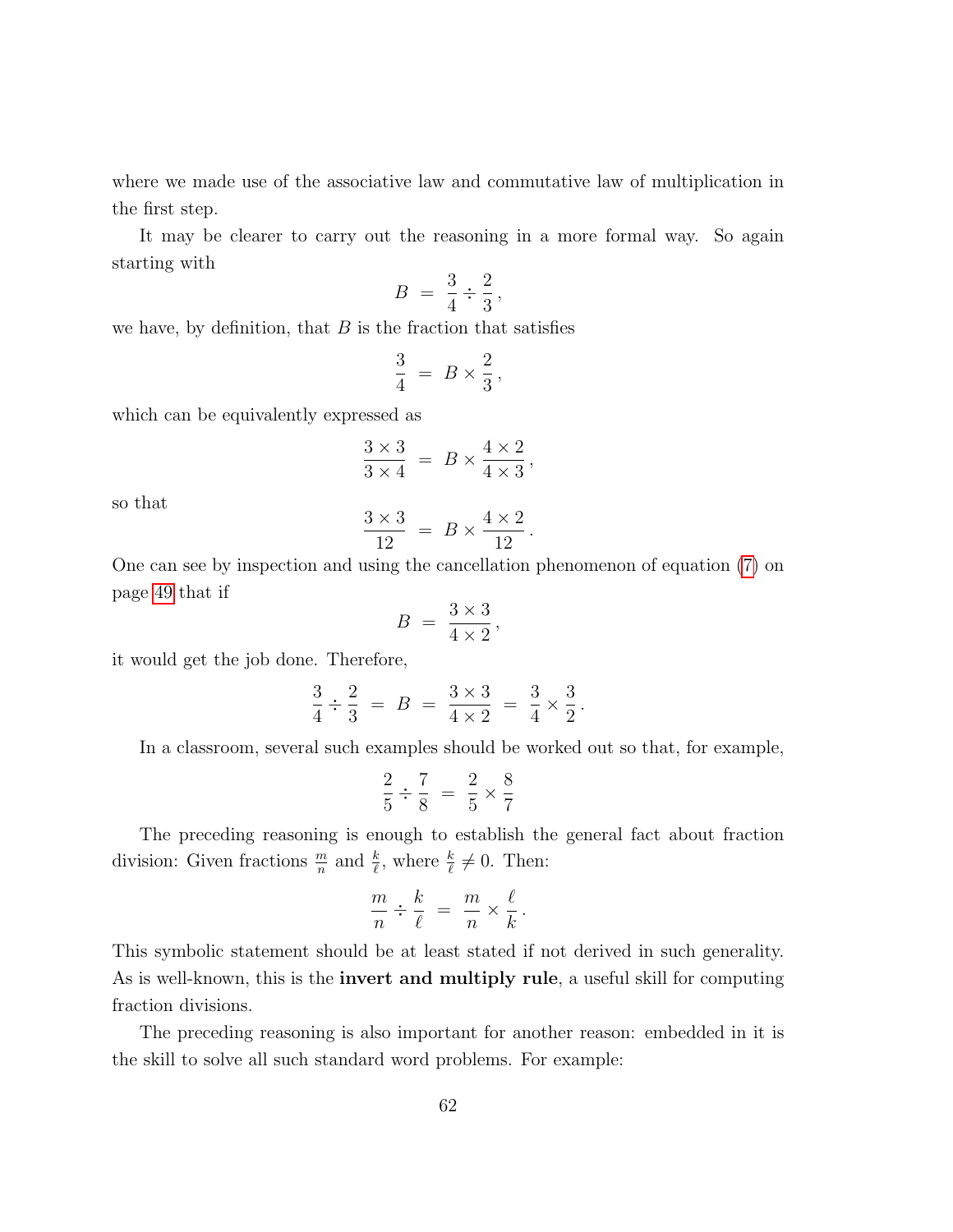A rod  $43\frac{3}{8}$  meters long is cut into pieces which are  $\frac{5}{3}$  meters long. How many such pieces can we get out of the rod?

Let B be a fraction so that the rod can be cut into A such pieces, each being  $\frac{5}{3}$  meters long. Then the problem asks, if B copies of the  $\frac{5}{3}$ -meter piece make up  $43\frac{3}{8}$  meters, what is  $B$ ? We are therefore given the analog of equation  $(14)$ :

<span id="page-62-0"></span>
$$
43\frac{3}{8} = B \times \frac{5}{3} \tag{17}
$$

By the definition of division, we see that  $B$  has to be the quotient of a division problem, namely,

$$
B = 43\frac{3}{8} \div \frac{5}{3} = \frac{347}{8} \div \frac{5}{3}
$$
  
=  $\frac{347}{8} \times \frac{3}{5}$  (invert and multiply)  
=  $26\frac{1}{40}$ 

So the answer is 26 such pieces with " $\frac{1}{40}$ " left over. What does this " $\frac{1}{40}$ " mean? To answer this question, it is necessary to allow the mathematics to speak for itself, and sixth graders should begin to be exposed to such reasoning. By equation [\(17\)](#page-62-0), we have

$$
43\frac{3}{8} = 26\frac{1}{40} \times \frac{5}{3} = \left(26 + \frac{1}{40}\right) \times \frac{5}{3}
$$
  
=  $\left(26 \times \frac{5}{3}\right) + \left(\frac{1}{40} \times \frac{5}{3}\right)$  (distributive law)

The last line says explicitly that  $43\frac{3}{8}$  is equal to 26 copies of the  $\frac{5}{3}$ -meter piece together with  $\frac{1}{40}$  of the  $\frac{5}{3}$ -meter piece. This is then the meaning of  $\frac{1}{40}$  as dictated by the mathematics.

There are two observations that are worth making. First, we saw how effective invert-and-multiply can be as a tool in mathematical reasoning. A second observation is that any understanding of division ultimately rests on an understanding of multiplication. This point shows up not only in understanding why one has to use division to solve this kind of problem—it comes from the multiplicative statement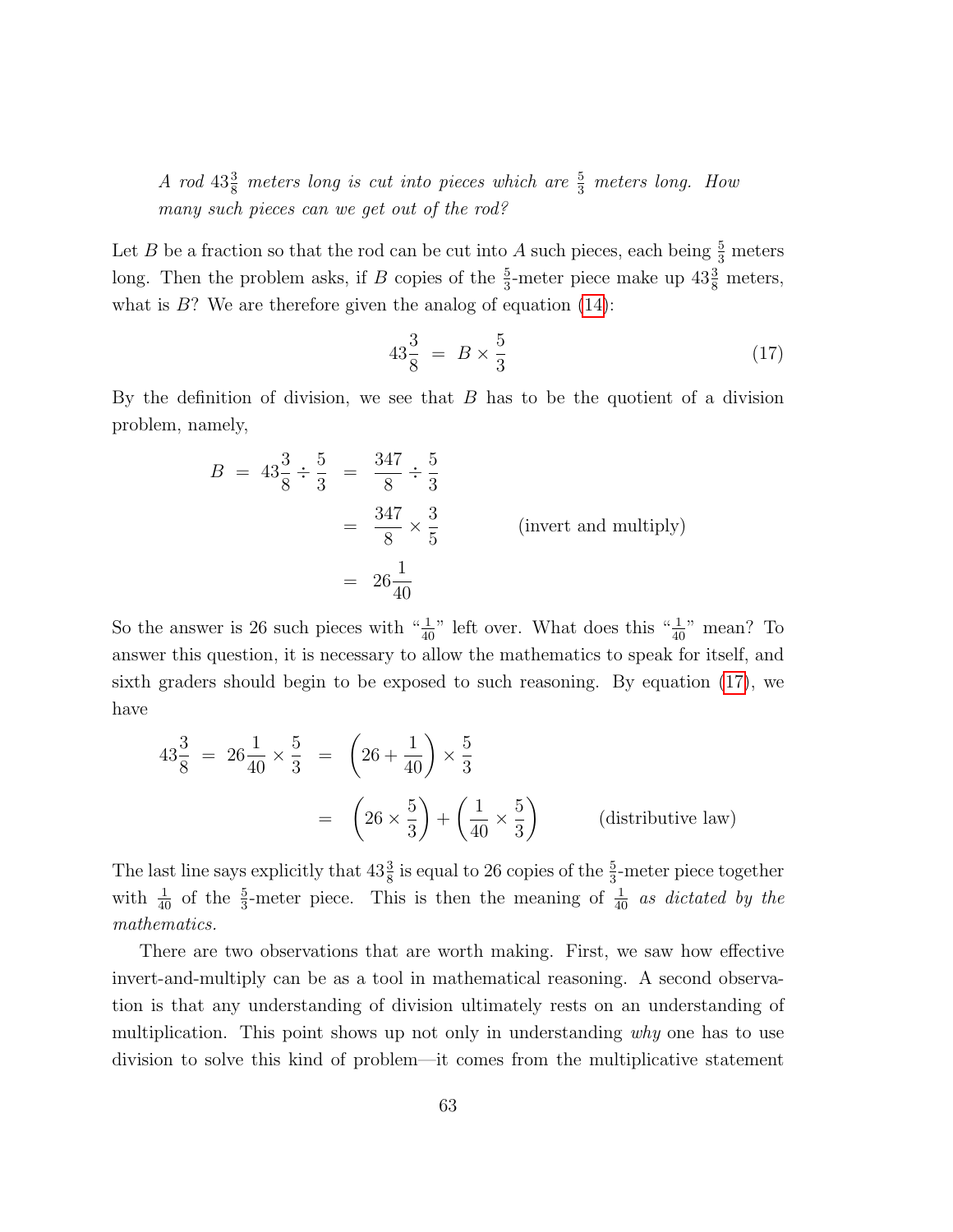in equation [\(17\)](#page-62-0)—but also in uncovering the meaning of  $\frac{1}{40}$ . Understanding division requires a thorough grounding in multiplication.

We should mention a related kind of problem which relies on the "partitive interpretation of fraction division" (see page [41\)](#page-38-0). Consider the following:

The capacity of a water tank is 61 gallons and it can be filled by  $19\frac{1}{2}$ bucketfuls of water. What is the capacity of the bucket?

Here is one way to solve this problem. Let the capacity of the bucket be  $V$  gallons. Then  $19\frac{1}{2} \times V = 61$ . We want the value of V. Knowing the precise definition of fraction division on page [60,](#page-56-0) we rewrite it (using the commutativity of multiplication) as

$$
61 = V \times 19\frac{1}{2}
$$

to exhibit V as the quotient of the division statement  $61 \div 19^{\frac{1}{2}} = V$ . Then invert and multiply yields:

$$
V = 61 \div \frac{39}{2} = 61 \times \frac{2}{39} = 3\frac{5}{39}
$$
 gallons

The usual way to motivate the introduction of division  $(61 \div 19\frac{1}{2})$  for the solution is to think of a simpler problem: The capacity of a water tank is 61 gallons and it can be filled by 19 bucketfuls of water. What is the capacity of the bucket? In this case, it is easy to imagine that we are partitioning 61 into 19 equal parts and the size of one part is the capacity of the bucket. The solution is given by  $61 \div 19$ , so that by the reasoning on page [41,](#page-38-0) the capacity of the bucket is  $\frac{61}{19} = 3\frac{4}{19}$  gallons. By analogy, the solution of the original problem with 19 replaced by  $19\frac{1}{2}$  can be done the same way using division. With this understood, one would then say that the division  $61 \div 19\frac{1}{2}$ is also a partitive division in the sense that it gives the size of one part when "61 is divided into  $19\frac{1}{2}$  equal parts".

There is nothing wrong with the analogy provided one understands the earlier reasoning given above that led to the answer of  $3\frac{5}{39}$  gallons. However, if the analogy is used, one would have the difficult task of convincing sixth graders what it means to have one part when "61 is divided into  $19\frac{1}{2}$  equal parts".

Note that one could go from the equation  $61 = V \times 19\frac{1}{2}$  to  $V = 61 \times \frac{2}{39}$  directly by multiplying both sides of the equation by  $\frac{2}{39}$ .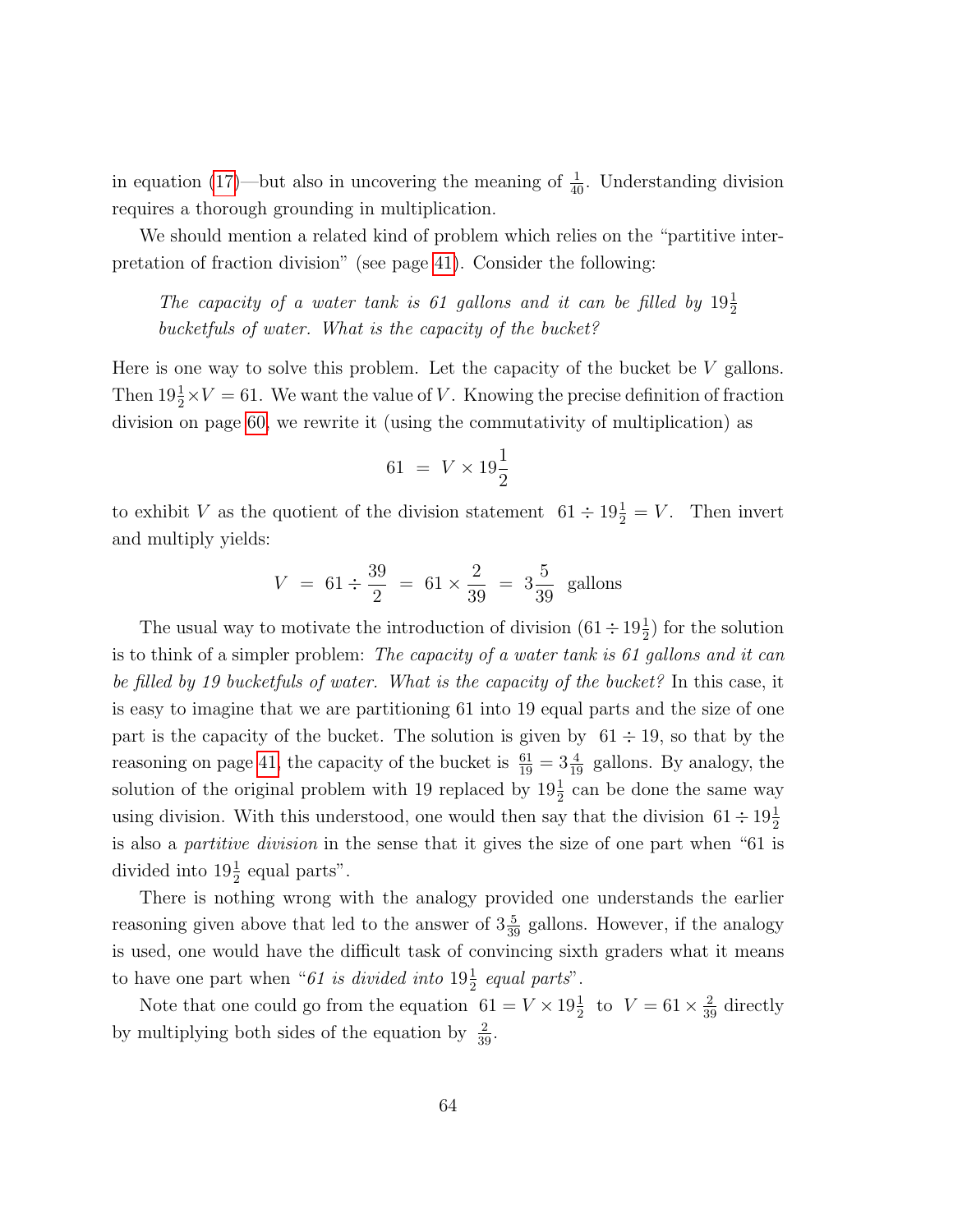## Arithmetic operations on (finite) decimals

We have already noted in the discussions on page [38](#page-0-0) and page [49](#page-48-0) of grade 5 that, although the explanations of the addition, subtraction, and multiplication algorithms for finite decimals given there are ostensibly only for decimals up to two decimal digits, they are in fact valid for any (finite) decimals. However, we did not discuss the division of finite decimals, and we do so now.

A common theme among the three algorithms for decimals  $(+, -, \text{ and } \times, \text{ again},$ see page [38](#page-0-0) and page [49\)](#page-48-0) is that all such computations are reduced to computations of whole numbers. We now show that the same theme also prevails in division. To this end, we introduce a new notation for fraction division and the concept of a complex fraction. From now on, we will write a division of fractions,  $\frac{m}{n} \div \frac{k}{\ell}$  $\frac{k}{\ell}$ , as

$$
\frac{\frac{m}{n}}{\frac{k}{\ell}}
$$

and retire the division symbol " $\div$ " altogether. A main reason for doing this is the fact already observed on page [41](#page-38-0) that for whole numbers m and n,  $m \div n = \frac{m}{n}$  $\frac{m}{n}$ . There is thus no reason to use two symbols when one is enough, and since the fraction notation and the fraction concept are more fundamental, we use  $\frac{m}{n}$ .

A division between two fractions in this new notation for division is what is called a **complex fraction**. Thus if A and B are fractions and  $B \neq 0$ , then  $\frac{A}{B}$  is a complex fraction. By definition, a complex fraction is just a fraction, but we single them out for a reason: often fractions come to us naturally as the division of one fraction by another. There will be many such examples in the next few pages. For a complex fraction  $\frac{A}{B}$ , A and B are called the **numerator** and **denominator**, respectively, of the complex fraction. This is consistent with the usual concept of "numerator" and "denominator" because an ordinary fraction is also a complex fraction: if m and n are whole numbers  $(n \neq 0)$ , then

$$
\frac{m}{n} = \frac{\frac{m}{1}}{\frac{n}{1}}
$$

.

What we need right away is the fact that the fundamental fact about equivalent fractions (page [19\)](#page-0-0) is valid also for complex fractions in the sense that, if  $D$  is any nonzero fraction, then

<span id="page-64-0"></span>
$$
\frac{DA}{DB} = \frac{A}{B} \tag{18}
$$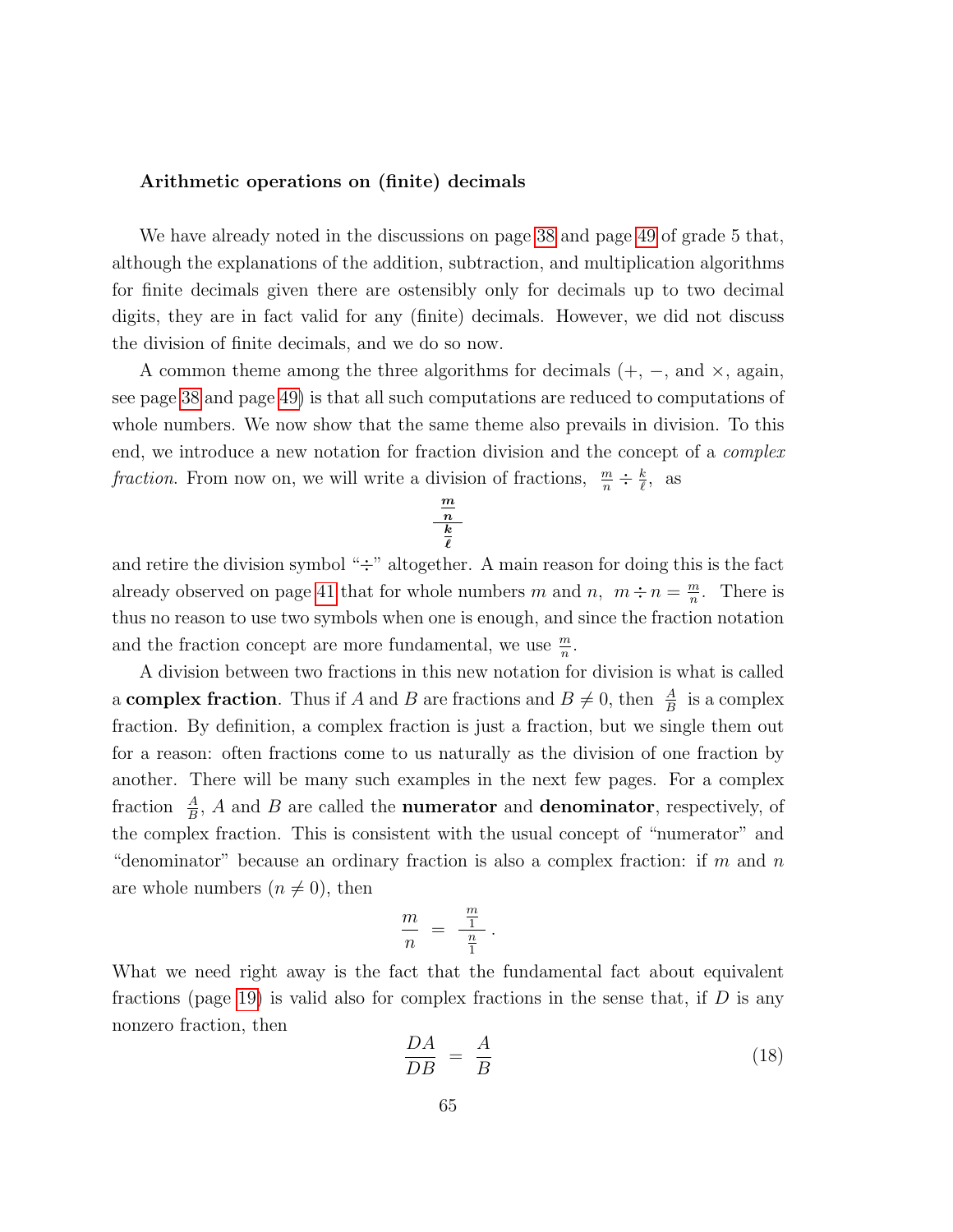The validity of equation [\(18\)](#page-64-0) rests on the invert and multiply rule: if  $A = \frac{a'}{a}$  $\frac{a'}{a}$ ,  $B = \frac{b'}{b}$  $\frac{b'}{b}$ , and  $D = \frac{d'}{d}$  $\frac{d'}{d}$ , then,

$$
\frac{DA}{DB} = \frac{\frac{a'd'}{da}}{\frac{d'b'}{db}} = \frac{a'd'db}{b'd'ad} = \frac{a'b}{ab'},
$$

where the last step uses the fundamental fact about equivalent fractions. By invertand-multiply again,

$$
\frac{a'b}{ab'} = \frac{\frac{a'}{a}}{\frac{b'}{b}} = \frac{A}{B},
$$

as claimed.

We can now show how to reduce the division of decimals to the division of whole numbers. It suffices to look at a few special cases because it will be clear that the reasoning is completely general. Consider, for example,  $1.0027 \div 8.5$ , which we now agree to write as  $\frac{1.0027}{8.5}$ . Recalling the definition of finite decimals (page [30\)](#page-0-0), we have:

$$
\frac{1.0027}{8.5} = \frac{\frac{10027}{10^4}}{\frac{85}{10}}
$$
  
= 
$$
\frac{\frac{10027}{10^4} \times 10^4}{\frac{85}{10} \times 10^4}
$$
 (equation (18))  
= 
$$
\frac{10027}{85000}
$$

Thus the division of 1.0027 by 8.5 is the same as the whole number division of 10027 by 85000 in the sense of page [41.](#page-38-0)

Another example: we claim that the division of 0.025 by 0.00007 is the same as the division of 2500 by 7, because

$$
\frac{0.025}{0.00007} = \frac{\frac{25}{10^3}}{\frac{7}{10^5}}
$$
  
= 
$$
\frac{\frac{25}{10^3} \times 10^5}{\frac{7}{10^5} \times 10^5}
$$
 (equation (18))  
= 
$$
\frac{2500}{7}
$$

Now if we divide one finite decimal by another, we expect the quotient to be expressed as a finite decimal rather than a fraction. Unfortunately, the quotient will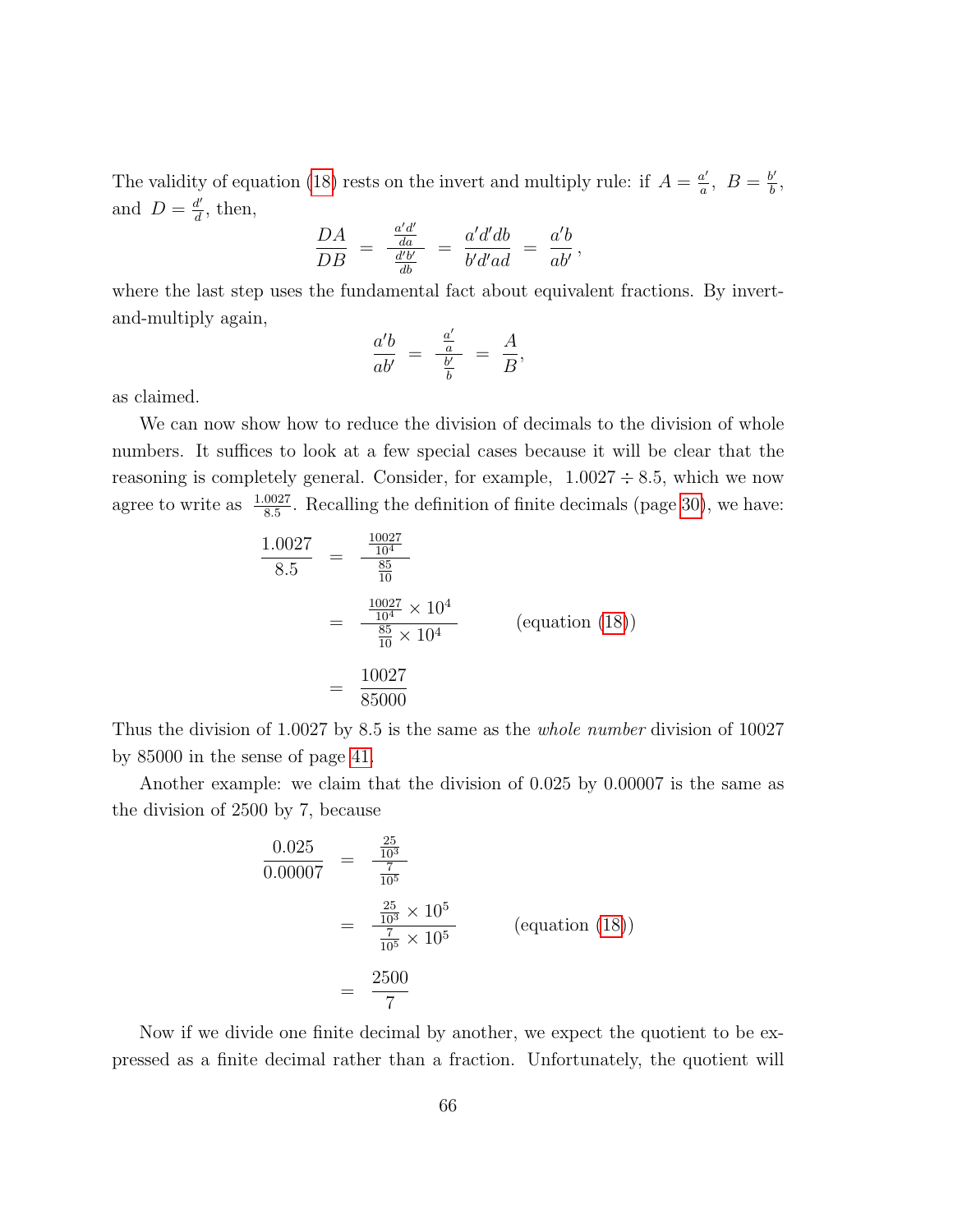most often not be a finite decimal but an "infinite" one. We will touch on this rather complicated subject in the seventh grade.

### Percent

A percent is, by definition, a complex fraction whose denominator is 100. The number  $\frac{N}{100}$ , where N is a fraction, is usually called N percent. Note that  $\frac{N}{100}$  is usually written as  $N\%$ . Thus "2 percent" means the fraction  $\frac{2}{100}$ , and "seven-anda-half percent" means the complex fraction  $7\frac{1}{2}/100$ .

Students are usually told that " $N\%$  of something" can be interpreted as the totality of N parts when that something is divided into 100 equal parts. This is an intuitive description of what "percent" means, and we now explain how this intuitive description follows logically from our precise definition. For definiteness, consider the claim:

" $7\frac{1}{2}\%$  of 512 dollars" means the totality of  $7\frac{1}{2}$  $\frac{1}{2}$  parts when we divide 512 dollars into 100 equal parts.

We back up this claim as follows. Because  $7\frac{1}{2}\%$  is a fraction, the definition of fraction multiplication on page [46](#page-41-0) implies that

$$
7\frac{1}{2}\%
$$
 of  $512 = 7\frac{1}{2}\%$   $\times$   $512 = \frac{7\frac{1}{2}}{100} \times 512$   

$$
= 7\frac{1}{2} \times \left(\frac{1}{100} \times 512\right)
$$

By the definition of fraction multiplication on page [46](#page-41-0) again,  $\frac{1}{100} \times 512$  is one part when 512 is divided into 100 equal parts. Therefore the product  $7\frac{1}{2} \times (\frac{1}{100} \times 512)$  is

$$
7\frac{1}{2} \text{ copies of } \left(\frac{1}{100} \times 512\right),
$$

which is therefore

$$
7\frac{1}{2}
$$
 parts when 512 is divided into 100 equal parts.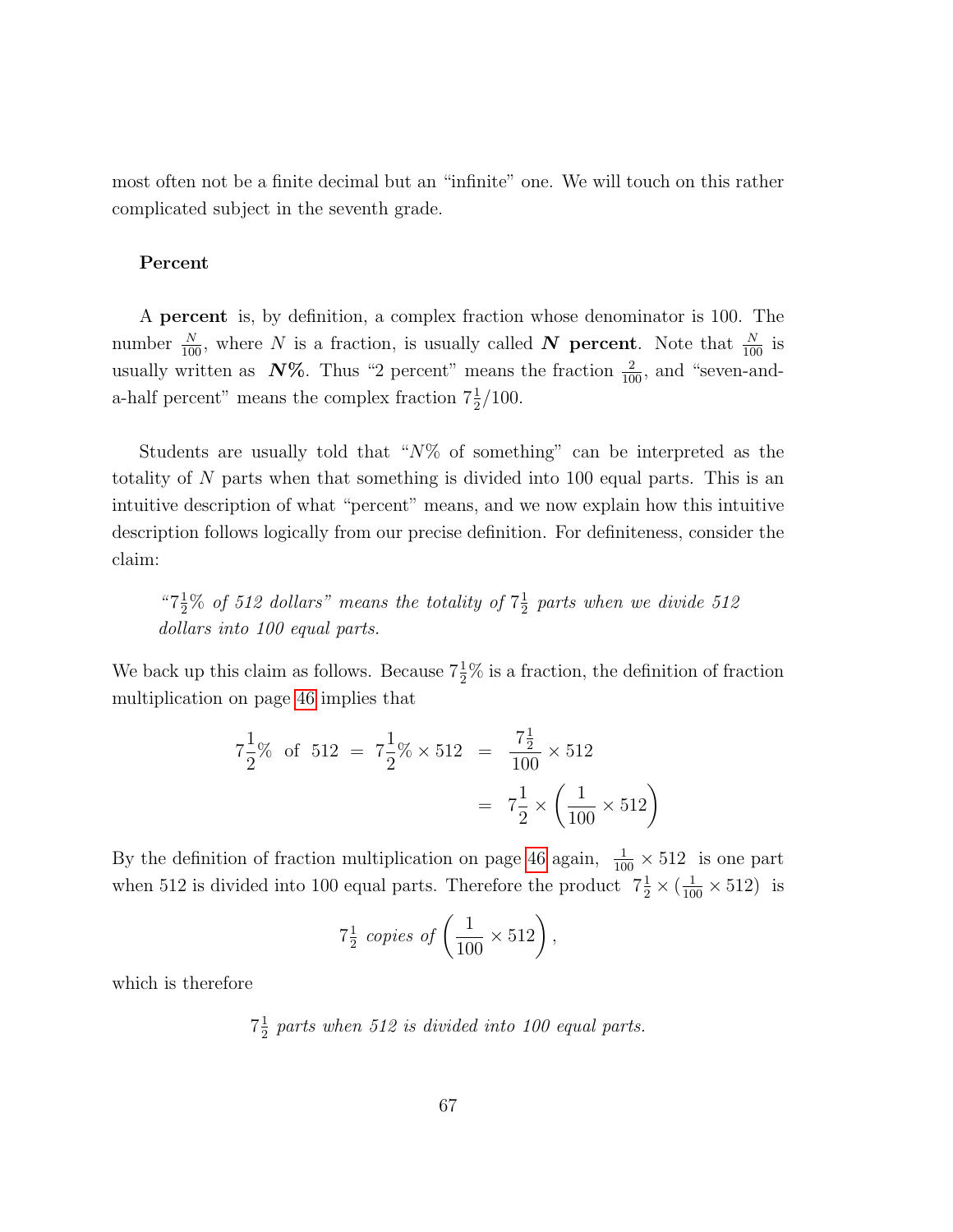This is then the reason why one can make the above claim.

We have given an unambiguous definition of *percent* as a *complex* fraction. On the one hand, it is not just a fraction, but rather, a complex fraction with a denominator of 100. On the other hand, it is a number, and the advantage of knowing that it is a number is that we can now apply all we know about fractions to compute with percents. This realization makes it possible to treat all percent problems in an entirely routine fashion. We demonstrate this advantage by doing the four traditional types of problems dealing with percent.

- $(i)$  What is 45\% of 70?
- $(ii)$  Express  $\frac{5}{16}$  as a percent.
- $(iii)$  What percent of 70 is 45?
- $(iv)$  70 is 45% of what number?
- $(i)$  By the definition of fraction multiplication on page [46](#page-41-0), the answer is

$$
45\% \times 70 = \frac{45}{100} \times 70 = \frac{3150}{100} = 31.5
$$

(*ii*) If  $\frac{5}{16} = C\%$ , then  $\frac{5}{16} = C \times \frac{1}{100}$ . Multiplying both sides by 100 gives

$$
C = 100 \times \frac{5}{16} = 31\frac{1}{4}.
$$

So  $\frac{5}{16} = 31\frac{1}{4}\%$ .

(*iii*) Let us say 45 is  $N\%$  of 70. So by the definition of fraction multiplication on page [46,](#page-41-0)  $45 = N\% \times 70$ . Thus  $45 = N \times \frac{1}{100} \times 70$ , and  $N = \frac{45 \times 100}{70} = 64\frac{2}{7}$ . The answer is therefore  $64\frac{2}{7}\%$ .

(iv) Let that number be N. Then we are given that  $70 = 45\% \times N = N \times 45\%$ , and therefore by the definition of division on page [60](#page-56-0) ,

$$
N = \frac{70}{45\%} = \frac{70}{\frac{45}{100}} = 70 \times \frac{100}{45} = \frac{7000}{45} = 153\frac{1}{3}
$$

We call attention to the fact that students experience grave difficulties in learning about percent. There may be many reasons, but it is a fact that if students are not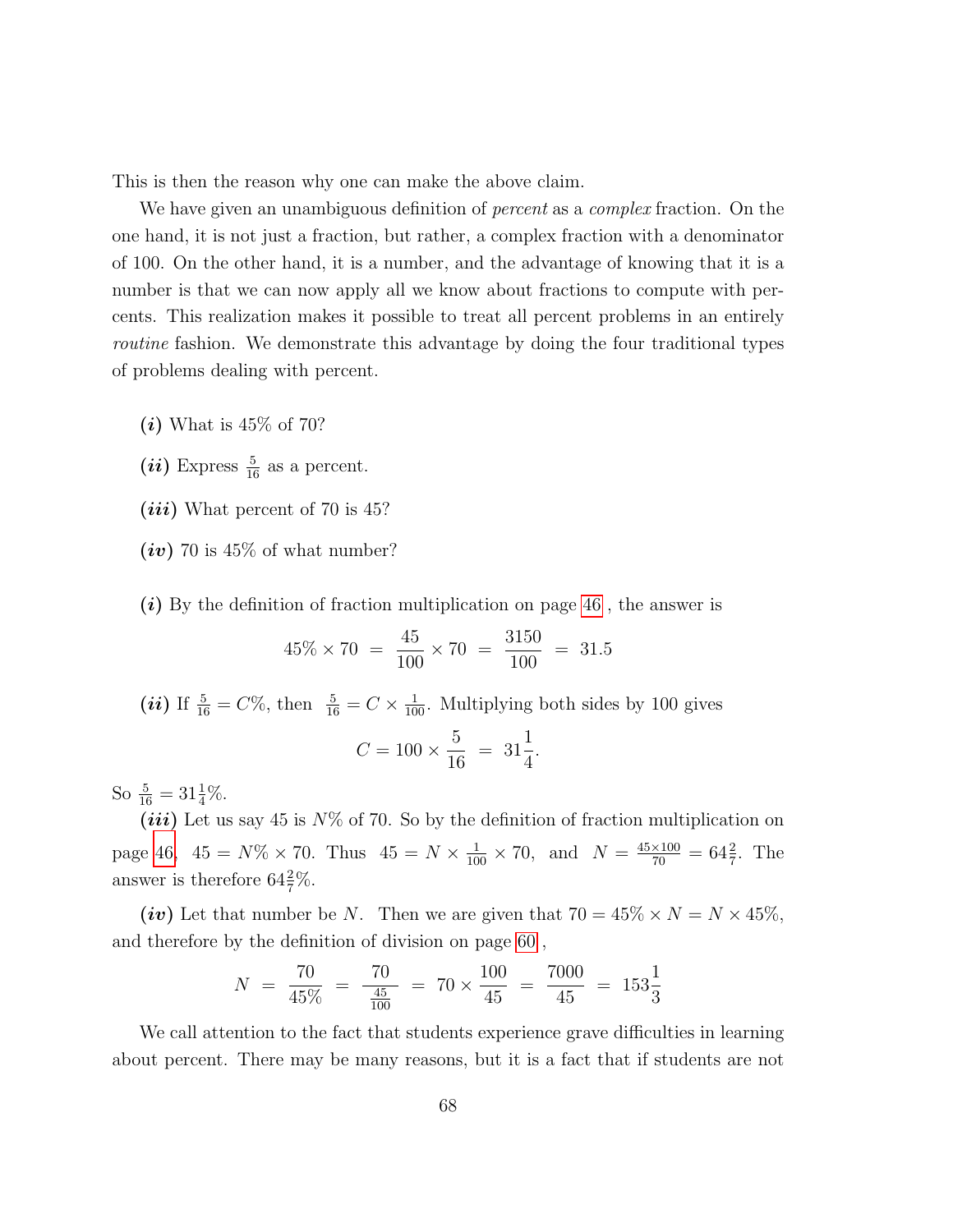told what "percent" is other than some vague idea about "out of a 100", then they are not provided with the necessary tools for learning it. With the definition of percent as a complex fraction, we see that every step of each of the above solutions is based entirely on what we know about fraction multiplication and fraction division. There is no subtle reasoning, and there is no guesswork. There is thus reason to believe that subject of percent can now be routinely teachable.

### Ratio

In a vague sense, a *ratio* arises from the *multiplicative comparison* of two numbers. In order for the preceding sentence to have any mathematical meaning, a lot more needs to be said. Precisely, the **ratio** of  $A$  to  $B$ , where  $A$  and  $B$  are numbers, is the division  $\frac{A}{B}$ . Due to historical reasons, the ratio of A to B is also denoted by A : B (read as  $\bm{A}$  to  $\bm{B}$ ); it is a strange notation, but you shouldn't let that bother you. Since the only numbers we know at this point are fractions, it is understood that A and B are fractions for now. It is traditional to say things like "the ratio of boys to girls is  $3:5$ ", or "the ratio of circumference to diameter of a circle is  $\pi$ ", but what is meant is that, respectively, "the ratio of the number of boys to the number of girls is 3 : 5" and "the ratio of the length of the circumference to the length of the diameter is  $\pi$ ".

In the standard literature, the precise meaning of "ratio" is rarely given, and even if some meaning is given, it is not clear mathematically what it is. We have just given a precise definition, to the effect that a ratio is a number obtained by the division of one number by another. Now the hard work begins: what does the ratio  $A : B$ say about A and B, and how is this meaning of "the ratio of boys to girls is  $3:5"$ " related to the intuitive, *but imprecise*, meaning of "to every 3 boys there are 5 girls"? Such a precise definition would amount to nothing if we cannot use it to answer these questions.

It is convenient to break up the discussion of ratio roughly into two cases: the discrete case of two whole numbers, and the *continuous* case of two arbitrary numbers. We will explain the terminology as we go along.

First the **discrete case**, by which we mean *roughly* that the objects we deal with have a "natural smallest unit". This is a vague statement to be sure, but precision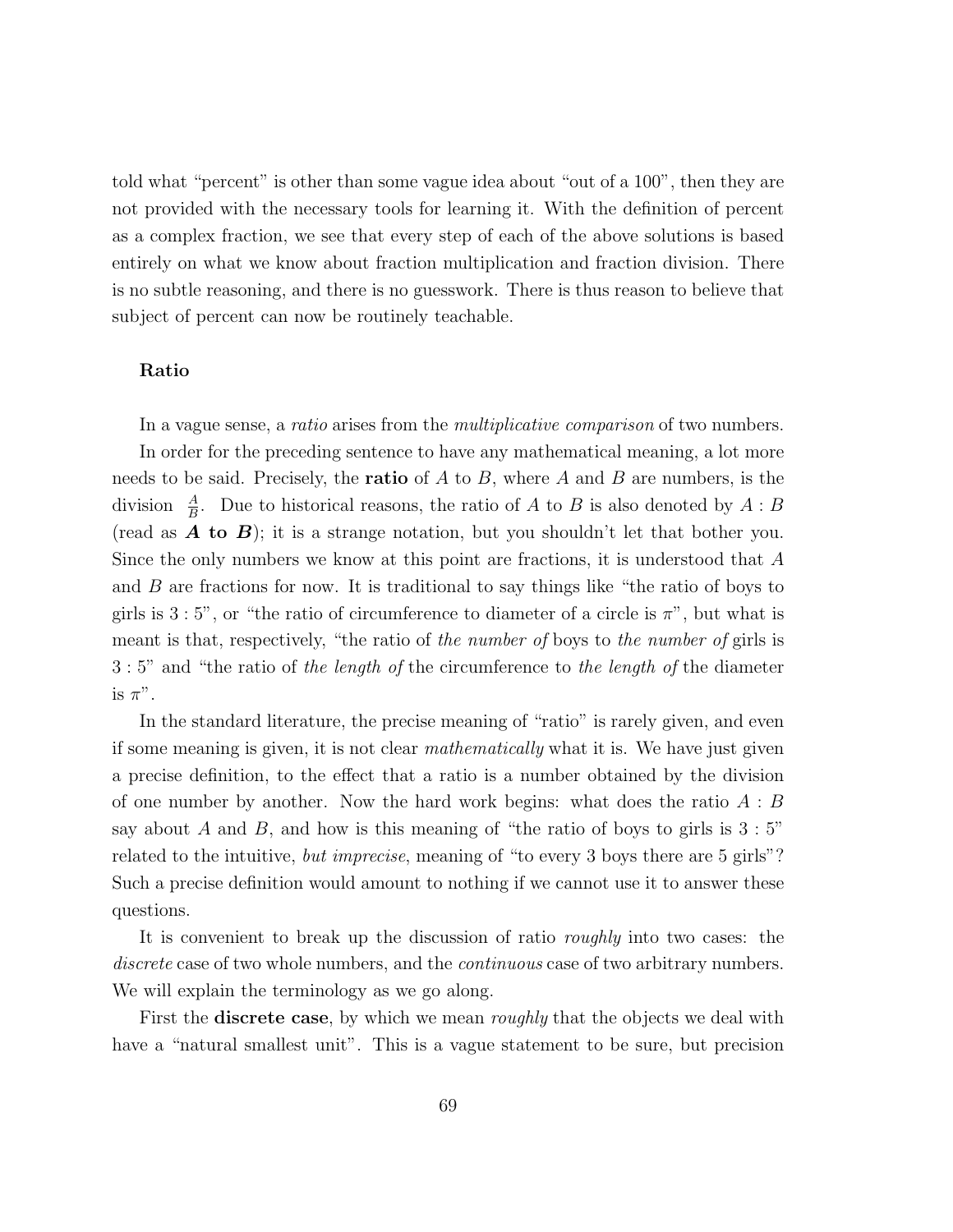will be seen to be unnecessary. For example, there are situations in which we wish to compare two numbers (quantities) that arise from counting, e.g., the number of wings to beaks in the bird house, the number of chairs to legs in a classroom, the number of men to women in an auditorium, etc. In each case, we stop with wings, birds, chairs, legs, etc., and under no circumstance would we raise any question about 'a third of a wing" or "three-sevenths of a chair". Therefore if we refer all measurements to the smallest units, whole numbers are the only numbers we need to use. This is in contrast with a discussion in the continuous case where there is no such thing as a "natural smallest unit". Take the comparison of lengths, for instance. There is no such thing as "the smallest unit of length we should use". On a large scale, we would use miles or kilometers, and for objects around us, we might use feet, inches, or tenths of inches. But if you are doing quantum physics, you would think nothing of using angstroms  $(1/10^{10}$  of a meter). And so on. Therefore in discussions of the continuous case, we expect to see fractions, decimals, and even arbitrary numbers used. Therein lies the difference between the two cases.

Let us use a discrete example to explain why we want to compare multiplicatively if an additive comparison is so much simpler. For example, if  $A$  is the number of legs of all the chairs in the room and  $B$  is the number of those same chairs, the usual statement is that the ratio of legs to chairs is 4 : 1. So that  $\frac{A}{B} = \frac{4}{1}$  $\frac{4}{1}$ , or,  $A = 4B$ . This then gives out the clear information that to each chair there are 4 legs. Now, what would  $A - B$  be? The answer is that it all depends on what B is. If there are 10 chairs (so  $B = 10$ ), then  $A - B = 30$ , but if there are 17 chairs (so  $B = 17$ ),  $A-B=51$ , or if there are 21 chairs,  $A-B$  would be 63, etc. So giving the difference of  $A - B$  fails to convey, in a clear-cut manner, the vital information that there are 4 legs to each chair regardless of what A and B may be. This is one reason why the multiplicative comparison is preferred.

We next address the issue of the *intuitive* content of the ratio concept on the basis of the precise mathematical definition given above. Consider the statement: "In an auditorium, the ratio of boys to girls is  $4:5$ ". Thus let the number of boys and girls be denoted by B and G, respectively. We are given that  $\frac{B}{G} = \frac{4}{5}$  $\frac{4}{5}$ . Keeping in mind that  $B$  and  $G$  are just whole numbers, we apply the cross-multiplication algorithm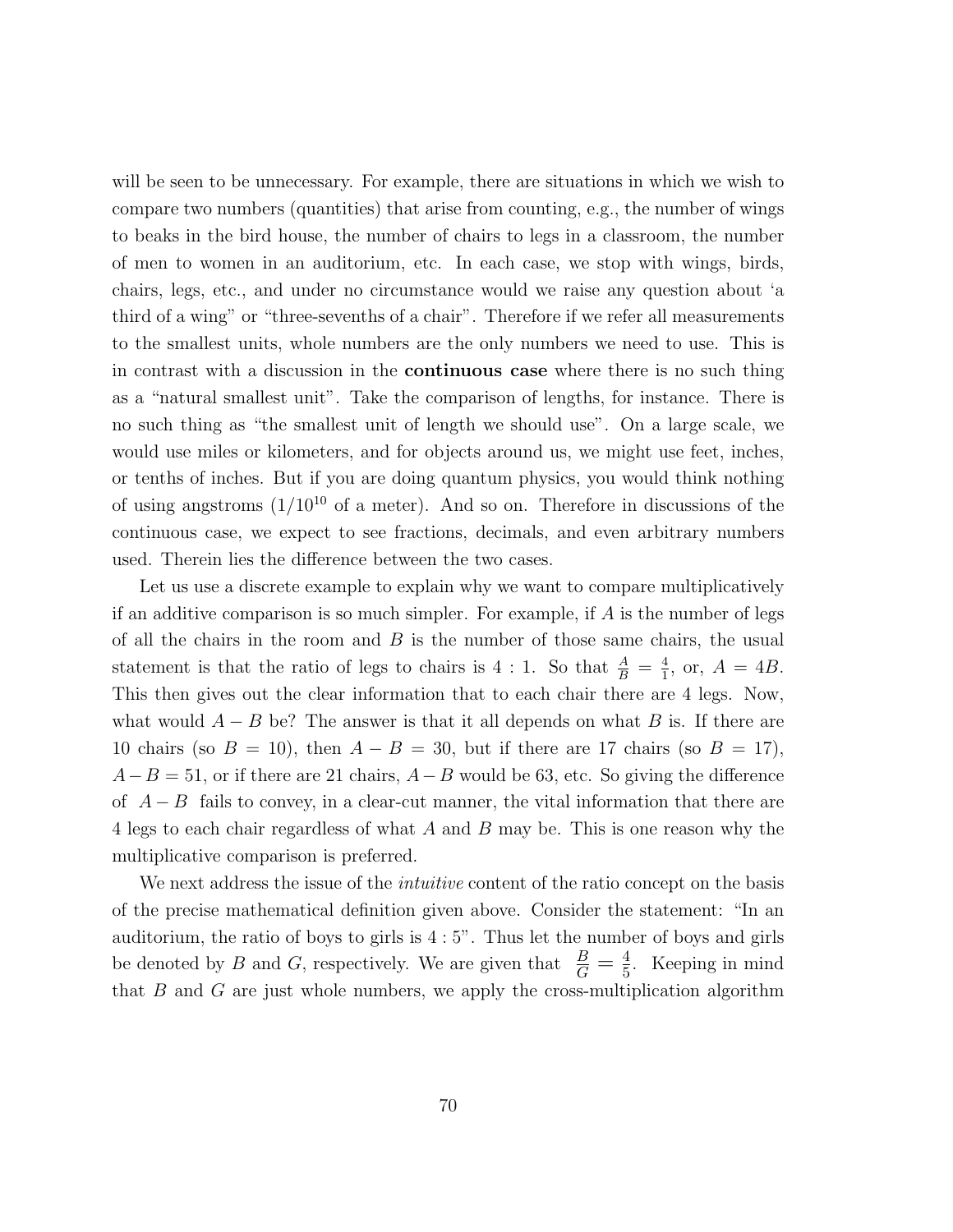to conclude that the equality is equivalent to

$$
\frac{B}{4} = \frac{G}{5}
$$

Let the common value of  $\frac{B}{4}$  and  $\frac{G}{5}$ , which is a fraction, be denoted by U, then

$$
B = 4U \quad \text{and} \quad G = 5U
$$

Now we put B and G on the number line where the unit 1 is "one person". Then we get the following picture.



But this means that if we let U be the new unit on this number line, then  $B = 4$  and  $G=5$ , as shown:



Usually when B and G are given as specific whole numbers (e.g., 36 boys and 45 girls), it will always be the case that  $B$  is a multiple of 4 and  $G$  is a multiple of 5, so that U is in fact a whole number. In general, the fact that  $\frac{4}{5}$  is a reduced fraction will also imply that  $U$  is a whole number.<sup>[13](#page-70-0)</sup> Accepting this fact, we may conclude:

Suppose the ratio of the number of boys  $B$  to the number of girls  $G$  is 4 : 5. Then there is a whole number U so that

$$
B = 4U \quad and \quad G = 5U
$$

Thus the boys can be divided into  $\lambda$  equal groups of U boys, and the girls can be divided into 5 equal groups of U girls.

This is the first interpretation of ratio between two whole numbers that gives substance to the vague statement that "there are 4 boys to every 5 girls".

We can go a little further. The above analysis makes use of the partitive interpretation of division  $\frac{B}{4}$  and  $\frac{G}{5}$  for whole numbers (see page [41\)](#page-38-0). We can also use the

<span id="page-70-0"></span><sup>&</sup>lt;sup>13</sup>The proof of this fact requires something like the Euclidean Algorithm.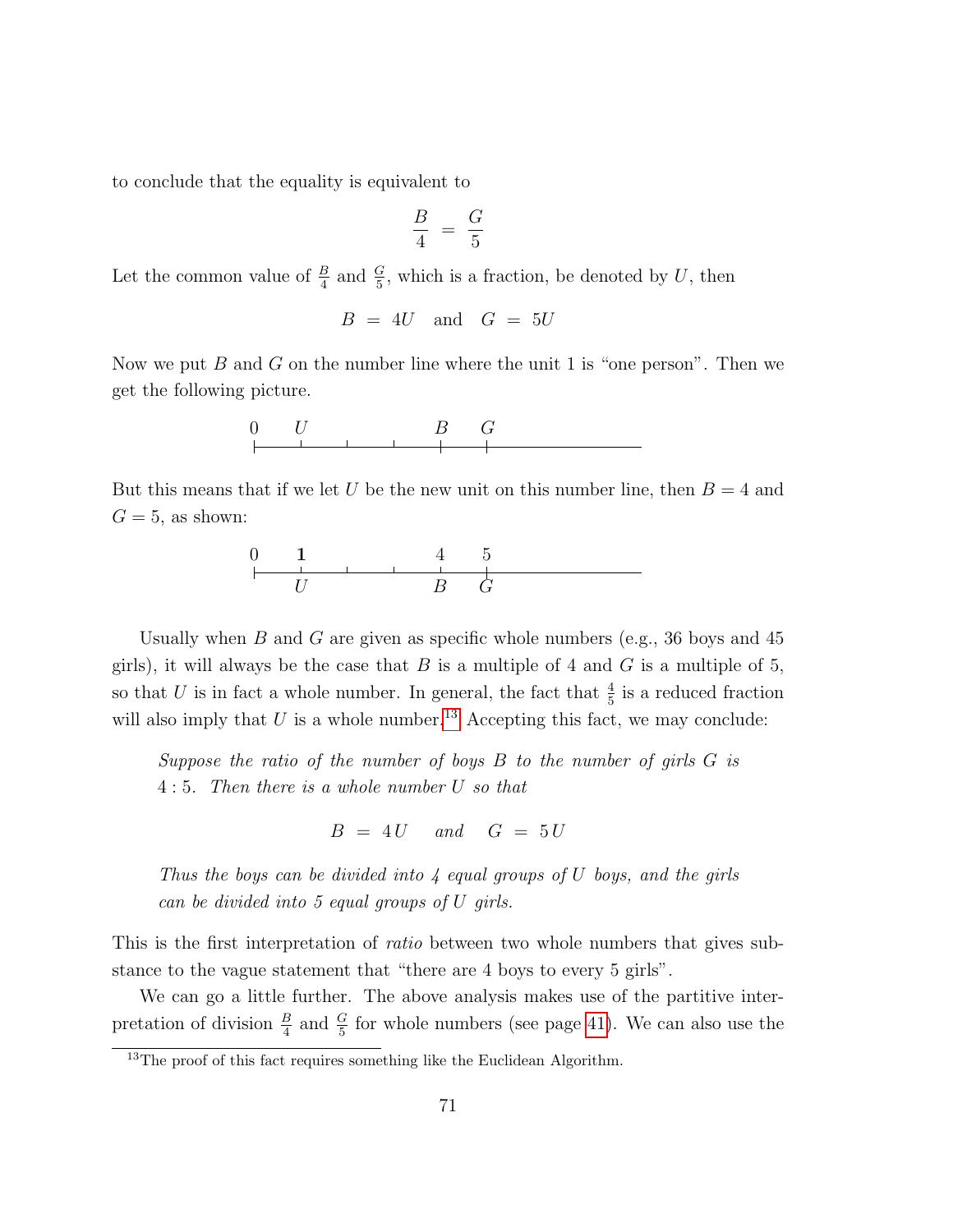measurement interpretation for the analysis (see page [55\)](#page-53-0). So again let  $\frac{B}{4} = \frac{G}{5} = U$ . Then

$$
B = U \cdot 4 \quad \text{and} \quad G = U \cdot 5
$$

This means: if we divide the boys into equal groups of 4 and if we divide the girls into equal groups of 5, then there is the same number of groups  $U$  in both the boys and the girls. Thus we have arrived at the second interpretation of ratio between two whole numbers that also gives substance to the vague statement that "there are 4 boys to every 5 girls":

Suppose the ratio of the number of boys  $B$  to the number of girls  $G$  is 4 : 5. Then if we divide the boys into equal groups of 4 and divide the girls into equal groups of 5, the number of groups is the same among boys or girls.

The following ratio problem is standard:

In a class of 27 students, the ratio of boys to girls is 4 : 5. How many are boys and how many are girls?

There are many ways to solve this problem, but we just give two.

*First solution.* By multiplying both sides of  $\frac{B}{G} = \frac{4}{5}$  $\frac{4}{5}$  by the number G, we obtain  $B = \frac{4}{5}G$ . Substitute this value of B into  $B + G = 27$  to get  $\frac{4}{5}G + G = 27$ , so that by the distributive law,  $(\frac{4}{5} + 1)G = 27$ . Thus  $\frac{9}{5}G = 27$ , and

$$
G = \frac{27}{\frac{9}{5}} = 27 \times \frac{5}{9} = 15
$$

So  $B = 27 - G = 12$ .

One should always double-check:  $\frac{12}{15} = \frac{3 \times 4}{3 \times 5} = \frac{4}{5}$  $\frac{4}{5}$ , which is consistent with the ratio of boys to girls being 4 : 5.

Second solution. This method makes use of picture-drawing on the number line, and may be the most attractive of all four to a beginner, but before we describe it we should give it some perspective. While it is good to know about solutions that are accessible to picture-drawing, please keep in mind that the kind of symbolic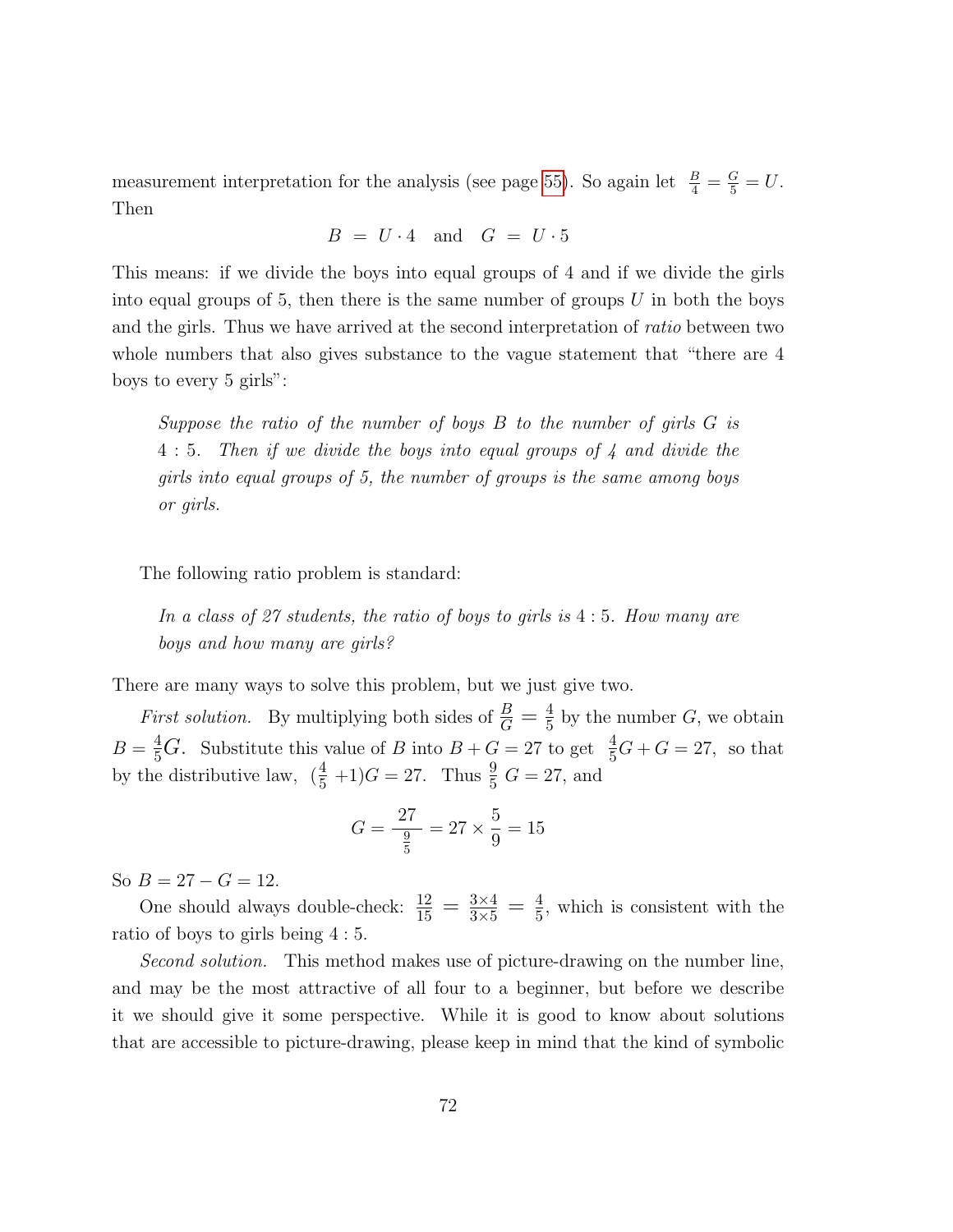manipulation in the preceding solution is so basic that you have to learn it all, no matter what. So learn about picture-drawing, but learn the other method too.

Again, we start by multiplying both sides of  $\frac{B}{G} = \frac{4}{5}$  with G to get  $B = \frac{4}{5} \times G$ . Here is the critical step: we interpret this equality by making use of the definition of fraction multiplication (page [46\)](#page-41-0). Therefore,  $B = \frac{4}{5} \times G$  means B is the number of students in 4 of the parts when the girls are divided into 5 equal parts. Here is a pictorial representation: if the unit of the number line is 1 student, then  $G$  is a whole number on this number line and we can divide the segment  $[0, G]$  into five equal parts.



Because the length of  $[0, B]$  is the concatenation of 4 of the parts above,  $G+B$ , being the length of the concatenation of  $[0, G]$  and  $[0, B]$ , is the concatenation of  $5 + 4$  of these parts, as shown.



Now  $G + B = 27$  and  $[0, 27]$  is therefore divided into 9 equal parts. Each part then has length 3, and therefore  $G = 5 \times 3 = 15$  and  $B = 4 \times 3 = 12$ , the same as before.

As a reminder, notice that every step of the preceding solution is based on precise definitions or facts that we have thoroughly explained.

Next, we consider the **continuous case** of ratios, so that the quantities  $A$  and B are now arbitrary numbers and are no longer just whole numbers. Although 6th graders are not expected to know precisely what is meant by "the ratio of circumference to diameter of a circle is  $\pi$ ", they probably have heard about it. This is a typical example of the continuous case of ratios to keep in mind. In grade eight, the concept of similar triangles will be introduced, and for two triangles that are similar, the ratios of corresponding sides are the same number. A standard way of expressing this fact is that the corresponding sides of similar triangles are proportional. Accepting this fact, the following is a standard ratio problem:

Two triangles are similar and one side of the first triangle is 3 inches while the corresponding side of the second triangle is 4 inches. If another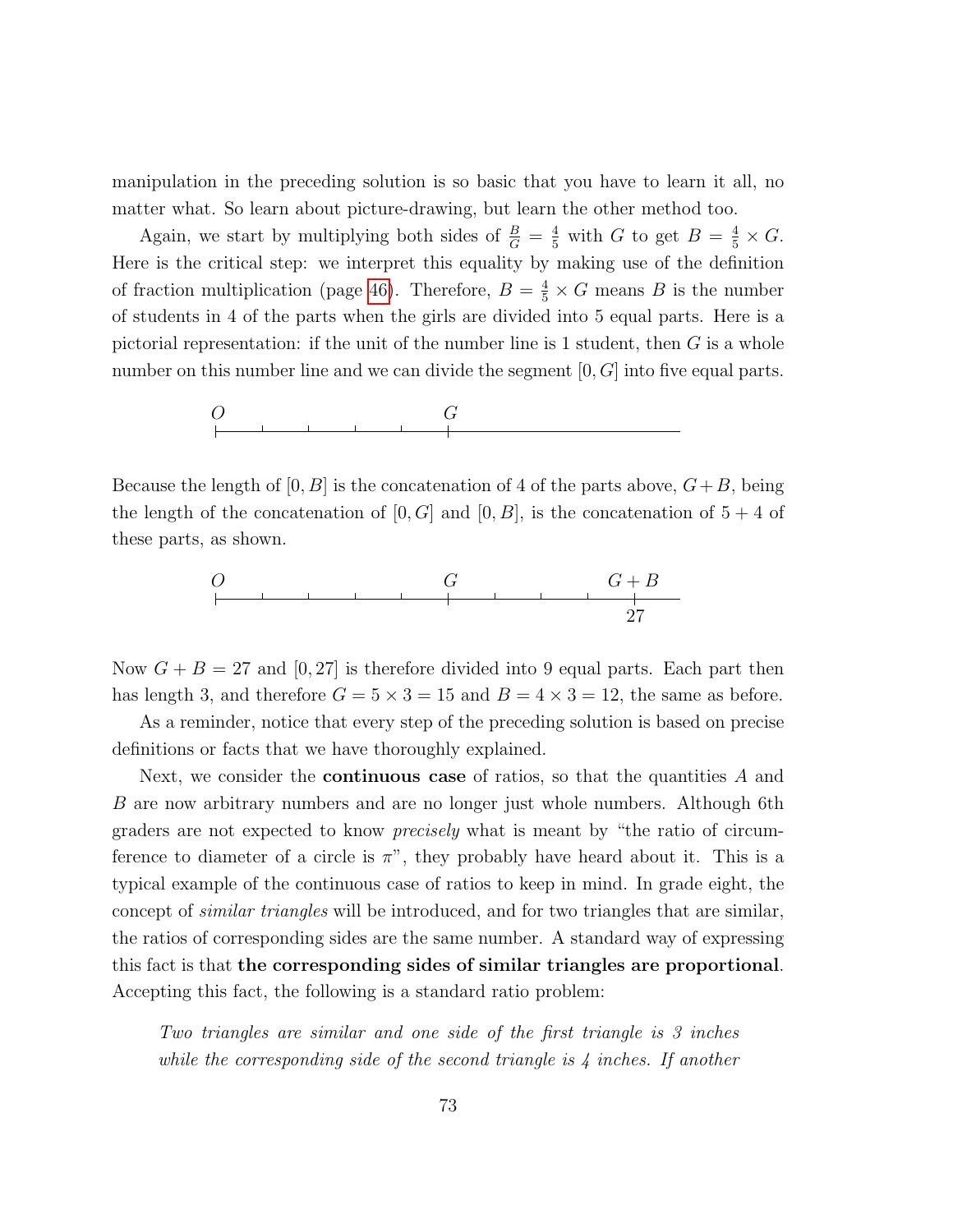side of the first triangle is 5 inches, how long is the corresponding side in the second triangle?

Let  $x$  inches be the length of the side in the second triangle corresponding to the side of 5 inches. Then the sides being proportional means

$$
\frac{3}{4} = \frac{5}{x}
$$

The cross-multiplication algorithm implies that  $3x = 4 \times 5$ , and therefore  $x = \frac{20}{3} = 6\frac{2}{3}$ inches.

There is a subtle point here. We used the cross-multiplication algorithm, but we have explained that algorithm only for fractions, i.e., only if  $\frac{5}{x}$  is a fraction, i.e., only if  $x$  is a whole number. But we already know  $x$  is not a whole number but a fraction, so  $\frac{5}{x}$  is a *complex fraction*. Therefore to do this problem correctly, the cross-multiplication algorithm for complex fractions should be explained first, in the following form:

Let A, B, C, D be fractions  $(B \neq 0 \text{ and } D \neq 0)$ . Then

$$
\frac{A}{B} = \frac{C}{D} \quad implies \quad AD = BC
$$

and conversely,

$$
AD = BC \implies \frac{A}{B} = \frac{C}{D}.
$$

This is reminiscent of the extension of the fundamental fact about equivalent fractions to complex fractions in equation [\(18\)](#page-64-0) on page [65.](#page-64-0)

In general, when it comes to considerations of percent, ratio, and rate, we need to extend all the standard operations from fractions to complex fractions.

#### Rate

There is at present a lot of confusion in the school classroom and in the education literature about what "rate" means and what exactly "rate" problems are. Therefore an appropriate first step in introducing the concept of rate in a school classroom would be to assure students that there is no need to worry about these questions, for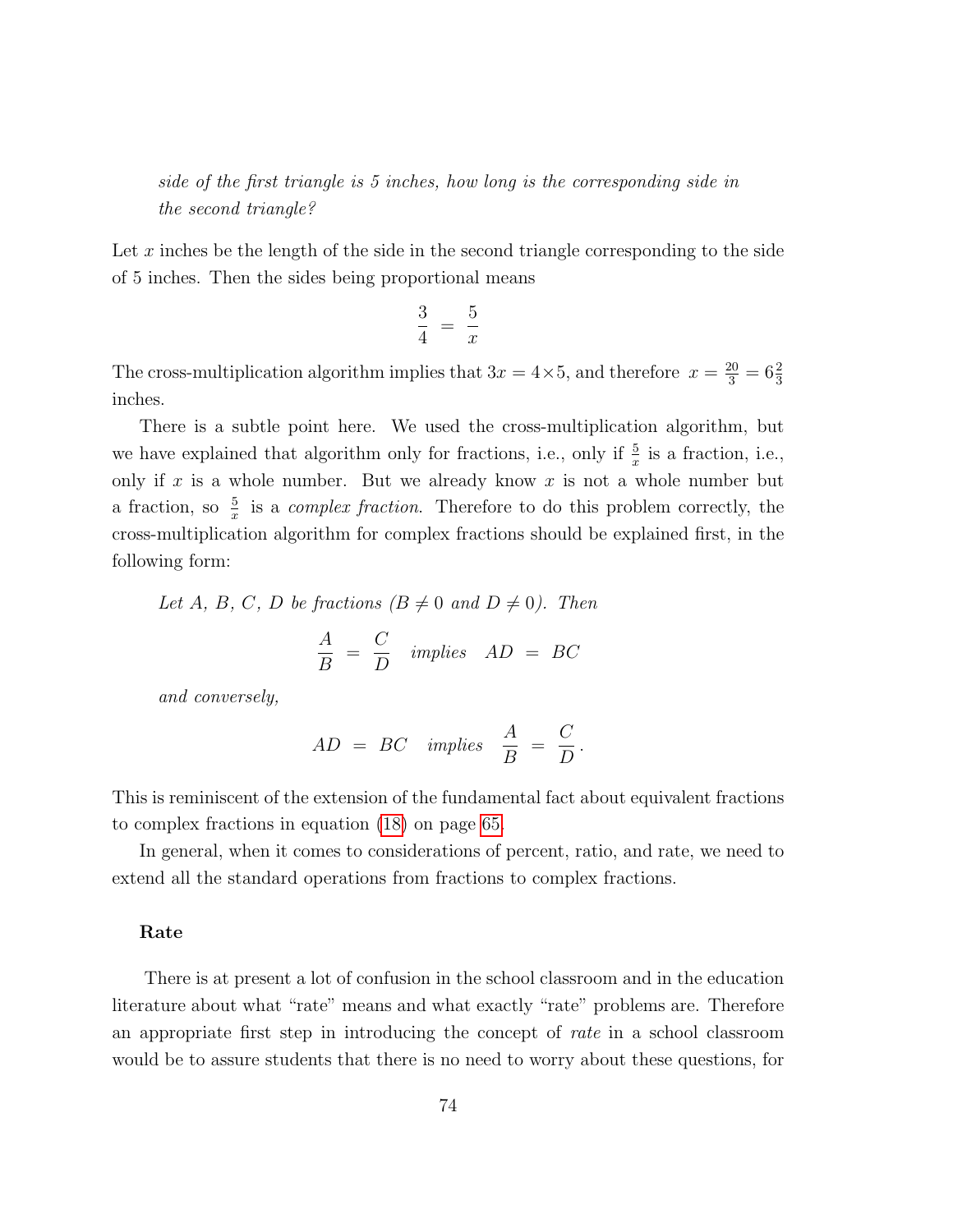the simple reason that there is no good answer to either of them and, moreover, even if we did, neither would promote mathematics learning. Rather, the key issue is that in applying the concept of fraction division to various (idealized) everyday situations, the reasoning underlying some of these applications (such as those related to speed, water flow, lawn mowing, etc.) turns out to be central to mathematics: the reasoning with linearity, the subject of more intense study in grades 7, 8 and beyond. We then see fit to refer to them for convenience as "rate problems". That is all. What we should concentrate on is the reasoning rather the vocabulary.

The discussion of the concept of rate should again be broken up into the discrete case and the continuous case. As in the discussion of ratio, discrete in this case means, roughly, that the objects we are dealing with have a "natural smallest unit". Here is a typical example.

## If half a dozen ballpoint pens sell for \$4.92, how much would 10 ballpoint pens cost?

Observe first of all that if we measure money not by dollars but by cents, then only whole numbers need be used for this problem. We note that it is implicitly assumed that all ballpoint pens under discussion cost the same amount. This is a reasonable assumption that students can accept so that, although it is not made explicit, it is always understood. Now, we can solve the problem if we can find out how much each ballpoint pen costs. Let us say it is x dollars. Then we are given that  $6x = 4.92$ dollars. So  $x = 0.82$  dollars (note: this is a fourth grade problem: if a number when multiplied by 6 gives 492, then the number is 82, so the answer is 82 cents). Therefore 10 pens would cost  $10x = 10 \times 0.82 = 8.2$  dollars.

The cost per ballpoint pen, \$0.82 in this case, is called the **unit cost** or **unit rate**. For these discrete rate problems, once the unit rate is found, the rest is straightforward.

We now turn to the continuous case. The main purpose is to give a careful elucidation of Standard 6.RP3b:

b. Solve unit rate problems including those involving unit pricing and constant speed. For example, if it took 7 hours to mow 4 lawns, then at that rate,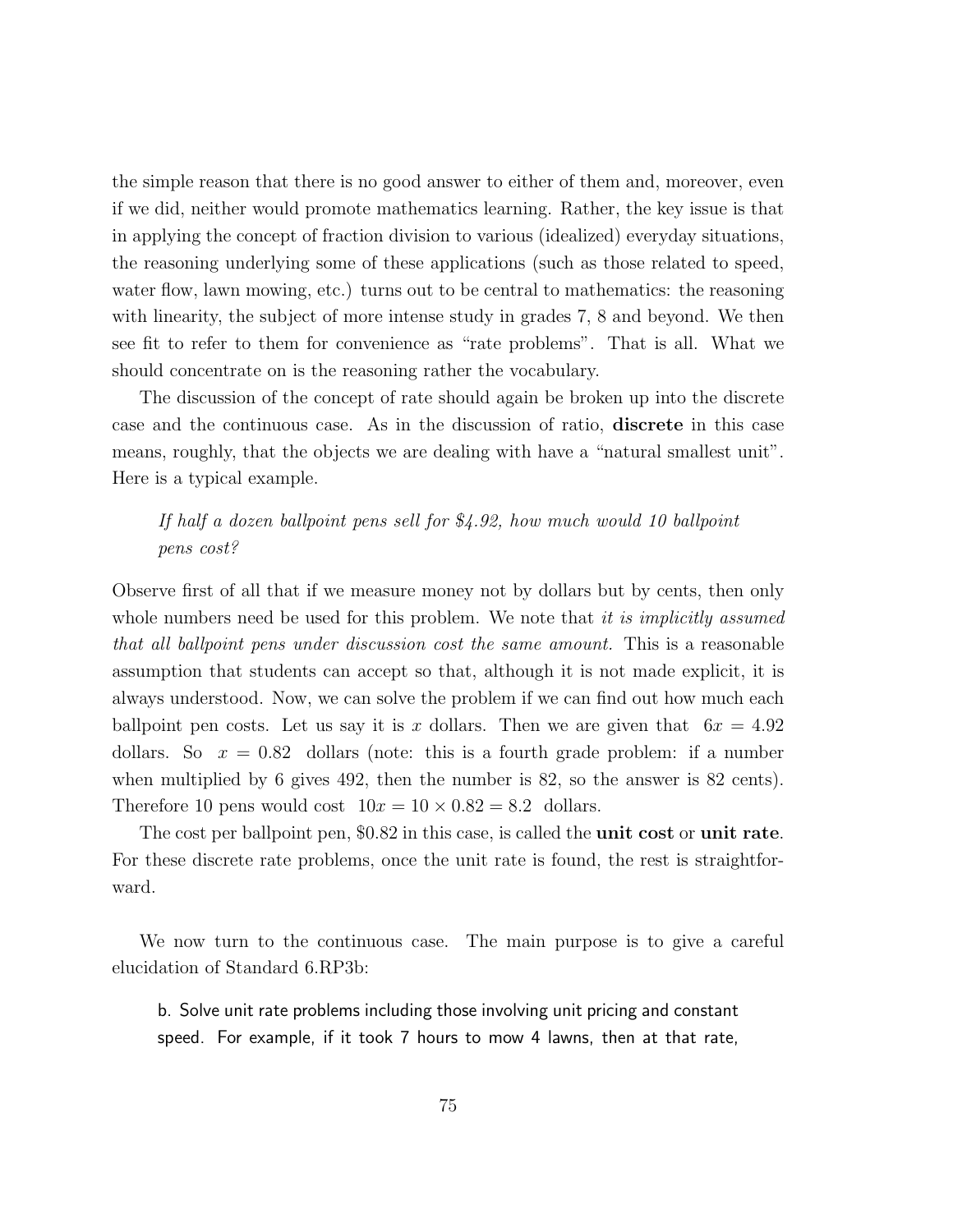how many lawns could be mowed in 35 hours? At what rate were lawns being mowed?

Let us look at a problem in the continuous case that is similar to the ballpoint pen problem.

Ann walks briskly and covers 3 miles the first hour. How many miles does she cover in 84 minutes?

We imitate the discrete case by first asking: How many miles does Ann walk in a minute? Let us say she walks  $x$  miles in a minute. We are given that in 60 minutes (1 hour) she walks 3 miles. Therefore  $60x = 3$  and  $x = \frac{1}{20}$  miles per minute. In 84 minutes, Ann will walk

$$
84x = 84 \times \frac{1}{20} = 4\frac{1}{5}
$$
 miles

There are serious issues with both the problem and the solution. While it is true that all ballpoint pens in the preceding discrete problem are commonly understood to cost the same (this can be ascribed to an abstraction of an almost universal experience), there is no reason to assume that Ann walks exactly the same number of miles *each minute*. It is not just a matter of the different ways people walk, but a *mathematical* problem must be up-front about its explicit assumptions, especially when the assumption involved is so out of the ordinary (does anyone ever walk exactly the same distance every minute?). The crucial observations are therefore:

(1) The problem should at least make explicit the assumption that Ann walks the same distance each minute.

(2) Without this assumption, this problem cannot be solved (e.g., what is to prevent Ann from taking a 30-minute rest after walking 64 minutes, for instance?)

We can say more. Even if we make the assumption that Ann walks the same distance every minute, can we do the following related problem?

Ann walks briskly and covers 3 miles the first hour and she walks the same distance every minute. How many miles does she cover in  $84\frac{1}{3}$  minutes?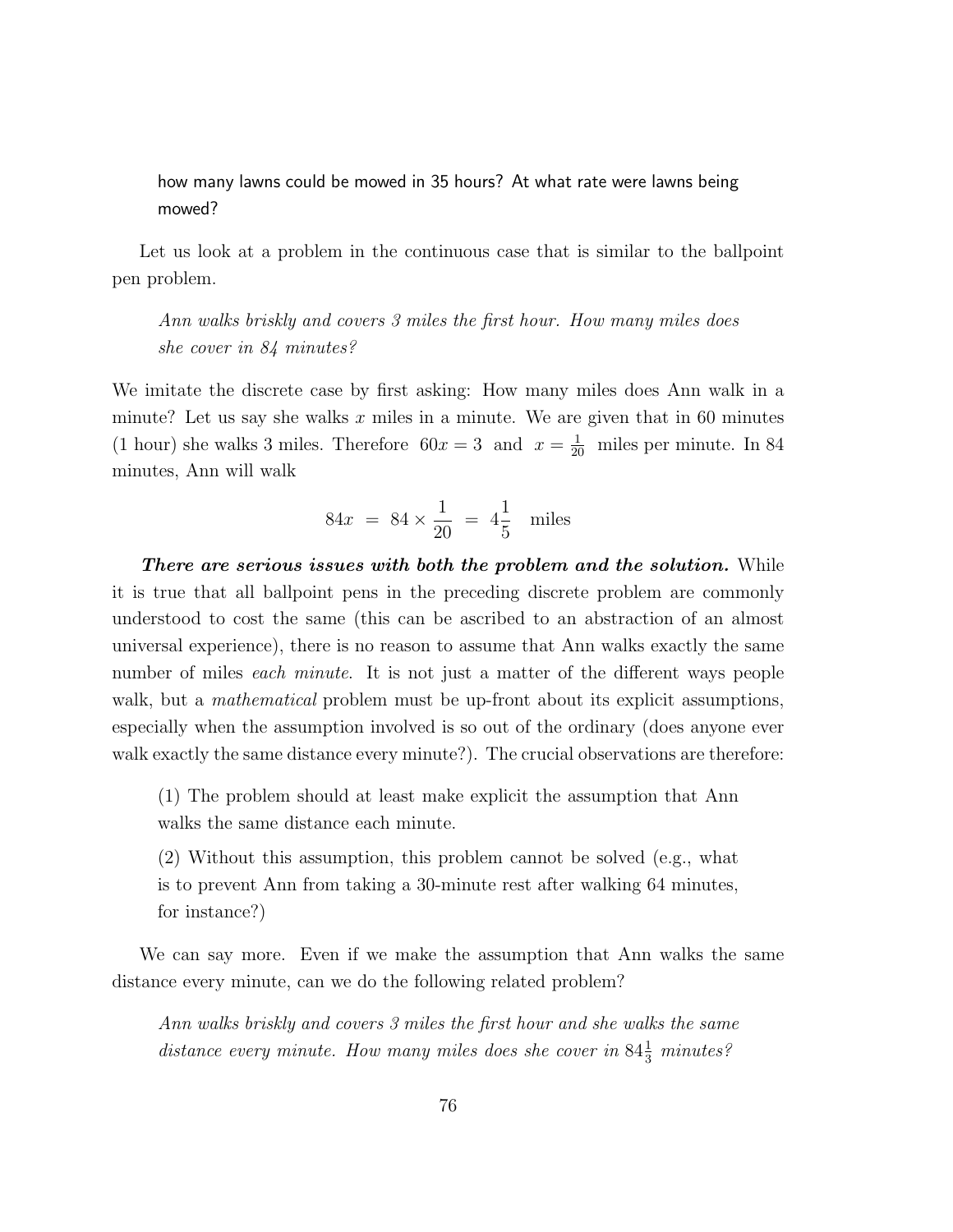This problem is again unsolvable for the following reason. If she walks 3 miles in 60 minutes and she walks the same distance every minute, then of course she walks  $\frac{1}{20}$  of a mile each minute. After 84 minutes, we can say unequivocally that she has walked

$$
84 \times \frac{1}{20} = 4\frac{1}{5}
$$
 miles

However, what she does in the next 20 seconds  $(\frac{1}{3}$  minute) after she has walked 84 minutes cannot be determined. Perhaps she takes a rest for 20 seconds before running in the remaining 40 seconds in order to cover the  $\frac{1}{20}$  mile that she is supposed to cover in that minute. In that case, she would cover  $4\frac{1}{5}$  miles in  $84\frac{1}{3}$  minutes. Or perhaps she walks at a steady pace and covers  $\frac{1}{60\times20}$  of a mile each second and, in that case, she would cover

$$
4\frac{1}{5} + \left(20 \times \frac{1}{60 \times 20}\right) = 4\frac{13}{60}
$$
 miles

in  $84\frac{1}{3}$  minutes.

One could make the preceding problem solvable again by making the explicit assumption that Ann walks the same distance every 20 seconds, but clearly we would not be promoting the learning of useful mathematics if we have to make an ad hoc assumption each time for problems of this kind. To drive home the point, suppose we change the problem to the following:

Ann walks briskly and covers 3 miles the first hour and she walks the same distance every minute. How many miles does she cover in 84.05 minutes?

Should we now change the assumption to: Ann walks the same distance every 0.01 minute? We are up against the insurmountable problem that there is no "natural smallest unit of time".

In a situation of this nature, the right assumption to make is to say that

there is a number s so that in *any* time interval of  $t$  minutes' duration,

Ann walks a distance of ts miles.

If this sounds strange, it shouldn't be because this is the precise meaning of "Ann walks at a **constant speed** of s miles per minute". Indeed, if in the preceding assumption, we let  $t = 1$  minute, then we see that Ann walks a distance of  $1 \times s$  miles in *any* time interval of 1 minute's duration. The number  $s$  is called the **unit rate**;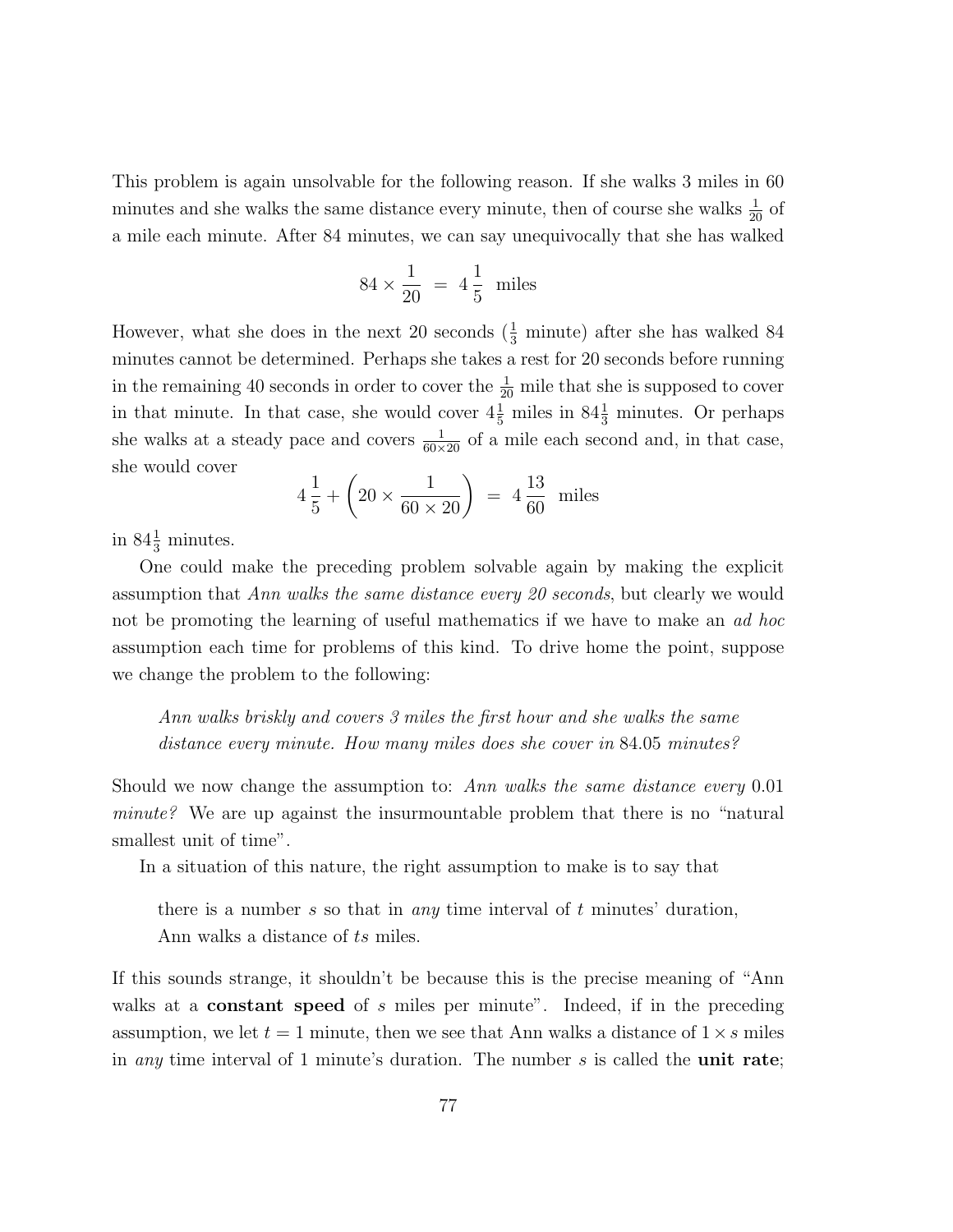more precisely, it is s miles per minute. Of course the assumption of constant speed says much more. For example, what distance does Ann walk from 2 minutes (after she starts walking) to 2.24 minutes? The answer is 0.24 s miles because, according to this assumption, Ann walks during this time interval

$$
(2.24 - 2)s = 0.24 s
$$
 miles.

It is often not realized that it takes something this sophisticated to make sense of "constant speed". It does not help that textbooks almost never give a definition of this concept.

Let us finally formulate the problem correctly and solve it correctly.

Ann walks briskly and covers 3 miles the first hour and she walks at a constant speed. How many miles does she cover in 84.05 minutes?

Let us say Ann's constant speed is  $s$  miles per minute and she starts at time 0 (minute). In the time interval from 0 minutes to 60 minutes (1 hour), we are given that she walks 3 miles. But the assumption of constant speed also says that in 60 minutes, she walks 60s miles. Therefore

> $60s = 3$ , and therefore  $s =$ 1 20 miles per minute.

Once more, by the assumption of constant speed, in 84.05 minutes, Ann walks 84.05 s miles, which is then

$$
84.05 \times \frac{1}{20} = 4.2025
$$
 miles.

"Rate" is a much-feared topic in schools because it is usually taught incorrectly, which gives students the sinking feeling that, even if they can follow directions and get correct answers, they don't know what is going on. There seems to be no awareness of the fact that it is not possible to properly discuss the concept of rate without calculus. Therefore this concept is thrown around in middle school as if it were something all students already understood thoroughly. The disjunction between an unwarranted assumption and the cold reality of what students don't know inevitably brings about non-learning. Teachers (and of course textbooks and education documents) have to practice self-control and limit themselves to only discussing "constant rate". But as we have seen, even the latter is not an easy concept to get across to students.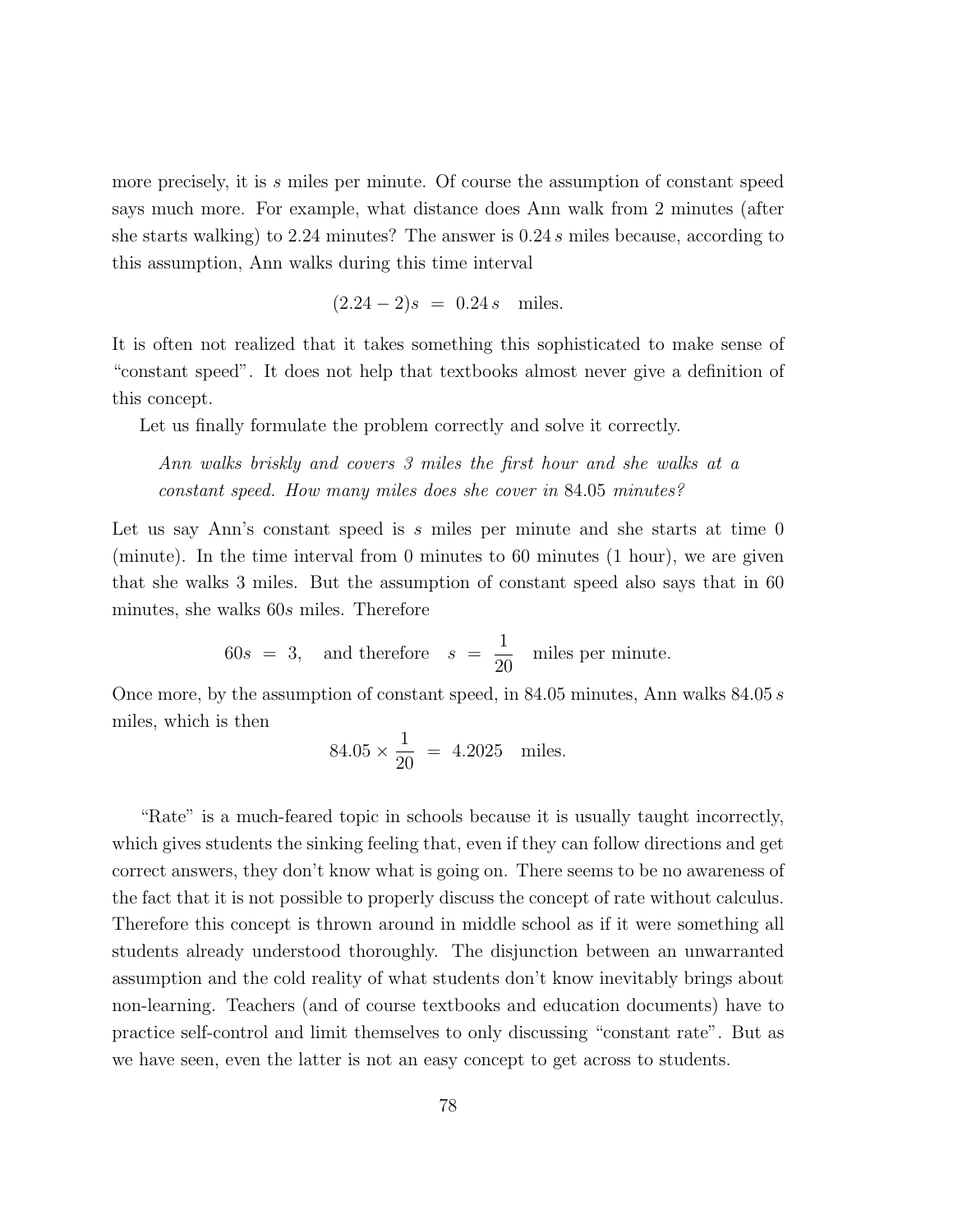We should mention that there is another way to approach constant rate, which may be a trifle more intuitive: First defines average rate over a time interval and then defines "constant rate" as the situation where the average rate over any time interval is always the same number. Either way, students need careful explanations.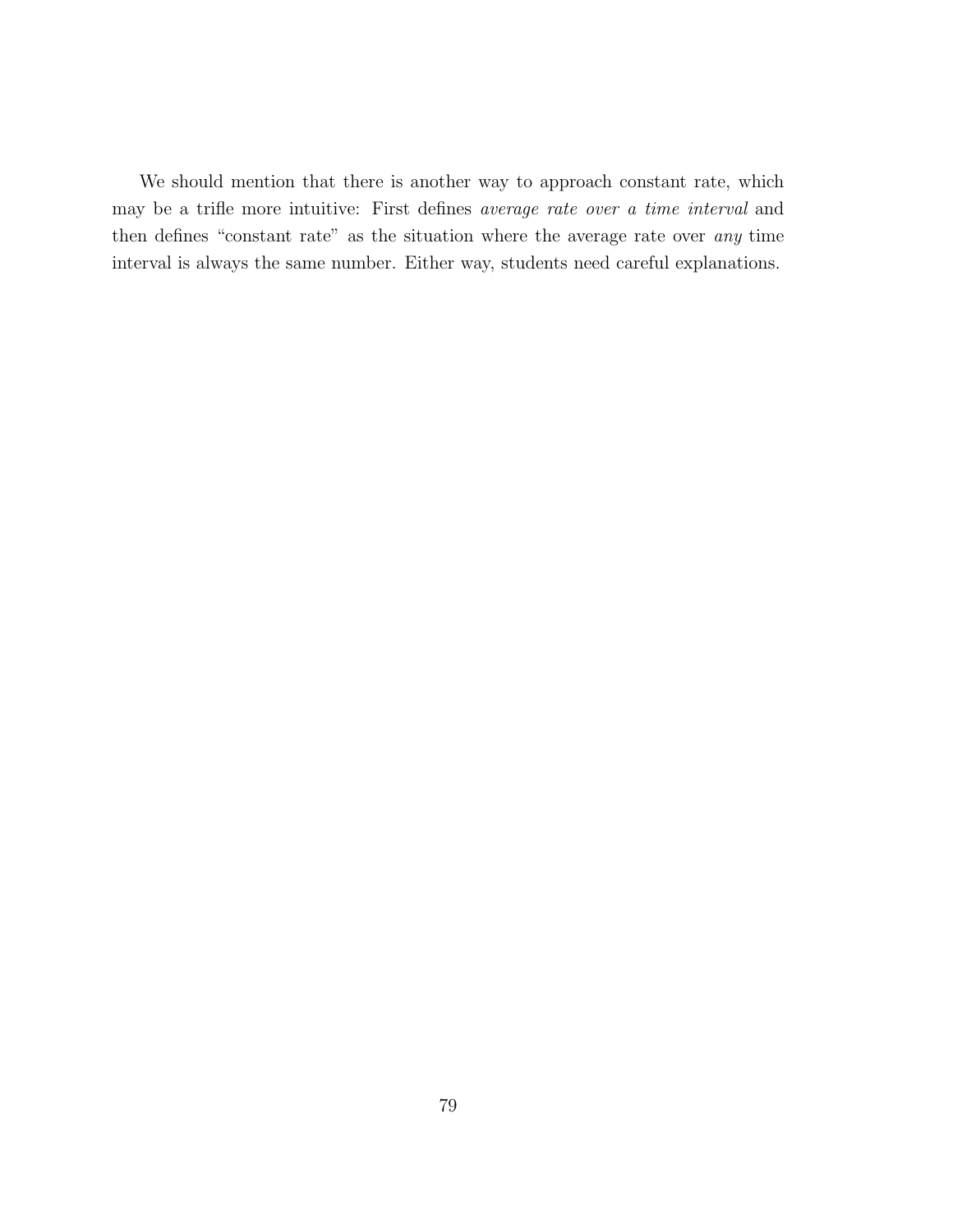### 7TH GRADE

# Analyze proportional relationships and use them to solve realworld and mathematical problems. 7.RP

1. Compute unit rates associated with ratios of fractions, including ratios of lengths, areas and other quantities measured in like or different units. For example, if a person walks  $1/2$  mile in each  $1/4$ -hour, compute the unit rate as the complex fraction  $(1/2)/(1/4)$  miles per hour, equivalently 2 miles per hour.

## The Number System 7.NS

2d. Convert a rational number to a decimal using long division; know that the decimal form of a rational number terminates in 0s or eventually repeats.

✉

Unit rates

This is a continuation of the discussion on the concept of rate started in grade 6 (page [74\)](#page-64-0). Consider the following problem:

If a person walks  $\frac{1}{2}$  mile in each  $\frac{1}{4}$  hour, compute the unit rate associated with the ratio  $\frac{1}{2}$  :  $\frac{1}{4}$  $\frac{1}{4}$ .

By definition, the unit rate associated with  $\frac{1}{2}$ :  $\frac{1}{4}$  $\frac{1}{4}$  is just the quotient,

$$
\frac{\frac{1}{2}}{\frac{1}{4}} = \frac{1}{2} \times \frac{4}{1} = 2
$$
 miles per hour.

Now consider a related problem:

If Claudio walks  $\frac{1}{2}$  mile in each  $\frac{1}{4}$  hour, how far does he walk in  $\frac{1}{8}$  hour?

There is not enough information to do this problem. One possibility is that Claudio rests during the first  $\frac{1}{8}$  of an hour and then walks briskly  $\frac{1}{2}$  of a mile in the second  $\frac{1}{8}$  of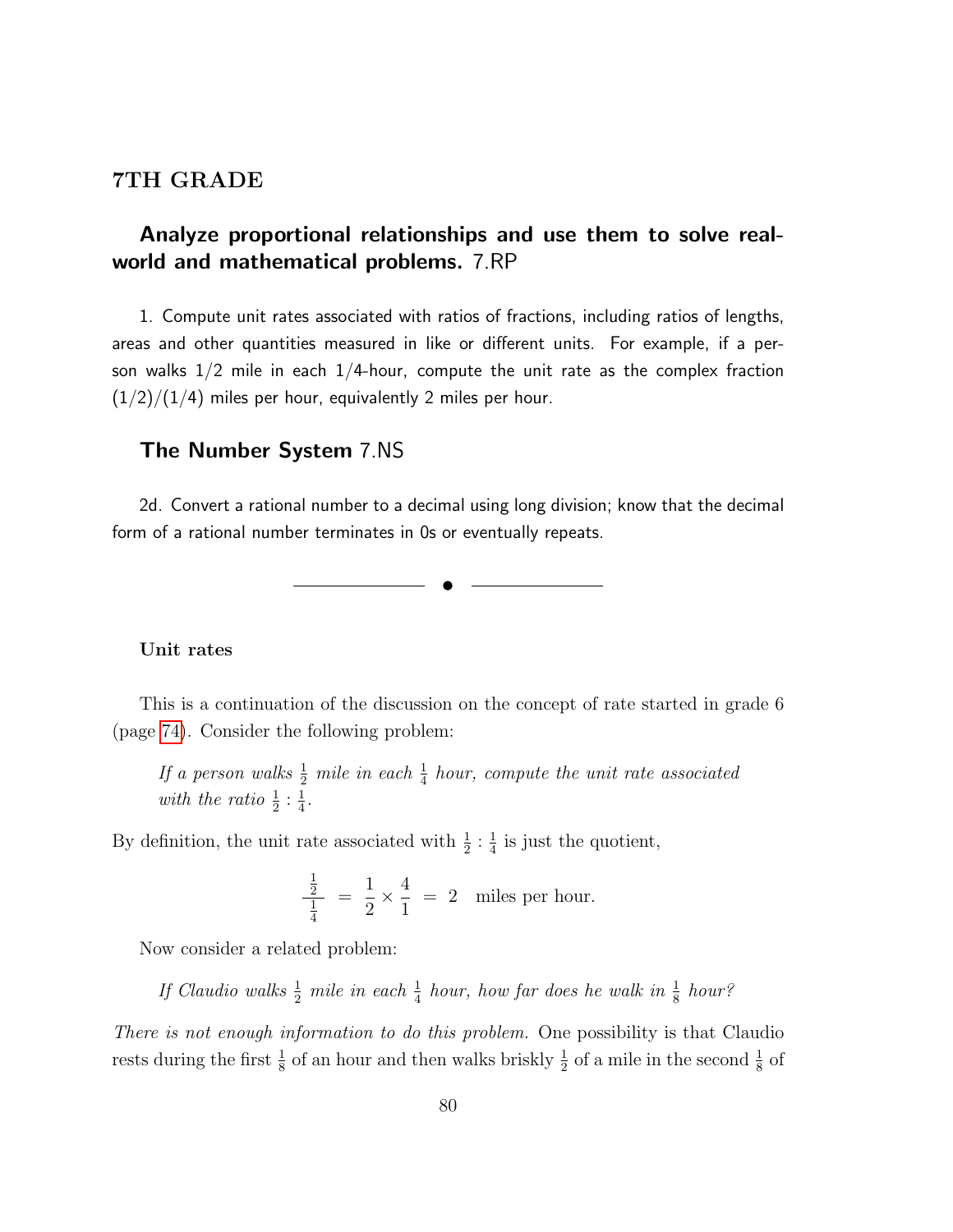an hour. Then he repeats exactly the same walking pattern in each of the succeeding  $\left(\frac{1}{4}\right)$  $\frac{1}{4}$ -hour intervals. It is not difficult to check that in each  $\frac{1}{4}$ -hour interval, indeed he walks exactly  $\frac{1}{2}$  mile. Such being the case, if you look at how far he walks in the first  $\frac{1}{8}$  hour, it is 0 miles. If however you look at how far he walks in the second, or fourth, or sixth  $\frac{1}{8}$ -hour interval, then he walks  $\frac{1}{2}$  mile. Now if you want to know how far he walks in the  $\frac{1}{8}$ -hour interval from the time  $\frac{1}{60}$  hour (after he starts) to the time  $(\frac{1}{60} + \frac{1}{8})$  $\frac{1}{8}$ ) hour, then we genuinely do not and cannot possibly know.

On the other hand, the following problem is doable, and it illustrates the power, as well as the subtlety, of the concept of constant speed.

If a person walks at constant speed, and he walks  $\frac{1}{2}$  mile in a  $\frac{1}{4}$  hour interval, how far does he walk in  $\frac{1}{8}$  hour?

Let the constant speed be s mph (miles per hour). We are given that  $\frac{1}{4} s = \frac{1}{2}$  mile. Therefore  $s = 2$  mph. His constant speed is therefore 2 mph. Again by the definition of a constant speed of 2 mph, the distance he walks in  $\frac{1}{8}$  hour is  $\frac{1}{8} \times 2 = \frac{1}{4}$  mile.

Incidentally, it would be instructive to students to have "constant rate" developed in detail in at least one context other than speed. Take water flow, for instance. Here one measures the total volume of water coming out of the source, say a faucet, in a given time interval in terms of gallons (let us say). Then, by definition, the rate of the water flow is constant if there is a fixed number  $r$  so that the total volume of water coming out of the faucet in a time interval of length  $t$  minutes is equal to tr gallons. If  $t = 1$  minute, then the definition says that the total volume of water coming out of the faucet in *every* 1-minute interval is r gallons. Thus in this case, the constant rate of this water flow is  $r$  gallons per minute.

#### Fractions and decimals

The question of whether, given a fraction such as  $\frac{3}{8}$  or  $\frac{2}{7}$ , there is a finite decimal equal to it at first sounds mysterious. But when one recalls that a decimal is a fraction with  $10<sup>k</sup>$  as denominator for some positive integer k, then one realizes that this is quite reasonable. All it asks for is whether a fraction such as  $\frac{3}{8}$  or  $\frac{2}{7}$  can be written as a fraction whose denominator is  $10<sup>k</sup>$  for some positive integer k. If the denominator of the given fraction is a product of 2's or 5's or both, it is quite obvious how to do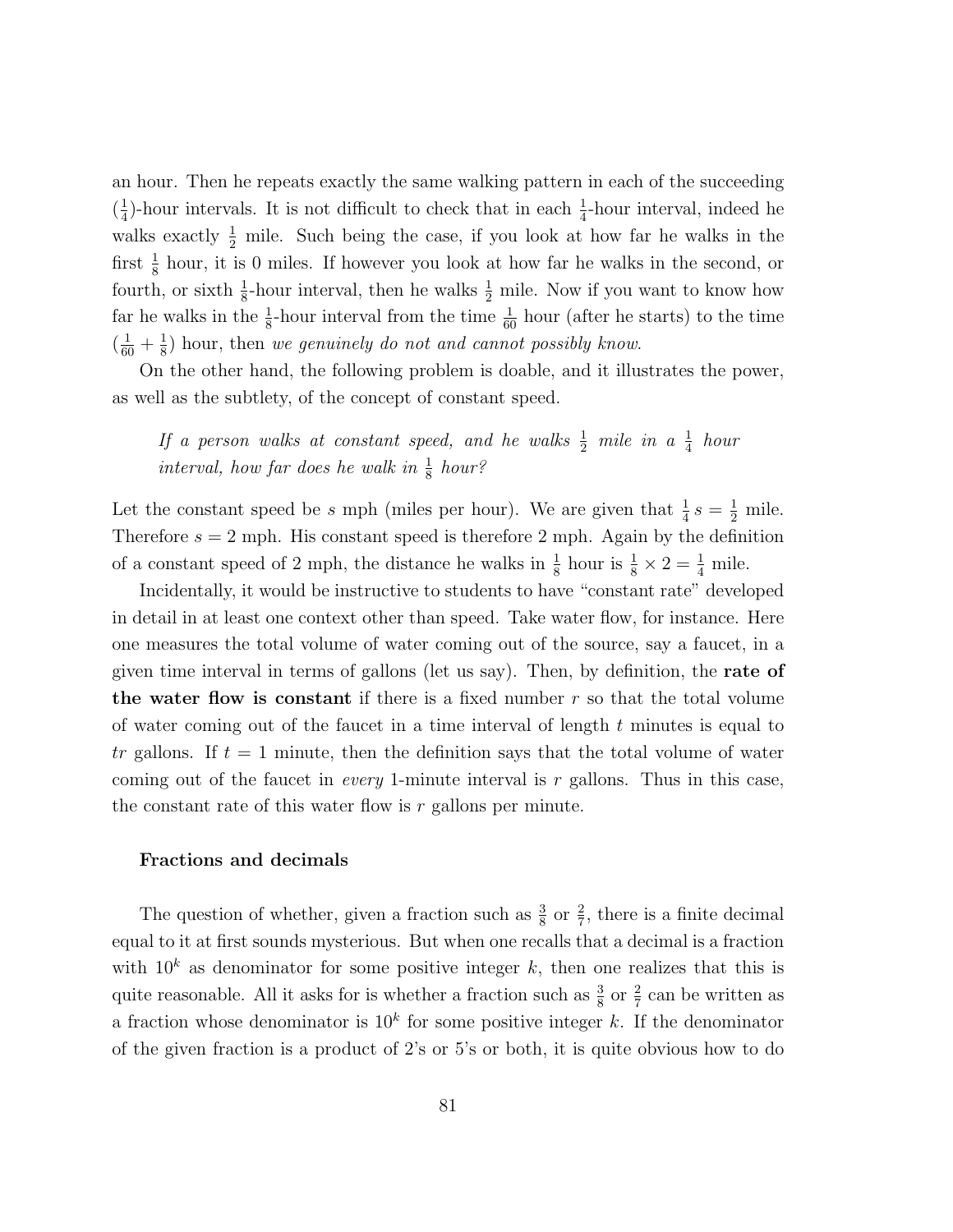this. We simply make use of the fundamental fact about equivalent fractions and the fact that any power of 10 is the product of 2's and 5's to get it done. For example:

$$
\frac{1}{2} = \frac{5 \times 1}{5 \times 2} = \frac{5}{10} = 0.5,
$$
  
\n
$$
\frac{5}{4} = \frac{5}{2^2} = \frac{5^2 \times 5}{5^2 \times 2^2} = \frac{125}{10^2} = 1.25,
$$
  
\n
$$
\frac{3}{8} = \frac{3}{2^3} = \frac{5^3 \times 3}{5^3 \times 2^3} = \frac{375}{10^3} = 0.375,
$$
  
\n
$$
\frac{2}{5} = \frac{2 \times 2}{2 \times 5} = \frac{4}{10} = 0.4,
$$
  
\n
$$
\frac{34}{25} = \frac{2^2 \times 34}{2^2 \times 5^2} = \frac{136}{100} = 1.36,
$$
  
\n
$$
\frac{27}{125} = \frac{27}{5^3} = \frac{2^3 \times 27}{2^3 \times 5^3} = \frac{216}{10^3} = 0.216, \text{ etc.}
$$

In particular, we see that  $\frac{3}{8} = 0.375$ . However, this approach totally breaks down in case the fraction is  $\frac{1}{3}$  or  $\frac{2}{7}$ , for example.

A fraction is said to be **reduced** if its numerator and denominator have no (whole number) common divisor except 1. Thus  $\frac{34}{50}$  is not reduced because 2 divides both 34 and 50. It is known that a reduced fraction is equal to a finite decimal exactly when the denominator is a product of 2's or 5's or both. For some simple cases such as  $\frac{1}{3}$ , we can show directly that it can never be equal to a finite fraction, as follows. Assume that  $\frac{1}{3}$  is equal to a finite decimal  $\frac{n}{10^k}$ , when n and k are positive integers. From  $\frac{1}{3} = \frac{n}{10^k}$  and the cross-multiplication algorithm, we get  $10^k = 3n$  and therefore

$$
\underbrace{99\cdots 9}_{k} + 1 = 3n.
$$

Multiply both sides by  $\frac{1}{3}$  and use the distributive law, we get

$$
\underbrace{33\cdots 3}_{k} + \frac{1}{3} = n,
$$

which may be rewritten as

$$
\frac{1}{3} = n - \underbrace{33\cdots 3}_{k}.
$$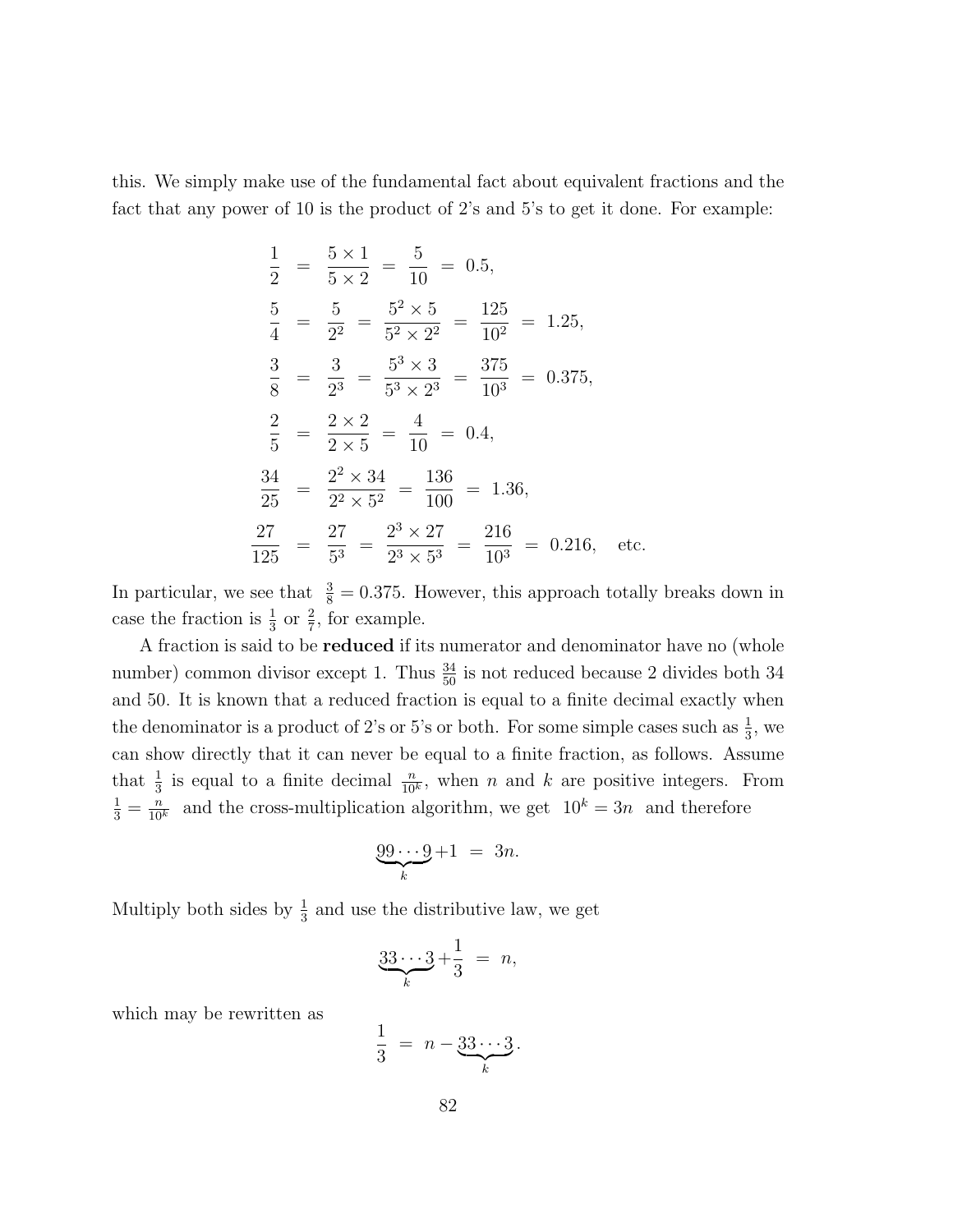Now the right side is an integer, so  $\frac{1}{3}$  is an integer. The assumption that  $\frac{1}{3}$  is equal to a finite decimal therefore leads to the conclusion that  $\frac{1}{3}$  is an integer. That assumption is thus wrong, and  $\frac{1}{3}$  cannot be a finite decimal after all.

The recognition that some fractions cannot be equal to a finite decimals therefore forces us to change our original question. We now ask instead:

Given a fraction, can we find a finite decimal that is either equal to it or approximates it as closely as we wish?

We now present a uniform method that answers this question completely. Precisely:

 $(i)$  It produces a finite decimal equal to a given fraction whose denominator divides a power of 10.

 $(ii)$  In general, it produces a finite decimal that approximates the given fraction as closely as we want, e.g., for  $\frac{2}{7}$ , it produces a finite decimal that differs from  $\frac{2}{7}$  by less than  $1/10<sup>k</sup>$  for any chosen positive integer k.

This method will turn out to involve two essential ideas: the long division algorithm for whole numbers, and the product formula for fractions.

Consider problem (*i*). It suffices to illustrate the method with  $\frac{3}{8}$ . Because 8 divides  $10^3$ , we rewrite  $\frac{3}{8}$  as

$$
\frac{3}{8} = \frac{10^3 \times 3}{10^3 \times 8} = \frac{10^3 \times 3}{8} \times \frac{1}{10^3},
$$

where the last equality uses the product formula. Because  $\frac{10^3}{8}$  is a whole number,  $10^3 \times 3$  $\frac{8 \times 3}{8}$  is a whole number—let us call it N for now—so that from the last expression, we see that  $\frac{3}{8}$  is equal to

$$
N \times \frac{1}{10^3} = \frac{N}{10^3}
$$

and  $N/10^3$  is by definition a decimal, as desired.

Let us work out the details. We have

$$
\frac{10^3 \times 3}{8} = 3000 \div 8,
$$

according to page [41.](#page-38-0) By the long division algorithm, we find out that  $3000 \div 8 = 375$ :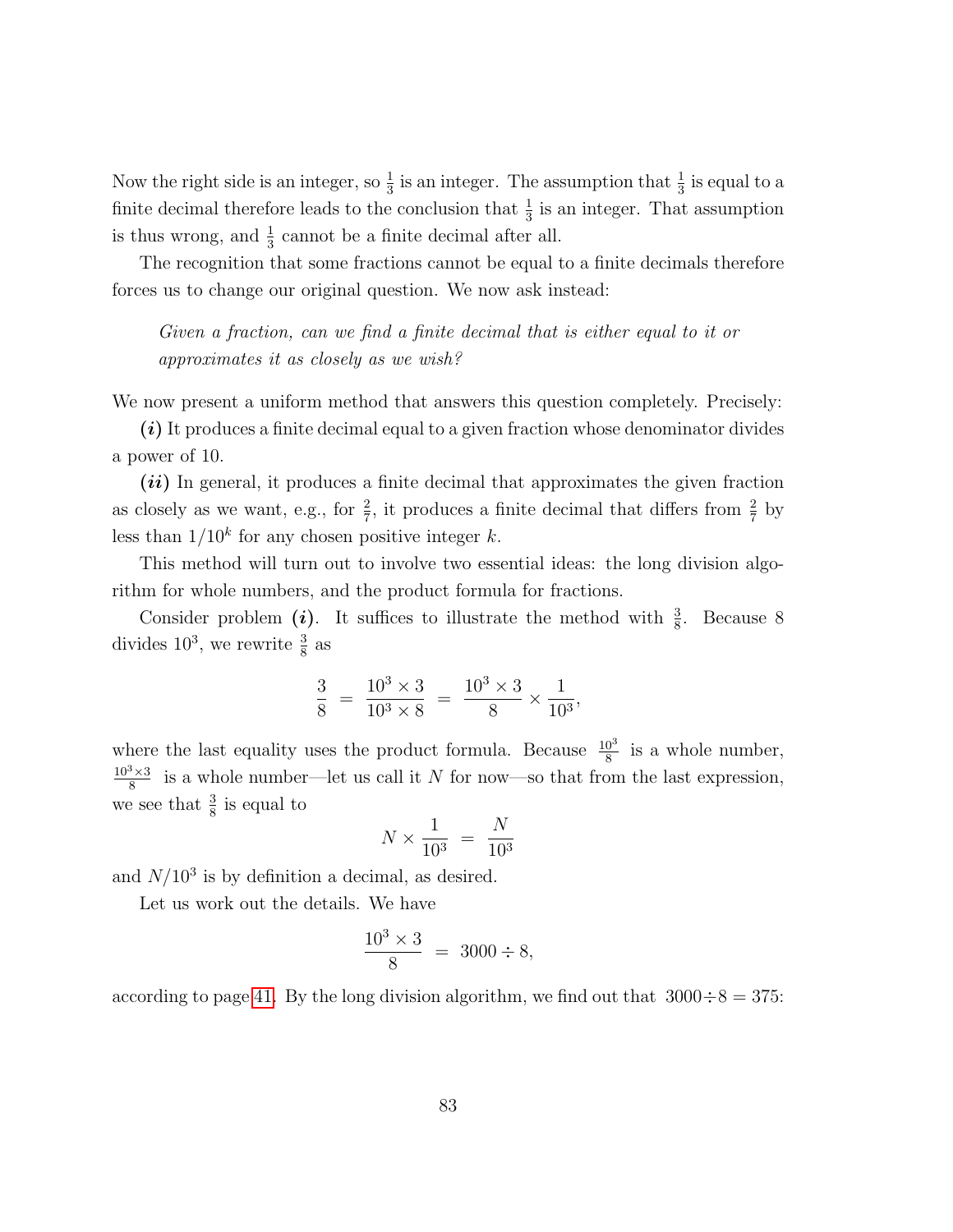3 7 5 3 × 10<sup>3</sup> 3000 8 ) 3 0 0 0 = = 375 8 8 2 4 6 0 5 6 4 0 4 0 0 

Therefore,

$$
\frac{3}{8} = \left(\frac{10^3}{8} \times 3\right) \times \frac{1}{10^3} = 375 \times \frac{1}{10^3} = \frac{375}{10^3},
$$

which by definition is the decimal 0.375.

There is an interesting observation to make. We said earlier that because 8 divides  $10^3$ , we rewrote  $\frac{3}{8}$  as

$$
\frac{3}{8} = \frac{10^3 \times 3}{10^3 \times 8}.
$$

The truth is that the exponent 3 in  $10^3$  could have been any whole number  $\geq 3$ . If we had rewritten, say,

$$
\frac{3}{8} = \frac{10^7 \times 3}{10^7 \times 8},
$$

would it have made any difference? Of course not, because

$$
\frac{3}{8} = \frac{10^7 \times 3}{10^7 \times 8} = \frac{10^7 \times 3}{8} \times \frac{1}{10^7}
$$
  
= 
$$
\frac{(10^3 \times 3) \times 10^4}{8} \times \frac{1}{10^3 \times 10^4}
$$
  
= 
$$
\frac{(10^3 \times 3)}{8} \times \frac{1}{10^3}
$$
 (equation (7) on page 49)  
= 0.375

Next we tackle  $(ii)$ . Again, we illustrate the general reasoning with a specific example,  $\frac{2}{7}$ . Let us approximate  $\frac{2}{7}$  by a finite decimal that is within distance  $1/10^7$ of  $\frac{2}{7}$  (on the number line). Experience with  $\frac{3}{8}$  above suggests that we multiply the numerator and denominator of  $\frac{2}{7}$  by 10<sup>7</sup>. Then as before, we have: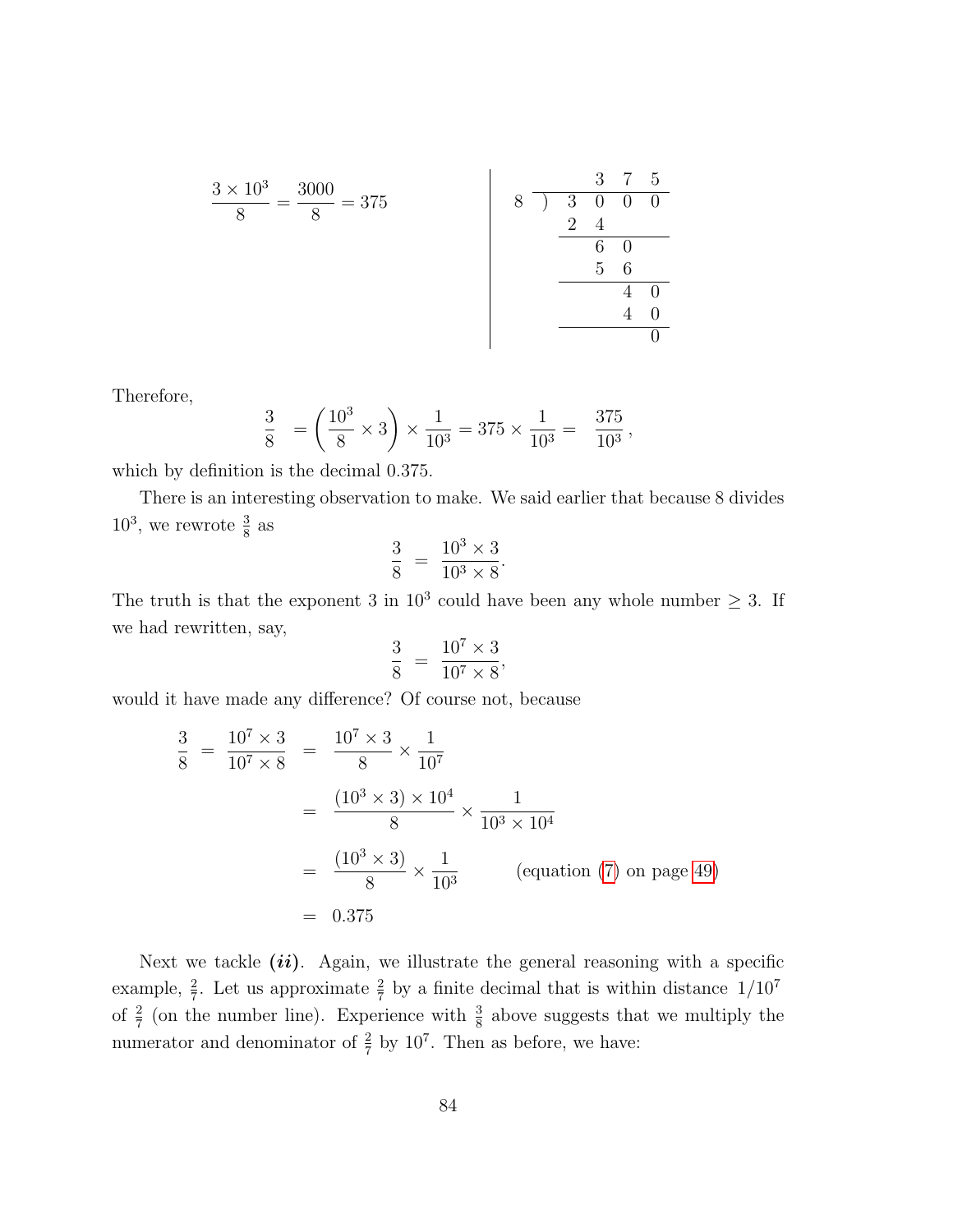$$
\frac{2}{7} = \frac{10^7 \times 2}{10^7 \times 7} = \left(\frac{2 \times 10^7}{7}\right) \times \frac{1}{10^7} = \frac{20000000}{7} \times \frac{1}{10^7}
$$

We perform the long division of 20000000 by 7 and obtain the quotient 2857142 and remainder 6:

$$
20000000 = (2857142 \times 7) + 6
$$
\n
$$
\begin{array}{c|cccc}\n & & & & 2 & 8 & 5 & 7 & 1 & 4 & 2 \\
\hline\n & 2 & 0 & 0 & 0 & 0 & 0 & 0 & 0 \\
 & & 2 & 0 & 0 & 0 & 0 & 0 & 0 \\
\hline\n & 6 & 0 & & & & & \\
\hline\n & 5 & 6 & & & & & \\
\hline\n & 4 & 0 & & & & & \\
\hline\n & 5 & 0 & & & & & \\
\hline\n & 4 & 9 & & & & & \\
\hline\n & 7 & & & & & & \\
\hline\n & 7 & & & & & & \\
\hline\n & 3 & 0 & & & & & \\
\hline\n & 2 & 8 & & & & & \\
\hline\n & 2 & 0 & & & & & \\
\hline\n & 1 & 4 & & & & & \\
\hline\n\end{array}
$$

Therefore,

$$
\frac{2}{7} = \left(\frac{(2857142 \times 7) + 6}{7}\right) \times \frac{1}{10^7}
$$

$$
= \left(2857142 + \frac{6}{7}\right) \times \frac{1}{10^7}
$$

$$
= \frac{2857142}{10^7} + \left(\frac{6}{7} \times \frac{1}{10^7}\right) \qquad \text{(distributive law)}
$$

so that using the definition of decimal notation, we get:

$$
\frac{2}{7} = 0.2857142 + \left(\frac{6}{7} \times \frac{1}{10^7}\right)
$$

Since

$$
\frac{2}{7} - 0.2857142 = \left(\frac{6}{7} \times \frac{1}{10^7}\right),
$$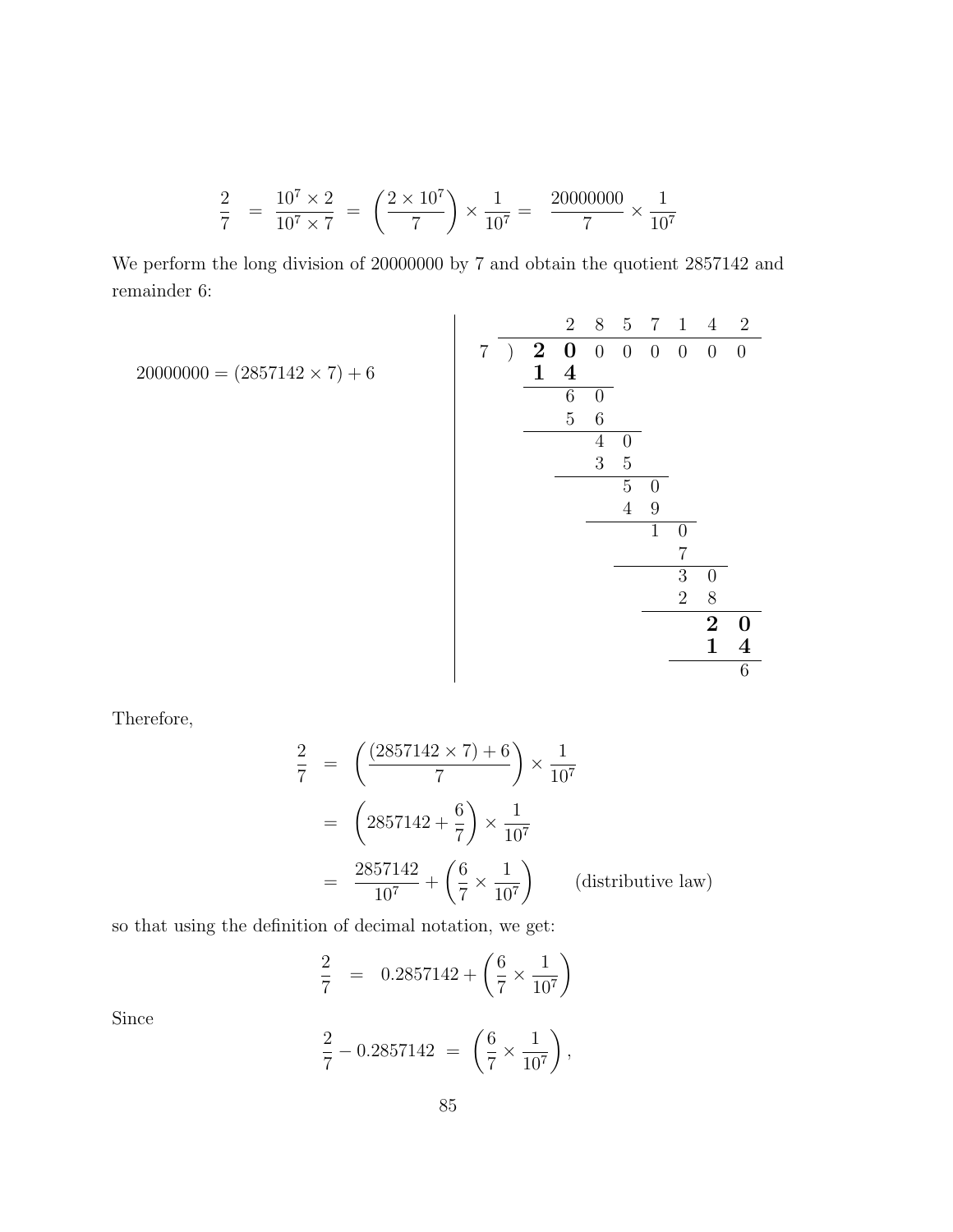we see that the difference between the fraction  $\frac{2}{7}$  and the finite decimal 0.2857142 is

$$
\frac{6}{7} \times \frac{1}{10^7},
$$

which is at most  $1/10^7$  because  $\frac{6}{7}$  is at most 1 (cf. the comment on fraction multiplication on page [46\)](#page-41-0). Thus, the finite decimal 0.2857142 is the desired finite decimal; it is called the 7-digit decimal expansion of  $\frac{2}{7}$ . Clearly, this reasoning is perfectly general and is independent of the fraction  $\frac{2}{7}$  or the choice of the integer k in  $(ii)$ above.

Here is a key observation: If we take more than 6 decimal digits, the  $285714$  block of digits will repeat, and this repeating phenomenon is true of all the finite decimals that approximate a fraction in this sense.

Let us first explain why, for example, if we take a finite decimal of 18 decimal digits that differs from  $\frac{2}{7}$  by no more than  $1/10^{18}$ , then it will be

### 0.285714 285714 285714

This is because the two-by-two boldface block  $\begin{pmatrix} 2 & 0 \\ 1 & 4 \end{pmatrix}$  is seen to repeat in the preceding long division of 20000000 by 7. By the nature of long division, the digits in the quotient corresponding to—and following—this block must also repeat. Thus we see that the digit 2 in 285712 is being repeated.

To understand in general why this repeating behavior must show up each time we approximate a fraction by a finite decimal (in the sense described), we have to describe the long division algebraically. A routine inspection will reveal that the sequence of steps in the preceding long division of 20000000 by 7 is captured completely by the following sequence of divisions-with-remainder:

<span id="page-85-0"></span>
$$
\begin{cases}\n20 = (2 \times 7) + 6 \\
60 = (8 \times 7) + 4 \\
40 = (5 \times 7) + 5 \\
50 = (7 \times 7) + 1 \\
10 = (1 \times 7) + 3 \\
30 = (4 \times 7) + 2 \\
20 = (2 \times 7) + 6\n\end{cases}
$$
\n(19)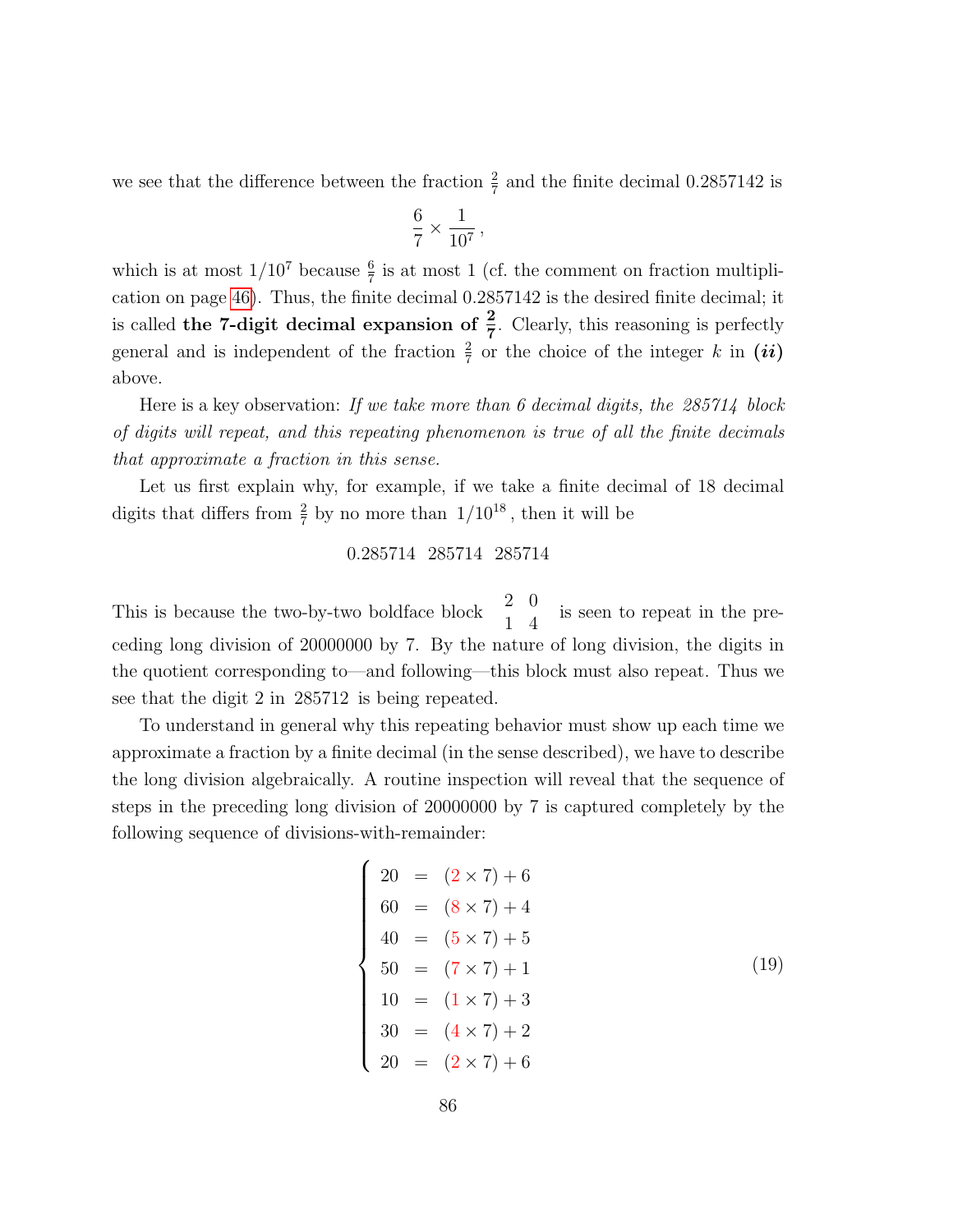The algorithmic nature of this sequence of divisions-with-remainder should be pointed out: the dividend (first number) of each line is 10 times the remainder of the preceding one. Moreover, the quotient can be read off by going down the first number of the right side of each line, vertically: 2857142. There is another noteworthy feature of this sequence of division-with-remainders, however, and it is the fact that the divisor in each line is always 7. Therefore, the remainder (the last number on each line) of each such division-with-remainder can only be one of seven numbers: 0, 1, 2, 3, 4, 5, 6. This is because the remainder in a division-with-remainder must be a whole number smaller than the divisor. As a consequence, if we are presented with 8 remainders in such a sequence of divisions-with-remainder, then at least two of them must be the same. It follows that after at most seven such divisions-with-remainder, the remainder of the next division-with-remainder must be one of these seven. The minute there is such a repetition, the algorithm dictates that division-with-remainder in the next line has to be a repetition of the earlier division-with-remainder. Thus in the set of equations [\(19\)](#page-85-0), the fact that the remainder of the last (and seventh) line, which is 6, repeats the reminder of the first line<sup>[14](#page-86-0)</sup> dictates that the next division-with-remainder, were we to continue, will have to be exactly the same as the second line of the set of equations [\(19\)](#page-85-0):

$$
60 = (8 \times 7) + 4
$$

This is why the digits in the quotient of  $2 \times 10^{18}$  divided by 7 must repeat. (We should add that, in the case at hand, not only does the remainder 6 of the last line of the set of equations [\(19\)](#page-85-0) repeat the remainder of the first line, but by luck, the dividend of the last line (which is 20) already repeats the dividend of the first line. This is why we see the repetition of the two-by-two boldface block  $\hspace{0.1mm}$  $\begin{matrix} 2 & 0 \\ 1 & 4 \end{matrix}$  as well as the repetition of the 2 in 285714.)

A little reflection will show that this reasoning does not depend on the specific numbers 2 and 7 and is perfectly general. We may therefore conclude that if we approximate a fraction  $\frac{m}{n}$  by a decimal of at least 2n decimal digits, then we will see the phenomenon of a repeating block of digits. Informally we express this phenomenon by saying that "a fraction is equal to an infinite repeating decimal". In advanced

<span id="page-86-0"></span> $14$ In this particular case, the fact that the first number (which is 20) of the seventh line is exactly the same as the first number of first line is an accident; this is why we do not use that as the basis of our argument.